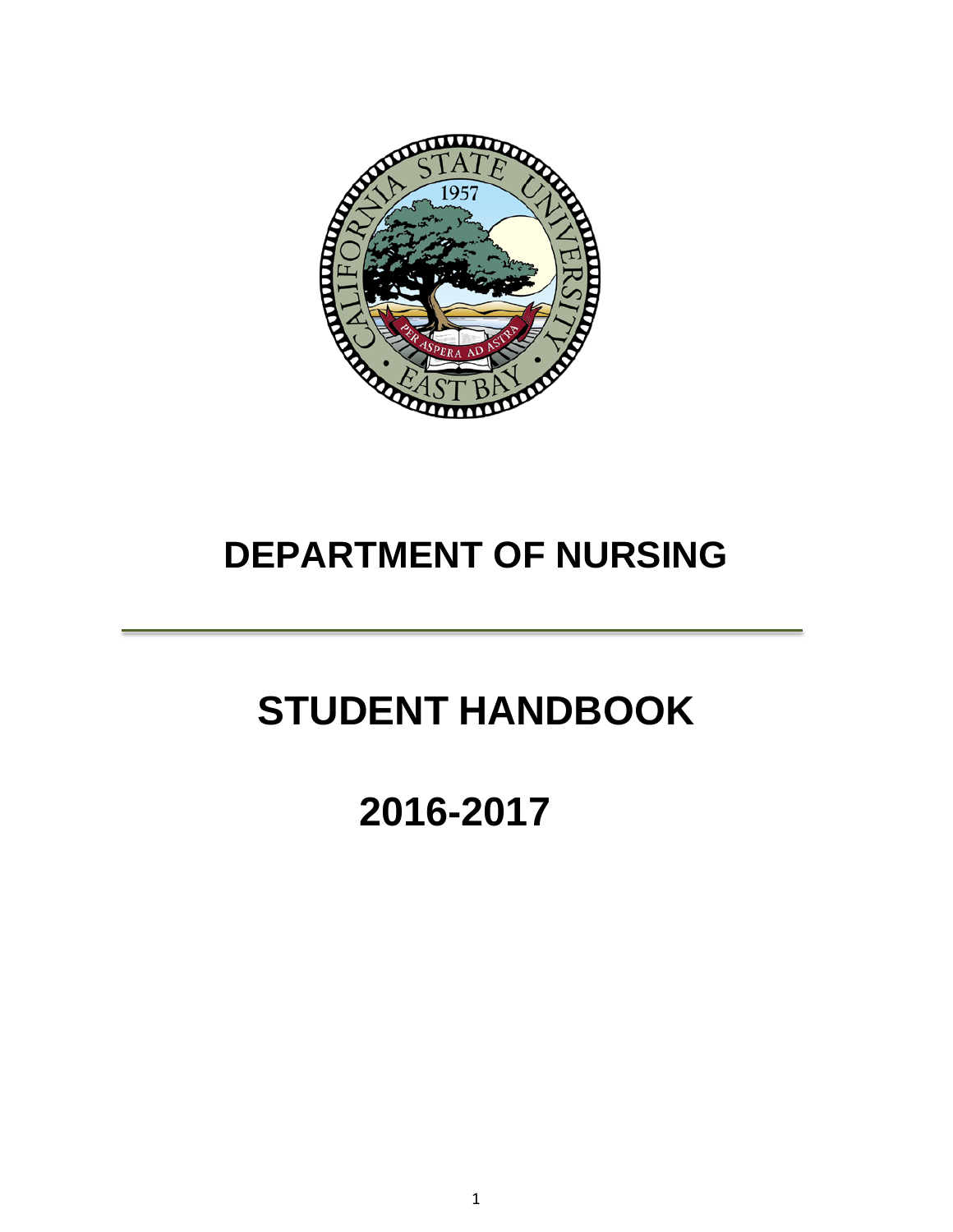# TABLE OF CONTENTS

# **1 PROGRAM INFORMATION**

# **2 DEGREE PROGRAMS**

# *Pre-Licensure Program*

# **2.1 Basic Nursing Track**

# **2.2 LVN-BSN Pathway**

# Post-Licensure Program

# 2.3 **RN-BSN Program**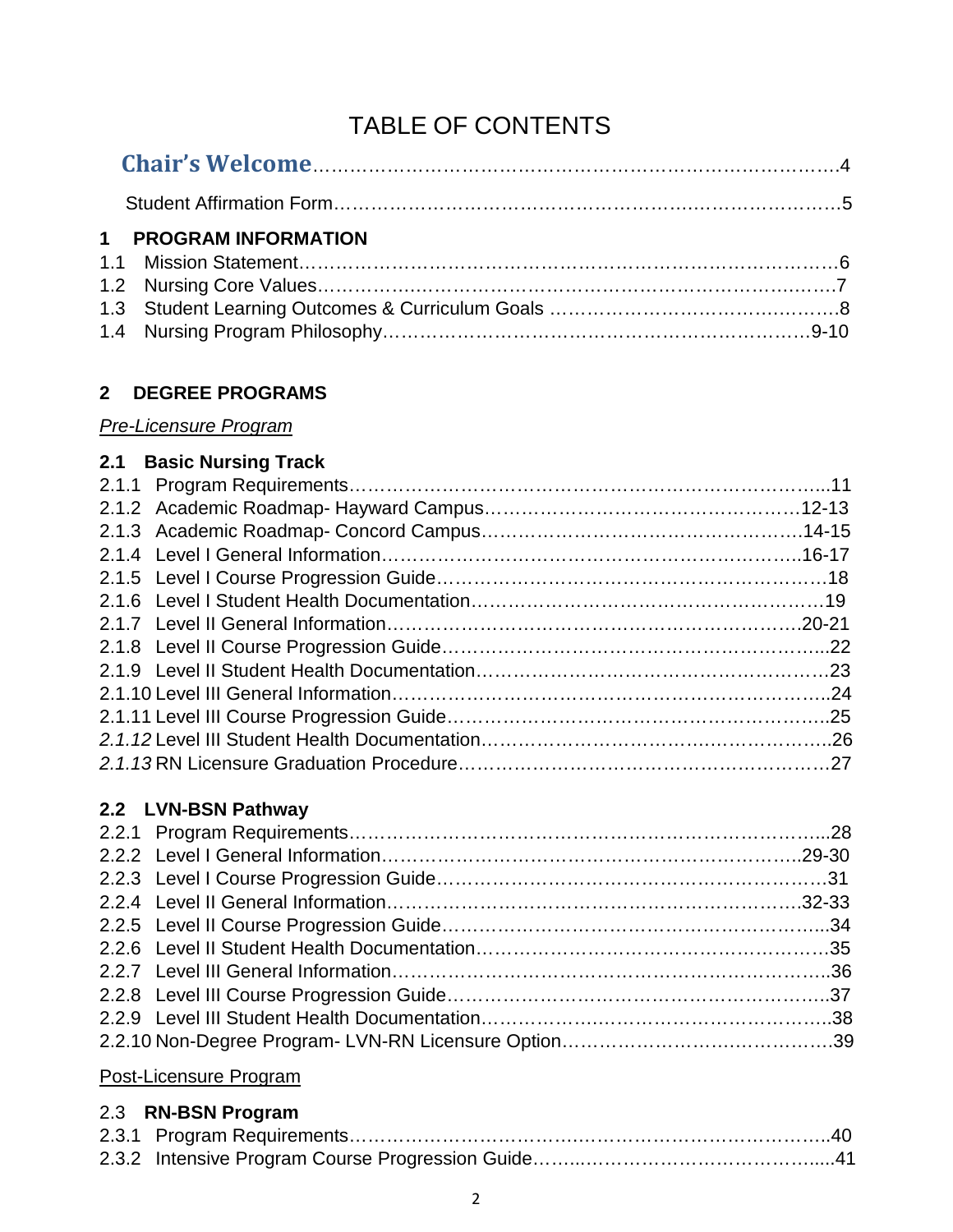# *3* **STUDENT POLICIES & PROCEDURES**

| 3.1.  |                                                                   |  |
|-------|-------------------------------------------------------------------|--|
| 3.2.  | Essential Functions: Physical and Mental Qualifications 45-47     |  |
| 3.3.  |                                                                   |  |
| 3.4.  |                                                                   |  |
| 3.5.  |                                                                   |  |
| 3.6.  | University and Nursing Program Policy on Academic Dishonesty51-52 |  |
| 3.7.  |                                                                   |  |
| 3.8.  |                                                                   |  |
| 3.9.  | Lines of Communication- Grade Dispute or Academic Problems56      |  |
| 3.10. | Lines of Communication- Routine Student Business-Contact57        |  |
| 3.11. |                                                                   |  |
| 3.12. |                                                                   |  |
| 3.13. |                                                                   |  |
| 3.14. | Students impaired by Substance Abuse and/or Emotional Illness63   |  |
| 3.15. |                                                                   |  |
| 3.16. |                                                                   |  |
| 3.17. |                                                                   |  |
| 3.18. |                                                                   |  |
| 3.19. |                                                                   |  |
| 3.20. |                                                                   |  |
| 3.21. |                                                                   |  |
| 3.22. |                                                                   |  |
| 3.23. |                                                                   |  |
| 3.24. | Steps to Follow after Exposure to Blood Borne Pathogens 84        |  |
| 3.25. |                                                                   |  |

# **4. STUDENT RESOURCES & SERVICES**

| 4.1. |                                                                        |  |
|------|------------------------------------------------------------------------|--|
| 4.2. |                                                                        |  |
| 4.3. |                                                                        |  |
| 4.4. |                                                                        |  |
| 4.5. | Sigma Theta International Honor Nursing Society- Tau-Nu Xi Chapter90   |  |
| 4.6. | Information for Students Representatives in Nursing Faculty Meetings91 |  |
| 4.7. |                                                                        |  |
|      |                                                                        |  |
|      |                                                                        |  |
|      |                                                                        |  |
|      |                                                                        |  |
|      |                                                                        |  |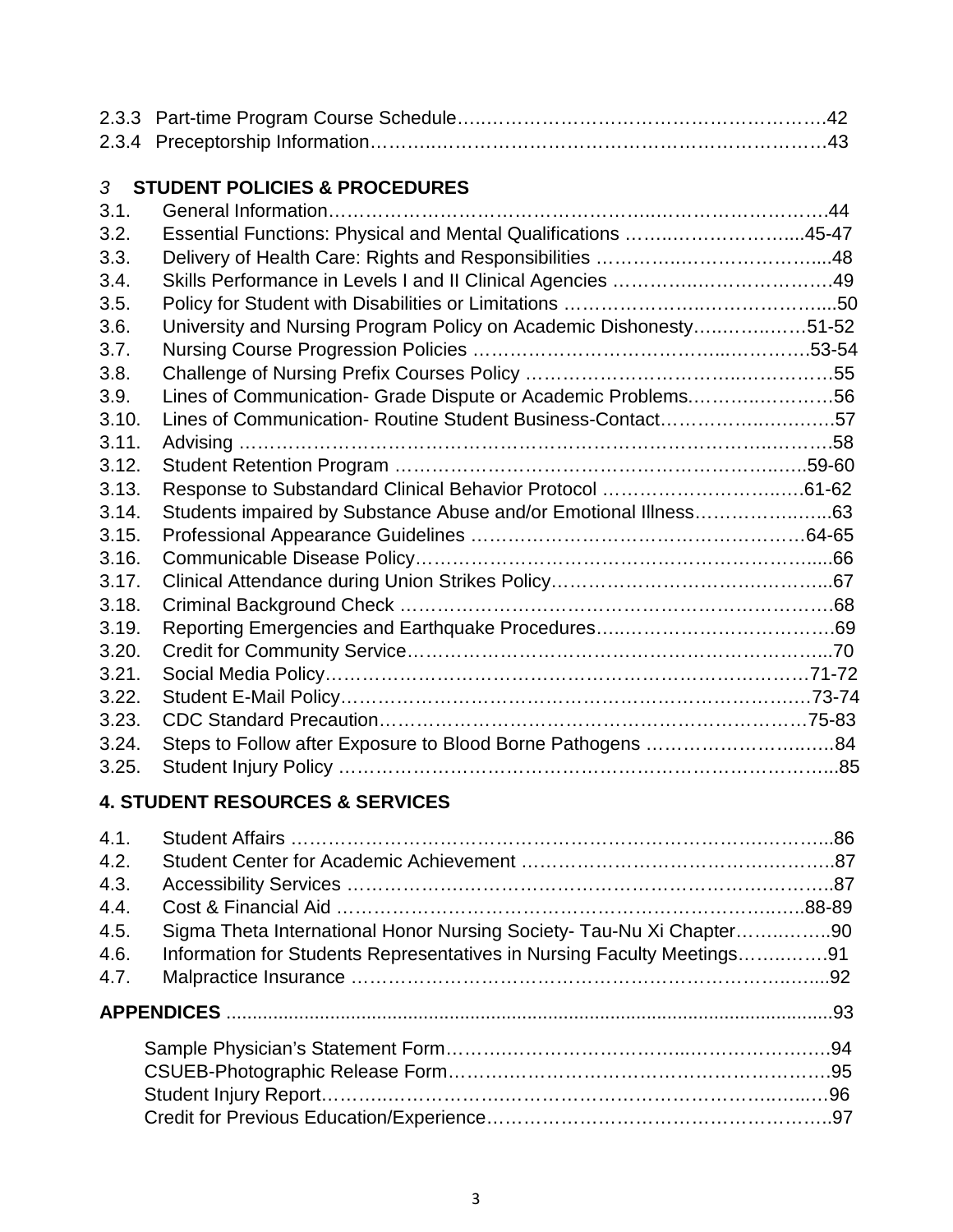

**College of Science Department of Nursing and Health Sciences** 25800 Carlos Bee Blvd., Hayward, CA 94542 510.885.3481 (phone) ~ 510.885.2156 (fax)

August 1, 2016

Hello Nursing Class of 2019

Welcome to CSUEB Nursing Program. We are pleased to have you join us in this step of your education, on your pathway to becoming a professional nurse. CSUEB has a long tradition of educating outstanding clinical nurses and you are now a part of this learning community. Congratulations on being accepted in to this highly competitive program. You should be proud of your accomplishments. We recognize how hard you have worked in your academic career to get to this point. Those of you who are enrolled in the pre-licensure nursing program have been selected from a large group of well-qualified applicants because of your outstanding academic achievements and personal qualities that are essential to becoming an effective nurse. Those of you enrolled in the ADN-RN/BSN program bring many different previous experiences to this step of your education. You all have worked very hard to meet the requirements and gain entry to this program. I commend you on your efforts. Congratulations on all you have achieved.

The next three years in the Nursing Program will be filled with many new learning opportunities. These are exciting times in healthcare and the profession of nursing. You are beginning a most rewarding career. The profession of nursing offers many rewards but requires hard work. Likewise, your experience in the nursing program will require vigorous effort but you will be rewarded. In these next few years you will develop the knowledge, skills and attitudes of a professional nurse. This will include learning basic nursing interventions in the skills laboratory and managing case scenarios in the simulation laboratory. You will study clinical pathophysiology and pharmacology. You will have a wide range of clinical experience in hospital and community settings. Your instructors will be by your side guiding you and providing personal instruction in every setting. Your classmates will also be an important part of your experience and you will make some lifelong friends along the way. Your education will lead you to the goal of being a professional nurse, which will give you many opportunities to contribute to others in your career ahead. To reach this goal, you will have the support of your family and friends, your student peers and the nursing faculty. Do remember, the nursing faculty are always ready to help you.

Welcome to CSUEB Nursing Program! We look forward to your time here with us.

Sincerely,

Lime Van Hopegen

Lynn Van Hofwegen, DNP, APRN Chair and Program Director Department of Nursing and Health Sciences CSU, East Bay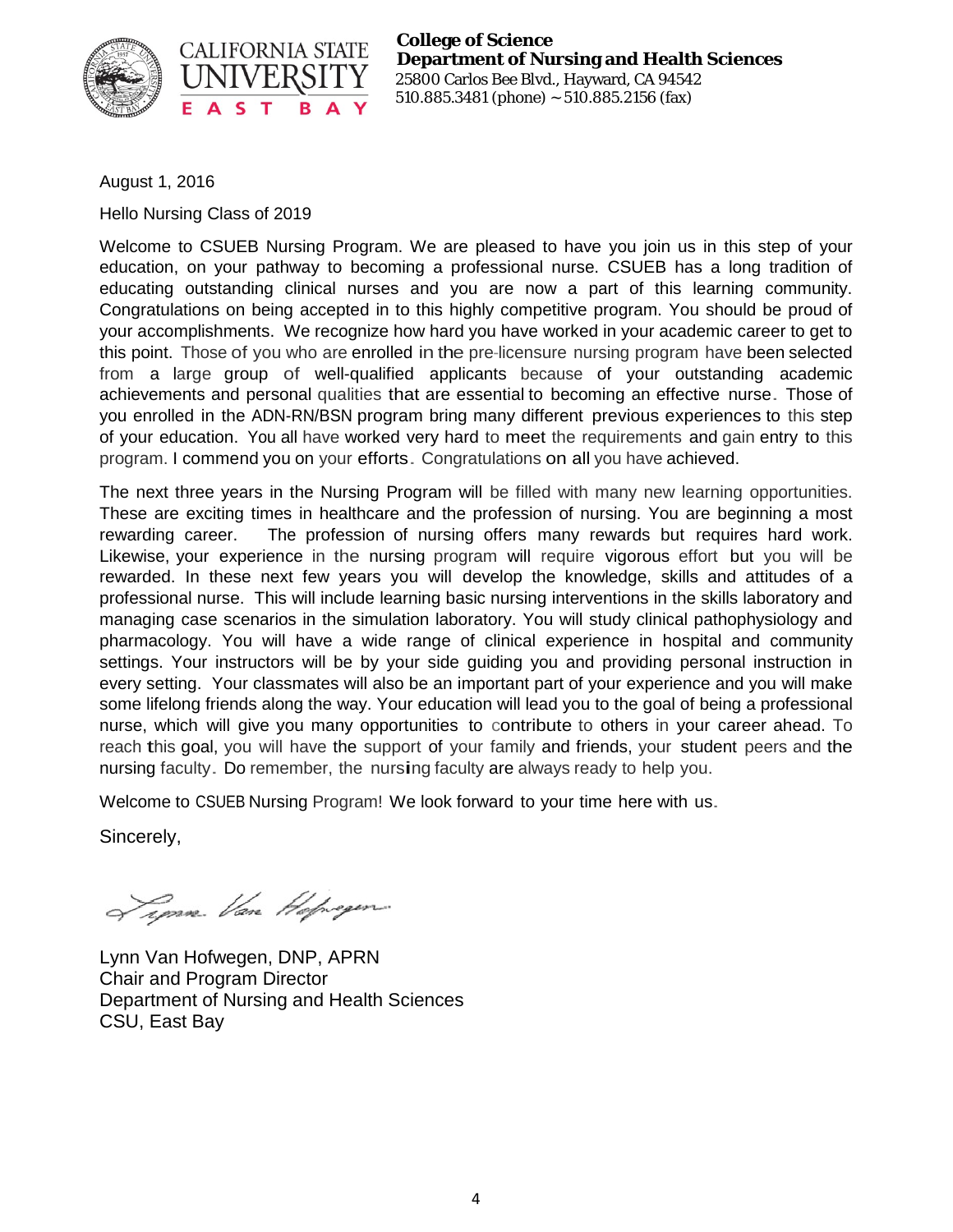# **STUDENT AFFIRMATION FORM**

I understand that as a nursing student I am a member of a profession, which places me in a position of confidence requiring the utmost discretion and professionalism to protect those with and for whom I work. I acknowledge that as a member of the nursing profession I have a responsibility to act in a manner consistent with the essential attributes of the profession. In this regard:

I agree to protect the privacy of faculty, peers, patients and family members of patients by not inappropriately disclosing confidential information about faculty, peers, patients or their family members that is disclosed to me in my capacity as a CSUEB nursing student. In addition, I agree not to inappropriately disclose confidential information about my agency or institution that is disclosed to me in my capacity as a CSUEB nursing student. I will adhere to HIPAA guidelines.

- I have been informed that information contained in the Nursing Student Handbook covers my rights and responsibilities as a nursing student at California State University, East Bay. I have been informed that it is incumbent on me to read and apprise myself of the information contained in the Handbook.
- I have read the Nursing Student Handbook. I am aware that it contains information on topics including (but not limited to) program description, program requirements, and policies on student conduct, appearance, and academic performance. I am aware that it describes communication procedures for student concerns and resources available to me in my student role.
- I agree that I will conduct myself in a manner that exhibits professional values and in accordance with the American Nurses Association (ANA) Code of Ethics for Nurses. I will maintain and uphold the academic integrity policy of the Department of Nursing and
	- will not condone or participate in any activities of academic dishonesty including, but not limited to, plagiarism, cheating, stealing or copying another's assigned work, or lying about any situation.
- I will not recreate any items or portions of any exam for my own use, or for use by others during my enrollment in the Department of Nursing.
- I will not accept or access any unauthorized information related to any exam administered during my enrollment in the Department of Nursing.
- I will sign my own papers and other documents and will not sign any other student's name to anything, including class rolls.
- I will not allow any student access to any of my paperwork for the purpose of copying. I will not discuss or post any information about faculty, peers, patients, family members, or any clinical facility on any electronic venue (i.e., My Space, Facebook, Twitter, cell phones, etc.) without prior written consent. Nor will I leave/save any patient, family, faculty, clinical facility or student information on any open access desktop or hard-drive. I have read and agree to abide by the American Nurses Association (ANA) Principles for Social Networking.

Student's Signature Date

Student's Printed Name

Approved 11/12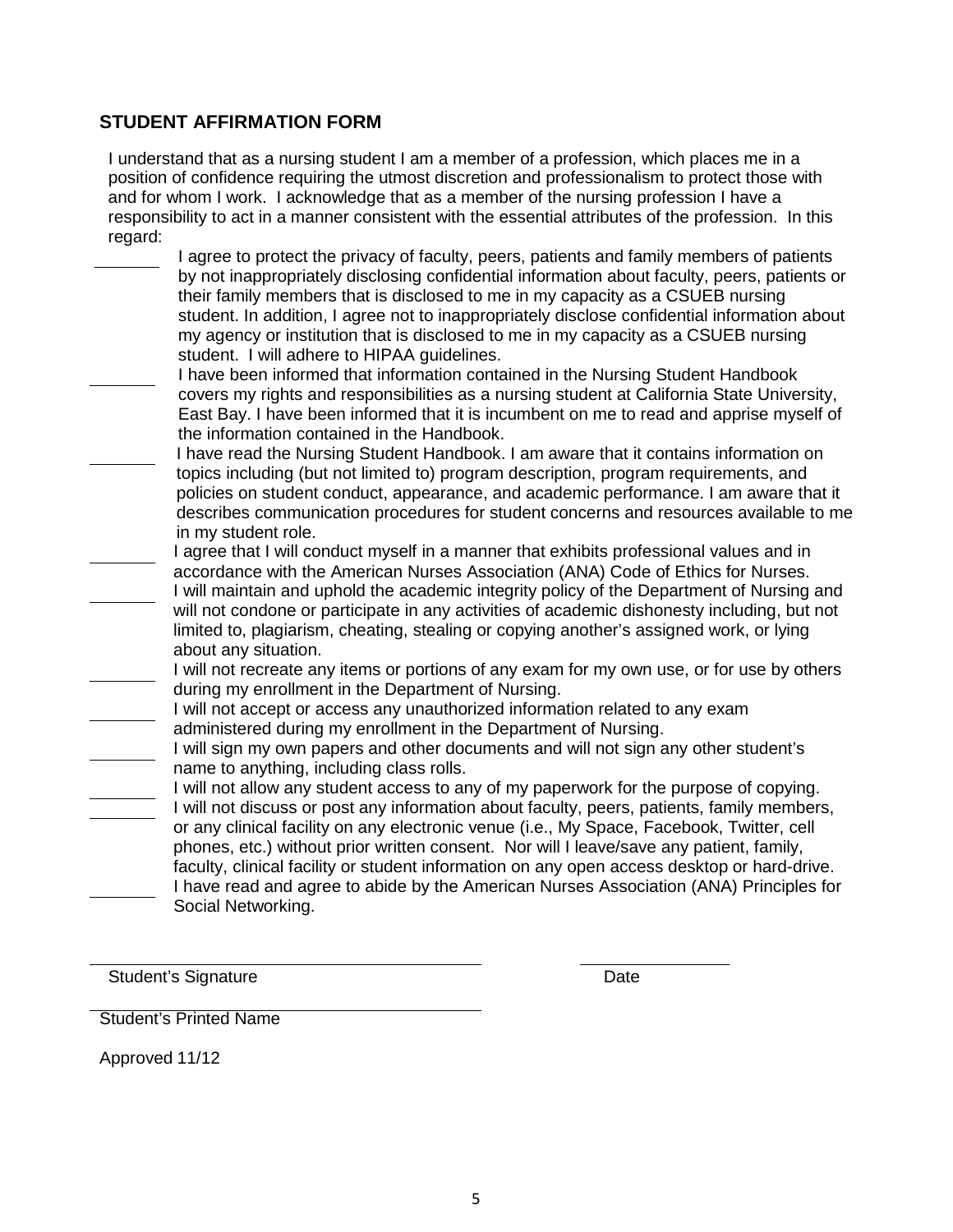# **CSUEB PROGRAM INFORMATION**

# **Mission Statement**

The mission of the baccalaureate nursing program at CSUEB is to prepare professional nurse generalists who are committed to the practice of nursing and responsive to the ever changing needs of the communities we serve. The program therefore seeks to provide an inclusive community of learning focused primarily on undergraduate nursing education and the development of lifelong learners.

The nursing program supports and reflects the University mission of quality education for a diverse society. We value a diverse workforce, a diverse nursing student body, and culturally inclusive practitioners of nursing who are equipped to provide high quality care and have a transformative influence on nursing practice, healthcare environments, and the health of our community.

05/13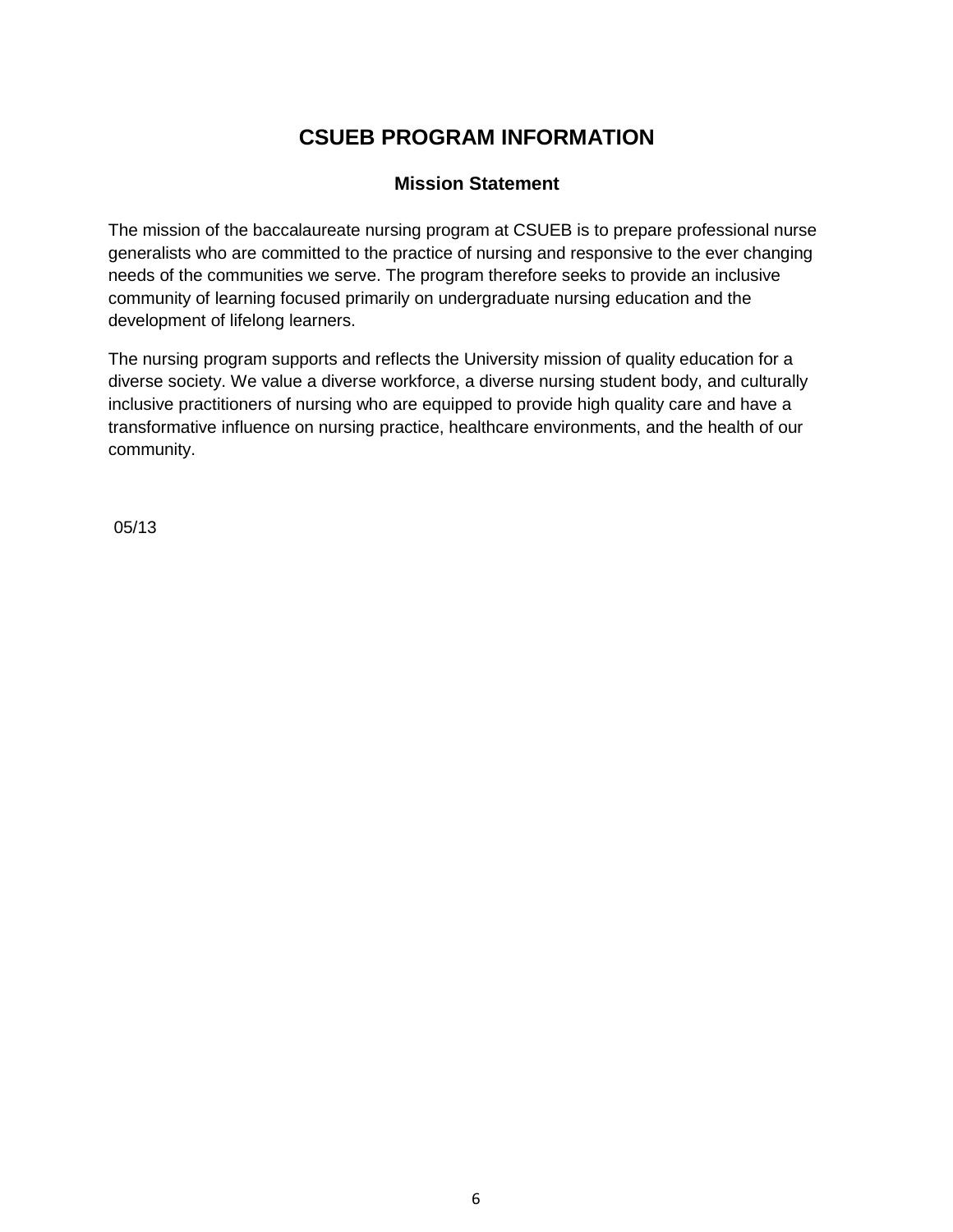# **CSUEB Nursing Core Values**

I. *CARING*: We believe Caring is essential to the practice of nursing and seek to treat those we serve with sensitivity, respect, and empathy. We embrace the provision of holistic care through therapeutic relationships directed towards health, comfort and well-being.

II. *COMMUNICATION AND COLLABORATION*: We believe that open Communication and Collaboration require accountability, honesty, integrity, and respect for all participants. We seek to practice shared decision-making with our fellow nurses as well as inter-professionally.

III. *CULTURAL INCLUSIVITY*: We believe in the practice of Cultural Inclusivity, recognizing the rich diversity of humanity. We endeavor to honor that diversity by continually broadening our scope of care to include all members of our community and by modeling respect, sensitivity and equality for all.

IV. *CRITICAL THINKING*: We believe Critical Thinking is essential to nursing as a self-reflective and purposeful approach to thinking. We value the ability to make connections between patient data

and acquired knowledge, leading to appropriate clinical interventions for our patient

V. *EVIDENCE BASED PRACTICE*: We believe in the use of Evidence Based Practice to guide our Nursing practice. We foster the integration of current research, clinical expertise, and the rigorous evaluation of the effectiveness of nursing interventions to make sound decisions in the care of our clients.

VI. *PROFESSIONAL BEHAVIORS*: We believe that Professional Behaviors encompass the knowledge, skills, and attitudes described by the Quality and Safety Education for Nurses (QSEN) and the American Nurses Association (ANA) Code of Ethics for Nurses. As professional, we model altruism, integrity, respect, accountability, responsibility, and ethical conduct. We promote lifelong learning for the advancement of professional Nursing.

VII. *SAFETY*: We believe Safety is of utmost importance to the practice of nursing and strive above all to prevent harm to our patients and ourselves while delivering quality healthcare. We promote theoretical and clinical preparation that encourages personal responsibility, open reporting of adverse events, and a system-wide approaches to error prevention.

VIII. *SOCIAL JUSTICE*: We believe Social Justice in nursing embodies the principles of fairness, equity, dignity and equal opportunity for health for all. We embrace a moral mandate to improve access to quality health care for the marginalized and under-served and to attend to those who are suffering inequities.

11/13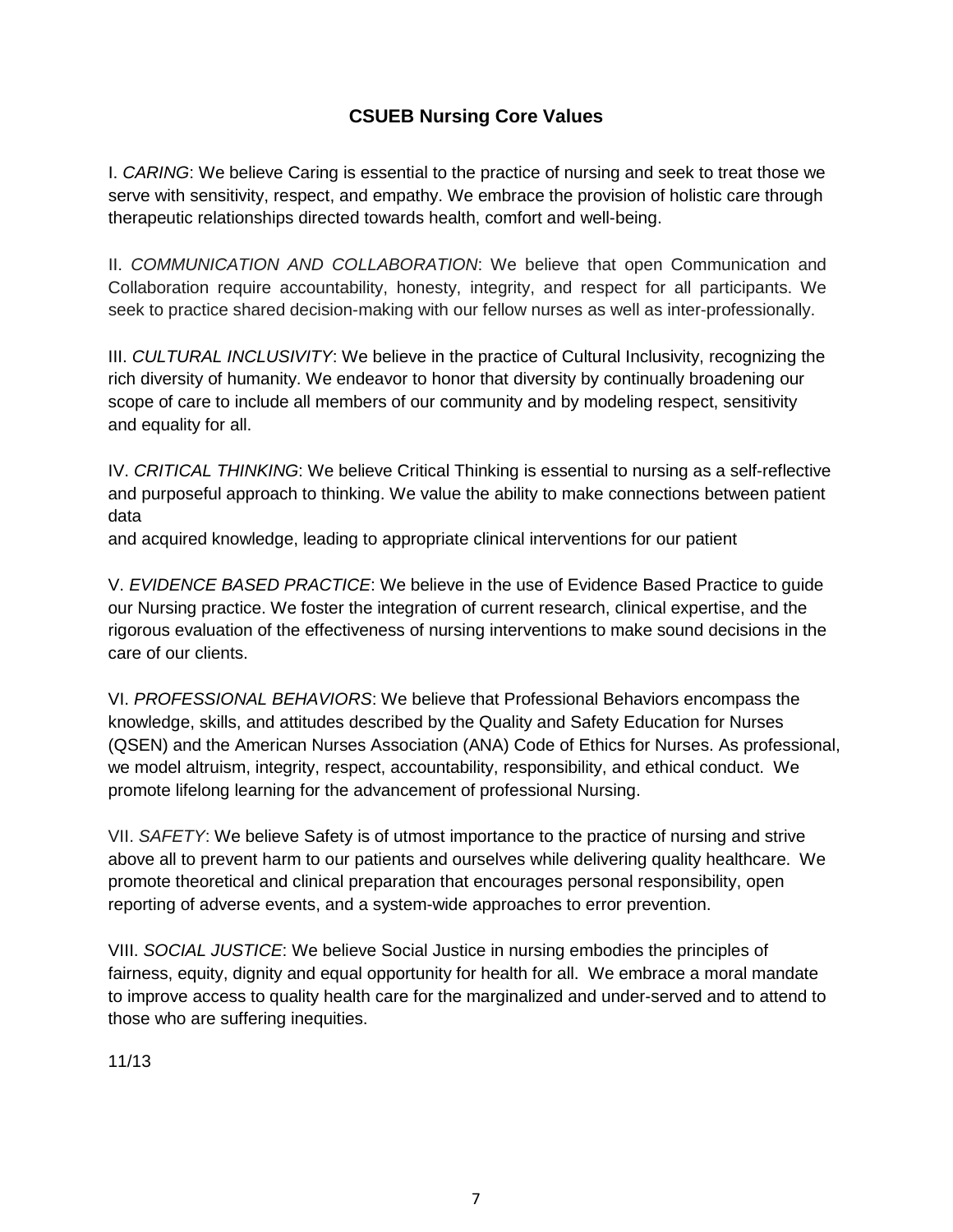# **CSUEB Nursing Student Learning Outcomes**

Students graduating with a B.S. in Nursing from Cal State East Bay will:

- 1. Synthesize knowledge from the natural, behavioral sciences and the humanities with current nursing knowledge and theory to deliver nursing care;
- 2. Provide safe, compassionate nursing care to a diverse client population;
- 3. Use critical thinking and communication skills to develop partnerships with clients and other health care professionals;
- 4. Demonstrate responsibility and accountability for design, delivery, and evaluation of client care;
- 5. Demonstrate professional behaviors in interactions with clients, families, colleagues, and the community.

# **CSUEB Nursing Program Curriculum Goals**

The graduate of the CSUEB Nursing Program will:

1. Synthesize knowledge from the natural, behavioral sciences and the humanities with current nursing knowledge and theory to deliver nursing care

2. Provide safe, compassionate nursing care to a diverse client population.

3. Use critical thinking and communication skills to develop partnerships with clients and other health care professionals

4. Function as a client advocate in the health care system.

5. Teach clients about the health care system and restoration, maintenance, and promotion of health.

6. Use leadership and management skills to provide care in the context of nursing teams.

7. Use research findings to design high quality, cost-effective care.

8. Demonstrate responsibility and accountability for design, delivery, and evaluation of client care.

9. Practice in a manner consistent with the ANA Code of Ethics for Nurses.

10. Participate in processes designed to improve health care and health care delivery as an individual and/or as a member of a professional organization.

11. Demonstrate commitment to continuous learning to promote personal and professional growth.

12. Demonstrate professional behaviors in interactions with clients, families, colleagues, and the public.

13. Demonstrate computer competencies, information literacy, and information management systems that support safe nursing practice.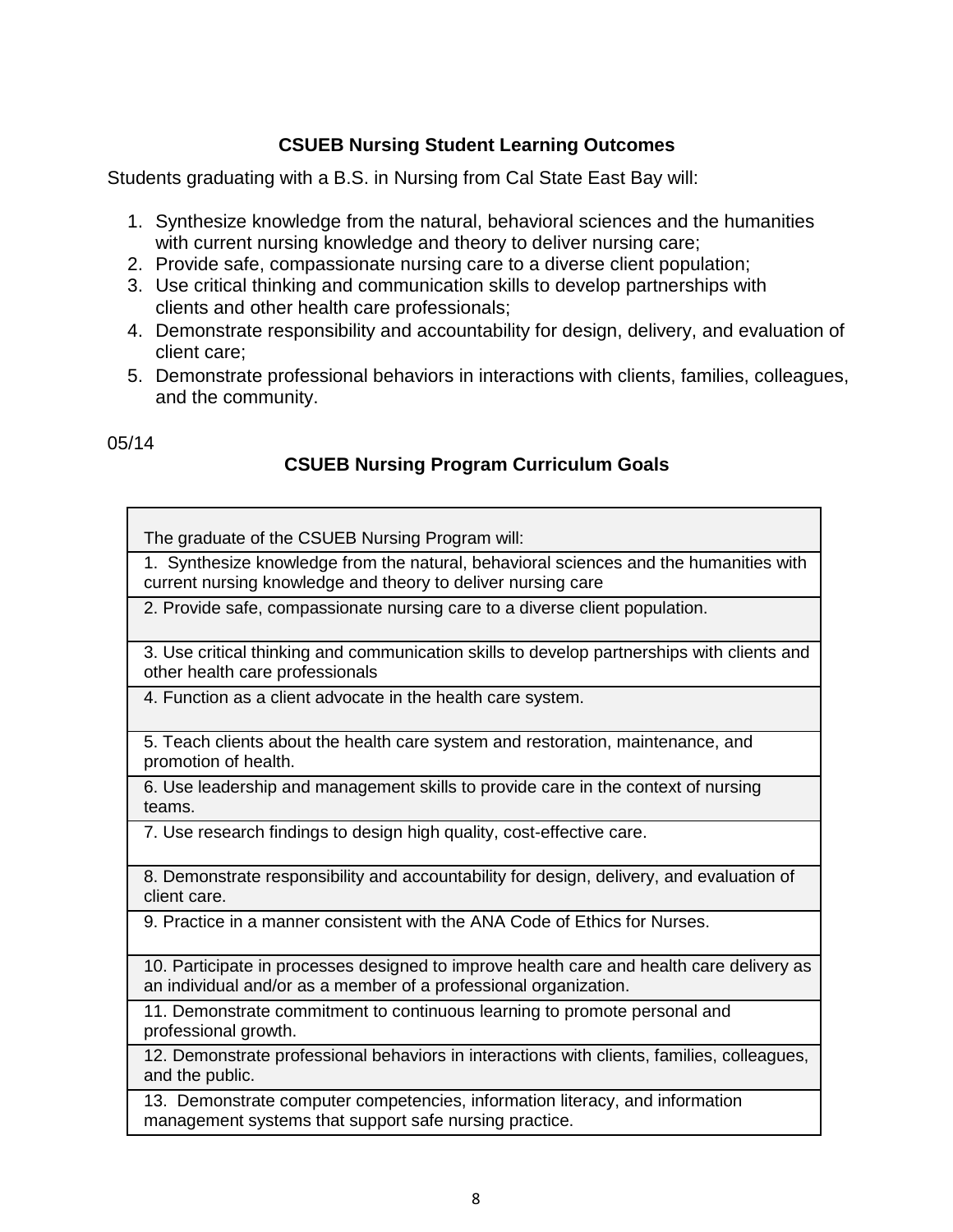#### **CSUEB Nursing Program Philosophy**

The primary purpose of the Cal State East Bay Nursing Program is to prepare competent beginning professional nurses. In that regard, the faculty believe that nursing includes provision of care and support to sick clients, facilitation of preventive health measures, and promotion of high levels of health.

Clients, whether they are individuals, families, groups, or communities, are multidimensional with physiologic, psychoemotional, social, spiritual, and cultural experiences. All of these factors have bearing on client well-being directly or indirectly as they may influence health care and lifestyle decisions. Like client needs, the healthcare system is complex. The faculty thus believe that interdisciplinary teams, characterized by collaboration among a variety of professionals, offer the richest approach to client care. Nurses bring a distinct set of knowledge, skills, and caring to such teams.

The faculty believe that caring is an essential element of nursing and that it requires sensitivity to clients' health and comfort across the dimensions of human experience. Caring requires respect for clients and belief in their fundamental dignity. Caring includes a commitment to assisting/supporting others. A sense of altruism forms the basis of caring.

Professional nurses are educated at the Baccalaureate level and draw on the discipline of nursing as well as other disciplines to create an amalgam of knowledge necessary to guide practice. The faculty values contributions from biological and behavioral sciences as well as arts and humanities. The faculty supports nursing science as the chief means of developing a codified knowledge base for the profession. A broad general education, knowledge base in supportive disciplines, and focused content in nursing theory, research and practice prepares the professional nurse for autonomous and interdependent practice.

Nurses use the nursing process to guide decision making with clients. Effective use of the nursing process requires communication and critical thinking skills such as analysis, interpretation, and drawing inferences from assessment data. The primary goal of the nurse in interaction with clients and other professionals is to promote adaptive exchanges. People are in constant interaction with their internal and external environments, but adaptive exchanges with the environment are those that move clients closer to ideal health: the best possible level of function, a sense of safety, and a satisfactory level of challenge. Adaptive exchanges are also characterized by willingness to change and to seek accommodation from others. Nurses support adaptive exchanges by intervening in the process by which health problems or barriers to health evolve. Nurses may eliminate problems or barriers to health, Increase the client's resistance to problems/barriers, and/or assist the client in dealing with the consequences of the problem. Nurses also may recruit others to intervene in the client's behalf or support the client's own efforts to help him, herself.

Regardless of the number and types of interventions, professional nurses are mindful that client values must be taken into account when assessing their health status and establishing objectives of care. Thus, clients have the right to participate in health care decisions and may need assistance from nurses to access, interpret, and evaluate the plethora of information available in today's world of instant communication. Nurses provide care,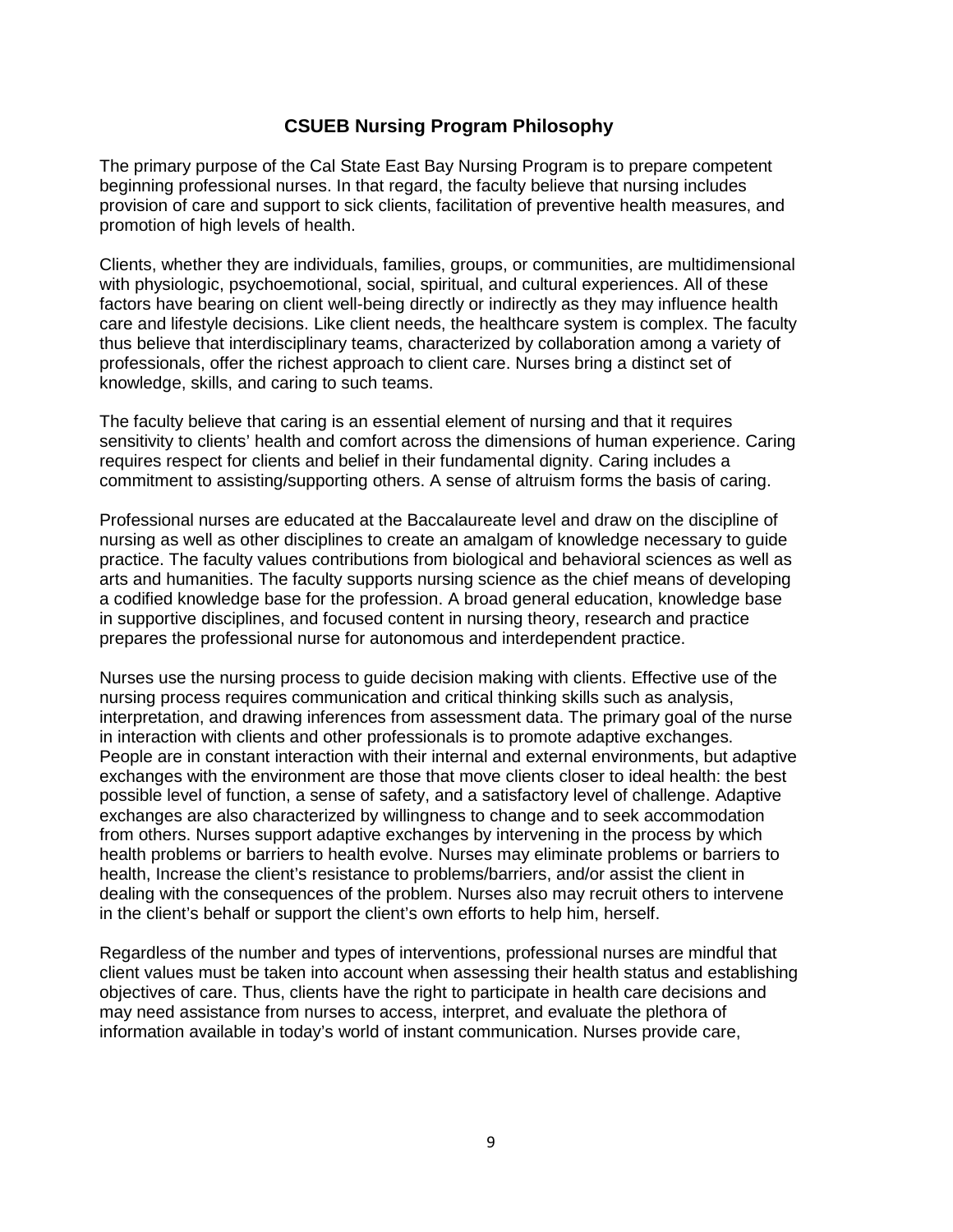promote health, and act as clients' teachers, consultants, and advocates in supporting adaptive exchanges.

The health care environment today is characterized by unprecedented opportunities for intervention but also growing health care costs. Access to health care is a problem for people at various socioeconomic levels and systems are often difficult to navigate for those who have access. In this context the faculty believe that health care is a right and the nursing profession has a responsibility to defend this right through client support, education, advocacy, and individual or collective involvement in formulation of health policy. Assisting clients with transitions across care environments is an example of helping clients navigate systems safely. Engaging communities as clients offers nurses an opportunity to identify problems in health care delivery and improve them for a discrete group of individuals. Nurses can help shape health policy by engaging in political processes related to health care delivery as individuals and/or as members of professional organizations.

Professional nurses are accountable for care they provide for individual clients as well as aggregates of clients. The faculty believe that delivery of high quality, cost-effective care requires that professional nurses use research findings establishing the efficacy of interventions. Nurses then must evaluate outcomes for their clients and client groups and provide leadership in improvement of client care.

The faculty believe that nurses are responsible to present themselves to the public and other health care providers as nursing professionals. This requires continuous learning pertinent to holistic client care. Professional nurses also recognize the role of appropriate values and ethics in clinical practice and decision-making and continually develop their personal systems of client protective values and ethical frameworks consistent with the American Nurses Association [ANA] Code of Ethics for Nurses. The maturation of one's values and ethics is facilitated by self-evaluation and self-awareness. Only when nurses' values and ethics are explicated and evaluated can they be consciously brought to bear on professional communication and clinical decisions.

As teachers of professional nursing, the faculty sees learning as a reciprocal process between learner and teacher that results in behavior change. The faculty appreciates the diversity of students in terms of cultural backgrounds, ethnicity, lifestyles, goals, and age groups. All such factors create variety in students' life demands, supports, learning needs. The faculty value the richness and opportunity for learning that such diversity brings to the student group. Faculty recognize the need to support students' efforts to balance their lives with formal learning to maximize student success. At the same time, faculty appreciate the importance of nursing education to the quality of future practice and thus, maintain high standards for student achievement.

As designers of the structure in which learning takes place, faculty recognize that student learning styles differ. Because the faculty believe that active student involvement facilitates learning, we vary learning activities in order to address differing learning styles and engage students in active learning.

07/16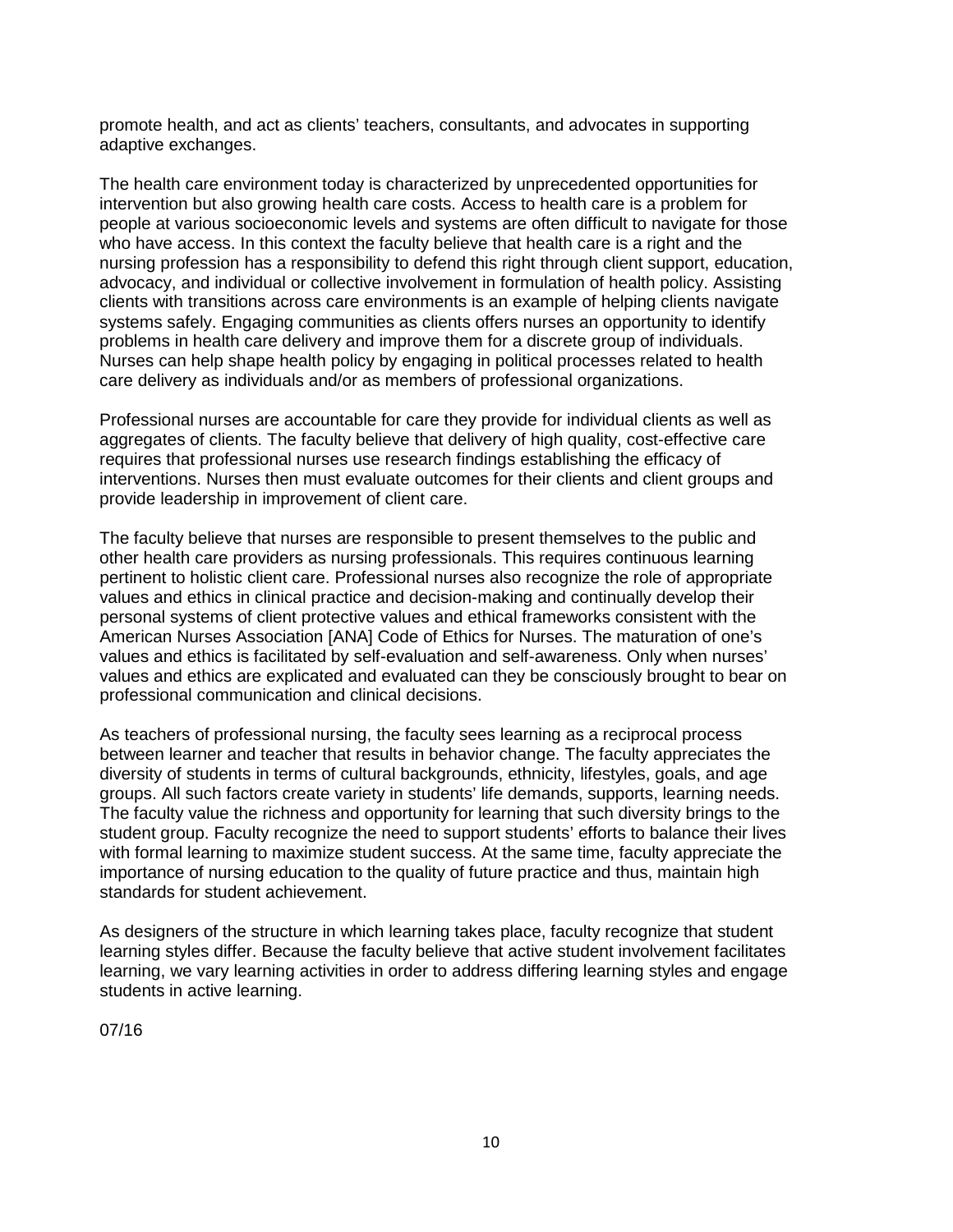# **CSUEB NURSING DEGREE PROGRAMS**

# **PRE-LICENSURE PROGRAM BASIC NURSING TRACK**

# **PROGRAM REQUIREMENTS 2016-2017**

*I. Pre-Nursing Courses* 38 quarter units

- BIOL 2010 (or 2011), 2020, 2025 (15)
- CHEM 1610 (or 1615) (6)
- COMM 1000 or 1004 (4)
- ENGL 1001 (4)
- STAT 1000 (5)
- A course in Critical Thinking such as PHIL 1000 or 1001 (4)

#### *II. Non-Nursing Courses* 17 quarter units

- PSYC 1000 (or 1001 or 1005)
- ANTH 1000 (or 1300) or SOC 1000 (or 1002) (4)
- HDEV 3800 (4)
- $\bullet$  HIST 4710 (4)

#### *III. Nursing Courses* 86 quarter units

- NURS 2005 (or BIOL 4160) (4)
- NURS 2010 (or BIOL 3070) (4)
- NURS 2015 (3)
- Level I: NURS 2020, 2021, 2022, 2030, 2031, 2032, 2040, 2041, 2042 (24)
- Level II: NURS 3001, 3002, 3003, 3201, 3202, 3401, 3402, 3403, 3404, 3405, 3406, 3407, 3408, 3409, 3410, 3411, 3412, 3413, 3502 (33)
- Level III: NURS 4203, 4207, 4208, 4301, 4302 (18 quarter) -OR- NURS 422, 450, 451, 452, 453 (7 semester) as needed

Nursing Major Total (quarter/semester units) 141 / 94

Lower Division G.E., English 1002, History Code Requirement *Includes some prerequisites and non-nursing courses* (quarter/semester units) 72 / 48

Total Quarter/Semester Units for B.S. degree (quarter/semester units) 180 / 120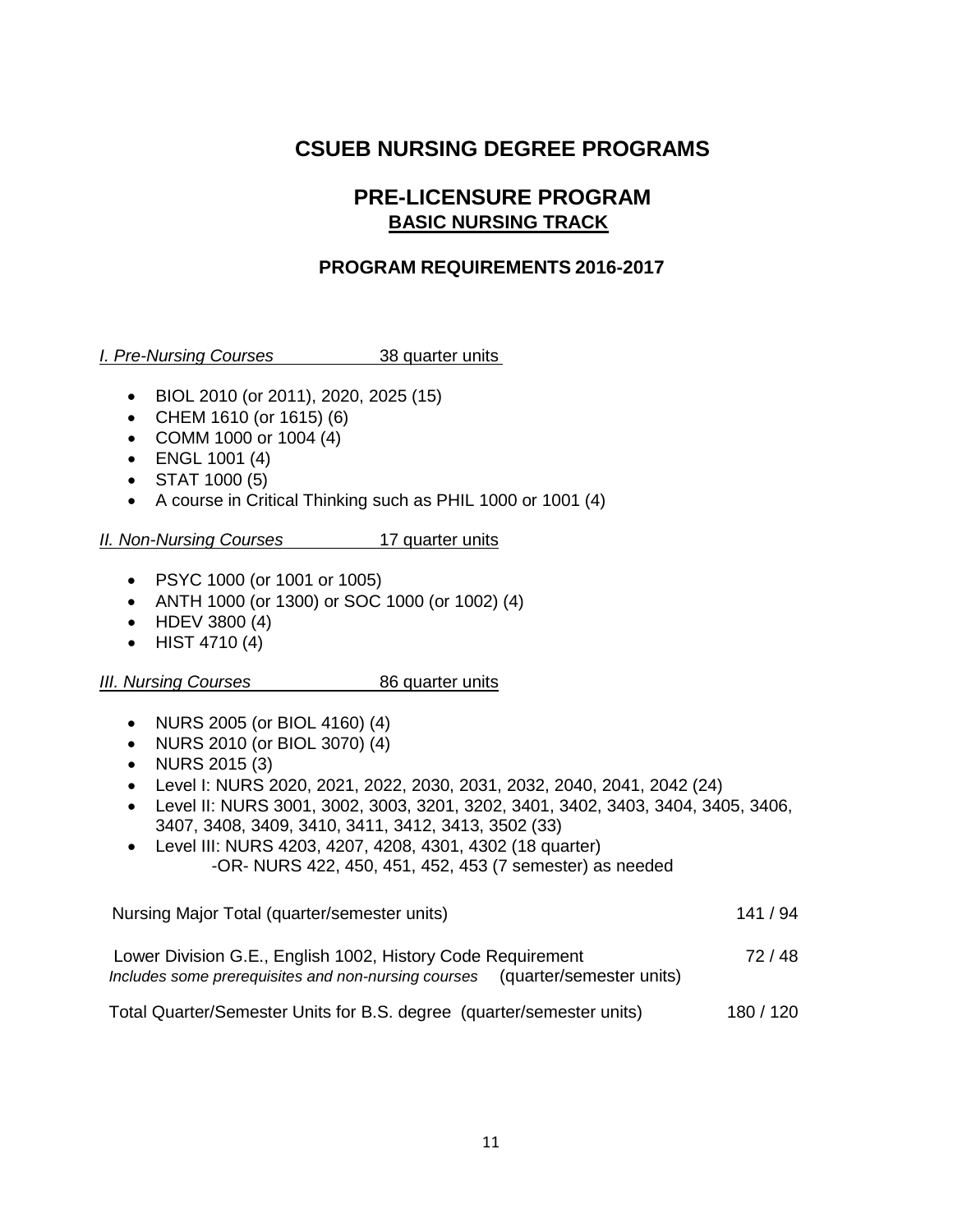# **NURSING CURRICULUM for HAYWARD students admitted Fall 2016**

| Course #         | <b>Fall Quarter 2016 Level I</b>                                      | <b>Units</b>            |
|------------------|-----------------------------------------------------------------------|-------------------------|
| <b>NURS 2005</b> | <b>Clinical Pathophysiology</b>                                       | 4                       |
| <b>NURS 2010</b> | Principles of Nutrition and Medical Nutrition Therapy                 | $\overline{4}$          |
| <b>NURS 2020</b> | Introduction to Contemporary Nursing                                  | $\frac{4}{2}$           |
| <b>NURS 2021</b> | <b>Nursing Support of Community-Based Clients</b>                     |                         |
| <b>NURS 2022</b> | <b>Level I Nursing Skills</b>                                         | $\overline{2}$          |
|                  | <b>Total Quarter Units</b>                                            | 16                      |
| Course #         | <b>Winter Quarter 2017 Level I</b>                                    | <b>Units</b>            |
| <b>NURS 2015</b> | Pharmacology                                                          | 3                       |
| <b>NURS 2030</b> | <b>Nursing Care of Adults I</b>                                       | $\overline{\mathbf{4}}$ |
| <b>NURS 2031</b> | Care of Adults I Practicum                                            | $\overline{2}$          |
| <b>NURS 2032</b> | <b>Basic Physical Assessment</b>                                      | $\mathbf 2$             |
| <b>GE</b> course | American Institutions / Code 2 (if not already done)                  | $\overline{4}$          |
|                  | <b>Total Quarter Units</b>                                            | 15                      |
| Course #         | <b>Spring Quarter 2017 Level I</b>                                    | <b>Units</b>            |
| <b>NURS 2040</b> | <b>Nursing Care of Adults II</b>                                      | 4                       |
| <b>NURS 2041</b> | Care of Adults II Practicum                                           | 3                       |
| <b>NURS 2042</b> | <b>Level I Nursing Skills II</b>                                      | 1                       |
| <b>HDEV 3800</b> | Human Development and Interaction (GE Area D4)                        | $\overline{4}$          |
| <b>HIST 4710</b> | History and Trends in Nursing (GE Area C4)                            | $\overline{4}$          |
|                  | <b>Total Quarter Units</b>                                            | 16                      |
| Course #         | <b>Fall Quarter 2017 Level II</b>                                     | <b>Units</b>            |
| <b>NURS 3001</b> | Level II Nursing Skills I                                             | 1                       |
| <b>NURS 3201</b> | Patients and Families with Complex Needs                              | $\overline{4}$          |
| <b>NURS 3402</b> | 2 clinical rotations per term, taken concurrently with theory: Theory | 6                       |
| - NURS 3413      | (1 unit) + Practicum (2 units)                                        |                         |
| <b>NURS 3200</b> | Elective course (optional)                                            | 1                       |
|                  | <b>Total Quarter Units</b>                                            | 12                      |
| Course #         | <b>Winter Quarter 2018 Level II</b>                                   | <b>Units</b>            |
| <b>NURS 3002</b> | <b>Level II Nursing Skills II</b>                                     | 1                       |
| <b>NURS 3401</b> | Legal Responsibilities of Health Care Providers                       | $\overline{2}$          |
| <b>NURS 3402</b> | 2 clinical rotations per term, taken concurrently with theory: Theory | 6                       |
| - NURS 3413      | (1 unit) + Practicum (2 units)                                        |                         |
| <b>NURS 3502</b> | Continuum of Care                                                     | 2                       |
|                  | <b>Total Quarter Units</b>                                            | 11                      |
| Course #         | <b>Spring Quarter 2018 Level II</b>                                   | <b>Units</b>            |
| <b>NURS 3003</b> | <b>Level II Nursing Skills III</b>                                    | 1                       |
| <b>NURS 3202</b> | <b>Nursing Leadership</b>                                             | $\overline{4}$          |
| <b>NURS 3402</b> | 2 clinical rotations per term, taken concurrently with theory:        | $6\phantom{1}6$         |
| - NURS 3413      | Theory (1 unit) + Practicum (2 units)                                 |                         |
|                  | <b>Total Quarter Units</b>                                            | 11                      |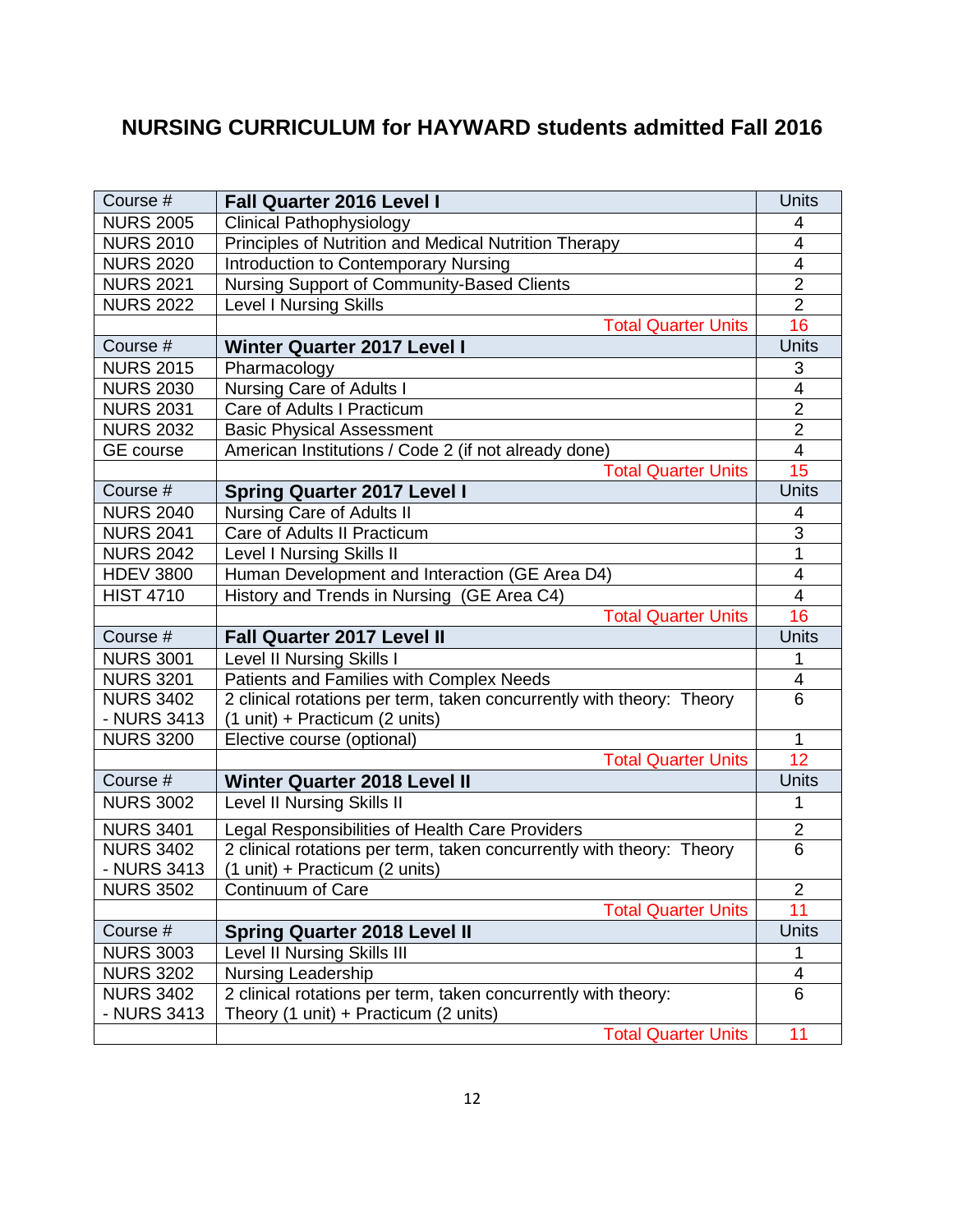# **NURSING CURRICULUM for HAYWARD students admitted Fall 2016**

| <b>Semester Conversion</b> |                                                                                        |                |
|----------------------------|----------------------------------------------------------------------------------------|----------------|
| Course #                   | Fall Semester 2018 - Level III                                                         | <b>Units</b>   |
| <b>NURS 422</b>            | Evidence Based Practice and Nursing Research<br>(majority of Hayward, space available) | 2              |
| <b>NURS 450</b>            | <b>Community Health Nursing</b>                                                        |                |
| <b>NURS 451</b>            | <b>Community Health Nursing Practice</b>                                               | $\overline{2}$ |
|                            | (half of Hayward students)                                                             |                |
| <b>NURS 452</b>            | <b>Preceptorship Synthesis</b>                                                         | 1              |
| <b>NURS 453</b>            | <b>Preceptorship Practicum</b>                                                         | 4              |
|                            | (half of Hayward students – those NOT enrolled in Community                            |                |
|                            | Health Fall 2018)                                                                      |                |
|                            | <b>Total Semester Units</b>                                                            | $5 - 7$        |
| Course #                   | Spring Semester 2019 - Level III                                                       | <b>Units</b>   |
| <b>NURS 422</b>            | Evidence Based Practice and Nursing Research                                           | 2              |
|                            | (for Hayward students that didn't enroll in Fall 2018)                                 |                |
| <b>NURS 450</b>            | <b>Community Health Nursing</b>                                                        | 1              |
| <b>NURS 451</b>            | <b>Community Health Nursing Practice</b>                                               | $\overline{2}$ |
|                            | (half of Hayward students - those enrolled in 452/453 Fall 2018)                       |                |
| <b>NURS 452</b>            | <b>Preceptorship Synthesis</b>                                                         | 1              |
| <b>NURS 453</b>            | Preceptorship Practicum                                                                | 4              |
|                            | (half of Hayward students – those enrolled in 450/451 Fall 2018)                       |                |
|                            | <b>Total Semester Units</b>                                                            | $5-7$          |
|                            | <b>SEMESTER UNITS FOR MAJOR</b>                                                        | 65             |

# **(Continued)**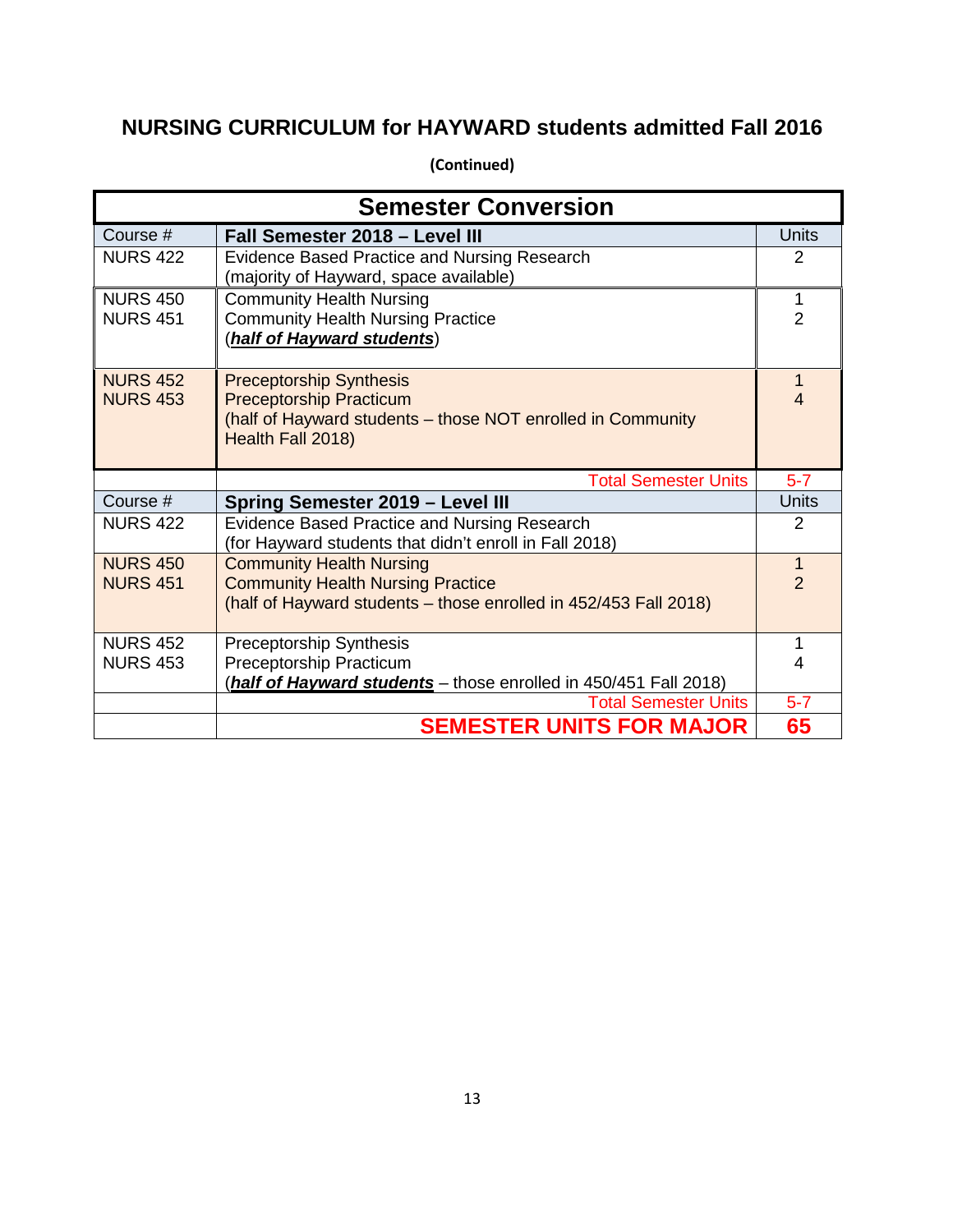# **NURSING CURRICULUM for CONCORD students admitted Fall 2016**

| Course #         | <b>Fall Quarter 2016 Level I</b>                                      | <b>Units</b>             |
|------------------|-----------------------------------------------------------------------|--------------------------|
| <b>NURS 2005</b> | <b>Clinical Pathophysiology</b>                                       | 4                        |
| <b>NURS 2010</b> | Principles of Nutrition and Medical Nutrition Therapy                 | $\overline{4}$           |
| <b>NURS 2020</b> | Introduction to Contemporary Nursing                                  | $\overline{\mathcal{A}}$ |
| <b>NURS 2021</b> | Nursing Support of Community-Based Clients                            | $\overline{2}$           |
| <b>NURS 2022</b> | <b>Level I Nursing Skills</b>                                         | $\overline{2}$           |
|                  | <b>Total Quarter Units</b>                                            | 16                       |
| Course #         | <b>Winter Quarter 2017 Level I</b>                                    | <b>Units</b>             |
| <b>NURS 2015</b> | Pharmacology                                                          | 3                        |
| <b>NURS 2030</b> | <b>Nursing Care of Adults I</b>                                       | 4                        |
| <b>NURS 2031</b> | Care of Adults I Practicum                                            | $\overline{2}$           |
| <b>NURS 2032</b> | <b>Basic Physical Assessment</b>                                      | $\overline{2}$           |
| <b>GE</b> course | American Institutions / Code 2 (if not already done)                  | $\overline{4}$           |
|                  | <b>Total Quarter Units</b>                                            | 15                       |
| Course #         | <b>Spring Quarter 2017 Level I</b>                                    | <b>Units</b>             |
| <b>NURS 2040</b> | Nursing Care of Adults II                                             | 4                        |
| <b>NURS 2041</b> | Care of Adults II Practicum                                           | 3                        |
| <b>NURS 2042</b> | <b>Level I Nursing Skills II</b>                                      | 1                        |
| <b>HDEV 3800</b> | Human Development and Interaction (GE Area D4)                        | $\overline{4}$           |
| <b>HIST 4710</b> | History and Trends in Nursing (GE Area C4)                            | $\overline{4}$           |
|                  | <b>Total Quarter Units</b>                                            | 16                       |
| Course #         | <b>Fall Quarter 2017 Level II</b>                                     | <b>Units</b>             |
| <b>NURS 3001</b> | <b>Level II Nursing Skills I</b>                                      | 1                        |
| <b>NURS 3201</b> | Patients and Families with Complex Needs                              | 4                        |
| <b>NURS 3402</b> | 2 clinical rotations per term, taken concurrently with theory: Theory | $\overline{6}$           |
| - NURS 3413      | (1 unit) + Practicum (2 units)                                        |                          |
| <b>NURS 3200</b> | Elective course (optional)                                            | 1                        |
|                  | <b>Total Quarter Units</b>                                            | 12 <sub>2</sub>          |
| Course #         | <b>Winter Quarter 2018 Level II</b>                                   | <b>Units</b>             |
| <b>NURS 3002</b> | Level II Nursing Skills II                                            | 1                        |
| <b>NURS 3401</b> | Legal Responsibilities of Health Care Providers                       | $\overline{2}$           |
| <b>NURS 3402</b> | 2 clinical rotations per term, taken concurrently with theory: Theory | 6                        |
| - NURS 3413      | $(1 \text{ unit}) + \text{Practicum}$ (2 units)                       |                          |
| <b>NURS 3502</b> | Continuum of Care                                                     | $\overline{2}$           |
|                  | <b>Total Quarter Units</b>                                            | 11                       |
| Course #         | <b>Spring Quarter 2018 Level II</b>                                   | <b>Units</b>             |
| <b>NURS 3003</b> | Level II Nursing Skills III                                           | 1                        |
| <b>NURS 3202</b> | Nursing Leadership                                                    | 4                        |
| <b>NURS 3402</b> | 2 clinical rotations per term, taken concurrently with theory:        | 6                        |
| - NURS 3413      | Theory (1 unit) + Practicum (2 units)                                 |                          |
|                  | <b>Total Quarter Units</b>                                            | 11                       |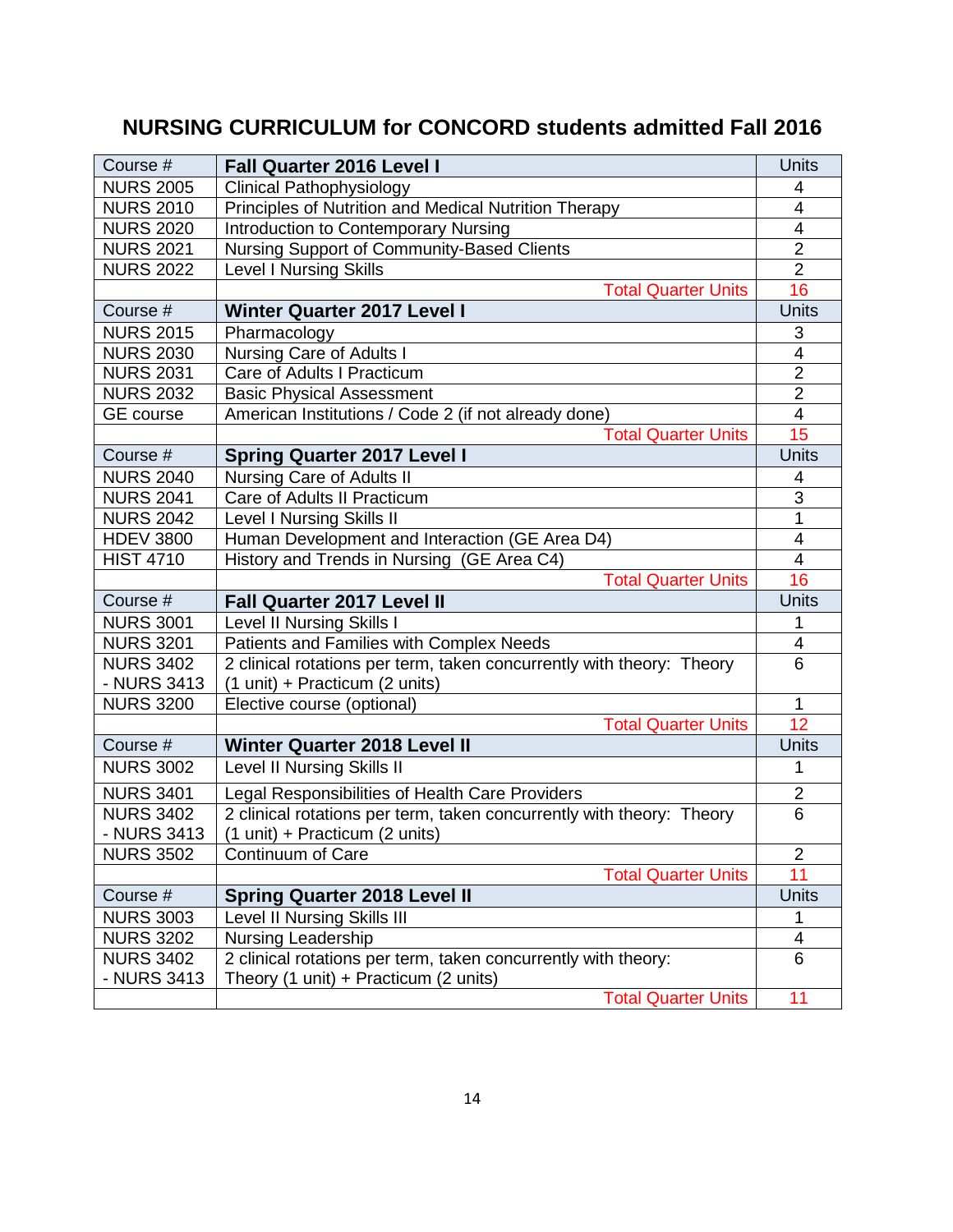# **NURSING CURRICULUM for CONCORD students admitted Fall 2016**

| Course #                             | <b>Summer Session 2018 - Level III</b>                                                                                                    | <b>Units</b>        |
|--------------------------------------|-------------------------------------------------------------------------------------------------------------------------------------------|---------------------|
| <b>NURS 4207</b><br><b>NURS 4208</b> | <b>Principles of Community Health Nursing</b><br><b>Practicum of Community Health Nursing</b>                                             | 2<br>$\overline{4}$ |
|                                      | (half of Concord students)                                                                                                                |                     |
| <b>NURS 4301</b>                     | <b>Preceptorship Seminar</b>                                                                                                              | $\overline{2}$<br>8 |
| <b>NURS 4302</b>                     | <b>Preceptorship Practicum</b><br>(half of Concord Students - remainder of cohort NOT enrolled in<br><b>Community Health Summer 2018)</b> |                     |
|                                      | <b>Total Quarter Units</b>                                                                                                                | $6 - 10$            |
|                                      | <b>Semester Conversion</b>                                                                                                                |                     |
| Course #                             | Fall Semester 2018 - Level III                                                                                                            | <b>Units</b>        |
| <b>NURS 422</b>                      | <b>Evidence Based Practice and Nursing Research</b>                                                                                       | 2                   |
| <b>NURS 450</b>                      | <b>Community Health Nursing</b>                                                                                                           | $\mathbf{1}$        |
| <b>NURS 451</b>                      | <b>Community Health Nursing Practice</b>                                                                                                  | $\overline{2}$      |
|                                      | (half of Concord – those enrolled in 4301/4302 Summer 2018)                                                                               |                     |
| <b>NURS 452</b>                      | <b>Preceptorship Synthesis</b>                                                                                                            |                     |
| <b>NURS 453</b>                      | <b>Preceptorship Practicum</b>                                                                                                            | 4                   |
|                                      | (half of Concord - those enrolled in 4207/4208 Summer 2018)                                                                               |                     |
|                                      | <b>Total Semester Units</b>                                                                                                               | $5-7$               |
|                                      | <b>SEMESTER UNITS FOR MAJOR</b>                                                                                                           | 65                  |

**(Continued)**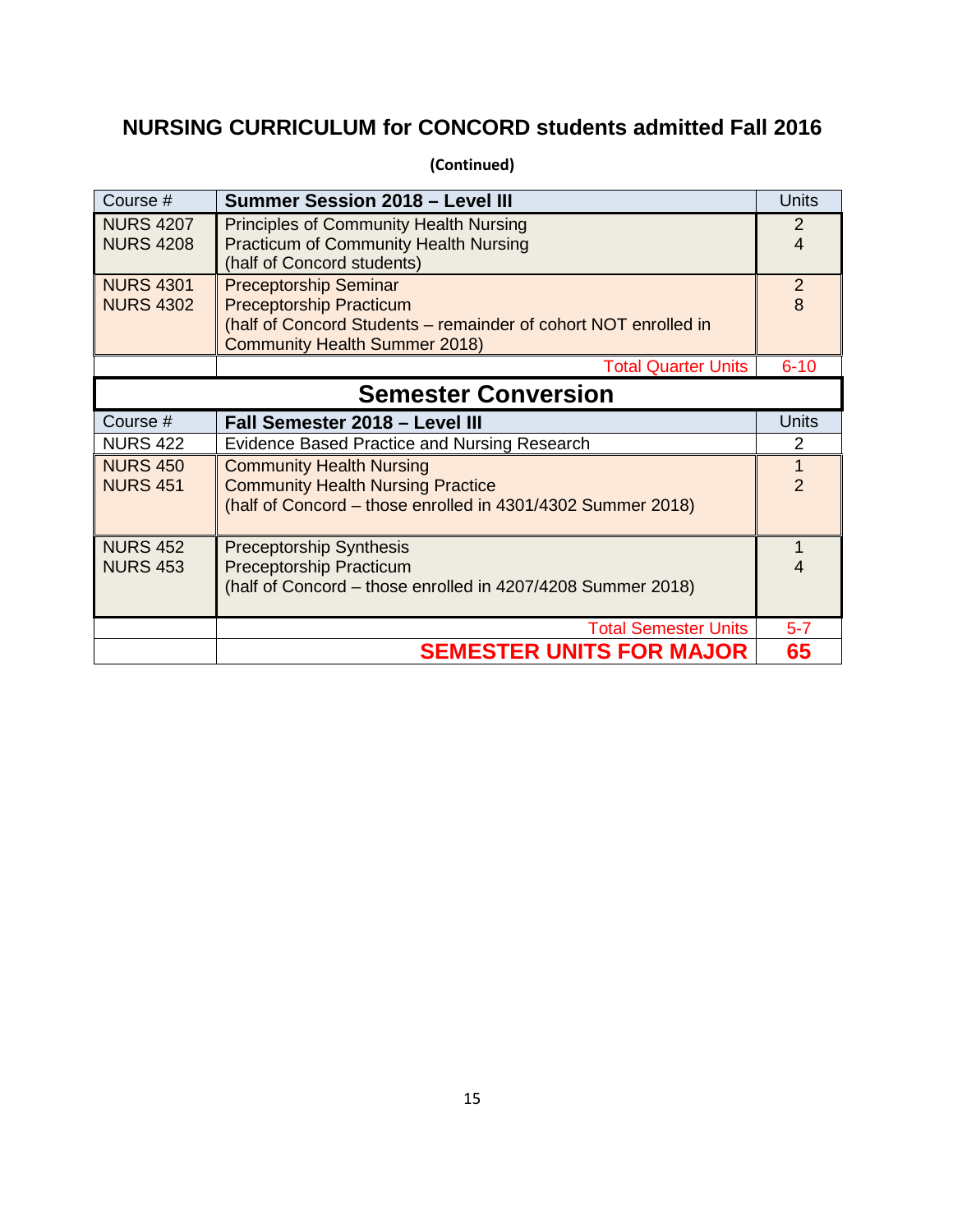# **PRE-LICENSURE PROGRAM BASIC NURSING TRACK**

# **LEVEL I GENERAL INFORMATION**

#### I. Theory and Lab Courses

*a. NURS 2020, 2021, 2022: Intro to Contemporary Nursing, Nursing Support of Community Based clients, Level Skills I.* 

The first theory courses in the major are Nursing 2020/1. All the basic social/behavioral frameworks used by nurses are introduced in this lecture course. Nursing Support of Community-Based clients consists of field work such as health promotion with a well elders. Students also meet in small groups to be coached and lean how to apply theories to nursing practice with well people. Finally, Level I Skills I is a laboratory course in which basic techniques of nursing practice are taught. These courses will lay a foundation for concepts and skills necessary to planning and delivering patient care.

*b. NURS 2030, 2031, 2032: Nursing Care of Adults I, and Practicum, Basic Physical Assessment.* 

Nursing care delivery for patients and families experiencing mild to moderate alteration in health /function. Concepts and principles necessary to anticipate, identify, and meet universal bio psychosocial adaptation needs for nursing in healthcare context. Physical Assessment skills are taught in the laboratory.

*c. NURS 2040,2041, 2042: Care of Adults II/Practicum, Level I Skills Lab II.* 

Care of Adults II is a Continuation of Care of Adults I. Nursing are to support patients and families experiencing mild to moderate alteration in health/function. Theories and principles necessary to anticipate, identify, meet bio psychological needs in selected pathophysiologic states. The courses are theory/lecture, clinical practice, and skills laboratory formats.

#### II. Evaluation

Theory course evaluations consist of multiple choice examinations and written papers. Clinical practice courses are evaluated according to specific behavioral objectives. The clinical instructor at the end of each rotation has a conference with the student and together they complete a written evaluation. Skills lab course grades are determined by multiple choice tests and skills performance scores.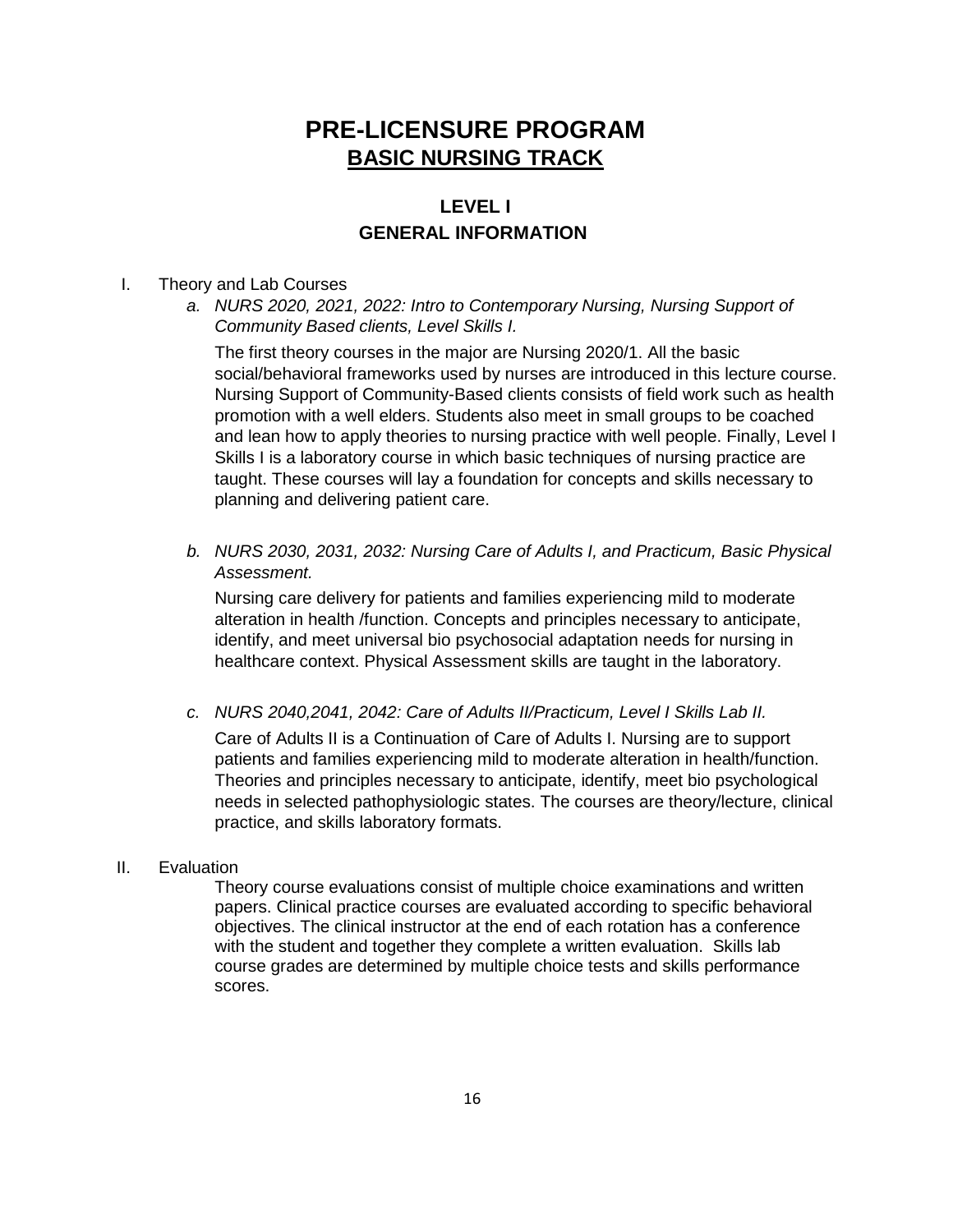- III. Other nursing courses
	- *a. NURS 2005, Clinical Pathophysiology (offered Fall Quarter).*

This course focuses on human pathophysiology, its etiology, diagnosis, and the physiologic rationale for treatment of multiple system disease, entities, and/or failures.

*b. NURS 2010, Principles of Nutrition and Medical Nutrition Therapy (offered Fall quarter)*

This course focuses on nutrients and their sources as well as diseases/disorders caused by excess or lack of given nutrients. Nutritional needs discussed as they vary across the life span.

*c. NURS 2015, Pharmacology (offered Winter Quarter)*

This course provides an understanding of the pharmacological basis of nursing practice. Students learn: 1) concepts of pharmacology that guide all drug use; 2) the major classes of drugs, with emphasis on mechanisms of action; and 3) patient care implications based on an understanding of the pharmacological aspects of specific drugs.

*d. HIST 4710, History and Trends of Nursing (offered Spring and Summer Quarter to Level I students).* 

This course is taught through the History Department, School of Arts, Letters & Social Sciences. This course is an introduction to both the history of nursing and its current applications and trends. A general picture of nursing's past, present, and future are presented. Nursing is viewed in contrast with other health professions. Considered are the changing roles of the nurse along with expectations of ethical behavior. Included are problems of confidentiality, relationships, and the nurses' code of conduct. Also presented are the importance of the historical aspects of ethics and professionalism.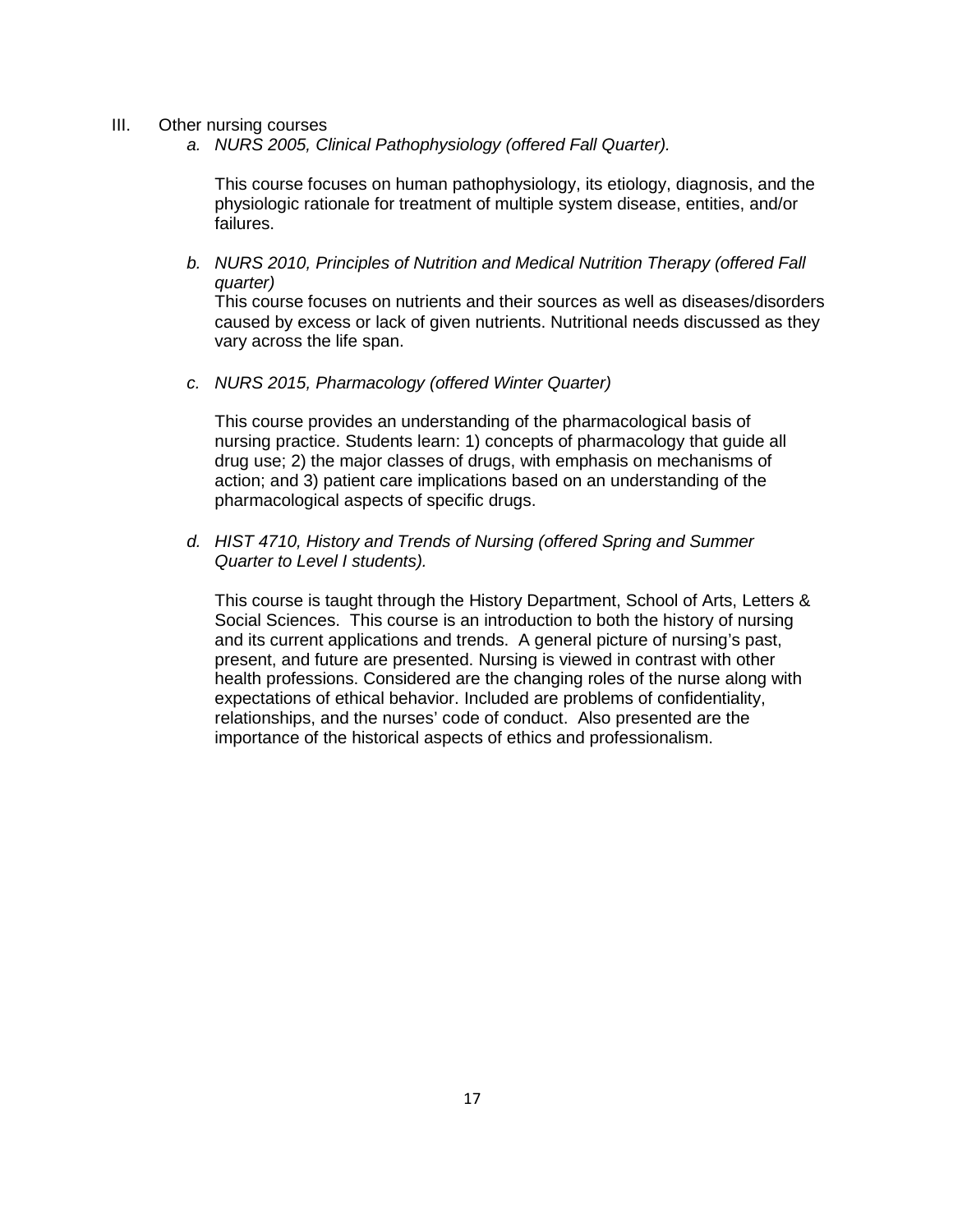## **LEVEL I SUGGESTED COURSE PROGRESSION GUIDE**

#### *Level I: Wellness--Adaptation*

#### **FALL**

| NURS 2020        | Intro to Contemporary Nursing                                                                                                                      |
|------------------|----------------------------------------------------------------------------------------------------------------------------------------------------|
| <b>NURS 2021</b> | Lecture-Nursing Support of Community-Based Clients--6 hrs./week on<br>campus/field assignments. No uniforms required because no hospital or agency |
|                  | experience.                                                                                                                                        |
| <b>NURS 2022</b> | Level I Skills Lab I                                                                                                                               |
| <b>NURS 2005</b> | Clinical Pathophysiology--prerequisite to Level II Nursing courses                                                                                 |
| NURS 2010        | Principles of Nutrition and Medical Nutrition Therapy                                                                                              |

#### **Support Courses**

HDEV. 3800 May be taken if students have already taken NURS 2005 or NURS 2010. \*\*PSYCH.1000 must be completed before Winter. SOC 1000 or Anthro 1000 must be completed before Spring.

#### **WINTER**

| NURS 2030 Nursing Care of Adults I                                             |
|--------------------------------------------------------------------------------|
| NURS 2031 Care of Adults I Practicum – 60 hrs. practice in SNF (need uniform). |
| NURS 2032 Basic Physical Assessment                                            |
| NURS 2015 Clinical Pharmacology in Nursing                                     |

#### **SPRING**

NURS 2040 Care of Adults II

NURS 2041 Care of Adults II Practicum- 90 hours practice in Acute Care (need uniform).

NURS 2042 Level I Skills Lab II

Support Courses\*

HIST 4710, History & Trends in Nursing

HDEV 3800, Human Development

\*These courses are strongly recommended to be taken during indicated quarters unless previously completed. Many are pre-requisite to subsequent Nursing courses.

HDEV 3800, NURS 2005, NURS 2010 and NURS 2015 are prerequisites to Level II. The department will monitor all students to determine if course grades are C or better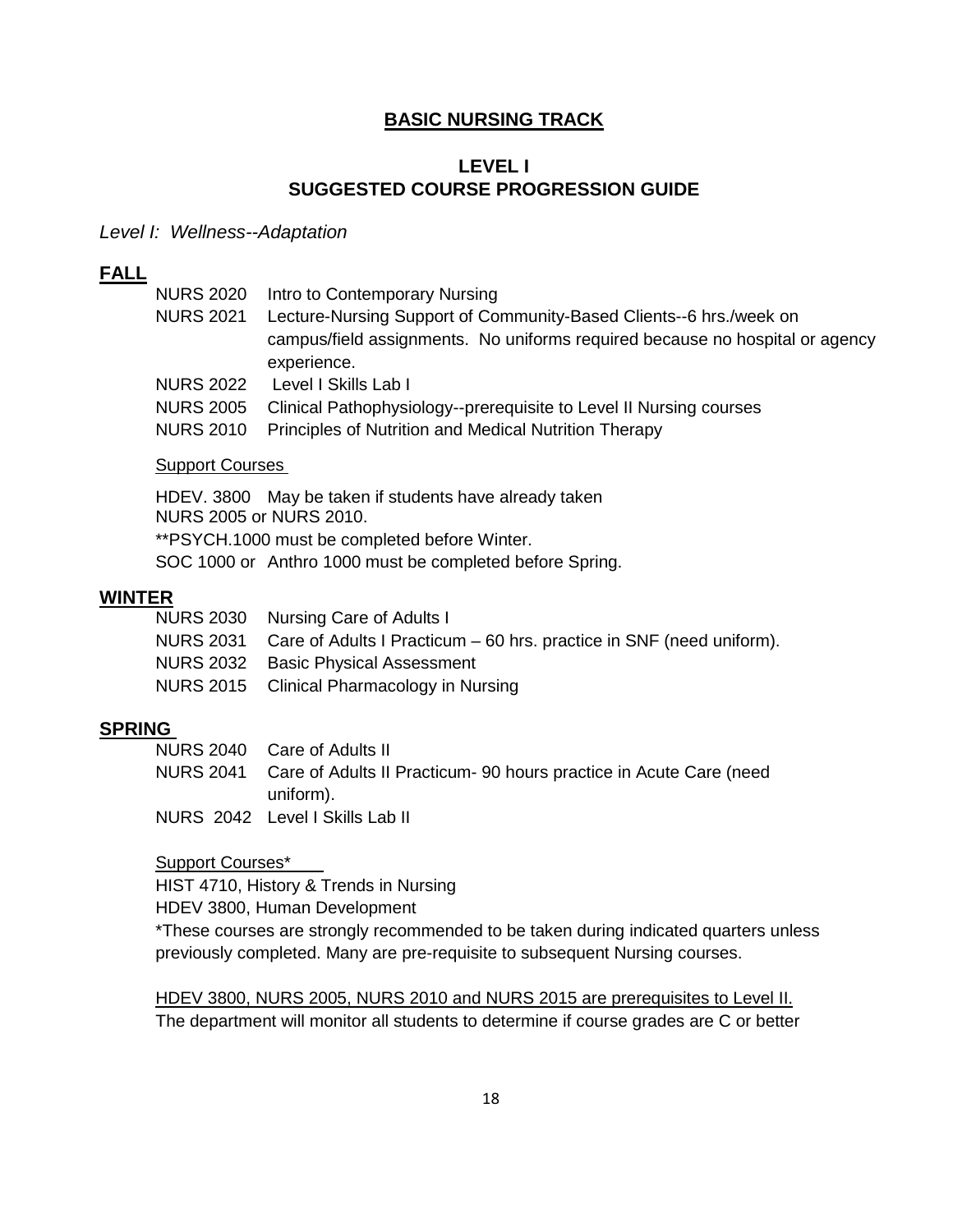# **LEVEL I STUDENT HEALTH DOCUMENTATION**

As you enter the Nursing program, you will begin to visit facilities that require we periodically monitor your health status. In order to comply with this, we must have current documentation on file before you will be given permission to register for Level 1 courses (generally the middle of July).

Before you begin the program and at certain times during the first year, students will need to submit proof of the following:

- 1) BLS/ First Aid Certification
- 2) Physical Exam
- 3) Proof of Health Insurance
- 4) TB clearance
- 5) Post MMR vaccine series titer proving immunity
- 6) Post Varicella vaccine series titer proving immunity
- 7) Post Hep B vaccine series titer proving immunity
- 8) Tdap immunization
- 9) Flu Vaccination
- 10) HealthStream Completion in Winter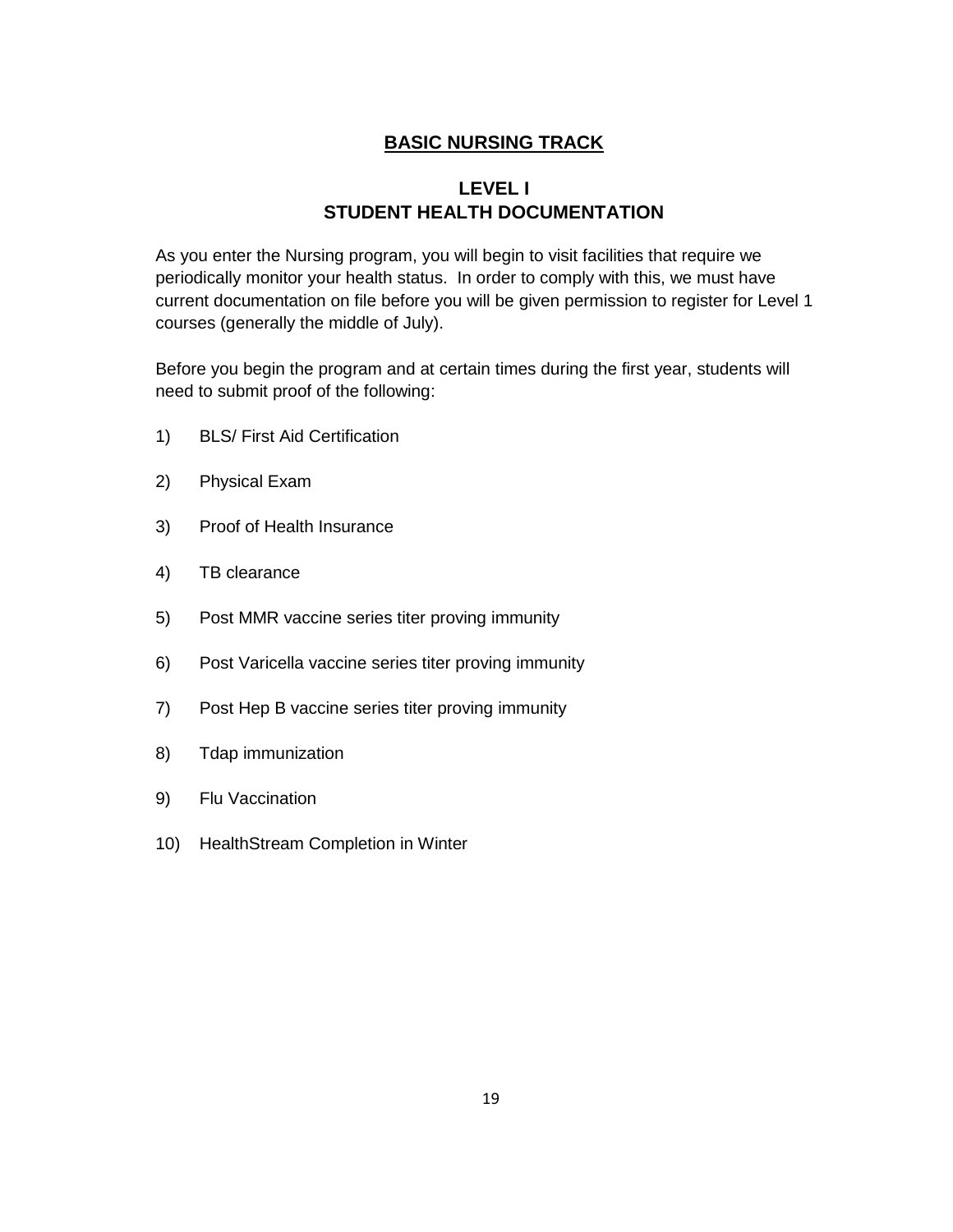## **LEVEL II GENERAL INFORMATION**

- I. Students must present to the department office (prior to the Fall Quarter);
	- a. A copy of their current malpractice and health care insurance coverage; and
	- b. A Level II Health Screen.
- II. Nursing Core Theory\*
	- a. *NURS 3201—Patients and Families with Complex Needs*.

Concepts and Principles from nursing and behavioral sciences applied to care of acutely ill patients and their families. Concepts and theories addressed include role, adaptation, communication, teaching/learning, systems and research. \*Prerequisites: NURS 2040,2041, and 2042; HDEV 3800 or PSYC 4420; department permission.

#### III. Nursing Principles & Practicum\*

- a. There are six clinical rotations organized into 5-week blocks over the course of three quarters. Each student must successfully complete all six rotations before advancing to Level III. Clinical objectives are found in the clinical syllabi for each specialty area.
	- *NURS 3402/3 Nursing Care of adults III*
	- *NURS 3404/5 Care of Childbearing Families*
	- *NURS 3406/7 Care of Clients with Psych/Mental Health Need*
	- *NURS 3408/9 Nursing Care of Childrearing Families*
	- *NURS 3410/11 Nursing Care of Adults IV*
	- *NURS 3412/13 Nursing Care of Elder Adults*

\*Prerequisites: N2005, 2010, 2015, 2040, 2041, 2042, 3201(may be concurrent with N3201).

- b. The clinical practicum and the corresponding theory course must be taken concurrently. Hospital facilities used may include the following:
	- Alta Bates Hospital, Berkeley
	- Children's' Hospital, Oakland--Main campus
	- Contra Costa Regional Medical Center, Martinez
	- Eden Hospital, Castro Valley
	- Fremont Hospital, Fremont
	- Herrick Hospital, Berkeley
	- John Muir Health, Concord and Walnut Creek Campuses
	- San Ramon Medical Center, San Ramon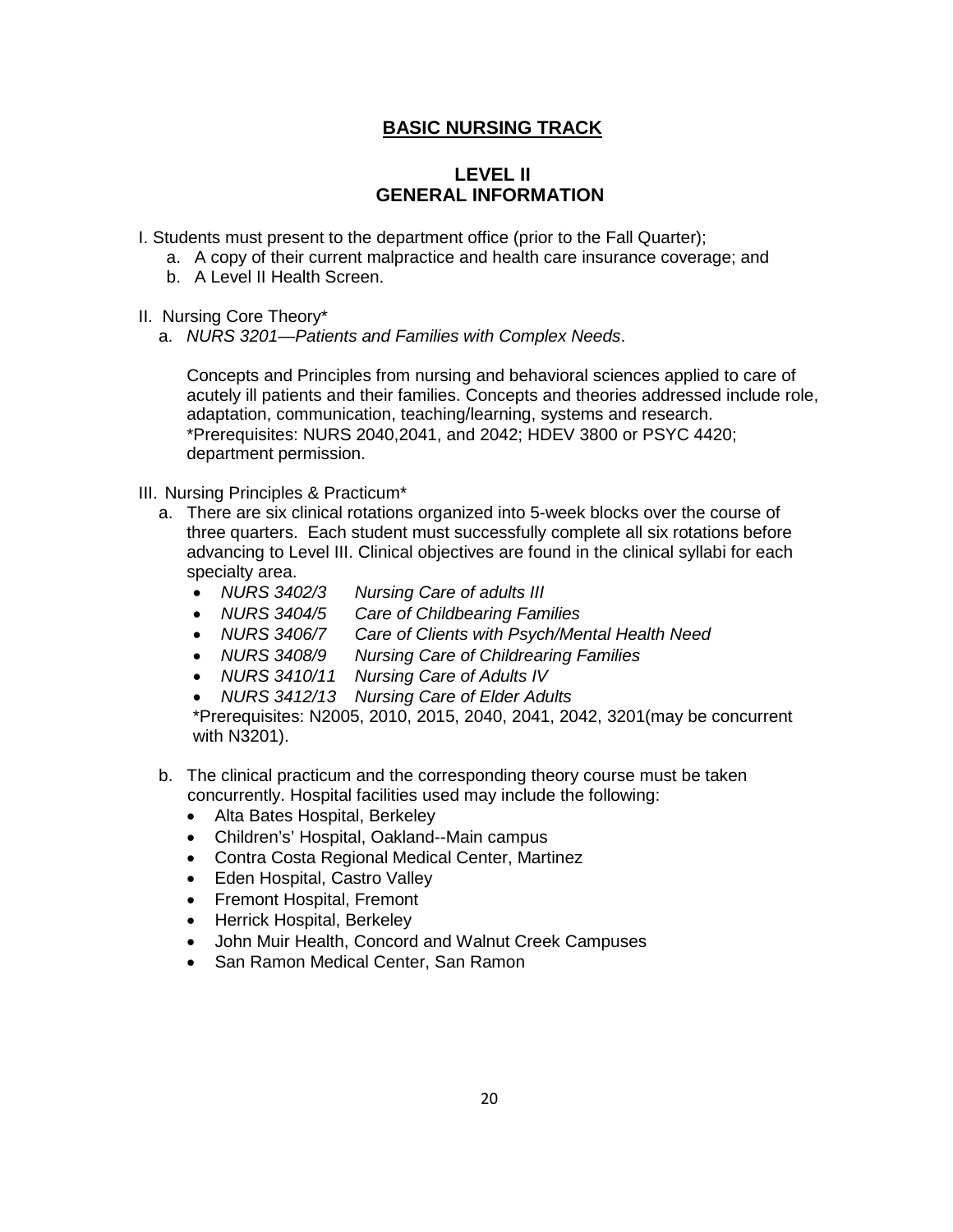- c. Equipment and uniforms:
	- Full uniform is expected of each student. (See "Guidelines for Professional Appearance"). Each agency has slightly varying regulations; e.g., color of hosiery, which do not substantially alter the need for full uniform. Helpful items are: stethoscope, small notebook for pocket, and pen with black ink.
	- If you visit an agency at other than assigned clinical times, you must be dressed in clean, neat, conservative clothing. A white lab jacket is to be worn and your CSUEB name pin must be affixed. Professional decorum is expected.
- IV. Level 2 Skills Lab Courses (NURS 3001/3002/3003) The student is required to sign up in the Skills Lab in order to be checked off on the assigned motor performance skills. All skills must be completed by the end of the eighth week of each quarter.
- V. Other Nursing Courses
	- a. *NURS 3401. Legal Responsibilities of Health Care Providers*

This course is designed to acquaint the student with major legal concerns within the nursing profession today and with her/his rights and duties as a nurse. The course is also intended to serve as a catalyst for continuing examination of her/his legal status in this changing world. Topics highlighted in the course include standards of care, legal significance of expanded roles, nursing negligence, the nurse's role in deposition and trial, rights and obligations as an employee, patient rights, responsibilities towards the public at large, ethical dilemmas in nursing today, and legal issues of tomorrow's nurse.

The student is expected to demonstrate knowledge of the impact law has on her/his role and responsibilities as a nurse and on the nursing profession. Demonstration will be through a midterm, one paper, and a final examination.

*b. NURS 3202 Nursing Leadership\**

This course focuses on health policy, finances, organizational management strategies, and leadership. It builds on prior content of systems, leadership, change and research.

Prerequisites: NURS 3001, 02, 3201, 3401 ( maybe taken concurrent with N3402- 3413) Dept. permission.

*c. NURS 3502. Continuum of Care\**

Models of nursing case management. Facilitation of safe, efficient transitions across the continuum of care. Consideration of constraints imposed by healthcare payers. Nursing interventions of anticipation, planning, teaching and advocacy. \*Prerequisites: Department permission. NURS 2005, 2010, 3201.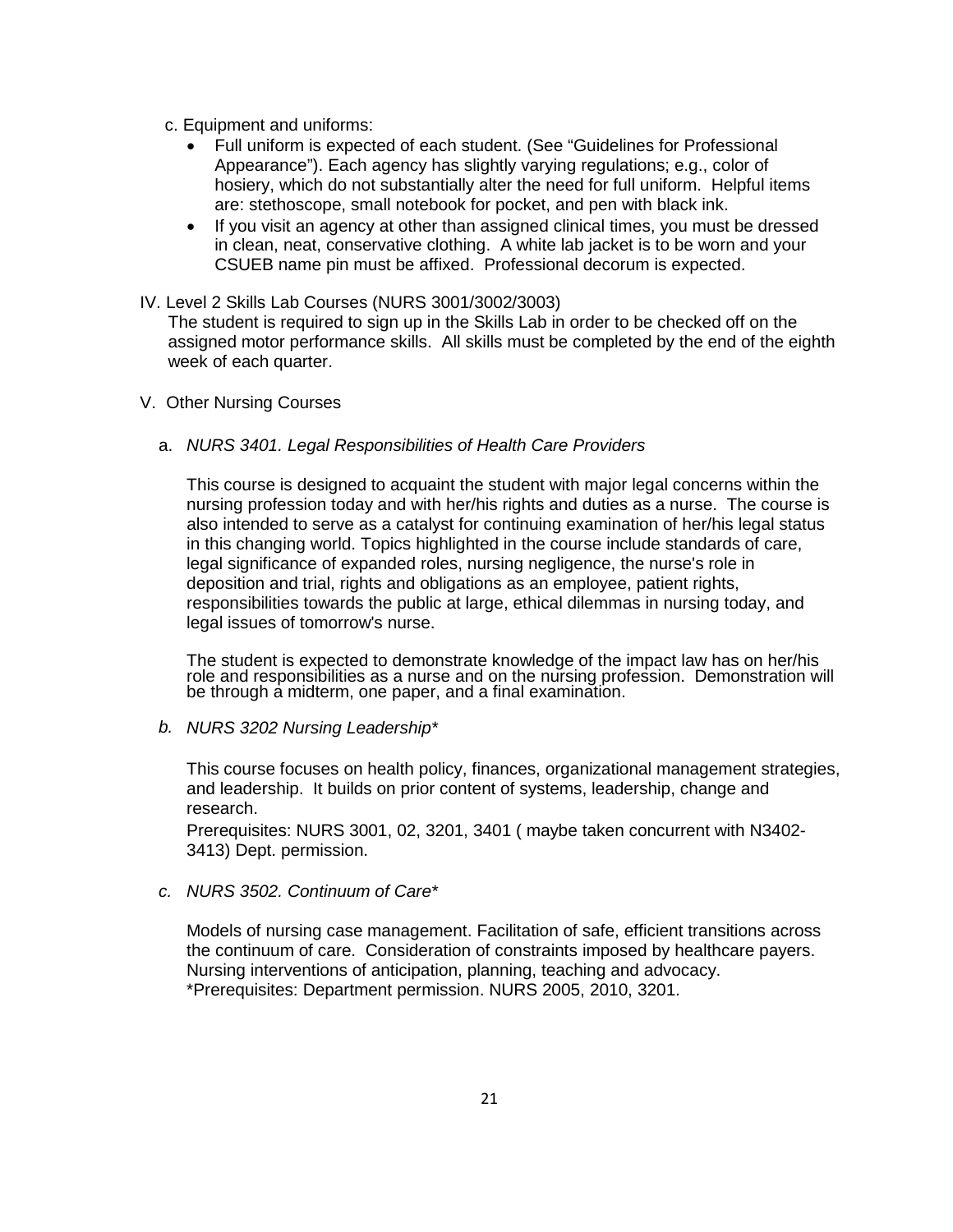## **LEVEL II SUGGESTED COURSE PROGRESSION GUIDE**

*Level II: Less Wellness--Illness*

#### **FALL**

NURS 3201 Patients and Families with Complex Needs NURS 3001 Level II Skills Lab I\* Two Clinical specialty theories & practicums\* \*Total 15 hrs./week (12 hrs. clinical, 3 hrs. lab)

#### **WINTER**

NURS 3401 Legal Responsibilities of Health Care Providers (offered in Winter only). NURS 3502 Continuum 2 Clinical specialty theories(offered in Winter only) NURS 3002 Level II Skills Lab II\* Two Clinical specialty theories & practicums\* \*Total 15 hrs./week(12 hrs. clinical, 3 hrs. lab)

#### **SPRING**

NURS 3202 Leadership Two Clinical specialty theory and practicum\* NURS 3003 Level II Skills Lab III\* \*Total 15 hrs./week (12 hrs. clinical, 3 hrs. lab)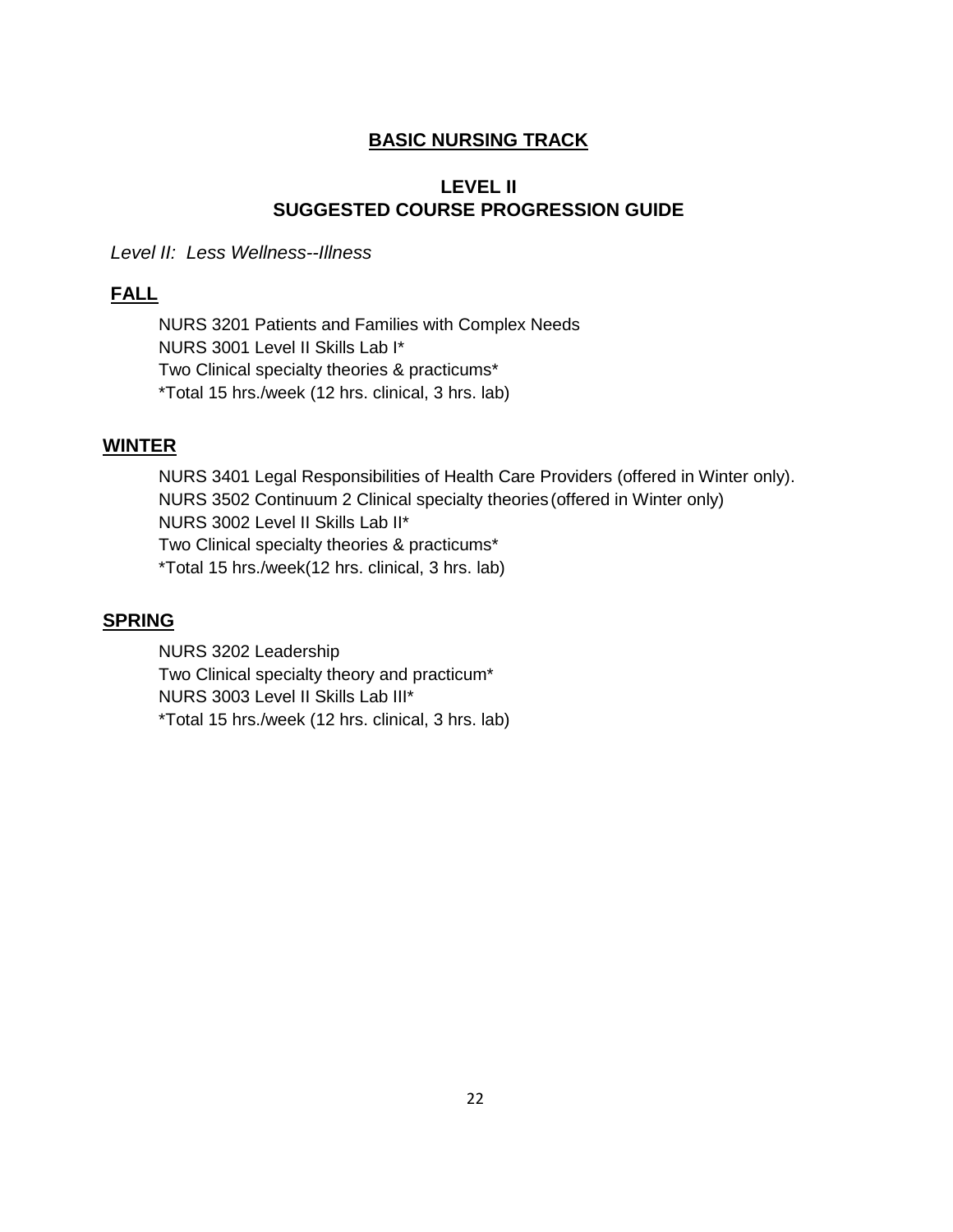# **LEVEL II STUDENT HEALTH DOCUMENTATION**

As you know, the facilities in which you practice as students require that we periodically monitor your health status. In order to comply with this, we must have current health documentation on file before you will be given permission to register for Level II courses (generally the first week of August).

At this point in the program, most students will need to submit proof of the followings:

- 1) Annual TB clearance
- 2) Post Hep B vaccine series titer proving immunity
- 3) Renewal health insurance
- 4) Tdap immunization
- 5) Flu Vaccination
- 6) Health Stream renewal in Winter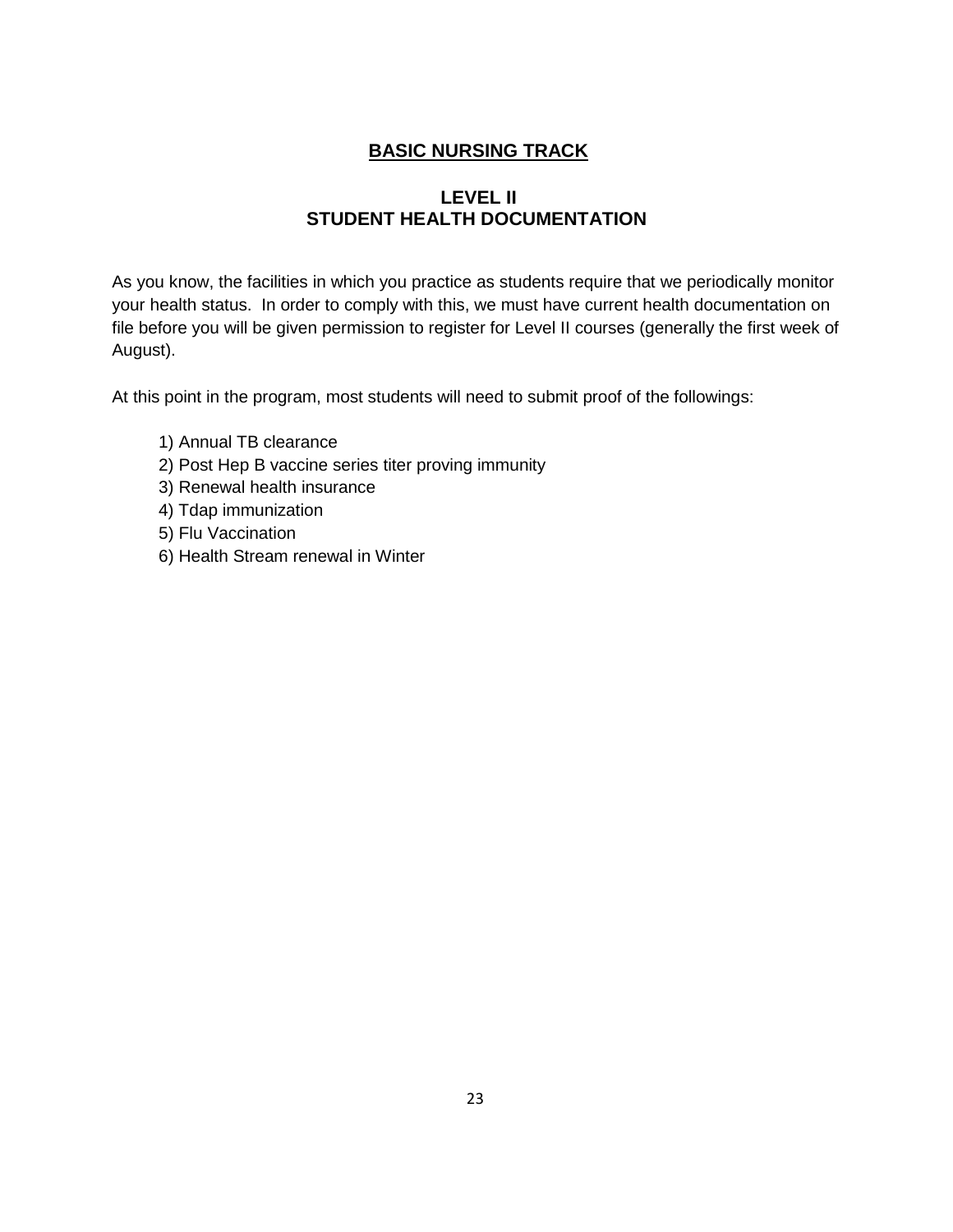# **LEVEL III GENERAL INFORMATION**

#### *NURS 4203 Research Synthesis* OR *NURS 422 Evidence Based Practice and Nursing Research (semester course)*

This course focuses on reading/critiquing nursing research for application to practice. Learning activities pertain to practice and/or policy recommendations based on nursing research findings.

#### *Community Health Nursing*

Students complete an application for Community Health during Level II.

a. *NURS 4207: Principles of Community Health Nursing OR NURS 450: Community Health Nursing (semester course)*

The theory course focuses on areas needed to augment clinical practice such as: cultural aspects of family centered care, epidemiology, local, state and national resources, violence in the family, PHN role, substance abuse, communicable disease, environmental health, and disaster management. Various in class and online activities are required.

#### b. *NURS 4208 Practicum of Community Health Nursing OR NURS 451 Community Health Nursing Practice (semester course)*

Students are assigned in clinical groups to a specific clinical agency, just as on Level II. The clinical groups meet two days a week. Students need a car or other means of transportation to visit the homes of assigned clients. Clinical evaluation is credit/no credit. Expected clinical behaviors are identified in a written clinical evaluation in the syllabus. Dress:Conservative street clothes.

#### **Senior Preceptorship**

The Preceptorship is an intensive clinical experience that integrates nursing knowledge gained in all previous coursework. It assists students in making the transition from the academic to the professional work world.

Students attend a weekly two-hour seminar on campus (NURS 4301 or NURS 452 – semester course). Students participate in class activities designed to assess clinical competence and prepare for the NCLEX-RN Licensing Examination.

In the practicum course (NURS 4302 or 453 – semester course), 240 quarter hours (two 12 hour shifts or three 8-hour shifts per week over a ten week quarter) are spent in a clinical setting with a Preceptor (staff RN) selected by the clinical agency. A faculty liaison meets regularly with the student and Preceptor at the clinical facility.

Students are advised not to take other classes concurrently with Preceptorship. Many agencies have rotating shifts, which make it difficult to schedule other classes. A reduction in employment responsibilities is also advised.

Details of the preceptorship application procedure and clinical placement are distributed to students during Level II.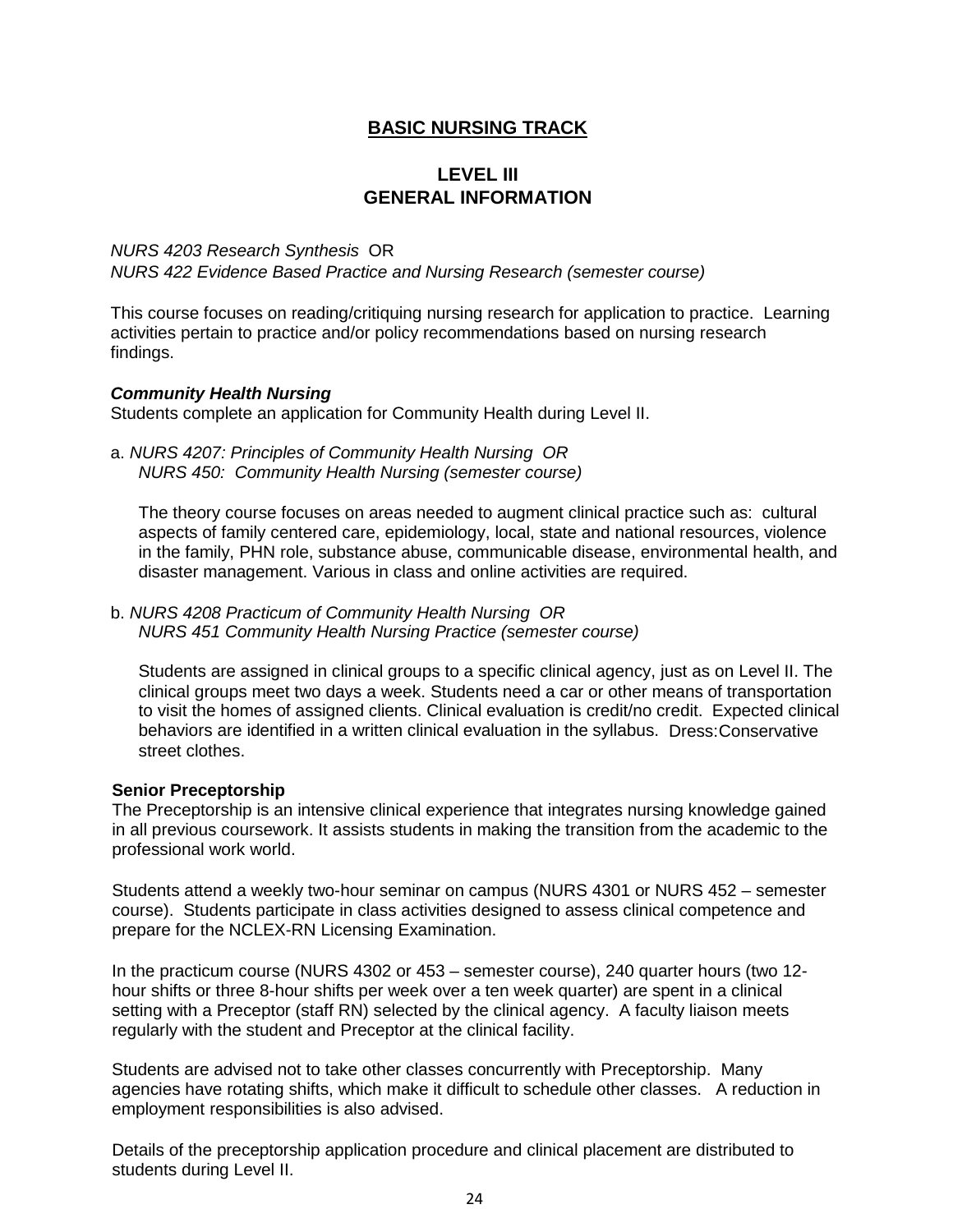# **LEVEL III SUGGESTED COURSE PROGRESSION GUIDE – START OF SEMESTER CONVERSION**

*Level III: Community, Society, Specialty*

#### **CONCORD CAMPUS: Offered SUMMER**

| NURS 4203 Research Synthesis (2 hours of class/week)                     |
|--------------------------------------------------------------------------|
| Take this course concurrently with Community Health.                     |
| NURS 4207 Principles of Community Health Nursing (2 hours of class/week) |
| NURS 4208 Practicum of Community Health Nursing (12 hours of class/week) |

OR

- *NURS 4301 Preceptorship Seminar*: 2 hours of class/week
- *NURS 4302 Preceptorship Practicum*: 240 hours/quarter

#### **CONCORD CAMPUS: Offered FALL (SEMESTER CONVERSION)**

- *NURS 422 Evidence Based Practice and Nursing Research* (hours to be determined) Take this course concurrently with Community Health.
- *NURS 450 Community Health Nursing* (hours to be determined)
- *NURS 451* Practicum of Community Health Nursing (hours to be determined)

OR

- *NURS 452 Preceptorship Synthesis*: (hours to be determined)
- *NURS 453 Preceptorship Practicum*: (hours to be determined)

#### **HAYWARD CAMPUS: Offered FALL or SPRING (SEMESTER CONVERSION)**

- *NURS 422 Evidence Based Practice and Nursing Research* (hours to be determined) Take this course concurrently with Community Health.
- *NURS 450 Community Health Nursing* (hours to be determined)
- *NURS 451* Practicum of Community Health Nursing (hours to be determined)

OR

- *NURS 452 Preceptorship Synthesis*: (hours to be determined)
- *NURS 453 Preceptorship Practicum*: (hours to be determined)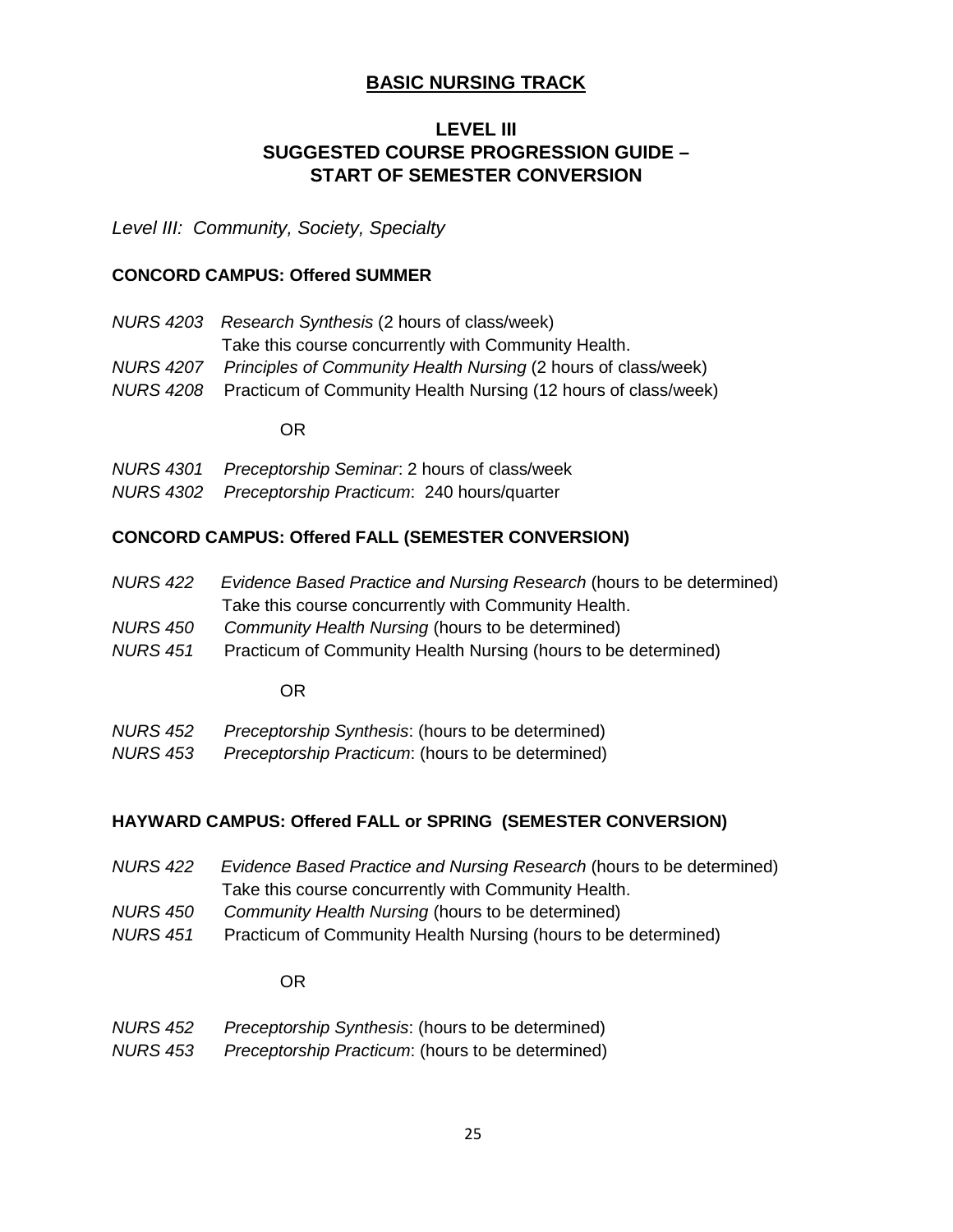# **LEVEL III STUDENT HEALTH DOCUMENTATION**

The facilities in which you practice as students require documentation of your health status and other requirements. In order to comply with these requirements, you must have on file in the Nursing office all current laboratory results, immunizations, health insurance, certifications (such as BLS) and any other agency documentation before you receive permission to register for Level III courses.

For most students, health documentation on Level III requires the following.

- 1. Renew any expired immunizations, such as Tdap (when indicated)
- 2. Yearly PPD. If previously positive, you must have a yearly sign/symptom review completed by health care provider. If newly positive, a chest x-ray (CXR) is required. Depending on the clinical agency, there may be additional requirements.
- 3. Renew BLS certification.
- 4. Renew expired health insurance.
- 5. Provide current copy of automobile insurance to instructor on the first day of community health clinical.
- 6. Provide documentation of any specialty area certifications for preceptorship.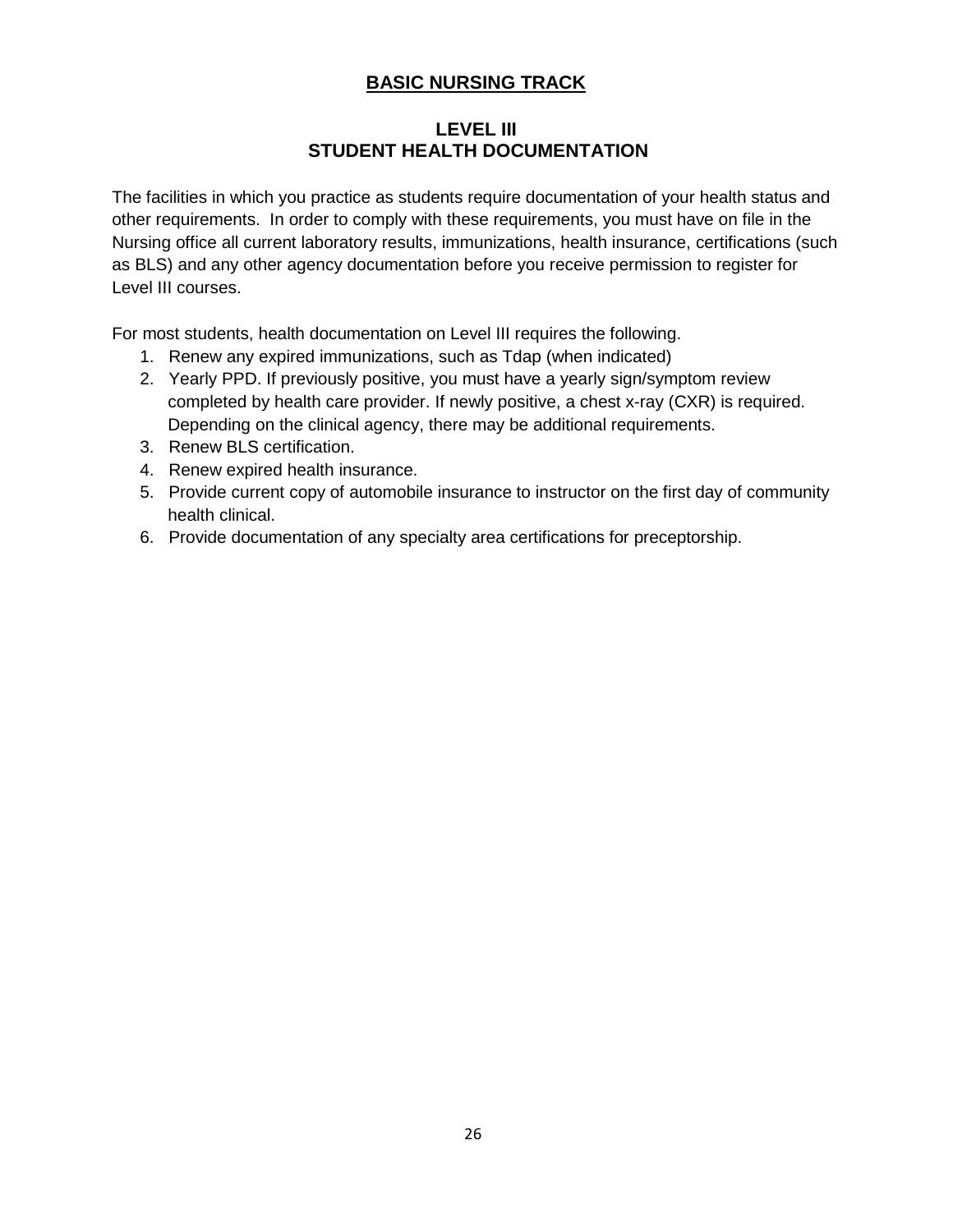# **RN LICENSURE GRADUATION PROCEDURE**

- 1. Board of Registered Nursing RN Licensure packets will be distributed to Pre-Licensure students by the Department Office. A group meeting will be scheduled in Fall Quarter. The purpose of the meeting will be:
	- to orient students to the licensure procedure;
	- to distribute and assist students in completing the paperwork; and,
	- inform students of documentation which must accompany application for licensure.
- 2. RN-BSN students can print out necessary paperwork related to the Public Health Nursing Certificate from the Board of Registered Nursing website and drop it off in the Department Office for processing, once BSN degree is conferred and appears on transcripts.

## 3. TAKING BOARDS AS A GRADUATE OR NON GRADUATE

- Students may choose to take the Board exam as graduate or non-graduate
- In order to be eligible to take Boards as a non-graduate, students must have completed all course work required by the nursing major (all courses listed on your major check sheet) before taking the test. It is important for students to understand that taking the NLCEX after completing the LVN 45 unit option means that your license to practice nursing may not be recognized in all 50 states.
- Taking Boards as a graduate requires the official graduation date to occur before the Boards exam date. Therefore, it is imperative that students file for graduation by the deadline dates posted online in the quarterly schedule of classes. Also please refer to the section A Graduation Procedure, under "Student Checklist" section of the online class schedule.\*
- 4. COST
	- The Board of Registered Nursing charges \$150 to evaluate a student's eligibility to take the exam (this fee includes the \$50 charge for the optional Interim Permit). Once the Board determines a student to be eligible to take the exam, the student will pay a \$200 registration fee to the Test Center. These charges are subject to change.
	- Students will also be reminded periodically to see Nursing Advisors about their progress through the major and degree requirements.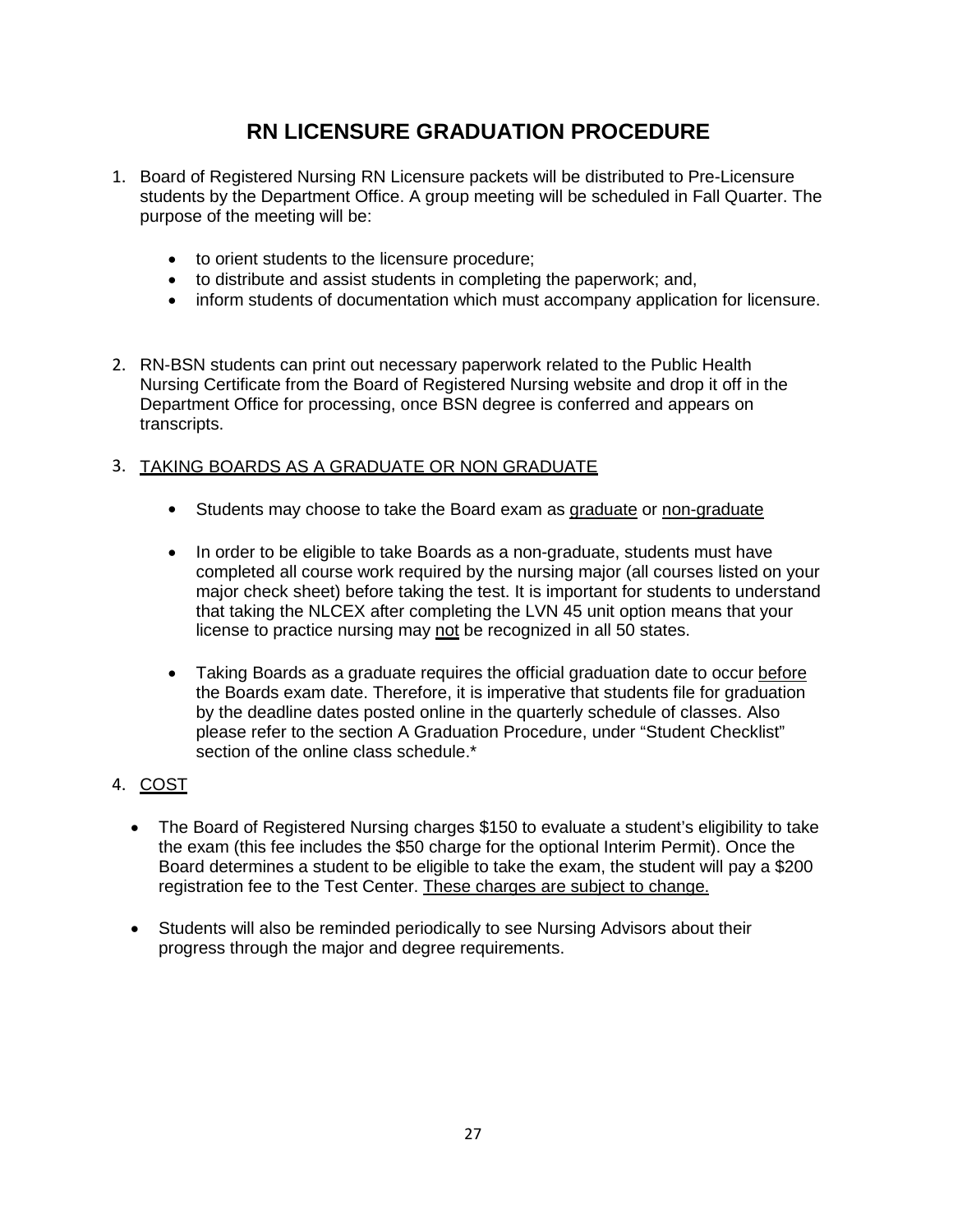# **CSUEB NURSING PRE-LICENSURE PROGRAM LVN-BSN PATHWAY**

#### **PROGRAM REQUIREMENTS**

The LVN-BSN is offered to any applicant with an extensive medical knowledge and/or experience in the following field: Licensed Vocational Nurse (LVN),

This program is open to those who would like to further their education to obtain the Baccalaureate Degree in Science of Nursing. Upon completion of the LVN-BSN pathway, the student is qualified to take the National Council Licensure Examination (NCLEX-RN) and apply for the California Public Health Nursing Certificate.

*I. Pre-Nursing Courses* 38 quarter units

- BIOL 2010 (or 2011), 2020, 2025 (15)
- CHEM 1610 (or 1615) (6)
- COMM 1000 or 1004 (4)
- ENGL 1001 (4)
- STAT 1000 (5)
- A course in Critical Thinking such as PHIL 1000 or 1001 (4)

#### *II. Non-Nursing Courses* 17 quarter units

- PSYC 1000 (or 1001 or 1005)
- ANTH 1000 (or 1300) or SOC 1000 (or 1002) (4)
- HDEV 3800 (4)
- HIST 4710 $(4)$

#### *III. Nursing Courses* 86 quarter units

- NURS 2005 (or BIOL 4160) (4)
- NURS 2010 (or BIOL 3070) (4)
- NURS 2015 (3)
- Level I: NURS 2020, 2021, 2022, 2030, 2031, 2032, 2040, 2041, 2042 (24)
- Level II: NURS 3001, 3002, 3003, 3201, 3202, 3401, 3402, 3403, 3404, 3405, 3406, 3407, 3408, 3409, 3410, 3411, 3412, 3413, 3502 (33)
- Level III: NURS 4203, 4207, 4208, 4301, 4302 (18 quarter) -OR- NURS 422, 450, 451, 452, 453 (7 semester) as needed

| Nursing Major Total (quarter/semester units)                                                                                                | 141 / 94 |
|---------------------------------------------------------------------------------------------------------------------------------------------|----------|
| Lower Division G.E., English 1002, History Code Requirement<br>Includes some prerequisites and non-nursing courses (quarter/semester units) | 72/48    |
| Quarter/Semester Units for B.S. degree (quarter/semester units)                                                                             | 180/120  |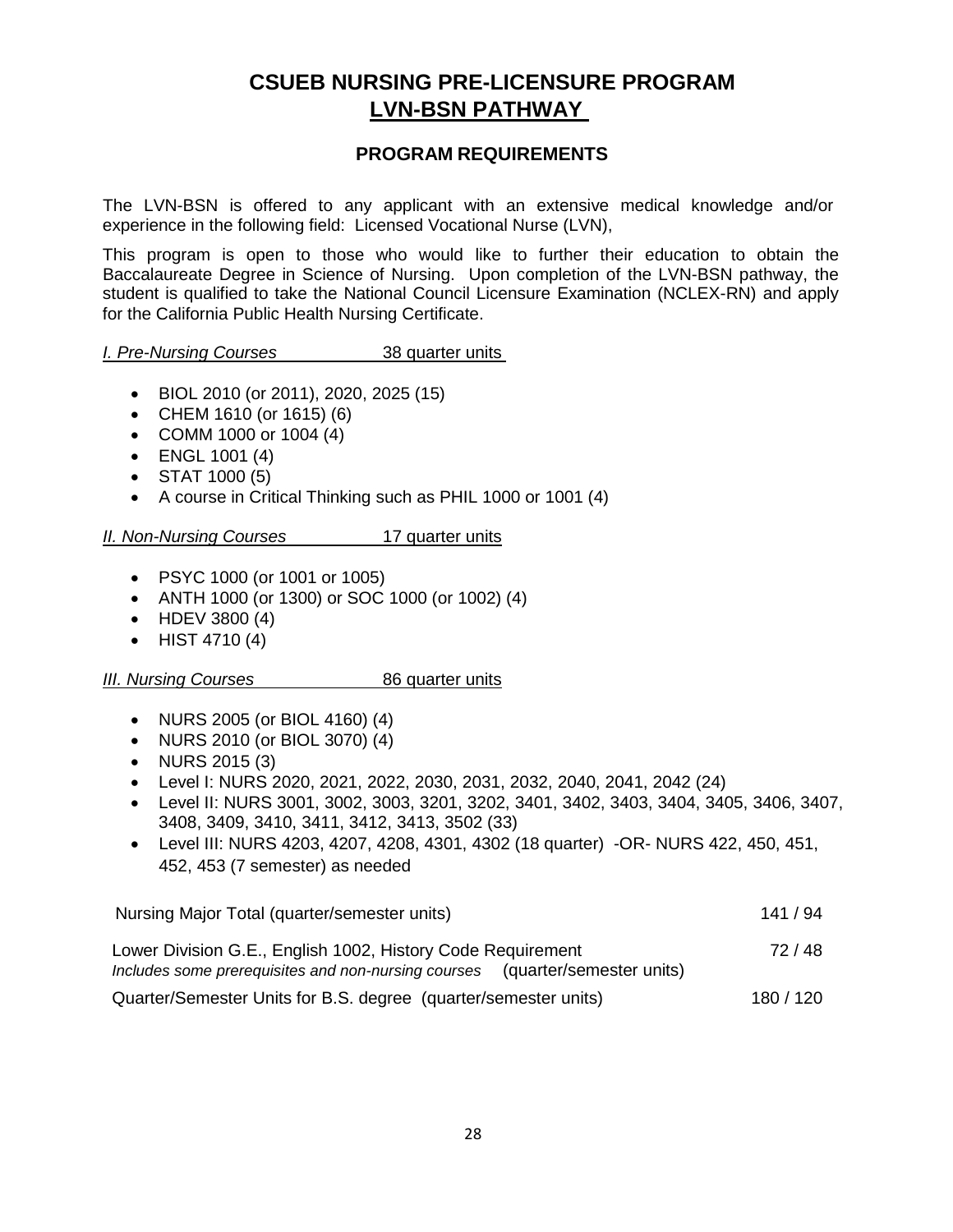## **LVN-BSN PATHWAY**

# **LEVEL I GENERAL INFORMATION**

#### A Theory and Lab Courses

a. *Nurs. 2020, 2021, 2022: Intro to Contemporary Nursing, Nursing Support of Community Based Clients, Level I Skills I*.

The first theory courses in the major are Nursing 2020/1. All the basic social/ behavioral frameworks used by nurses are introduced in this lecture course. Nursing Support of Community-Based Clients consists of field work such as health promotion with well elders. Students also meet in small groups to be coached and learn how to apply theories to nursing practice with well people. Finally, Level I Skills I is a laboratory course in which basic techniques of nursing practice are taught. These courses will lay a foundation of concepts and skills necessary to planning and delivering patient care.

*b. Nursing 2030, Nursing 2031, Nursing 2032: Nursing Care of Adults I, and Practicum, Basic Physical Assessment*

Nursing care delivery for patients and families experiencing mild to moderate alterations in health/function. Concepts and principles necessary to anticipate, identify, and meet universal biopsychosocial adaptation needs for nursing in healthcare context. Physical Assessment skills are taught in the laboratory.

*c. Nursing 2040, Nursing 2041, Nursing 2042: Care of Adults II/Practice, Level I Skills Lab* 

Care of Adults II is a Continuation of Care of Adults I. Nursing care to support patients and families experiencing mild to moderate alteration in health/function. Theories and principles necessary to anticipate, identify, meet biopsychological needs in selected pathophysiologic states. The courses are theory/lecture, clinical practice, and skills laboratory formats

B Evaluation

Theory course evaluations consist of multiple choice examinations and written papers. Clinical practice courses are evaluated according to specific behavioral objectives. The clinical instructor at the end of each rotation has a conference with the student and together they complete a written evaluation. Skills lab course grades are determined by multiple choice tests and skills performance scores.

- C Other nursing courses taken during Level I.
	- a. *NURS 2005, Clinical Pathophysiology* (offered Fall Quarter). This course focuses on human pathophysiology, its etiology, diagnosis, and the physiologic rationale for treatment of multiple system disease, entities, and/or failures.
	- b. *NURS 2010 Principles of Nutrition and Medical Nutrition Therapy* (offered Fall quarter).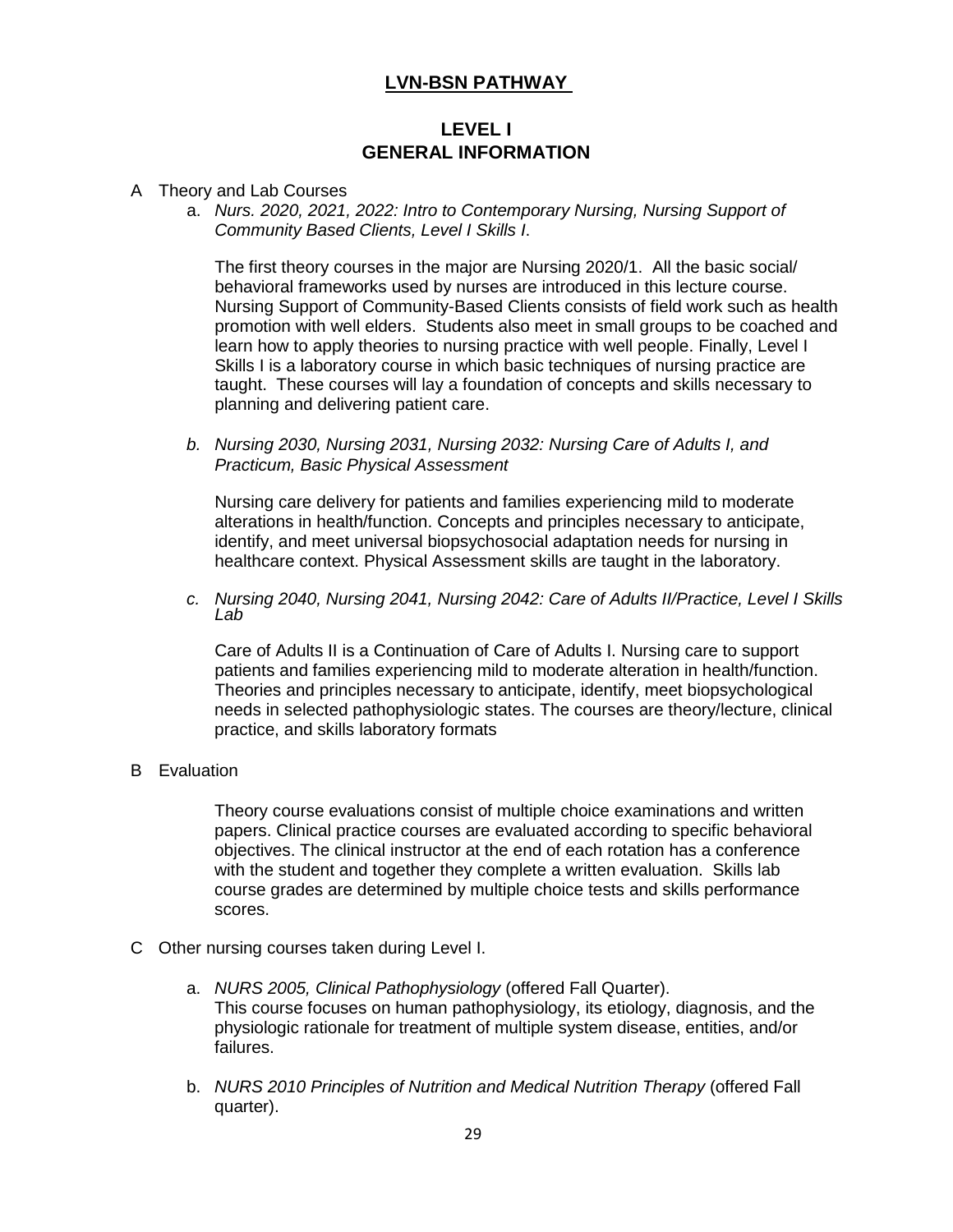- c. This course focuses on nutrients and their sources as well as diseases/disorders caused by excess or lack of given nutrients. Nutritional needs discussed as they vary across the life span.
- d. *Nursing 2015, Pharmacology* (offered Winter Quarter). This course provides an understanding of the pharmacological basis of nursing practice. Students learn: 1) concepts of pharmacology that guide all drug use; 2) the major classes of drugs, with emphasis on mechanisms of action; and 3) patient care implications based on an understanding of the pharmacological aspects of specific drugs.
- e. *HIST 4710, History and Trends of Nursing* (offered Spring and Summer Quarter to Level I students).

This course is taught through the History Department, School of Arts, Letters & Social Sciences. This course is an introduction to both the history of nursing and its current applications and trends. A general picture of nursing's past, present, and future are presented. Nursing is viewed in contrast with other health professions. Considered are the changing roles of the nurse along with expectations of ethical behavior. Included are problems of confidentiality, relationships, and the nurses' code of conduct. Also presented are the importance of the historical aspects of ethics and professionalism.

D Credit for Nursing Prefix Courses

Students with special studies or experiences may already have achieved the objectives of certain courses and may petition to receive credit after a portfolio and transcript review. Students can petition for prior learning credit, for the following classes only:

NURS 2022 (2)- Level I Nursing Skills Nurs 2031 (2)- Care of Adults Practicum NURS 2042 (1)- Level I Nursing Skills II

After admission to the LVN-BSN program, the applicant must contact the department to make an appointment with an advisor. Each applicant's previous education and work experience will be individually assessed to design an optimal learning program.

Credit by examination is also possible for other Nursing coursework based on portfolio and transcript review. Proper steps to take this petition action would be as followed:

- Students interested in the challenge must notify the department no later than 2 weeks prior to the first day of class. To receive credit under this plan, the student must register for the class the quarter in which it is listed in the catalog.
- A petition for credit by examination is obtained from the Nursing Office. The examination will be administered within the first two weeks of the quarter.
- If the exam is passed, the grade and Credit By Examination will be indicated on the student's permanent record.
- If the student fails the examination, the student must complete the course to receive credit.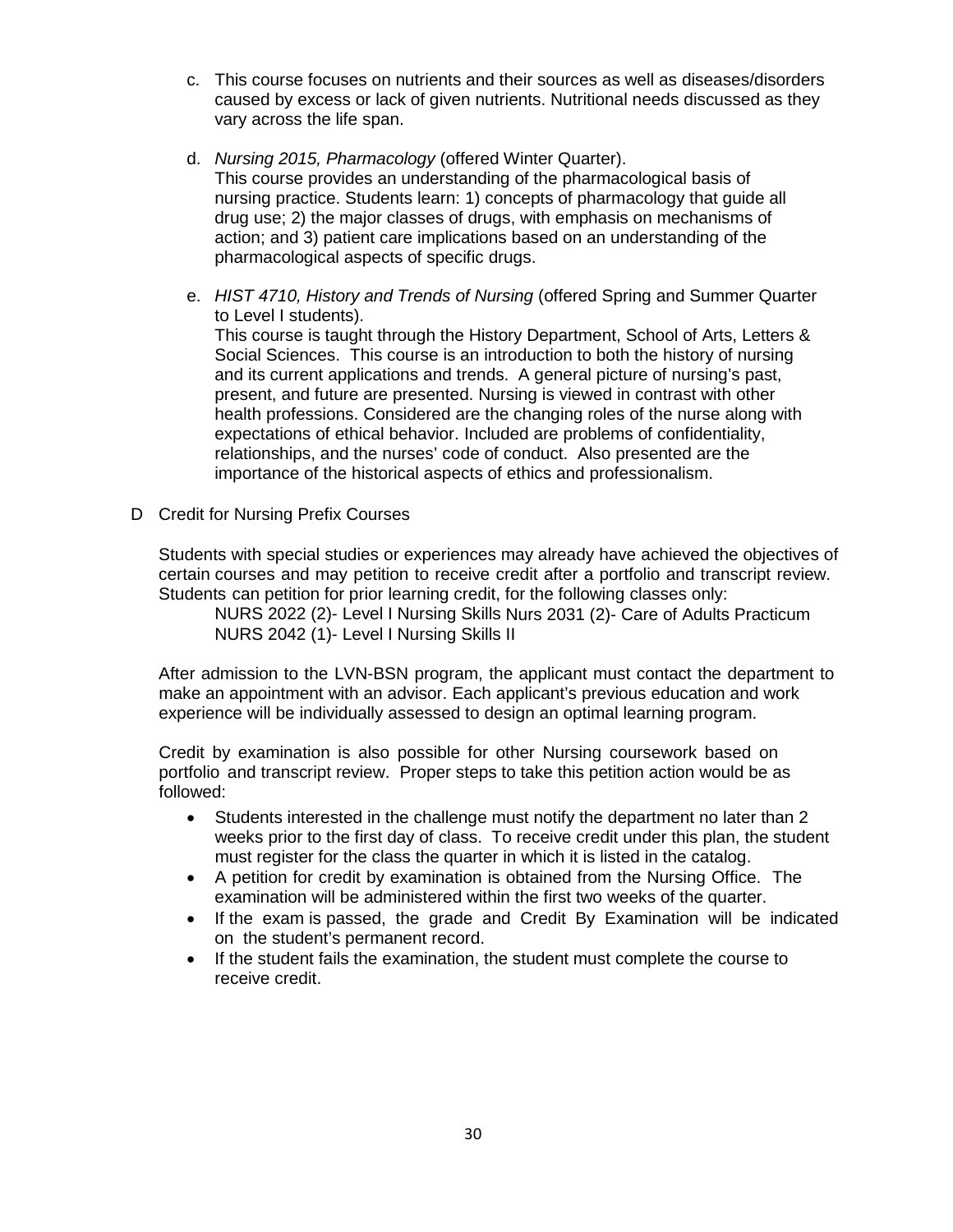# **LVN-BSN PATHWAY**

# **LEVEL I SUGGESTED COURSE PROGRESSION GUIDE**

#### *Level I: Wellness—Adaptation*

## **FALL**

| <b>NURS 2020</b> | Intro to Contemporary Nursing (Lecture)                               |  |
|------------------|-----------------------------------------------------------------------|--|
| <b>NURS 2021</b> | Nursing Support of Community-Based clients (6 hrs./week on            |  |
|                  | campus/field assignments. No uniforms required because no hospital or |  |
|                  | agency experience                                                     |  |
| <b>NURS 2022</b> | Level i skills lab *** Challenge by exam                              |  |
| <b>NURS 2005</b> | Clinical Pathophysiology- prerequisite to Level II Nursing courses    |  |
| <b>NURS 2010</b> | Principles of Nutrition and Medical Nutrition Therapy                 |  |

#### **Support Courses**

HDEV 3800 May be taken if students have already taken NURS 2005 OR NURS 2010 \*\*PSYCH.1000 must be completed before Winter.

SOCIO 1000 or Anthro 1000 must be completed before Spring.

## **WINTER**

|                  | NURS 2030 Nursing Care of Adults I                                      |
|------------------|-------------------------------------------------------------------------|
| <b>NURS 2031</b> | Care of Adults I Practicum (60 hrs. practice in SNF. Uniform required). |
|                  | ****Challenge by exam                                                   |
|                  | NURS 2032 Basic Physical Assessment                                     |
|                  | NURS 2015 Pharmacology—prerequisite to Level II Nursing courses         |

## **SPRING**

| NURS 2040 Care of Adults II                          |
|------------------------------------------------------|
| NURS 2041 Care of Adults II Practicum                |
| (90 hrs. practice in Acute Care. Uniform required).  |
| NURS 2042 Level I Skills Lab II ** Challenge by exam |
|                                                      |

#### Support Courses\*

HIST 4710 History Trends in Nursing HDEV 3800 Human Development

\*These course are strongly recommended to be taken during indicated quarters unless previously completed. Many are pre-requisite to subsequent Nursing courses. HDEV 3800, NURS 2005, NURS 2010 AND NURS 2015 ARE PREREQUISITES TO LEVEL II. THE Department office will monitor all students to determine if course grades are C or better.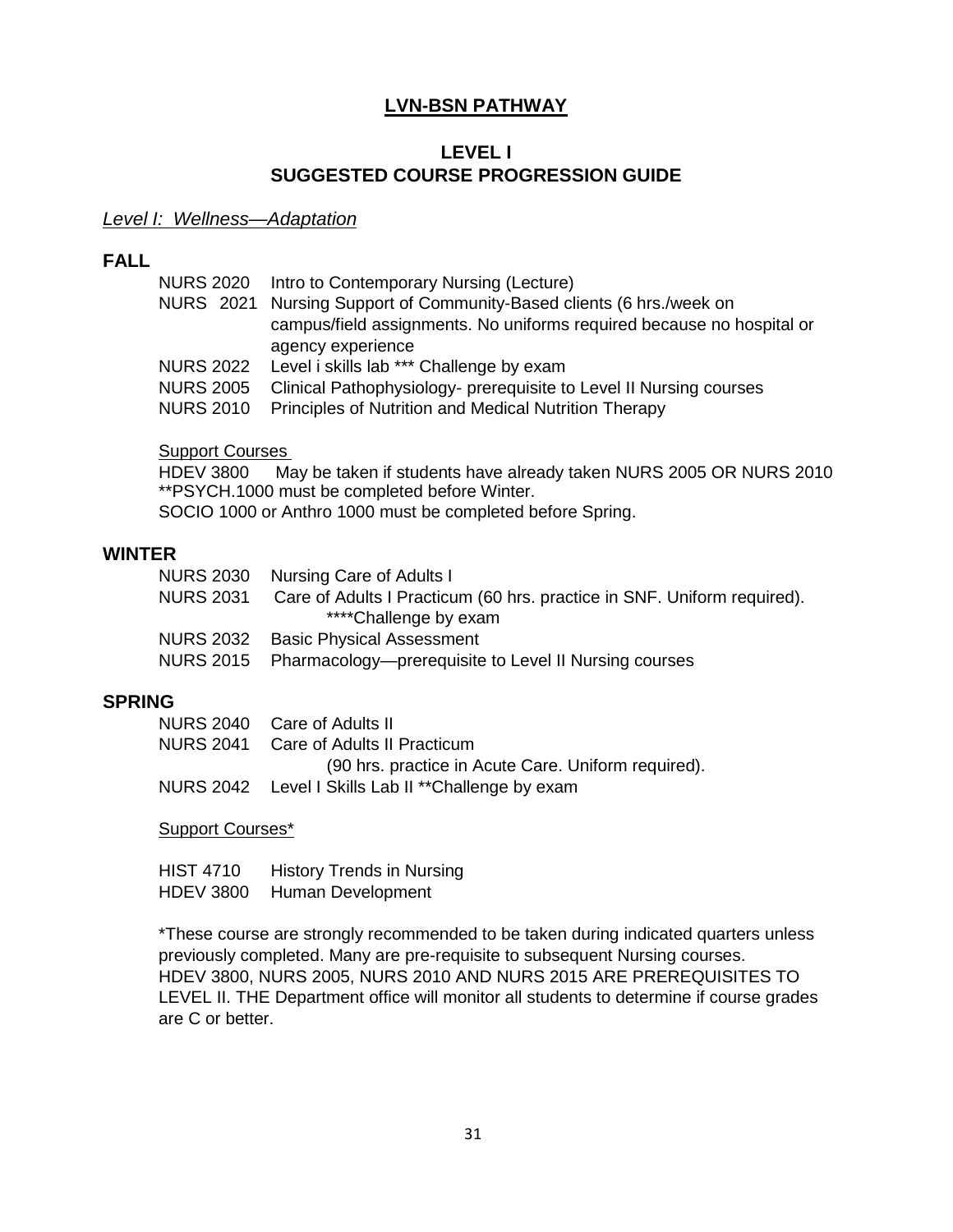# **LVN-BSN PATHWAY**

# **LEVEL II GENERAL INFORMATION**

I. All students must present to the department office (prior to the Fall Quarter); 1) A copy of their current health care insurance coverage; and 2) A Level II Health Screen.

#### II. Nursing Courses

a. *NURS 3201 Patients and Families with Complex Needs*.

Concepts and Principles from nursing and behavioral sciences applied to care of acutely ill patients and their families. Concepts and theories addressed include role, adaptation, communication, teaching/learning, systems and research.

Prerequisites: NURS 2040,2041, and 2042; HDEV 3800 or PSYC 4420; department permission.

#### b. Nursing Principles &Practicum

There are six clinical rotations organized into 5-week blocks over the course of three quarters. Each student must successfully complete all six rotations before advancing to Level III.

| NURS 3402/03        | <b>Nursing Care of adults III</b>                                               |
|---------------------|---------------------------------------------------------------------------------|
| NURS 3404/05        | <b>Care of Childbearing Families</b>                                            |
| <b>NURS 3406/07</b> | Care of Clients with Psych/Mental Health Need                                   |
| <b>NURS 3408/09</b> | <b>Nursing Care of Childrearing Families</b>                                    |
| NURS 3410/11        | <b>Nursing Care of Adults IV</b>                                                |
| NRUS 3412/13        | <b>Nursing Care of Elder Adults</b>                                             |
| N3201).             | Prerequisites: N2005, 2010, 2015, 2040, 2041, 2042, 3201(may be concurrent with |

The clinical practicum and the corresponding theory course must be taken concurrently. Clinical objectives are found in the clinical syllabi for each specialty area. Hospital facilities used may include the following:

Alta Bates Hospital, Berkeley Children's' Hospital, Oakland--Main campus Contra Costa Regional Medical Center, Martinez Eden Hospital, Castro Valley Fremont Hospital, Fremont Herrick Hospital, Berkeley John Muir Health, Concord and Walnut Creek Campuses San Ramon Medical Center, San Ramon

c. *NURS 3001/02/03 Level II Skills I, II & III*

The student is required to sign up in the Skills Lab in order to be checked off on the assigned motor performance skills. All skills must be completed by the end of the eighth week of each quarter.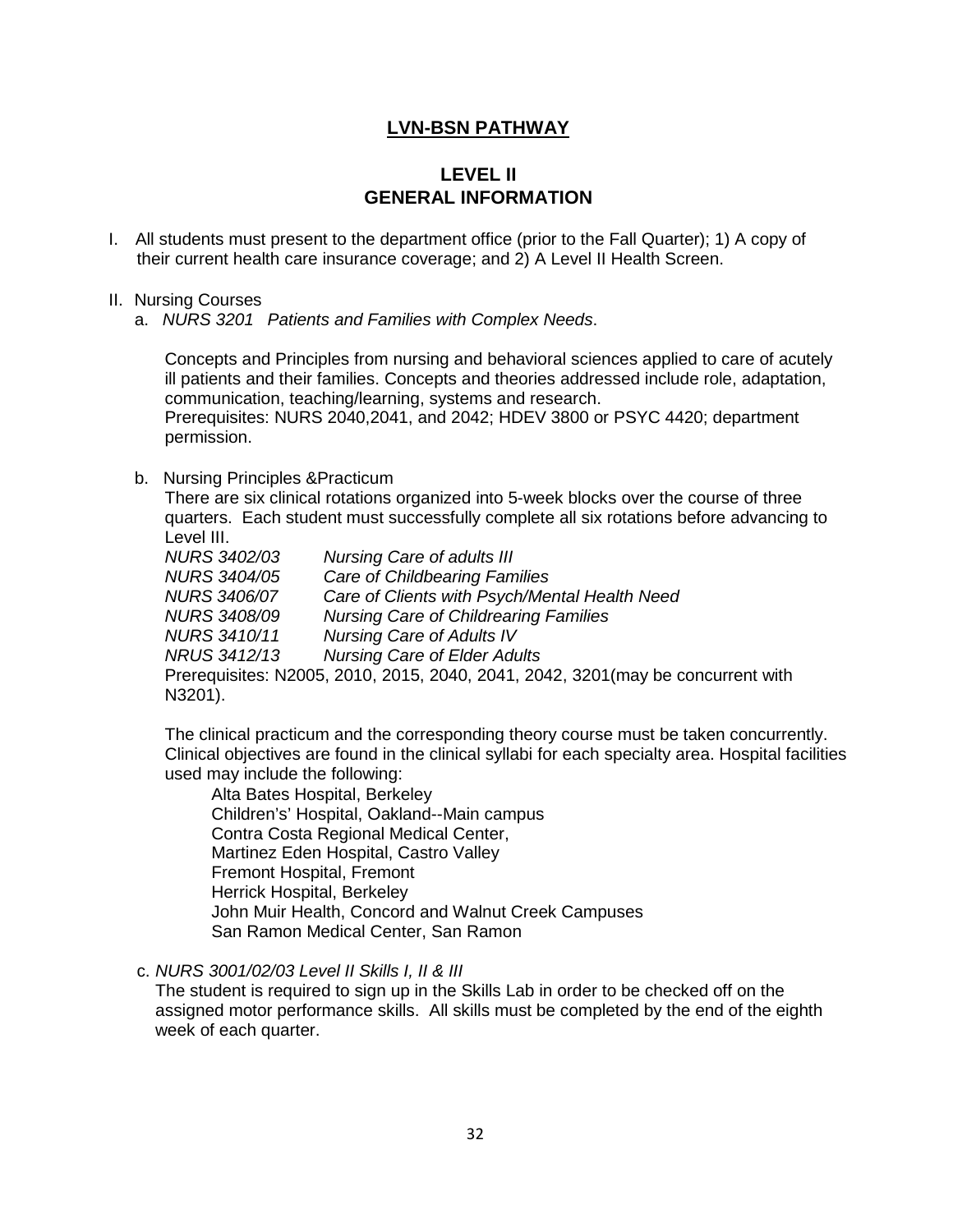#### III. Other nursing courses

a. *NURS 3401 Legal Responsibilities of Health Care Providers*

This course is designed to acquaint the student with major legal concerns within the nursing profession today and with her/his rights and duties as a nurse. The course is also intended to serve as a catalyst for continuing examination of her/his legal status in this changing world Topics highlighted in the course include standards of care, legal significance of expanded roles, nursing negligence, the nurse's role in deposition and trial, rights and obligations as an employee, patient rights, responsibilities towards the public at large, ethical dilemmas in nursing today, and legal issues of tomorrow's nurse.

The student is expected to demonstrate knowledge of the impact law has on her/his role and responsibilities as a nurse and on the nursing profession. Demonstration will be through a midterm, one paper, and a final examination.

#### *b. NURS 3202 Nursing Leadership*

This course focuses on health policy, finances, organizational management strategies, and leadership. It builds on prior content of systems, leadership, change and research.

Prerequisites: Dept. permission. NURS 3001, 02, 3201, 3401 ( maybe taken concurrent with N3402-3413)

#### *c. NURS 3502 Continuum of Care*

Models of nursing case management. Facilitation of safe, efficient transitions across the continuum of care. Consideration of constraints imposed by healthcare payers. Nursing interventions of anticipation, planning, teaching and advocacy. Prerequisites: Department permission. NURS 2005, 2010, 3201.

#### IV. Equipment and uniform

Full uniform is expected of each student. (See "Guidelines for Professional Appearance") Each agency has slightly varying regulations; e.g., color of hosiery, which do not substantially alter the need for full uniform. Helpful items are: stethoscope, small notebook for pocket, and pen with black ink.

If you visit an agency at other than assigned clinical times, you must be dressed in clean, neat, conservative clothing. A white lab jacket is to be worn and your CSUEB name pin must be affixed. Professional decorum is expected.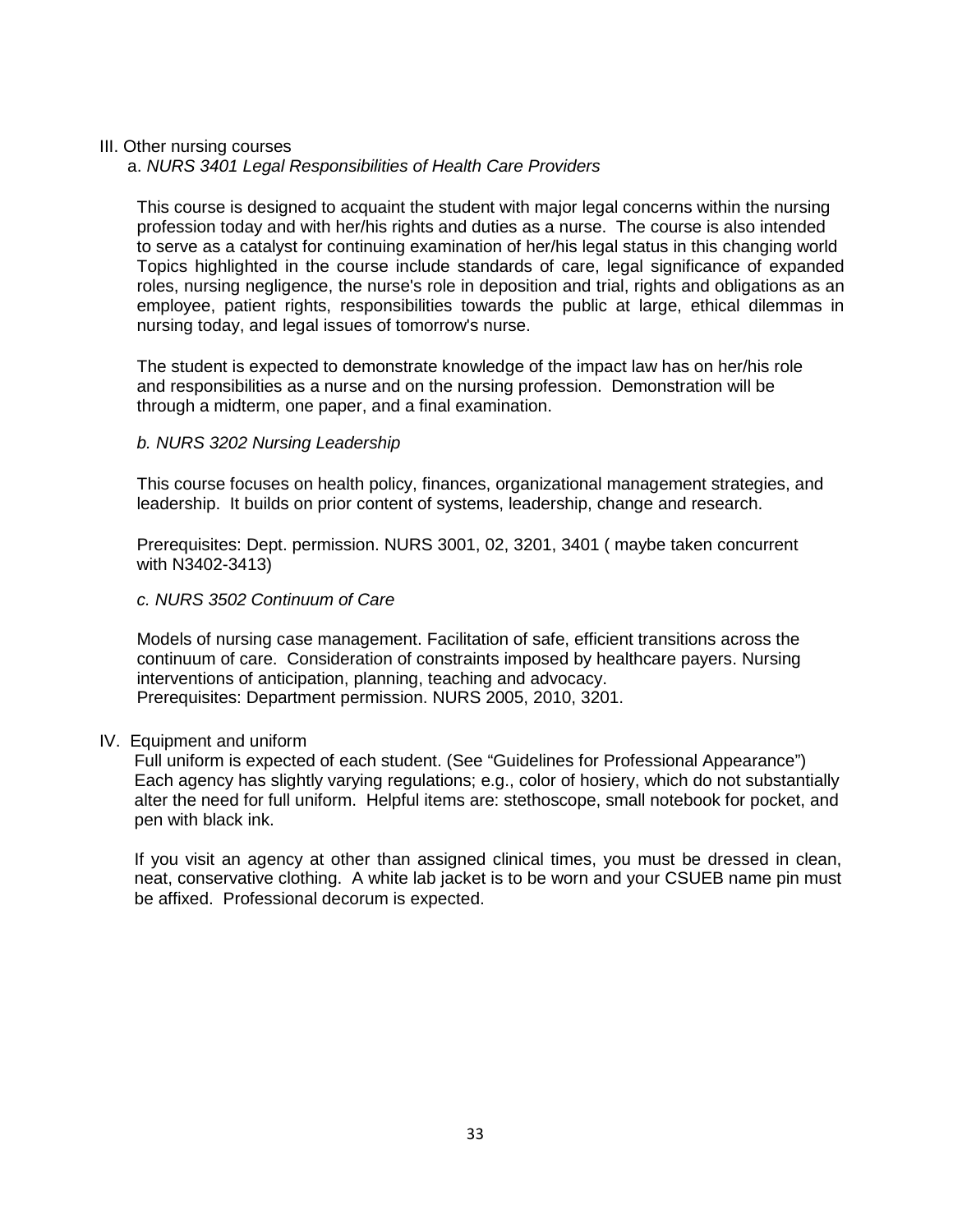# **LVN-BSN PATHWAY**

# **LEVEL II SUGGESTED COURSE PROGRESSION GUIDE**

#### *Level II: Less Wellness--Illness*

## **FALL**

NURS 3001 NURS 3201 Patients and Families with Complex Needs 2 Clinical specialty theories & practicums Total 15 hrs./week (12 hrs. clinical, 3 hrs. Lab)

## **WINTER:**

NURS 3002 NURS 3401 Legal Responsibilities of Health Care Providers (offered in winter only). NURS 3502 Continuum of Care (offered in Winter only) 2 Clinical specialty theories and practicum (Total 15 hrs./week: 12 hrs. clinical practice, 3 hrs. Skills Lab)

#### **SPRING**

NURS 3003 NURS 3202 Leadership 2 Clinical specialty theory and practicum (Total 15 hrs./week (12 hrs. clinical practice, 3 hrs. Skills Lab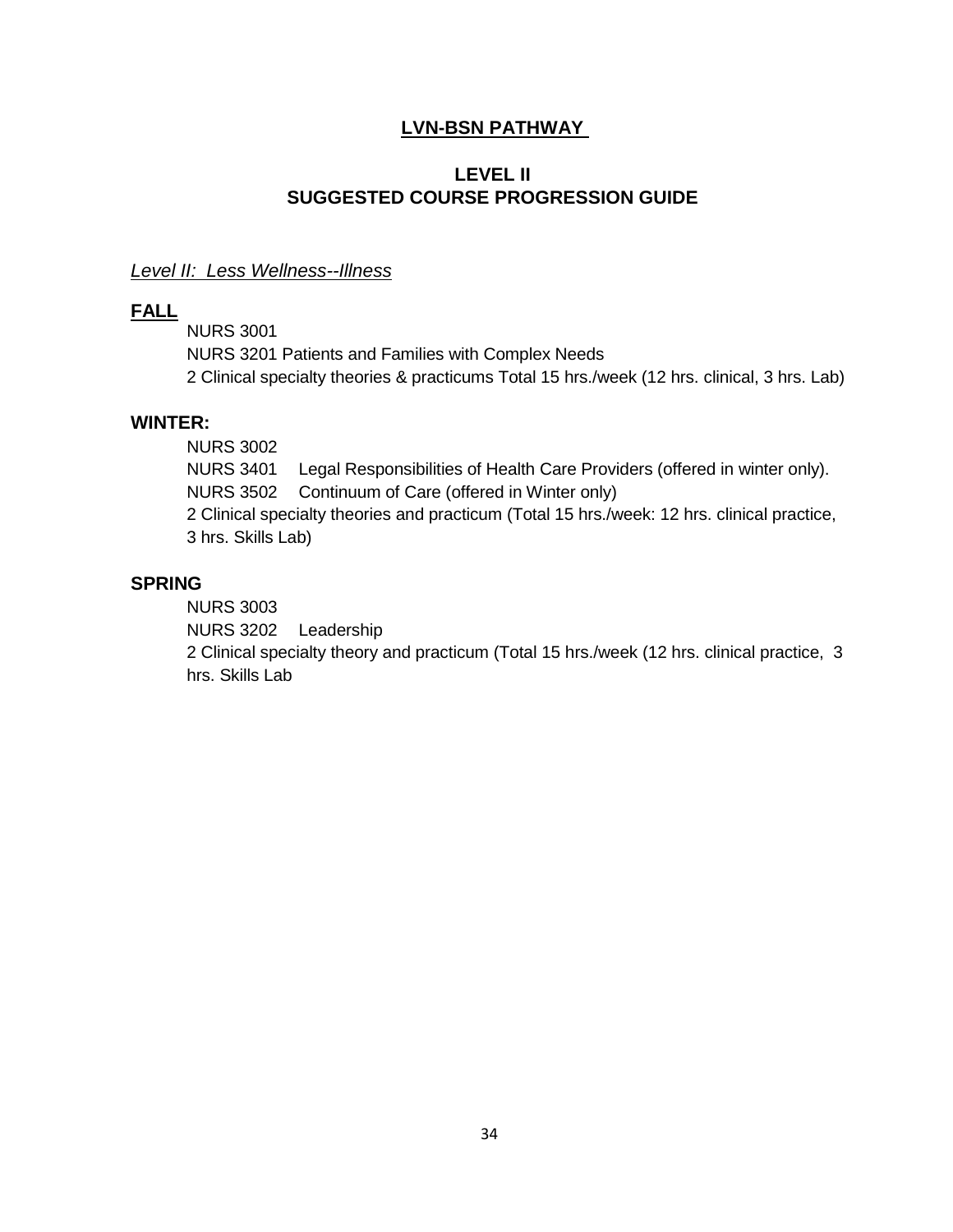# **LVN- BSN PATHWAY**

## **LEVEL II STUDENT HEALTH DOCUMENTATION**

As you know, the facilities in which you practice as students require that we periodically monitor your health status. In order to comply with this, we must have current health documentation on file before you will be given permission to register for Level II courses (generally the first week of August).

At this point in the program, most students will need to submit proof of the followings:

- 1) Annual TB clearance
- 2) Post Hep B vaccine series titer proving immunity
- 3) Renewal health insurance
- 4) Tdap immunization
- 5) Flu Vaccination
- 6) Health Stream renewal in Winter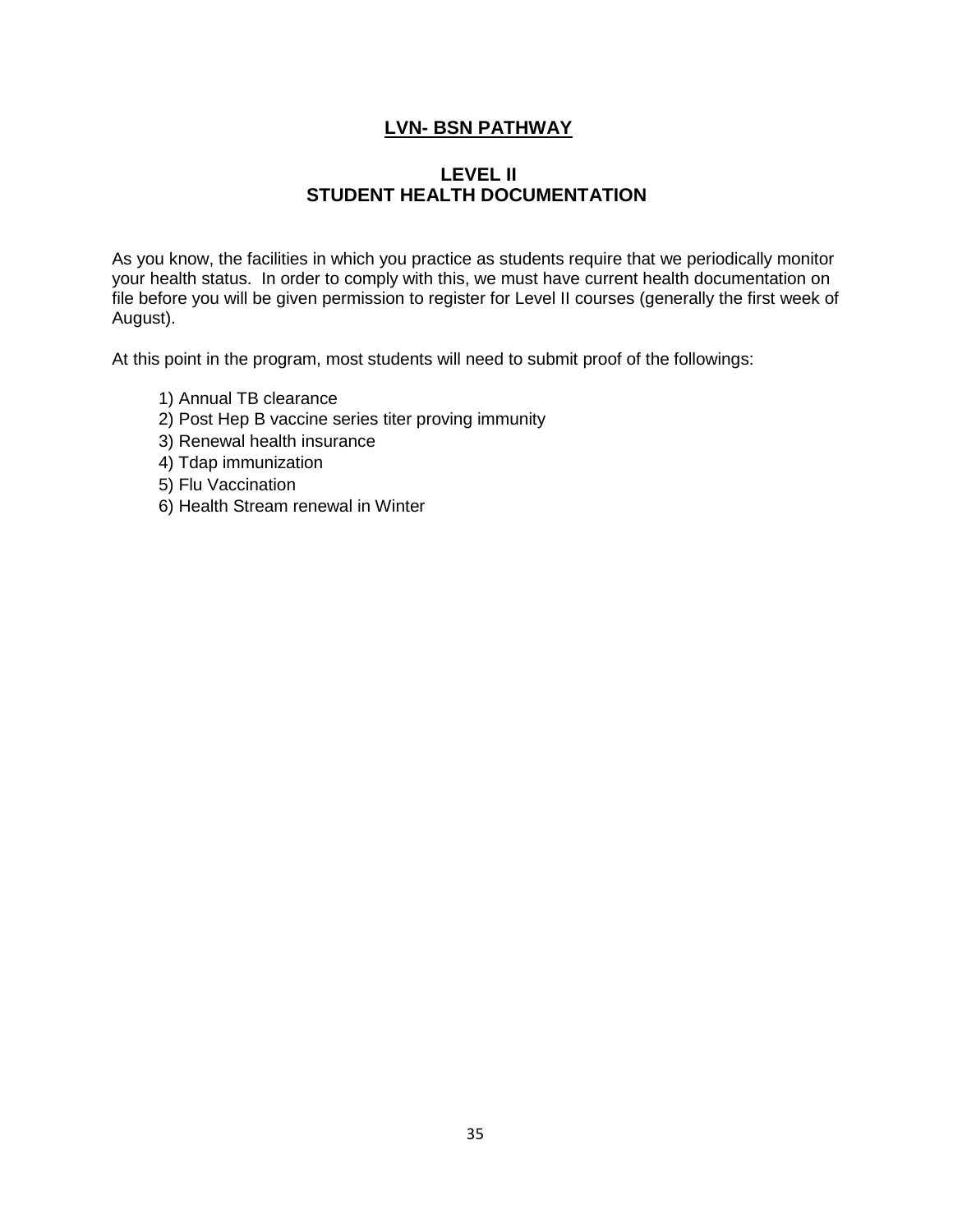# **LVN- BSN PATHWAY**

# **LEVEL III GENERAL INFORMATION**

#### *NURS 4203 Research Synthesis* OR *NURS 422 Evidence Based Practice and Nursing Research (semester course)*

This course focuses on reading/critiquing nursing research for application to practice. Learning activities pertain to practice and/or policy recommendations based on nursing research findings.

#### *Community Health Nursing*

Students complete an application for Community Health during Level II.

a. *NURS 4207: Principles of Community Health Nursing OR NURS 450: Community Health Nursing (semester course)*

The theory course focuses on areas needed to augment clinical practice such as: cultural aspects of family centered care, epidemiology, local, state and national resources, violence in the family, PHN role, substance abuse, communicable disease, environmental health, and disaster management. Various in class and online activities are required.

#### b. *NURS 4208 Practicum of Community Health Nursing OR NURS 451 Community Health Nursing Practice (semester course)*

Students are assigned in clinical groups to a specific clinical agency, just as on Level II. The clinical groups meet two days a week. Students need a car or other means of transportation to visit the homes of assigned clients. Clinical evaluation is credit/no credit. Expected clinical behaviors are identified in a written clinical evaluation in the syllabus. Dress:Conservative street clothes.

#### **Senior Preceptorship**

The Preceptorship is an intensive clinical experience that integrates nursing knowledge gained in all previous coursework. It assists students in making the transition from the academic to the professional work world.

Students attend a weekly two-hour seminar on campus (NURS 4301 or NURS 452 – semester course). Students participate in class activities designed to assess clinical competence and prepare for the NCLEX-RN Licensing Examination.

In the practicum course (NURS 4302 or 453 – semester course), 240 quarter hours (two 12 hour shifts or three 8-hour shifts per week over a ten week quarter) are spent in a clinical setting with a Preceptor (staff RN) selected by the clinical agency. A faculty liaison meets regularly with the student and Preceptor at the clinical facility.

Students are advised not to take other classes concurrently with Preceptorship. Many agencies have rotating shifts, which make it difficult to schedule other classes. A reduction in employment responsibilities is also advised.

Details of the preceptorship application procedure and clinical placement are distributed to students during Level II.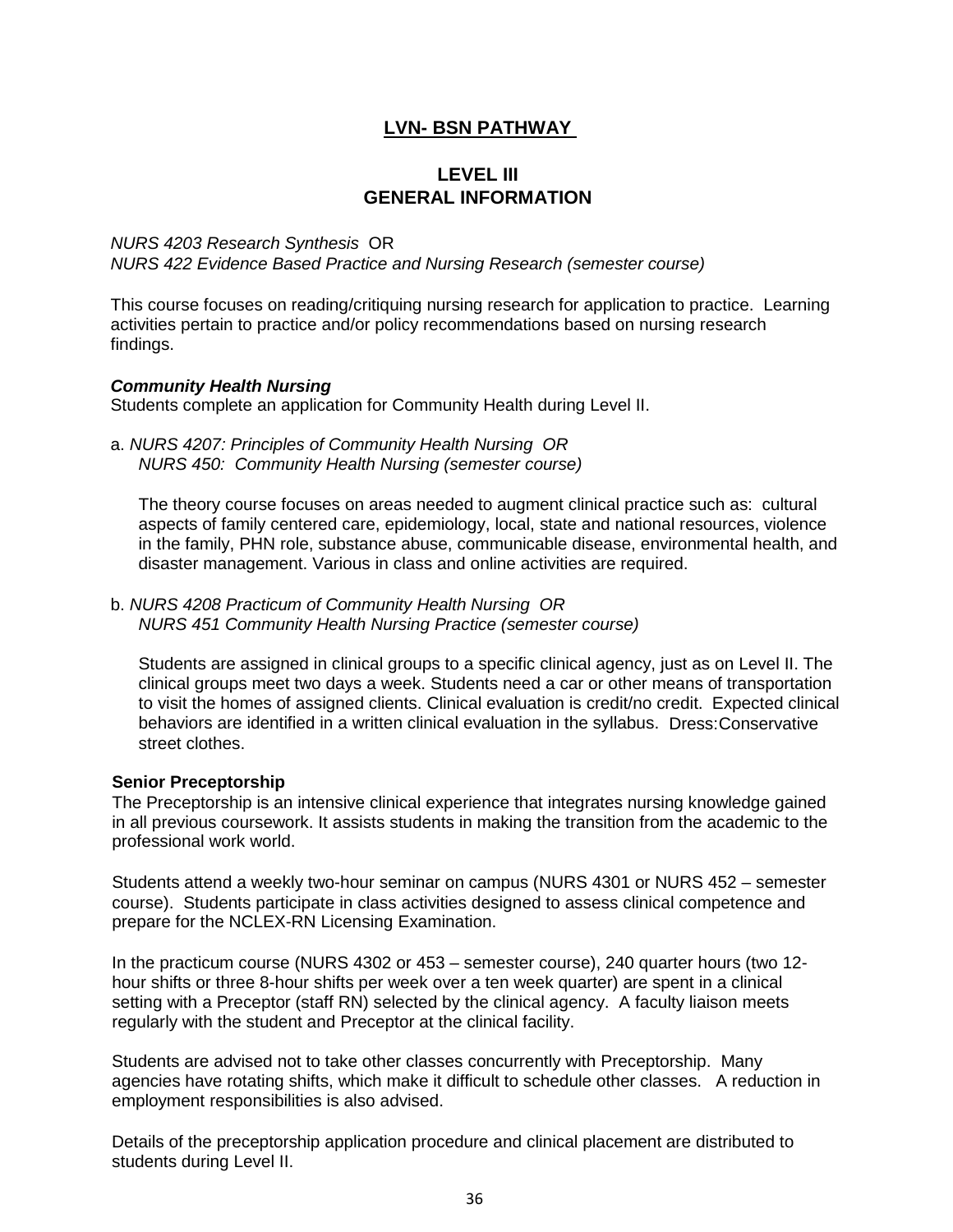#### **LVN- BSN PATHWAY**

#### **LEVEL III SUGGESTED COURSE PROGRESSION GUIDE**

*Level III: Community, Society, Specialty*

#### **CONCORD CAMPUS: Offered SUMMER**

- *NURS 4203 Research Synthesis* (2 hours of class/week) Take this course concurrently with Community Health.
- *NURS 4207 Principles of Community Health Nursing* (2 hours of class/week)
- *NURS 4208* Practicum of Community Health Nursing (12 hours of class/week)

OR

- *NURS 4301 Preceptorship Seminar*: 2 hours of class/week
- *NURS 4302 Preceptorship Practicum*: 240 hours/quarter

#### **CONCORD CAMPUS: Offered FALL (SEMESTER CONVERSION)**

- *NURS 422 Evidence Based Practice and Nursing Research* (hours to be determined) Take this course concurrently with Community Health.
- *NURS 450 Community Health Nursing* (hours to be determined)
- *NURS 451* Practicum of Community Health Nursing (hours to be determined)

#### OR

- *NURS 452 Preceptorship Synthesis*: (hours to be determined)
- *NURS 453 Preceptorship Practicum*: (hours to be determined)

#### **HAYWARD CAMPUS: Offered FALL or SPRING (SEMESTER CONVERSION)**

- *NURS 422 Evidence Based Practice and Nursing Research* (hours to be determined) Take this course concurrently with Community Health.
- *NURS 450 Community Health Nursing* (hours to be determined)
- *NURS 451* Practicum of Community Health Nursing (hours to be determined)

OR

- *NURS 452 Preceptorship Synthesis*: (hours to be determined)
- *NURS 453 Preceptorship Practicum*: (hours to be determined)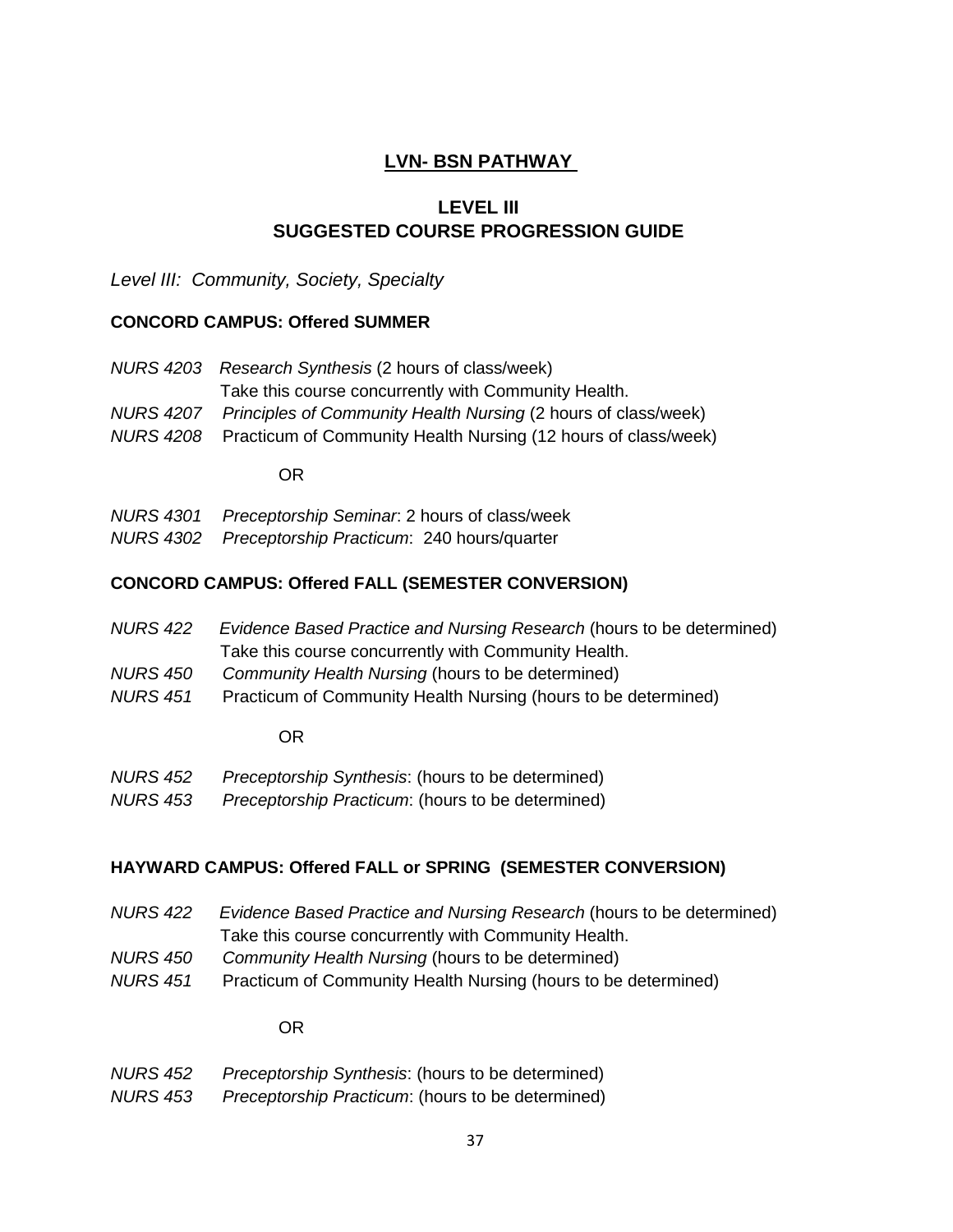### **LVN- BSN PATHWAY**

#### **LEVEL III STUDENT HEALTH DOCUMENTATION**

The facilities in which you practice as students require documentation of your health status and other requirements. In order to comply with these requirements, you must have on file in the Nursing office all current laboratory results, immunizations, health insurance, certifications (such as CPR) and any other agency documentation before you receive permission to register for Level III courses.

For most students, health documentation on Level III requires the following.

- 1. Renew any expired immunizations, such as Tdap (when indicated), Flu vaccination.
- 2. Yearly PPD. If previously positive, you must have a yearly sign/symptom review completed by health care provider. If newly positive, a chest x-ray (CXR) is required. Depending on the clinical agency, there may be additional requirements.
- 3. Renew BLS certification.
- 4. Renew expired health insurance.
- 5. Provide current copy of automobile insurance to instructor on the first day of community health clinical.
- 6. Provide documentation of any specialty area certifications for preceptorship.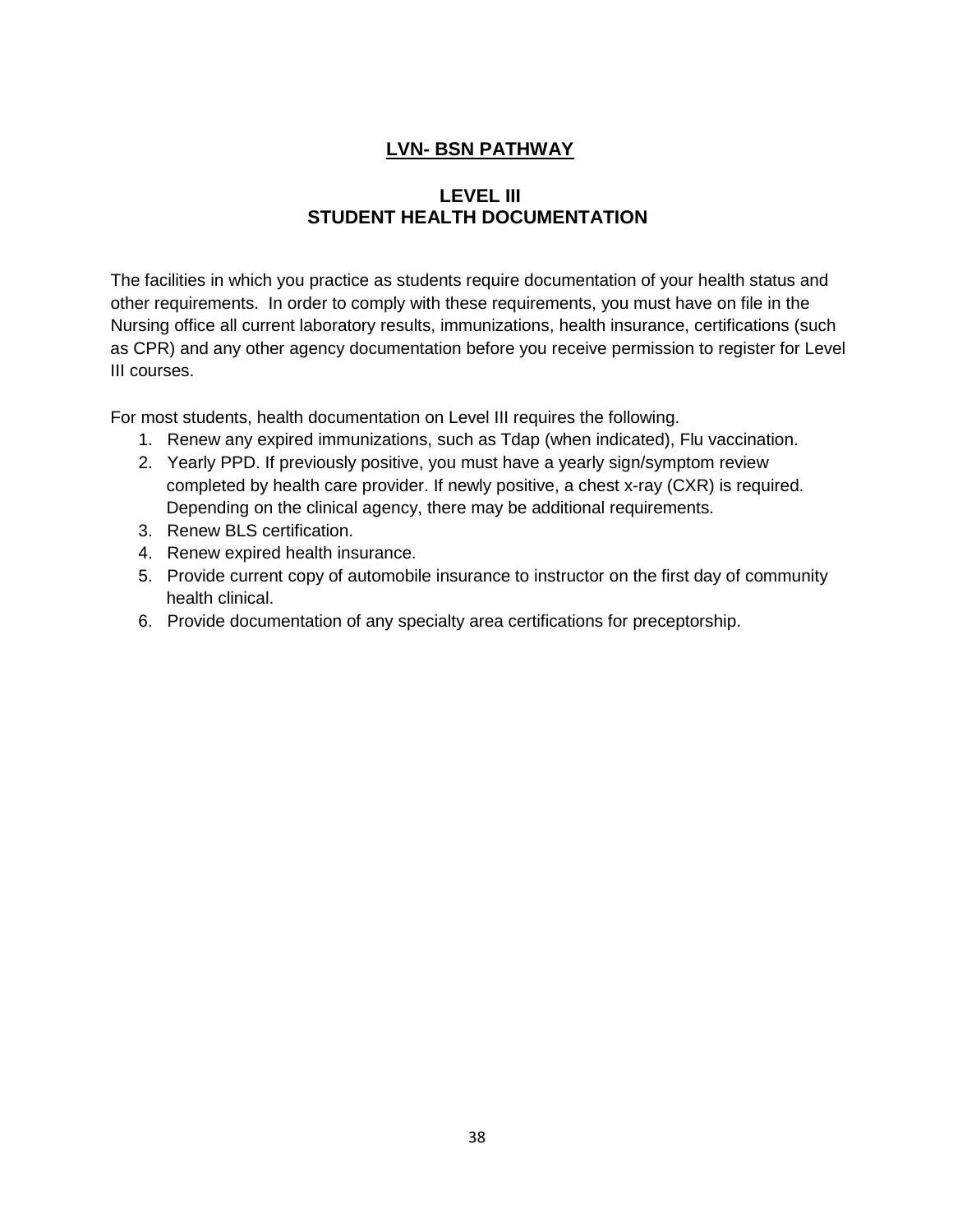# **CSUEB NON-DEGREE CERTIFICATE PROGRAM LVN- RN LICENSURE OPTION**

The " 45 Unit Option" OR allows LVNs to sit for the NCLEX-RN (RN licensing exam) after successfully completing courses for 45 quarter units. This program does not meet CSUEB graduation requirements or admission requirements for the Nursing major. Students must declare their intent to enroll in this option to the Chairperson of the Department of Nursing and Health Sciences prior to the deadline for application to the nursing program. Clinical placement is offered on a space available basis. Students must also make an appointment with a Nursing advisor prior to the deadline for application to the nursing program. Each applicant's previous education and work experience will be individually assessed.

The resulting RN licensure license would be valid in California. It is important for students to understand that taking the NCLEX after completing the LVN-45 unit option means that your license to practice nursing may not be recognized in all 50 states.

#### **Requirements**

- 1. High school graduate or equivalent.
- 2. Current licensure as a vocational nurse in California.
- 3. Admission to the University as an "Undeclared Major".
- 4. Completion of all health requirements.
- 5. Current malpractice insurance
- 6. Satisfactory completion of the following courses:

#### **Prerequisites**

BIO 2020 Physiology. 5 units (with laboratory) BIO 2025 Microbiology. 5 units (with laboratory)

Nursing Prefix Courses

NURS 3201 (Nurs Theory II) 4 units NURS 3202 (Leadership) 4 units NURS 3001/02/03 (Skills Lab) 3 units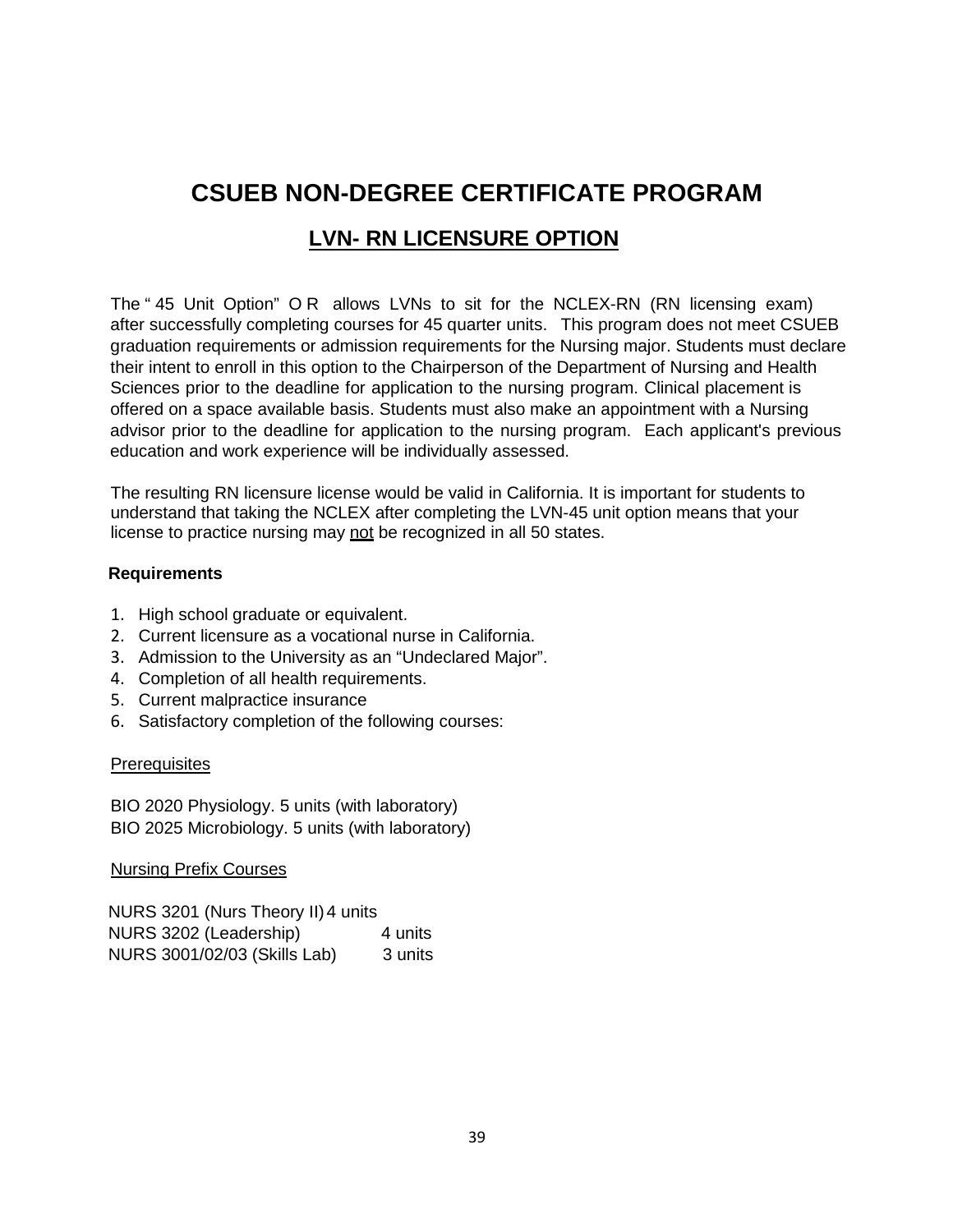## **CSUEB POST-LICENSURE DEGREE PROGRAM RN-BSN PROGRAM**

#### **PROGRAM REQUIREMENTS 2016-2017**

\*\*All Policies and Procedures in the Student Handbook apply to RN-BSN students. \*\*

I. Pre-Nursing Courses 38 units BIOL 2010 (or 2011), 2020, 2025 (15) CHEM 1610 (or 1615) (6) COMM 1000 or 1004 (4) ENGL 1001 (4) STAT 1000 (5) A course in Critical Thinking such as PHIL 1000 or 1001 (4)

II. Non-Nursing Courses 17 units

PSYC 1000 (or 1001 or 1005) (5) ANTH 1000 (or 1300) or SOC 1000 (or 1002) (4) HDEV 3800 (4) HIST 4710 (4)

III. Nursing Courses 46 units

Bridge Year: NURS 2005 or BIOL 4160 (4) NURS 2010 or BIOL 3070 (4) NURS 2015 (3) NURS 3202 (4) NURS 3502 (2) NURS 3503 (3) NURS 3505 (4) NURS 3507 (4) NURS 3509 (4)

Level III:

NURS 4203 (2) NURS 4207 (2) NURS 4208 (4) NURS 4301 (2) NURS 4305 (4)

| Nursing Major Total (quarter units) |  |  |
|-------------------------------------|--|--|
|-------------------------------------|--|--|

Upper Division Test Credit for passing NCLEX 20

| TOTAL UNITS FOR B.S. DEGREE |  |
|-----------------------------|--|
|-----------------------------|--|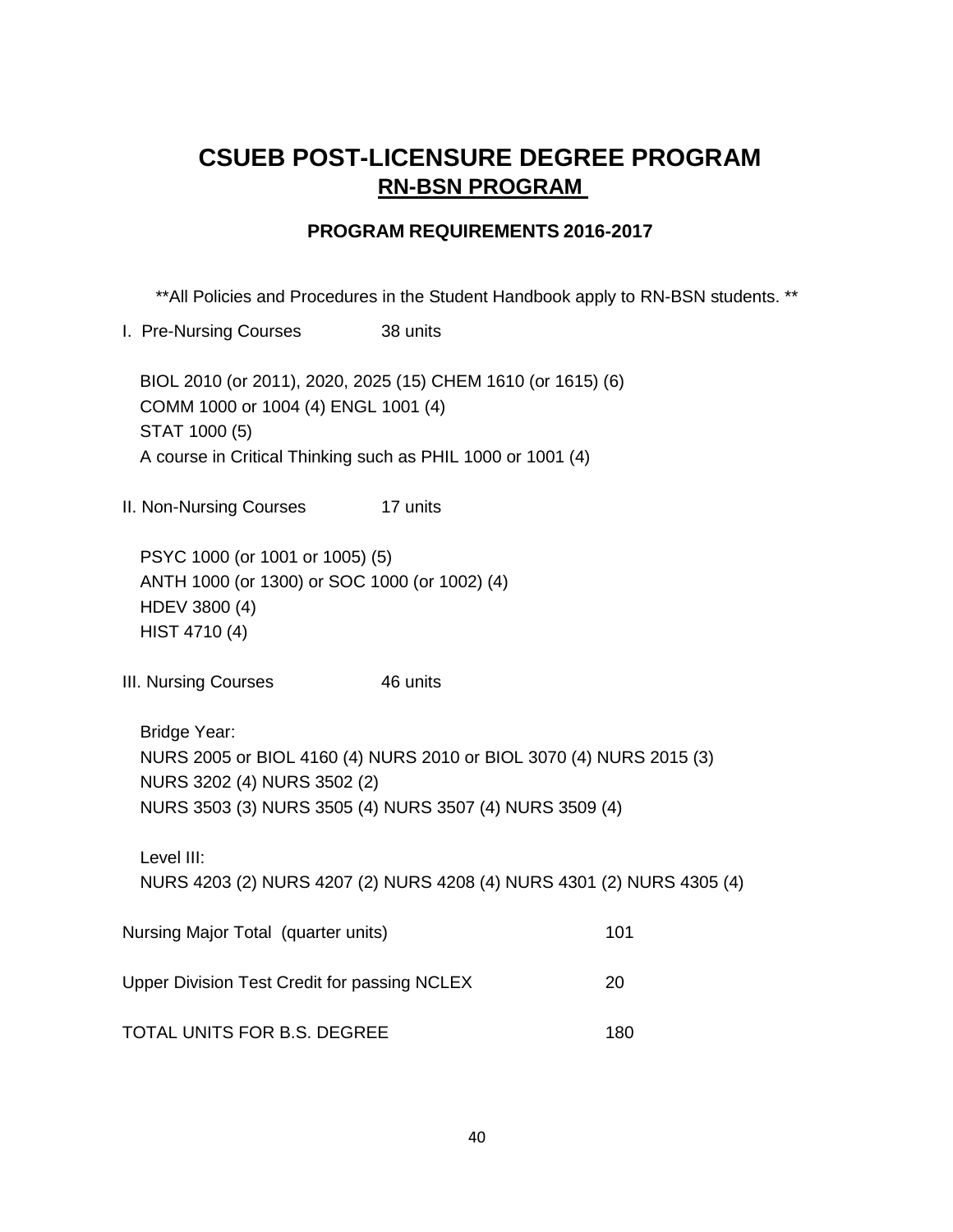#### **RN-BSN PROGRAM**

#### **COURSE PROGRESSION GUIDE**

#### I. RN to BSN Intensive Program = 55 units

Add 1-2 courses from list below each quarter in addition to NURS classes, depending on when you take community health (Nurs 4207/4208) and if you pass challenge exams. Do not exceed 17 units. It is highly recommended that you take #1 and #2 within Fall or Winter quarters:

- 1. HIST 4710 (4) *major requirement*
- 2. HDEV 3800 (4) *major requirement*
- 3. Upper Division Elective (4) *if need units*
- 4. Upper Division Science (GE Area B6) (4) *not required for 2nd Bachelors*

#### **FALL** 16 units

NURS 3505, 3507, 3509 (12) - *all are intensive 3 week classes, back to back* NURS 2005 (4) - *can challenge by exam*

#### **WINTER** 7-13 units

NURS 3502 (2) NURS 4203 (2) NURS 3503 (3) – *in person attendance (2 hours/week)* NURS 4207/8 (6) (or Spring term) - *Mon/Wed full day attendance*

#### **SPRING** 10-16 units

NURS 3202 (4) - *can challenge by exam* NURS 4207/8 (6) (or Winter term) - *Mon/Wed full day attendance* NURS 4301 (2), 4305 (4) - *major research project*

#### **SUMMER**

Complete any remaining non-nursing classes from list above **CLASSES LIMITED!**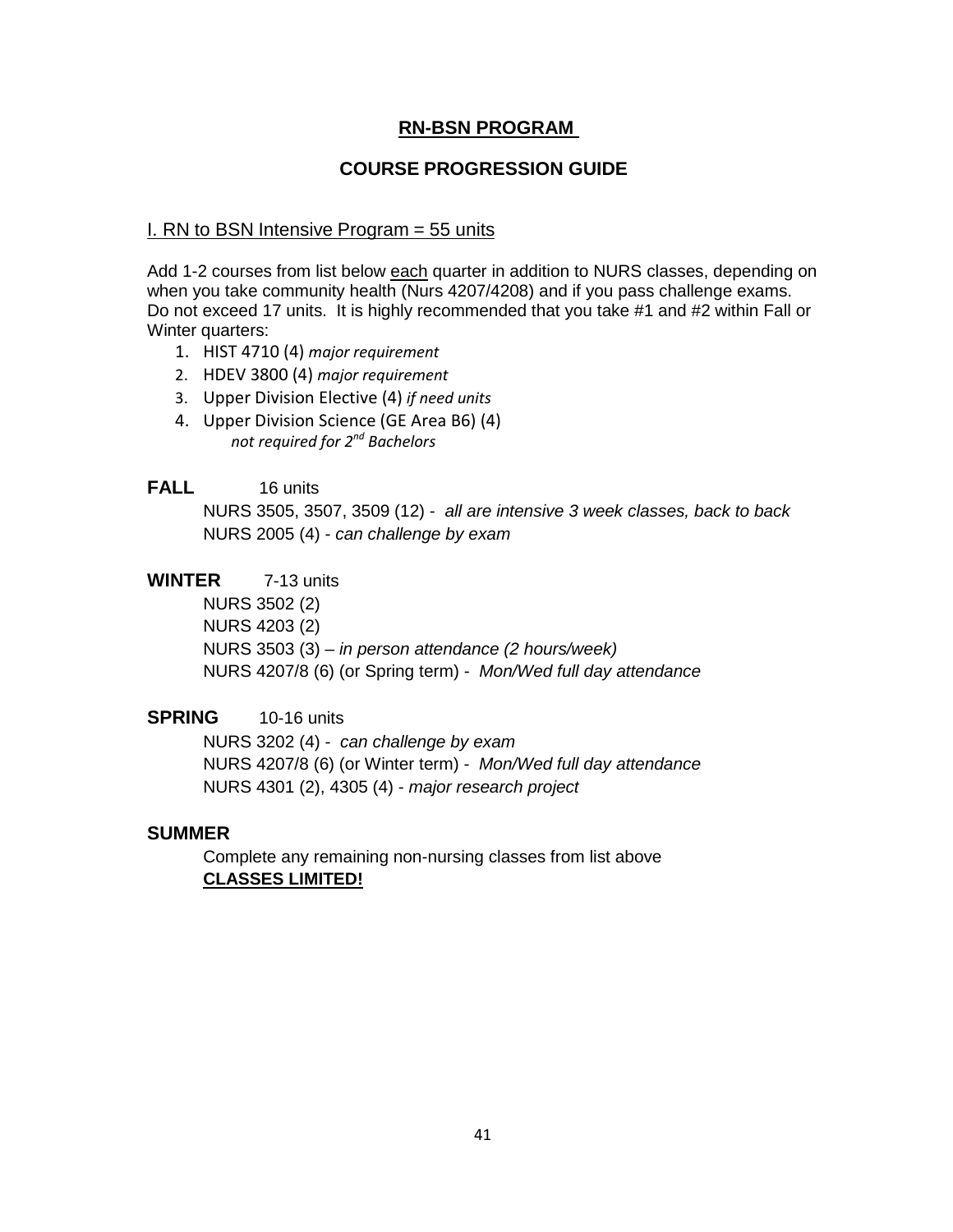#### **RN-BSN PROGRAM**

#### **COURSE PROGRESSION GUIDE**

#### II. RN to BSN Part Time Program = 55 units

There is some flexibility to when you can take non-nursing classes. The schedule below is the recommended course sequence.

#### *First Year*

**FALL** 12 units NURS 3505 (4) & NURS 3507 (4) - *both are intensive 3 week classes, back to back* NURS 2005 (4) - *can challenge by exam*

#### **WINTER** 9 units

NURS 3502(2) NURS 3503 (3) – *in person attendance (2 hours/week)* HDEV 3800 (4) – *Nursing major requirement*

#### **SPRING** 8 units

NURS 3202 (4) - *can challenge by exam* Upper Division Science (GE Area B6) (4) - *university requirement not required for 2nd Bachelors*

#### *Second Year*

**FALL** 8 units NURS 3509 (4) - *intensive 3 week class* HIST 4710 (4) – *Nursing major requirement*

**WINTER** 6-12 units

NURS 4203 (2) NURS 4207/8 (6) (or Spring term)- *Mon/Wed full day attendance* Upper Division Elective (4) - *if graduation units needed*

**SPRING** 6-12 units

NURS 4207/8 (6) (or Winter term) - *Mon/Wed full day attendance* NURS 4301 (2), 4305 (4) - *major research project* 

Reviewed 7/2016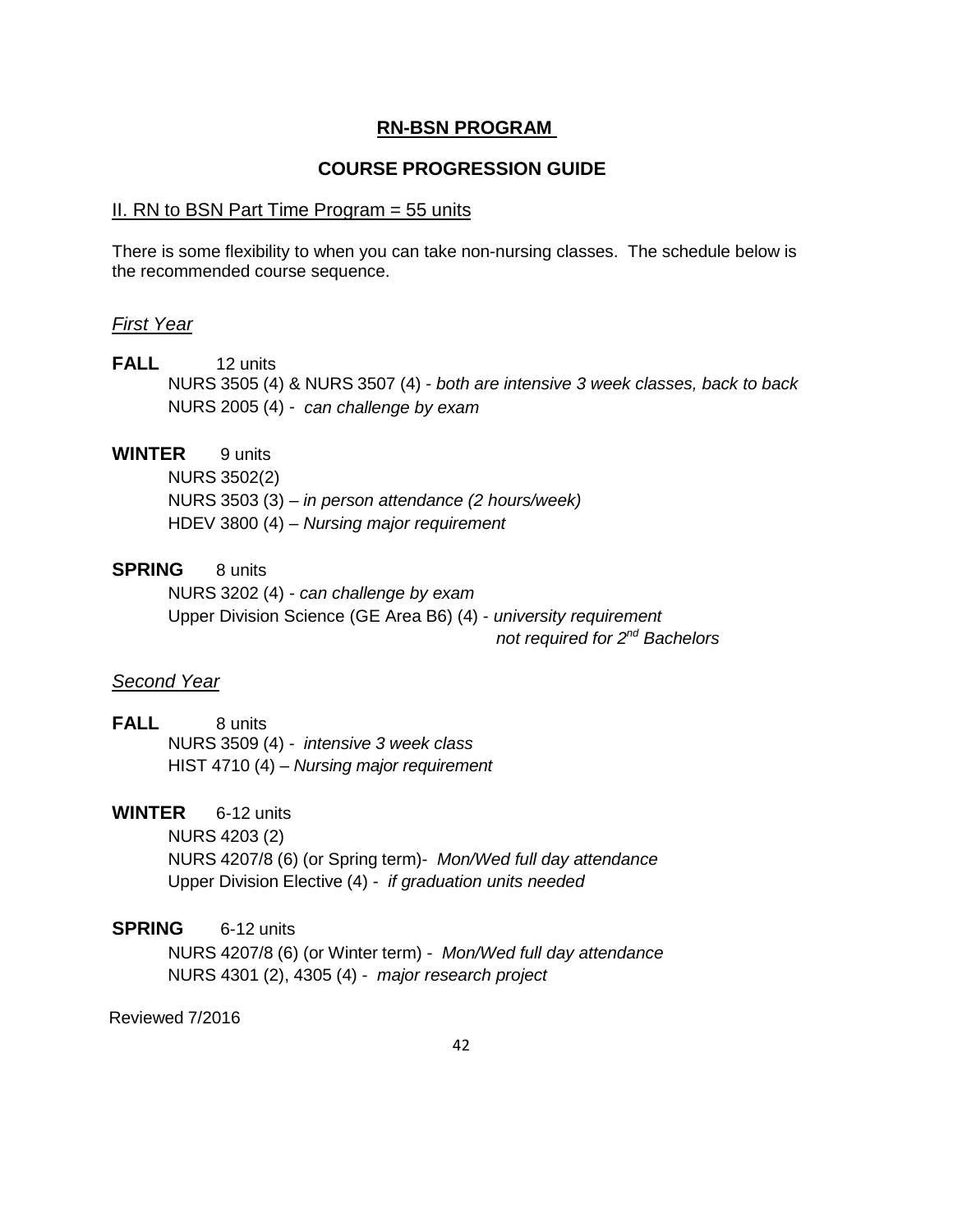#### **RN-BSN PROGRAM**

#### **PRECEPTORSHIP INFORMATION**

The preceptorship component of the RN-BSN Programs is 6 units and includes the following two courses during Spring term.

- a. NURS 4301 (Preceptorship Seminar-2 units)
- b. NURS 4305 (Preceptorship Practicum-4 units)

There are two options for completing the preceptorship practicum. Students are expected to choose an option and (if necessary) complete associated application materials during Winter quarter prior to participation. Each option is described below.

#### *RN-BSN Project Option*

This preceptorship course option offers the RN-BSN student an opportunity to develop a new role or analyze your work/volunteer setting for learning activities in collaboration with agency staff and course faculty. The student will write a project proposal and implement the project on-site. Suggested activities include development of clinical pathways; development of quality management tools; preparation of staff and/or client educational materials; educational presentations; professional practice committee service; interdisciplinary collaboration; participation in regulatory agency evaluation. The student can possibly work with a manager, CNS, educator, or researcher to develop and educational, quality improvement, leadership or research project. The project must be approved by the faculty of the course and your manager. If the student is not yet employed as an RN, he/she can volunteer at a healthcare organization such as a clinic, blood bank, homeless shelter or local hospital education department. **Students are responsible for contacting and making arrangements at the organization of choice.** *The student is expected to spend a minimum of 120 hours on this project including writing and preparation time.*

#### *RN-BSN Skills Lab Option*

This option allows the RN-BSN student an opportunity to develop or enhance teaching skills and project collaboration. Acute medical-surgical experience and in interest in teaching nursing students in an academic setting are required. Students work with pre-licensure nursing students in health assessment and clinical skill acquisition courses. T**his position requires prior approval by the RN-BSN Coordinator. RN-BSN students must submit required paperwork in Winter term prior to participation and must be in good academic standing.** *The student is expected to spend 120 hours in the skills lab, including teaching and preparation time.*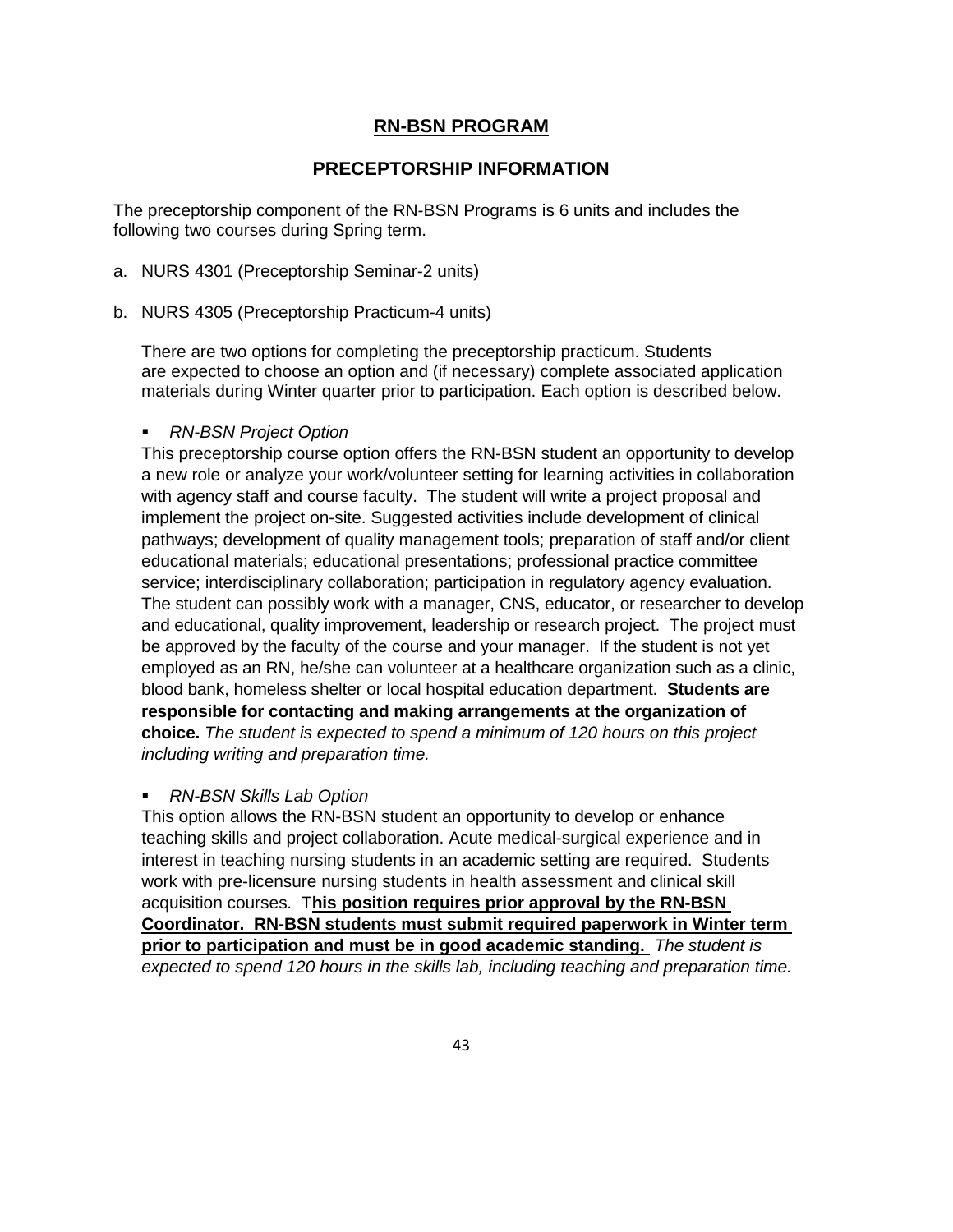# **CSUEB NURSING PROGRAM STUDENT POLICIES AND PROCEDURES**

The faculty has prepared policies and procedures by which many activities in the Nursing Program are governed. They are presented in this section of the student handbook for your information and reference. If a policy is developed or amended during the school year, students will be notified by announcements in class as well as distribution of written copies of it. The date the new/amended policy takes effect also will be announced and described in the written version.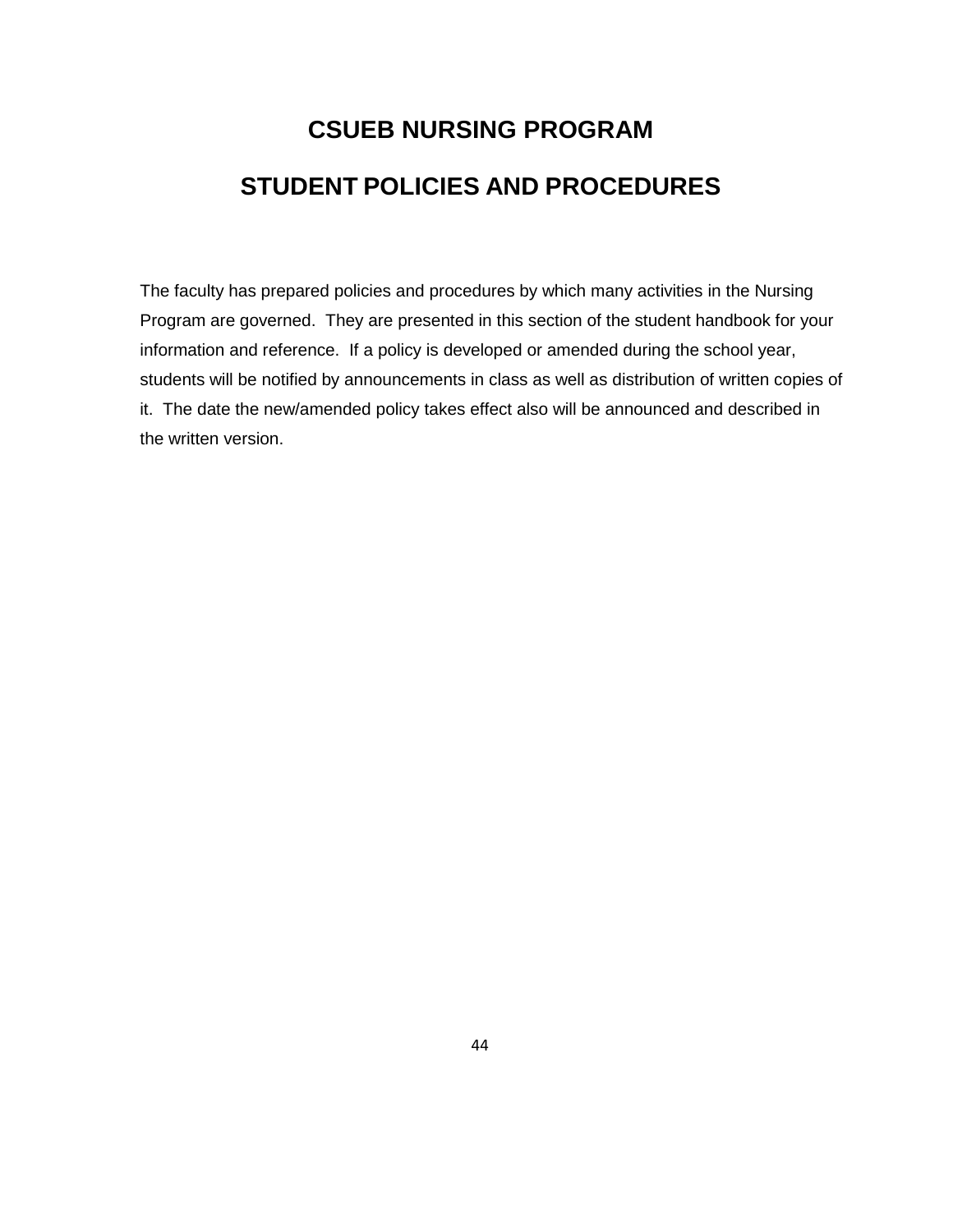#### **ESSENTIAL FUNCTIONS: PHYSICAL AND MENTAL QUALIFICATIONS**

A student with a disability that is requesting accommodations has to be registered with the Accessibility Services office at CSUEB. It is to the student's advantage to do this as soon as possible in the quarter to ensure that approved accommodations can be granted in a timely manner.

There are essential functions or abilities necessary for admission and progression in the complex discipline of nursing at CSUEB. To matriculate or progress in the nursing curriculum, the candidate must be able to perform all of the essential functions. The Department of Nursing follows the CSUEB nondiscrimination policy, and students requesting accommodations should contact the Accessibility Services office. These essential functions include, but are not limited to, the following:

#### A. Critical Thinking

A student must demonstrate critical thinking ability sufficient for clinical judgment.

- 1. Make effective clinical decisions.
- 2. Identify cause and effect relationships with clinical data.
- 3. Develop nursing care plans.
- 4. Perform math calculations requisite to safe dosage calculations and medication administration.
- 5. Read, synthesize, analyze, evaluate, and integrate material in the classroom and the clinical setting.
- B. Professional-Ethical Conduct

A student must possess the ability to reason morally and practice nursing in a professional and ethical manner.

- 1. Demonstrate integrity, honesty, responsibility, and tolerance.
- 2. Abide by professional standards of practice.
- 3. Deliver compassionate care to all patient populations.
- C. Interpersonal Skills

A student must demonstrate appropriate interpersonal abilities while interacting with individuals, families, and groups from a variety of social, emotional, cultural, and intellectual backgrounds.

- 1. Communicate effectively and sensitively with other students, faculty, staff, patients, families, and other professionals.
- 2. Demonstrate willingness and ability to give and receive feedback.
- 3. Develop mature, sensitive, and effective relationships with clients.
- 4. Establish trust and rapport with clients and colleagues
- D. Communication

A student must have the ability to clearly communicate in oral and written forms, and to effectively interpret communication with others.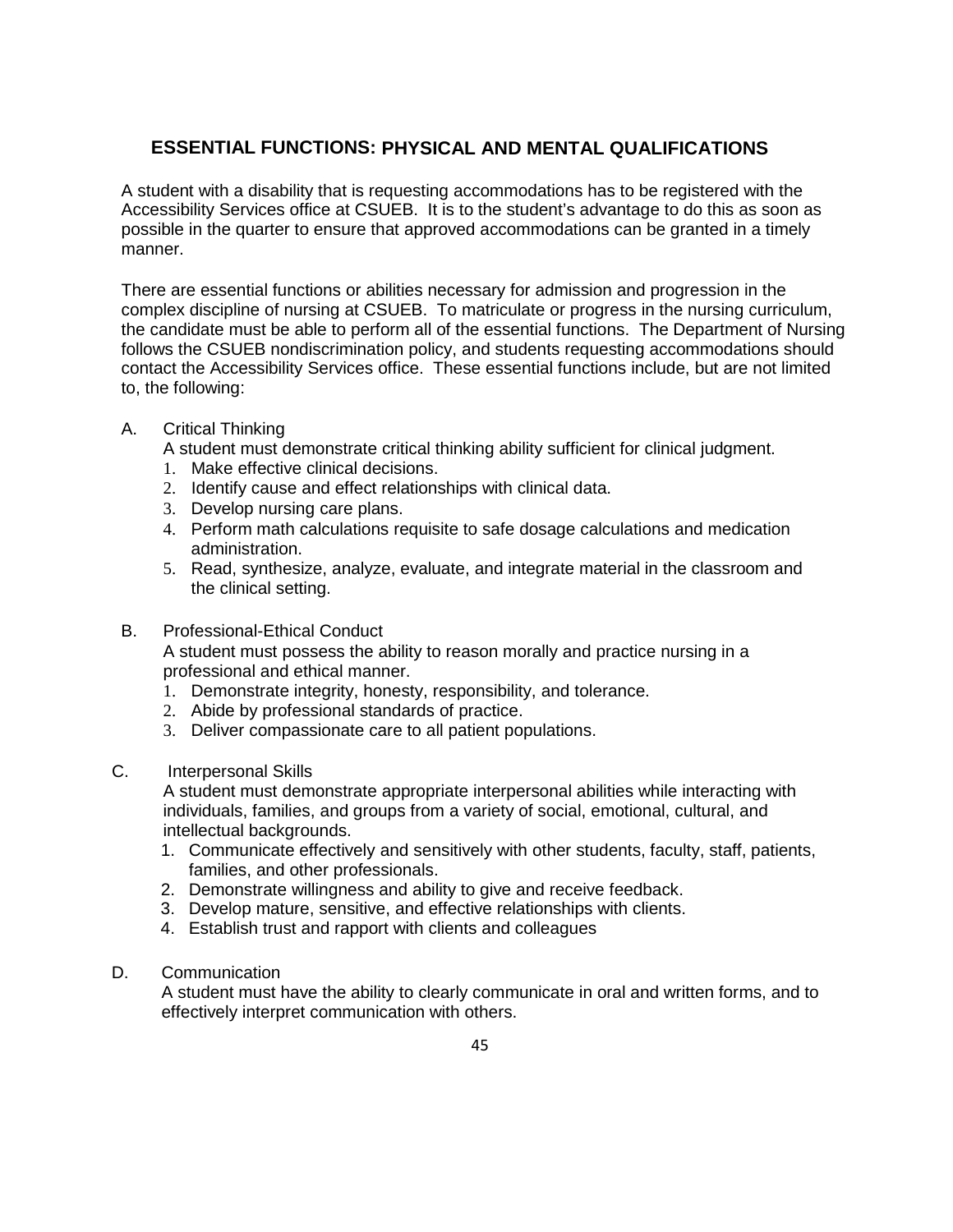- 1. Use appropriate grammar, vocabulary, and syntax.
- 2. Effectively communicate nursing actions.
- 3. Appropriately interpret client responses.
- 4. Initiate health teaching.<br>5. Demonstrate accurate r
- 5. Demonstrate accurate nursing documentation.
- 6. Accurately report patient information to members of the health care team
- E. Mobility and Stamina

A student must possess sufficient gross and fine motor skills and endurance to provide safe and effective nursing care in all health care settings.

- 1. Perform basic life support, including CPR.
- 2. Function in an emergency situation.
- 3. Safely assist a patient in moving (e.g., from wheelchair to commode, from chair to bed, lift and transfer from gurney to bed).
- 4. Calibrate and use equipment.
- 5. Perform treatments and procedures.
- 6. Apply pressure to stop bleeding.
- 7. Manipulate diagnostic instruments to adequately perform all aspects of a physical assessment.
- 8. Sit, stand, and move about in patient environments for 12 hour periods.
- F. Tactile

A student must have sufficient tactile ability to perform a physical assessment of a patient and to perform procedures necessary for nursing care.

- 1. Perform palpation and other functions necessary for a physical exam.
- 2. Assess texture, shape, size, and vibration.
- 3. Note temperature changes in skin and equipment.
- 4. Perform therapeutic functions (e.g., inserting a urinary catheter or IV, change dressings, give medications).
- G. Auditory

A student must have sufficient auditory ability to effectively monitor and assess health needs of patients.

- 1. Hear cries for help.
- 2. Hear alarms on equipment and overhead codes.
- 3. Hear ausculatory sounds using a stethoscope.
- 4. Hear and interpret verbal communication from patient
- 5. Communicate over the telephone.
- H. Visual

A student must possess visual ability for observation and assessment necessary in nursing care.

- 1. Observe patient responses (e.g. changes in skin color, grimaces).
- 2. See drainage on dressings and note characteristics of body fluids.<br>3. Note fluid levels in collection devices, svringes and infusion device
- Note fluid levels in collection devices, syringes and infusion devices.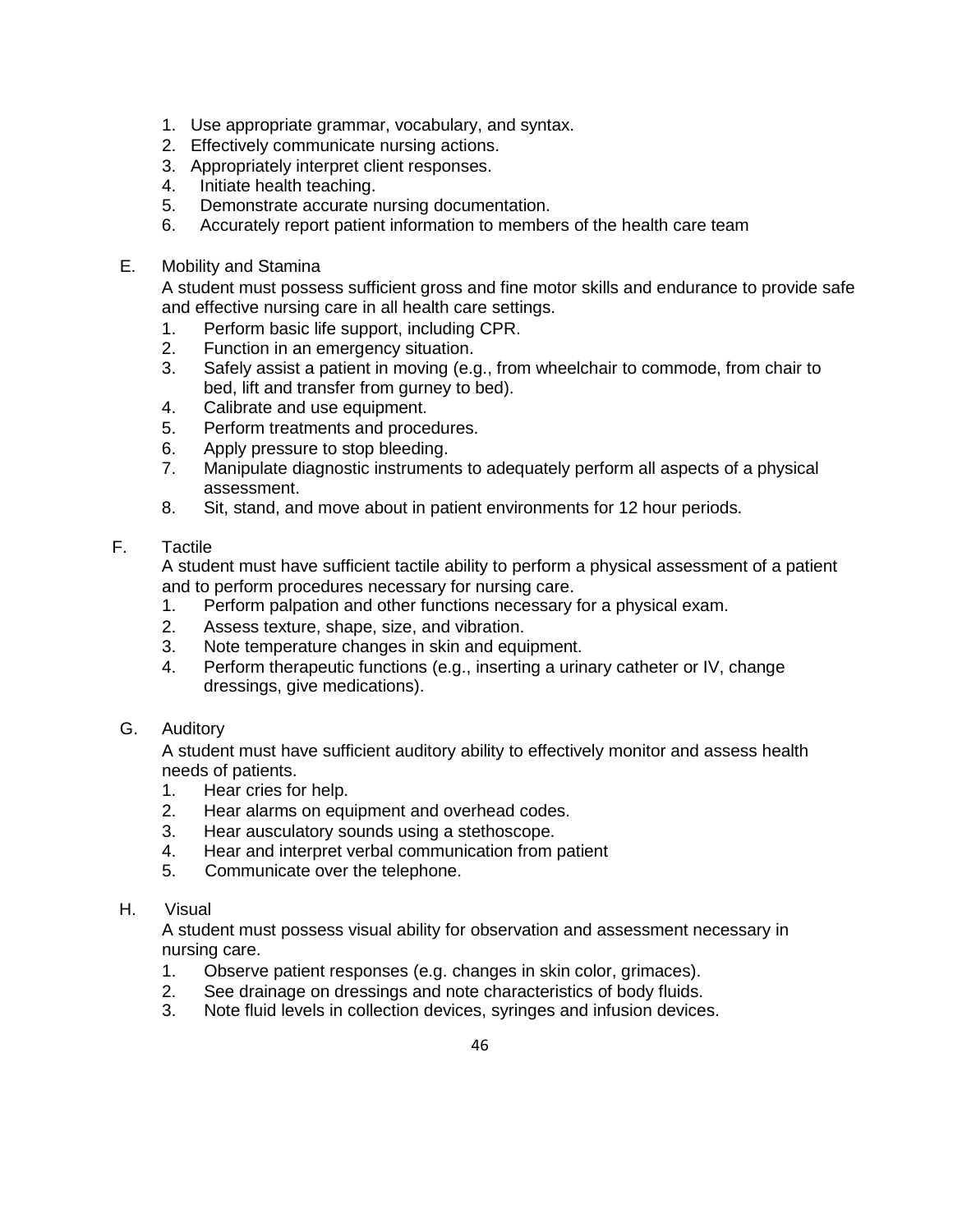- 4. Read gauges that monitor patient progress (e.g. sphygmomanometer).
- 5. Discriminate colors for diagnostic purposes.
- 6. Assess movements of patients.
- 7. Observe patient behavior (e.g. in rehabilitation or psychiatric facilities).
- I. Behavioral-Emotional Health

A student must possess the emotional health required for full use of his or her intellectual abilities, the exercise of good judgment, and the prompt completion of all responsibilities attendant to the care of patients.

- 1. Maintain mature, sensitive, and effective relationships with patients, students, staff, faculty, and other professionals under even highly stressful situations.
- 2. Experience empathy for the situations and circumstances of others and effectively communicate that empathy.
- 3. Be willing to examine and change his or her behavior when it interferes with productive individual or team relationships.
- 4. Prioritize competing demands.
- 5. Function in stressful circumstances.
- 6. Separate own needs and experiences in order to maintain objectivity and clientcentered care.
- 7. Adjust to changing circumstances.
- 8. Plan effectively and complete all assigned duties carefully.<br>9. Communicate over the telephone.
- Communicate over the telephone.

Approved 12/13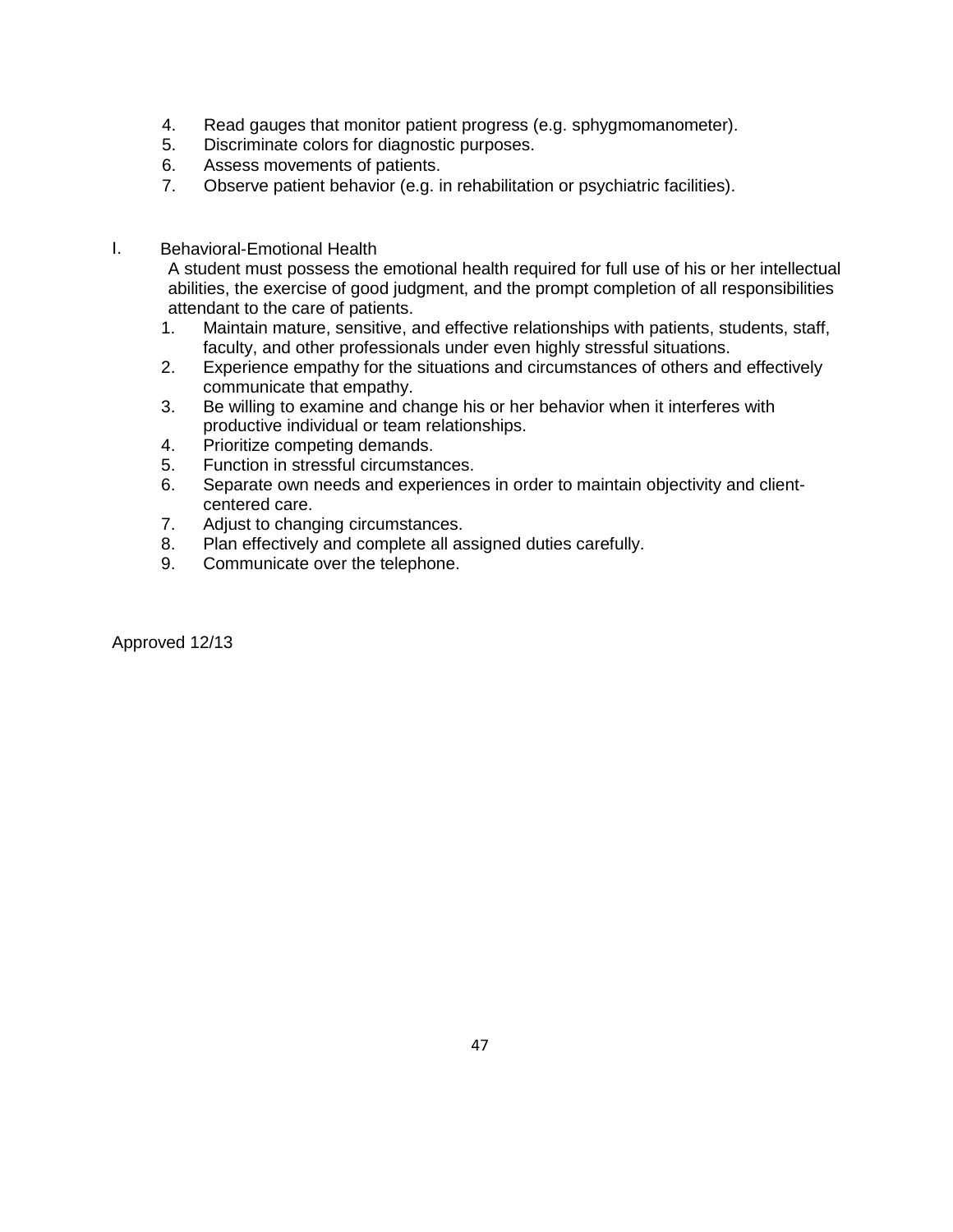#### **DELIVERY OF HEALTH CARE:**

#### **STUDENT RIGHTS AND RESPONSIBILITIES**

Students have the right to know their patients' diagnoses/suspected diagnoses in a timely fashion in order to make an appropriate nursing care plan and to take necessary precautions to minimize the risk of contracting or spreading disease. In settings where specific patient assignments are made at the beginning of the clinical shift, learning activities are designed to prepare students for types of conditions that they are likely to encounter prior to their arrival in the setting.

Although the student is not expected to take life-threatening risks in caring for clients, it is not acceptable to abandon any client based on age, religion, gender, ethnicity, or sexual orientation.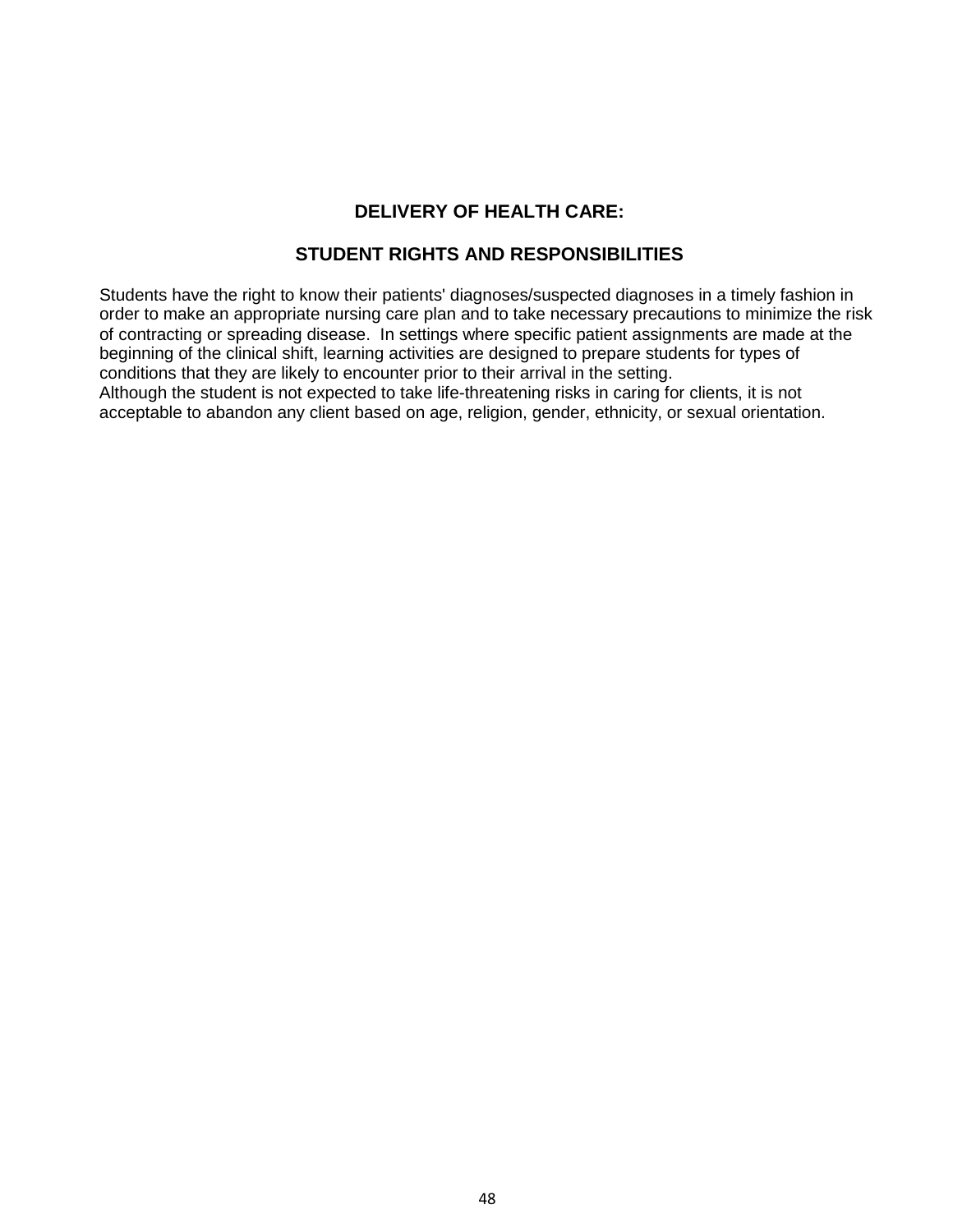#### **SKILLS PERFORMANCE IN LEVELS I AND II CLINICAL AGENCIES POLICY**

Students are expected to have been checked off on psychomotor skills in Skills Lab courses before performing them in clinical agencies.

A. Faculty may elect to guide a student through a skill which has not been checked off. Agency staff may NOT guide students through a skill that has not been checked off.

B. Generally, for skills that have been checked off, faculty will observe students performing them for the first time.

C. With faculty consent, agency staff may be allowed to observe the first performance of skills that have been checked off. Faculty must be consulted as these situations arise.

D. Students may OBSERVE those treatments/activities which they have yet to complete in skills lab with faculty, patient, and staff consent.

E. Failure to follow these guidelines will be considered unsafe practice and can lead to a NC grade in clinical laboratory with immediate dismissal from the course (see "Protocol: Response to Substandard Clinical Behavior" item #4).

F. This policy applies to ALL students including those who hold LVN licenses or CNA certification. Rationale: **1)** Completing a treatment or skill on a patient without sufficient preparation constitutes a PATIENT SAFETY ISSUE. Doing so needlessly exposes the patient to risk of injury. Such conduct also needlessly exposes the student and the nursing program to liability. **2)** Completing a treatment or skill on a patient without sufficient preparation constitutes a BREACH OF PROFESSIONAL ETHICS in that all nurses (including students) are obliged to refuse to give

care for which they are unprepared and therefore potentially unsafe.

G. In the context of the CSUEB Nursing Program, "sufficient preparation" is defined as the requirements for skills outlined in the Level I and II Skills Laboratory courses and syllabi (i.e., scantrons and skills demonstrations must be satisfactorily completed as required in these courses).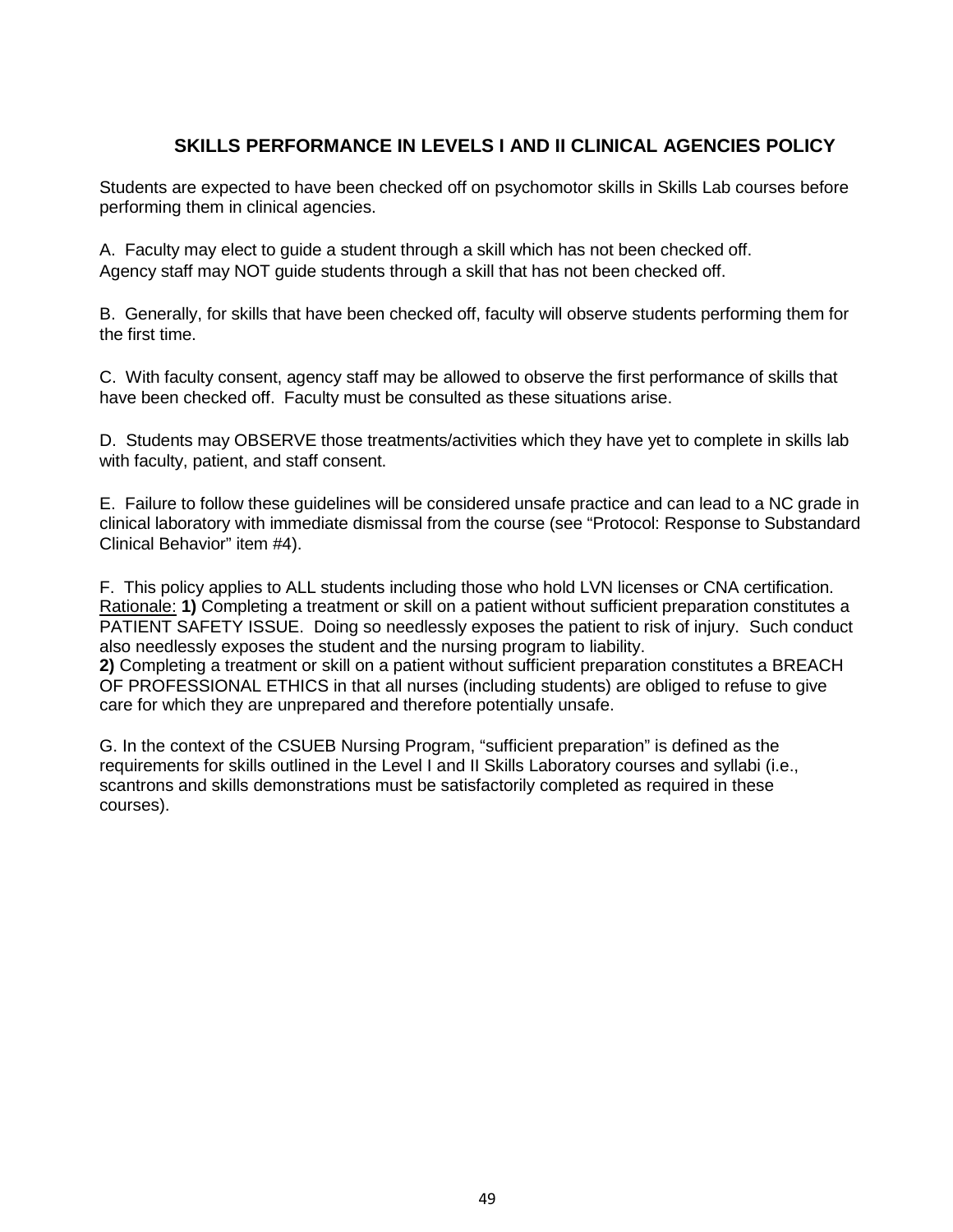#### **STUDENTS WITH DISABILITIES OR LIMITATIONS**

The Department of Nursing follows the CSUEB nondiscrimination policy, and students requesting accommodations in the classroom or in clinical internship placements must be registered with the Accessibility Services office. It is to the student's advantage to meet with their Accessibility Services counselor prior to the start of quarter in order for AS and the Nursing Program to collaborate on reasonable accommodations. Students requesting accommodations must demonstrate their ability to meet the Essential Functions. For more information see the Accessibility Services web page at: <http://www20.csueastbay.edu/af/departments/as/>

If, after admission to the nursing program, a student develops a physical or mental disability that limits his/her ability to meet the Essential Functions, it is the student's responsibility to bring this information to the attention of the clinical faculty before he or she begins the clinical course. If unable to meet the clinical course objectives, the student will not be allowed to participate in clinical activities. The student must provide documentation from his or her physician prior to returning to clinical which states that the student is able to meet the Essential Functions.

Sample Physician's Statement Form can be found in Appendices.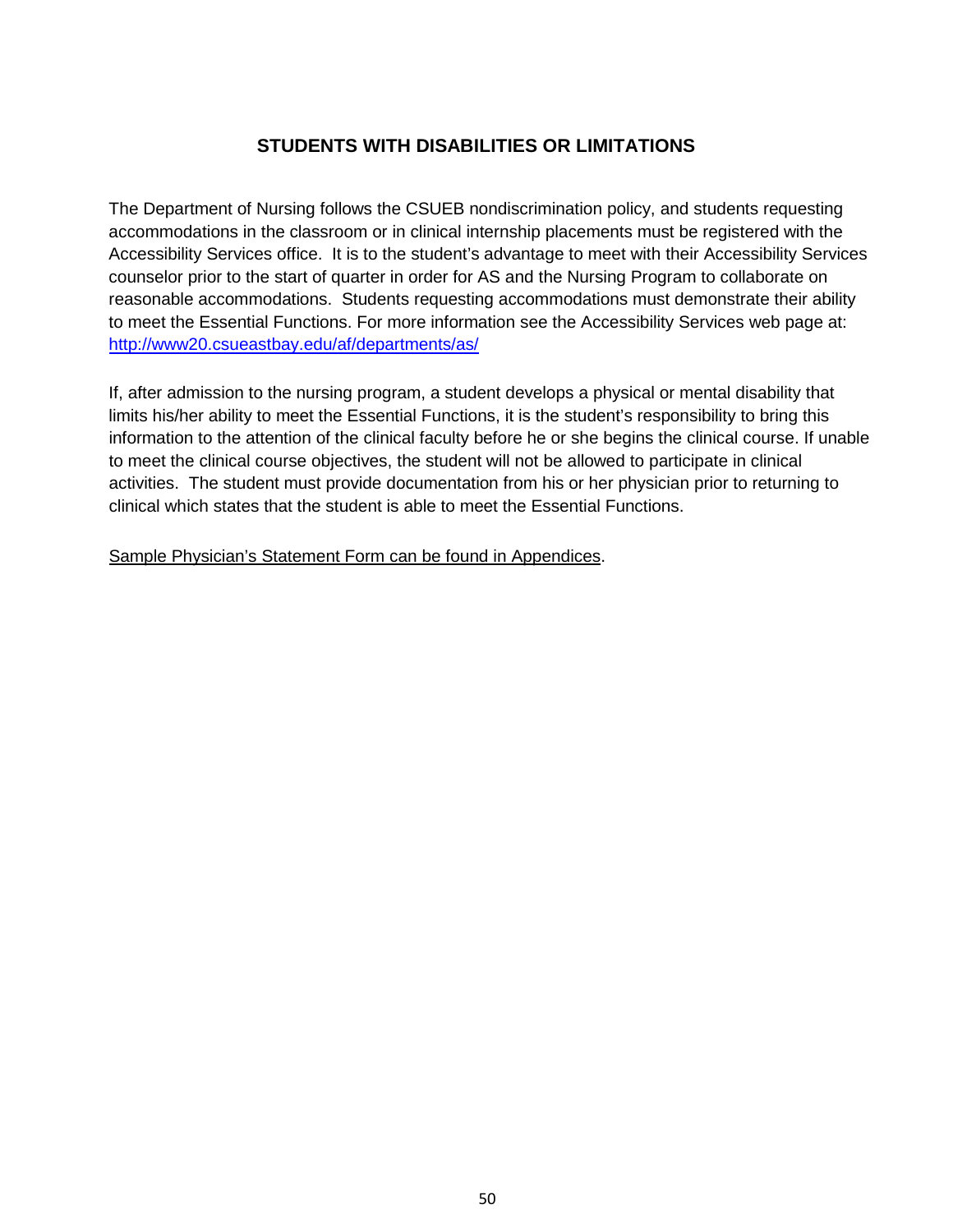#### **CSUEB UNIVERSITY POLICY ON ACADEMIC DISHONESTY**

The University, like all communities, functions best when its members treat one another with honesty, fairness, respect and trust. Students should realize that deception for individual gain is an offense against the members of the entire community, and it is their responsibility to be informed of University regulation on Academic Dishonesty by reading the catalog. It is a duty of faculty members to take measures to preserve and transmit the values of the academic community in the learning environment which they create for their students and in their own academic pursuits. To this end, they are expected to instill in their students a respect for integrity and a desire to behave honestly. They are also expected to take measures to discourage student academic dishonesty, to adjust grades appropriately if academic dishonesty is encountered, and, when warranted, to recommend that additional administrative sanctions be considered. Grading policies are the exclusive prerogative of the faculty; administrative sanctions are under the authority of the Student Disciplinary Officer (SDO). This document provides policies and procedures to be followed when academic dishonesty is encountered.\*

#### 1. Examples of Academic Dishonesty

#### 1.1 Cheating

- 1.1.1 Possessing unauthorized notes, crib sheets, additional sources of information, or other material during an examination.
- 1.1.2 Copying the work of another student during an examination, or permitting another student to copy one's work during the examination.
- 1.1.3 Taking an examination or any portion of a course for another student; writing a paper, lab report, computer program, or other assignments for another student.
- 1.1.4 Submitting material written or produced by someone else, or having an examination taken by someone else.
- 1.1.5 Preparing a written answer to an exam question outside of class and submit answer as part of an in-class exam.
- 1.1.6 Altering or falsifying a graded work after it has been evaluated by the instructor, and resubmitting it for re-grading.
- 1.1.7 Possessing term papers, examinations, lab reports or other assignments which were supposed to be returned to the instructor.
- 1.1.8 Submitting the same paper for two different classes without the explicit permission and approval of the instructors involved.
- 1.1.9 Inventing data in a piece of work or providing a false account or method by which data were generated or collected.

\* Portions of the opening statement are reprinted by permission from the "Statement of Principles" appearing in the catalog of the University of North Carolina, Charlottesville. Portions of the definitions are reprinted by permission from the "College of Arts and Sciences Statement of Academic Dishonesty, "University of Colorado, Boulder".

#### 1.2 Plagiarism

Students are expected to do their own work. Plagiarism consists of taking the words or specific substance of another and either copying or paraphrasing the work without giving credit to the source. Some examples are:

1.2.1 Failure to give credit in a footnote for ideas, statements of facts or conclusions derived from another.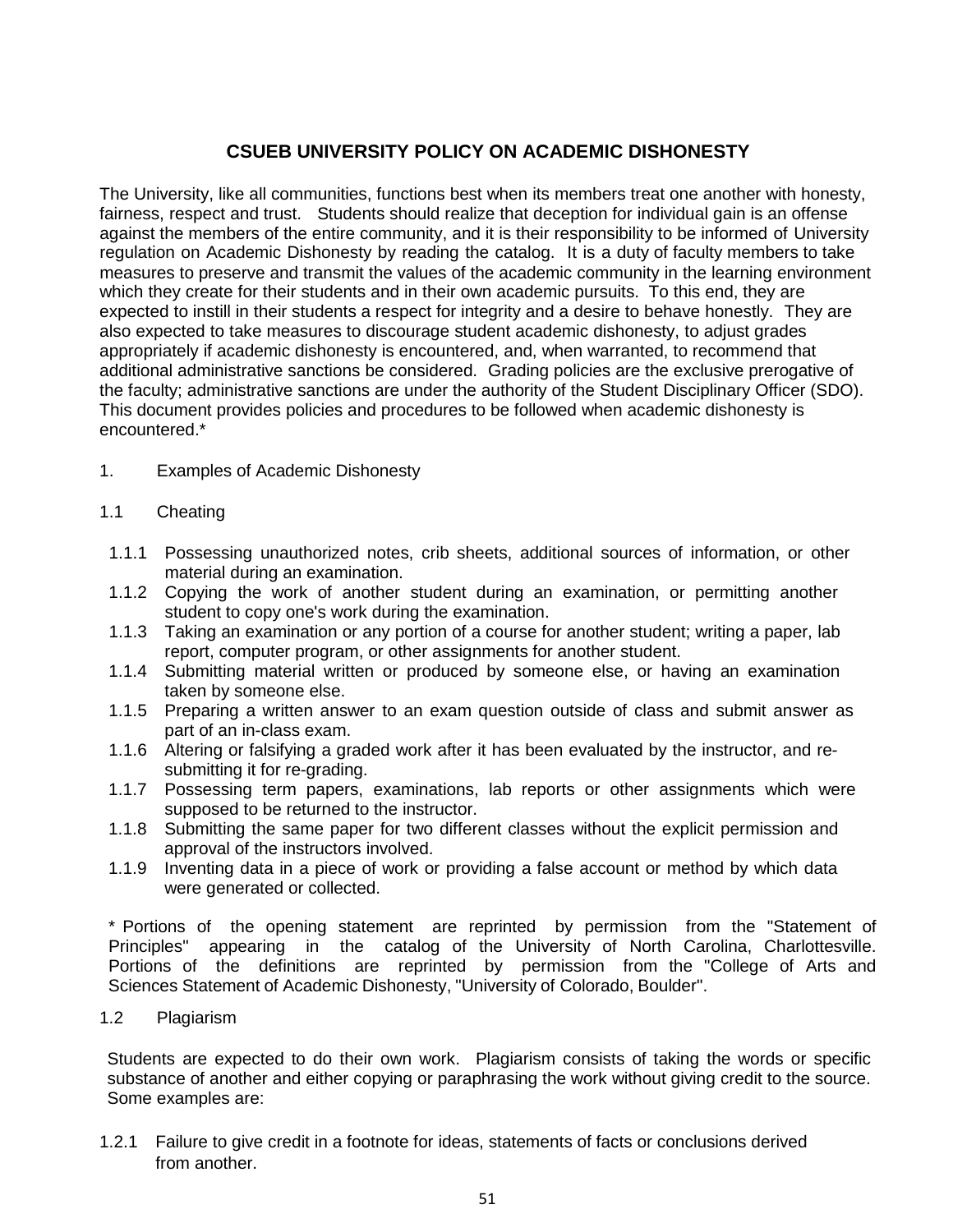- 1.2.2 Failure to use quotation marks when quoting directly from another whether it is a few words, a sentence or a paragraph.
- 1.2.3 Failure to reference close and/or extended paraphrasing of another.
- 1.3 Other Forms of Academic Dishonesty
- 1.3.1 Providing material or information to another person with knowledge that these materials will be used improperly.
- 1.3.2 Possessing another student's work without permission.
- 1.3.3 Selling or purchasing examinations, papers, laboratory work, computer programs or other assignments.
- 1.3.4 Altering another student's examination, term paper, laboratory work, computer program or other assignment
- 1.3.5 Knowingly furnishing false or incomplete academic information.
- 1.3.6 Altering documents affecting academic records.
- 1.3.7 Forging a signature of authorization or falsifying information on an official academic document, election form, grade report, letter of permission, petition, or any document designed to meet or exempt a student from an established University academic regulation.

## **CSUEB NURSING PROGRAM AND ACADEMIC DISHONESTY**

Society has entrusted nurses and other health care professionals with the comfort and safety of its most vulnerable people. Therefore, the nursing profession requires people of absolute integrity. When a student is found to have committed an act of deceit in a Nursing prefix course, s/he will receive an F grade in that course. F grades so assigned cannot be academically renewed by University Policy. Students with such grades will not be permitted to enroll in any further Nursing prefix courses.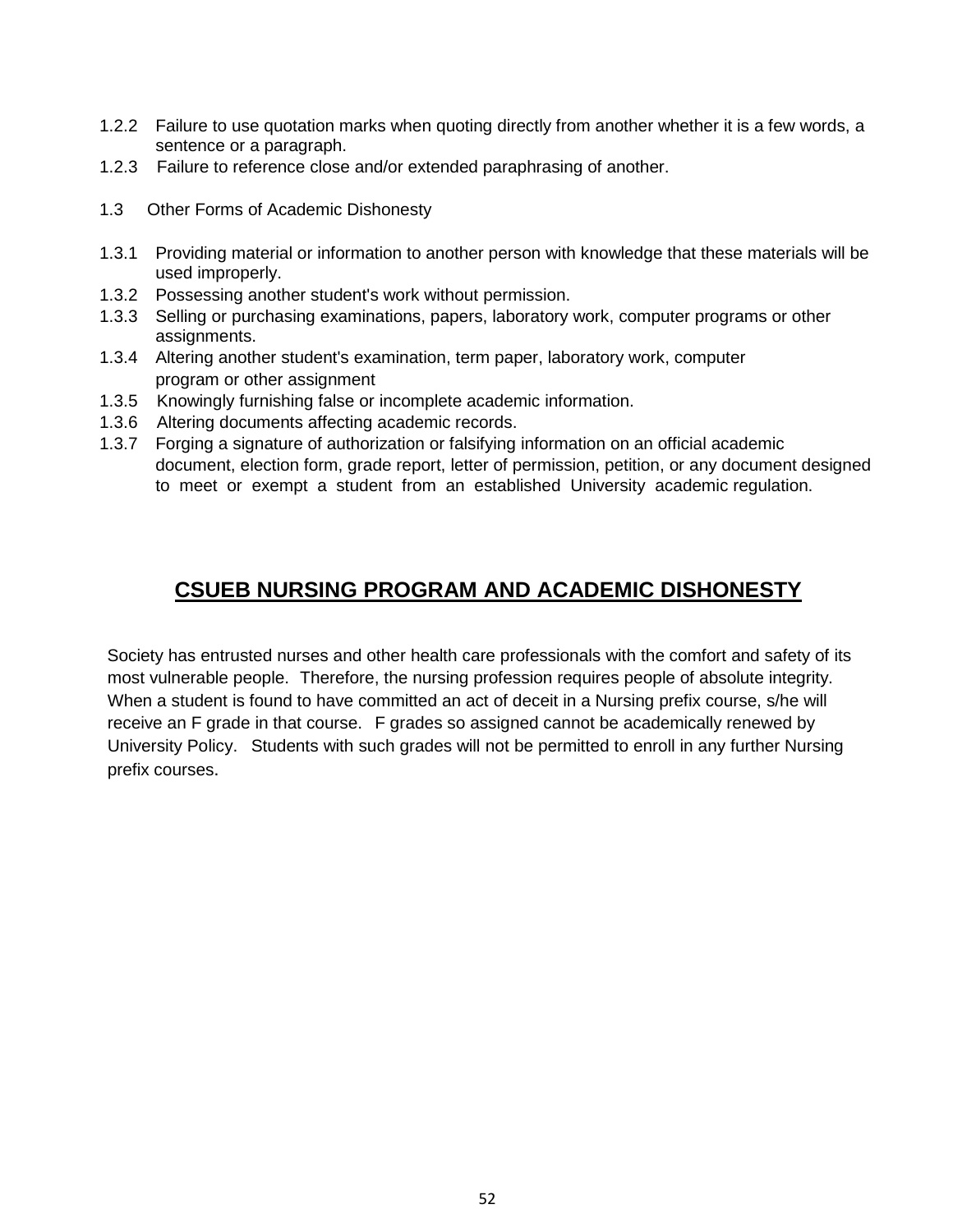#### **NURSING COURSE PROGRESSION POLICIES**

The Nursing Program faculty have established policies regarding student progression from one course/level to the next. The faculty have also set limits on the number of "D" or "NC" grades earned to maintain enrollment in the program (see I.E. below). Students earning "F" grades in theory courses are not allowed academic renewal. The intent of this policy is to assure student readiness for more complex courses and responsibility and to facilitate a successful transition from school to employment.

#### I. *Nursing Course Progression*

- A. Courses with the NURS prefix must be successfully completed or challenged in the proper sequence.
- B. In order to progress within the nursing major the Pre-Licensure student must:
	- 1. earn a grade of "C" or better or "CR" in courses with a NURS prefix.
	- 2. earn a grade of "C-" or better in NURS 2005 and 2015, before beginning Level II clinical courses.
	- 3. Theory and clinical courses need to be taken concurrently.
	- 4. be enrolled concurrently or have earned a grade of "C" or better in NURS 3201 for all subsequent Level II courses.
	- 5. earn a grade of "C" or better in NURS 3202 for all subsequent Level III nursing courses.
- C. In order to progress within the nursing major the RN-BSN student must: Earn a grade of "C" or better or a "CR" in courses with a NURS prefix.
- D. A student loses eligibility for preferential admission to subsequent nursing courses if a grade of "D", "F", "NC" or "W" is received in any NURS prefix course. This policy also holds true for students who receive a Departmental Warning in a clinical course.
- E. A student may not continue in the current clinical practice course after notification of unsafe clinical behavior(s) and will receive a "NC" grade in said course. Unsafe clinical behavior may result in either a clinical failure or expulsion from the program depending on the gravity of the "unsafe" behavior(s). The individual instructor will consult with the Level Team members and Level Coordinator. Should the "unsafe" behavior(s) be deemed serious enough for possible expulsion from the program, the matter will be forwarded to the "Executive Committee" for consideration.
- F. After the add/drop date, all withdrawals from a course must have instructor approval.
- G. An incomplete may be assigned for a clinical course by the clinical instructor if a student is in good standing. The criteria of good standing in a clinical course include satisfactory completion of at least 80% of the total clinical hours (Note: the total of hours will vary dependent on the specific clinical course) and demonstration towards the successful completion of the clinical objectives. (See University Catalog Grading and Academic Standards: Incomplete)
- H. If completion of a concurrent theory and clinical course results in a failure of one of the courses, the student must repeat the failed course and be enrolled in the concurrent course. If the failure occurs in the theory course, the student will be required to repeat the theory course and continue enrollment in the clinical course. A grade of RP (Report in Progress) will be given for the clinical course until the student successfully completes the theory course. If the failure occurs in the clinical course, the student must repeat the clinical course and audit the co-requisite theory course. The student must have concurrent enrollment in theory and clinical courses. (This is required by the BRN regulatory body policy regarding concurrency of theory and clinical courses.)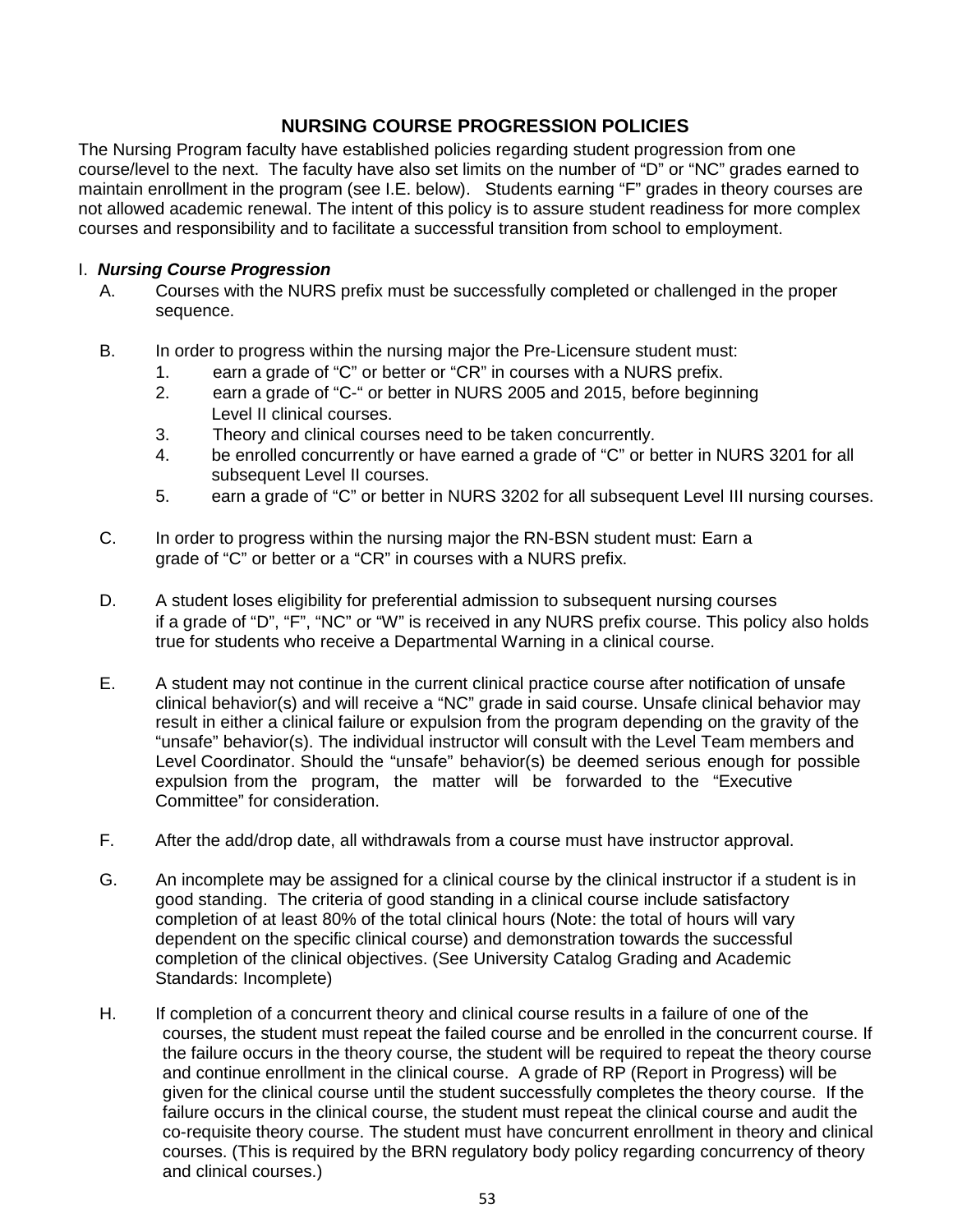I. Consistent with CSUEB policy, "an "I" must normally be made up within one calendar year immediately following the end of the term during which it was assigned. This limitation prevails whether or not you maintain continuous enrollment. You may not repeat a course in which you currently have an incomplete grade." However, if the course is required for progression in the Nursing program, the earlier completion of the required work may be mandatory.

Your instructor will specify the work needed for completion and will communicate the requirements to you in writing with a copy to the department or program chair. When you complete the required work and it has been evaluated, your instructor will submit a change of grade form and a final academic grade will be recorded. If you do not complete your work within the allowed time limit, the grade will be recorded as an "IC" (See University Catalog Grading and Academic Standards: Incomplete).

J. A student who has two failures ("D", "F", "IC" or "NC") in any nursing prefix courses will be dropped from the nursing major. Calculation of failures includes any nursing prefix course which was passed by academic renewal.

#### II.*Re-entering the Clinical Nursing Sequence*

- A. A written request for readmission to the clinical nursing sequence must be submitted to the Chair of the Department of Nursing and Health Science. Written requests are to be dated and signed if submitted via hardcopy, and include current contact information. In order to facilitate a decision based on sufficient background, a brief history including dates and reason for leaving the program should be included. This must be done by the end of add/drop of the quarter prior to the quarter of intended return.
- B. Student who withdraws or interrupts the clinical nursing sequence for physical and/or emotional reasons must present evidence (e.g., doctor's letter) that his/her current health status is satisfactory to physically and/or emotionally care for patients in any clinical setting. The final decision for reentry into the nursing sequence will rest with the Executive Committee of the Nursing Program.
- C. A student who has been failed in a clinical course as the result of unsafe behavior might not be permitted re-entry to the nursing program. Unsafe behaviors may include though not limited to the following: **1)** purposeful falsification of a client record, **2)** blatant disregard of client confidentiality, **3)** denying responsibility for one's own deviation from standard practice, **4)** act or threat of intimidation, harassment, or physical aggression, **5)** actions, which places the client or others in physical or emotional jeopardy, **6)** abusive behavior toward clients, faculty, staff, or colleagues, **7)** failure to disclose actions, which places the client or others in physical or emotional jeopardy**, 8)** ignoring the need for essential information before intervening, or **9)** other behaviors deemed unsafe by the clinical instructor.
- D. A student is not guaranteed that a request to repeat a clinical nursing course will be granted. This will depend on availability of clinical nursing practice space. First priority for repeating will be given to students who withdrew or dropped the course. Second priority will be given to those students who failed the course. The student must meet all new requirements in effect upon return to clinical nursing courses.
- E. Students who allow two years to elapse between enrollments in clinical nursing courses will be subject to currency considerations. If a student is allowed to re-enter the nursing program, he or she may be required to repeat or audit selected nursing courses at the discretion of the Nursing Executive Committee. The student must meet all new requirements in effect upon return to clinical nursing courses.

Revised 03/13; 05/14; 07/14, 07/16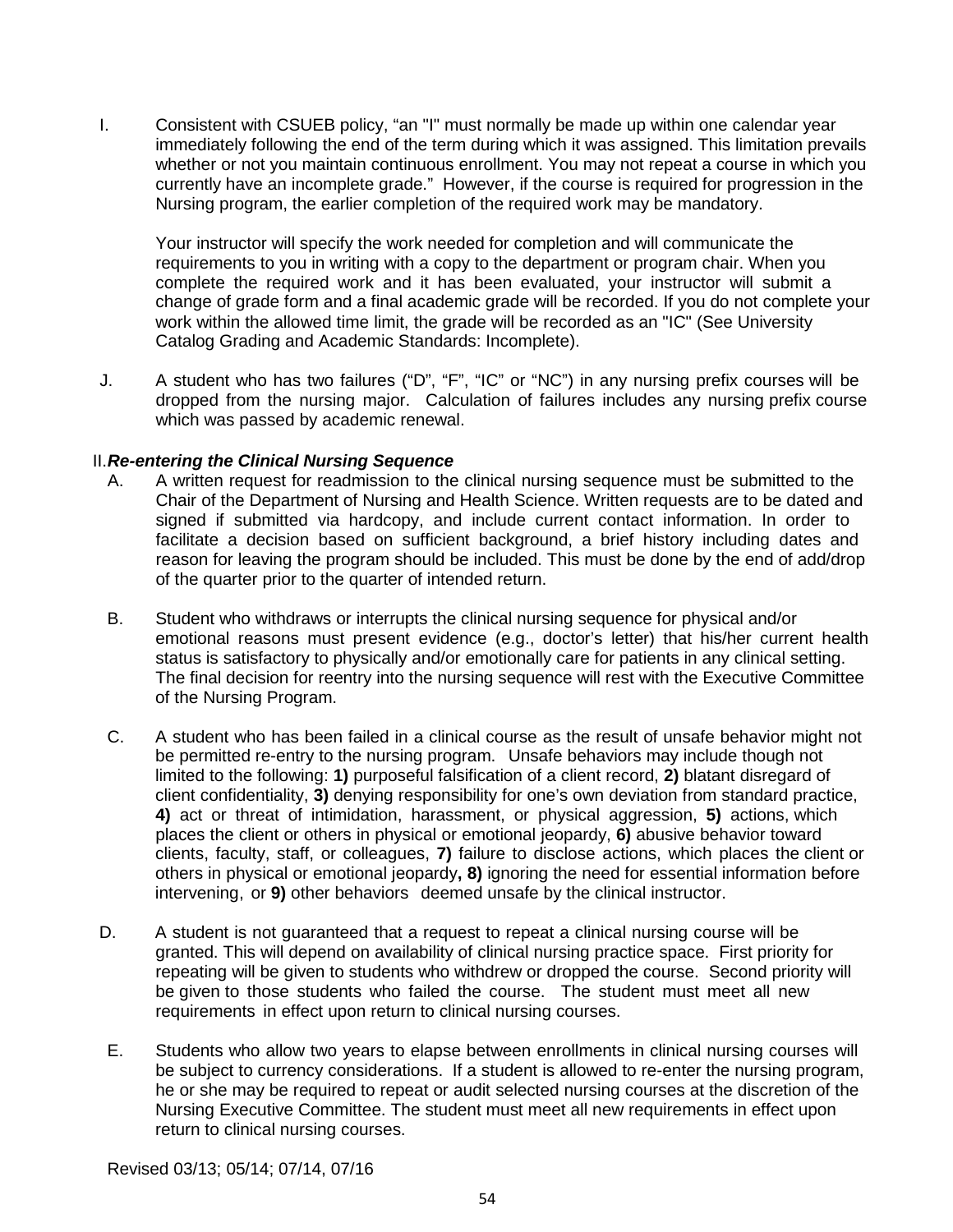#### **CHALLENGE OF NURSING PREFIX COURSES POLICY** (CREDIT BY EXAMINATION)

Students with special studies or experiences may have already achieved the objectives of certain courses and may petition to receive credit by special examination. After receipt of notice of eligibility to register for the Clinical Nursing Program, the applicant must contact the department to make an appointment with an advisor. Each applicant's previous education and work experience will be individually assessed to design an optimal learning program.

LVN's who wish to take the NCLEX-RN (RN Licensing Examination) without obtaining a Baccalaureate Degree should see information on the LVN Non-Degree Certificate Program Option.

Students interested in challenge must notify the department no later than 2 weeks prior to the first day of class. To receive credit under this plan, the student must register for the class the quarter in which it is listed in the catalog. A petition for credit by examination is obtained from the Nursing Office. The examination will be administered within the first two weeks of the quarter.

If the exam is passed, the grade and Credit By Examination will be indicated on the student's permanent record. The student remains registered in the class but does not need to attend. If the examination is failed, the student must either continue taking the course or formally withdraw within one week after completing the examination.

No more than 36 quarter units of credit obtained by challenging courses may be applied toward the baccalaureate degree. No credit earned by examination may be applied toward the requirement of 45 quarter units in residence at CSUEB.

Challenging of nursing prefix courses must follow the progression policy and the prerequisites for each course must be satisfactorily completed prior to enrollment.

Reviewed 5/08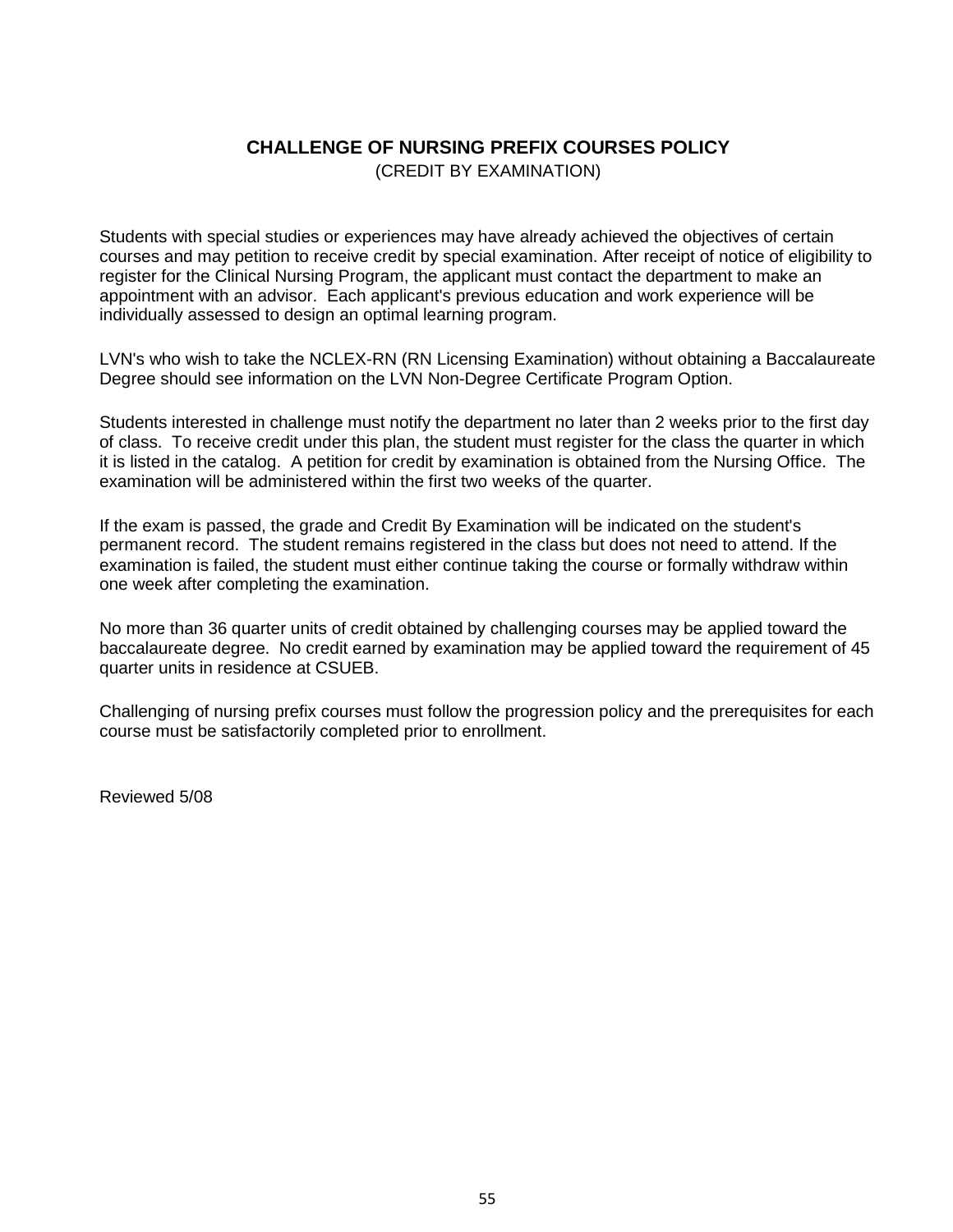#### **CSUEB LINES OF COMMUNICATION AND PROCEDURES**

#### **FOR GRADE DISPUTES AND OTHER ACADEMIC PROBLEMS**

Grade disputes and other academic problems are initially discussed between student and instructor. In addition, students may choose to consult with their advisor who can help a student by clarifying the issue, and provide information on how to proceed in order to resolve the problem. Most problems can be settled within the department between student, instructor, and, when needed, coordinator, department chair and Program Executive Committee. If the student is not satisfied with the results of such meetings, or perceives that academic unfairness or discrimination has occurred, the student is directed to the Dean of the College of Science, who may send the issue back to the department chair for reconsideration, or refer the student to the University Fairness Committee.

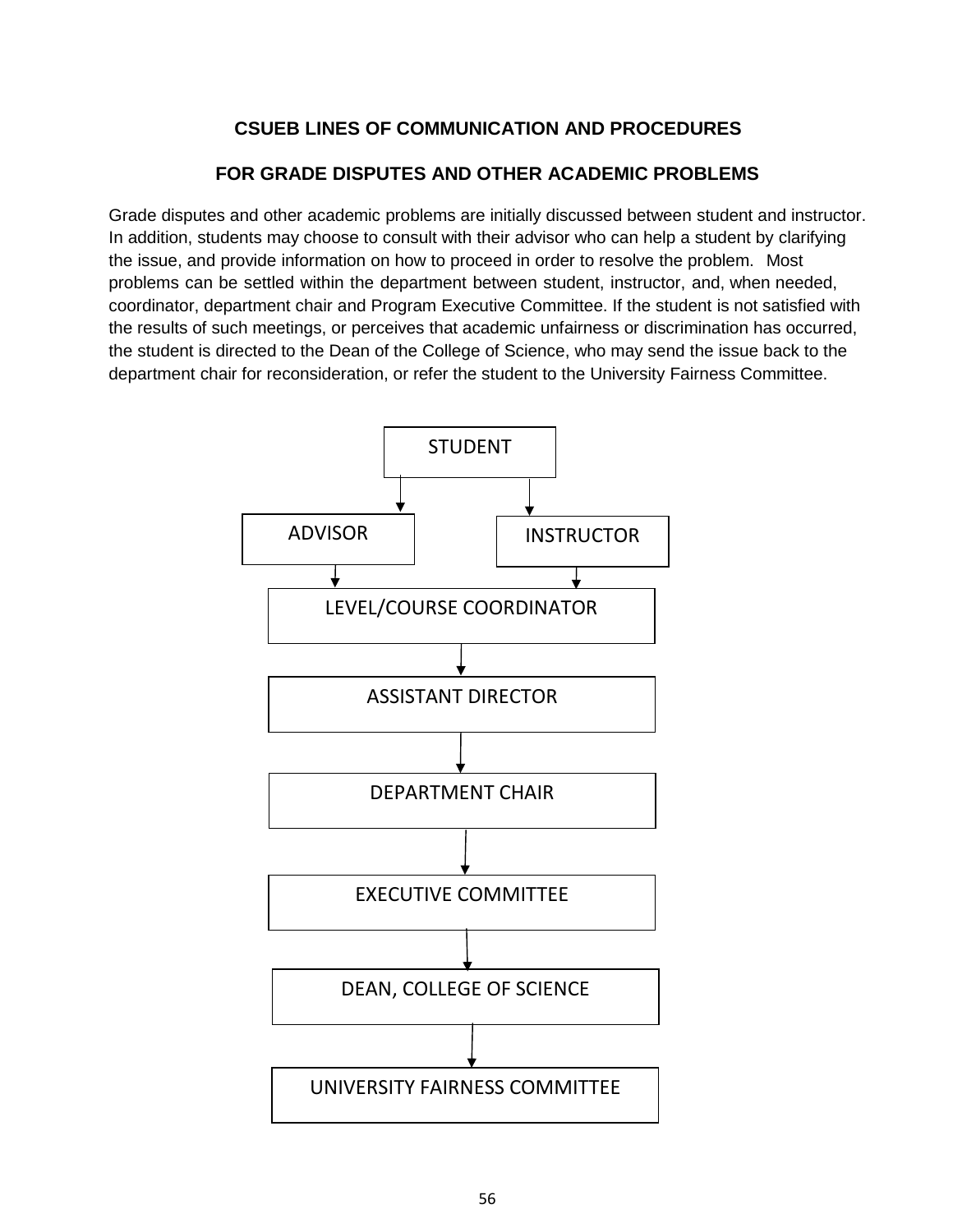### **CSUEB LINES OF COMMUNICATION AND PROCEDURES**

#### **FOR ROUTINE STUDENT BUSINESS-CONTACT SOURCES**



#### General Advising Basic Students

- RN students<br>1 Program Planning.
- 
- 
- 4 Planning for Preceptorship. 4. Scheduling issues.
- 1 Program Planning. 1. Withdrawal from course. 1 Graduation procedures.<br>2 Course Equivalency 2. Request for incomplete. 2 RN Licensure procedure
	-
	- 3. Special test arrangements. 3 Add/Drop courses.<br>4. Scheduling issues. 4 General advising re:
		-
- 
- 2 Course Equivalency 2. Request for incomplete. 2 RN Licensure procedures.<br>3 Graduation Evaluation. 3. Special test arrangements. 3 Add/Drop courses.
	-
	- program requirements.
	- 5 General advising re: University Policy and Procedures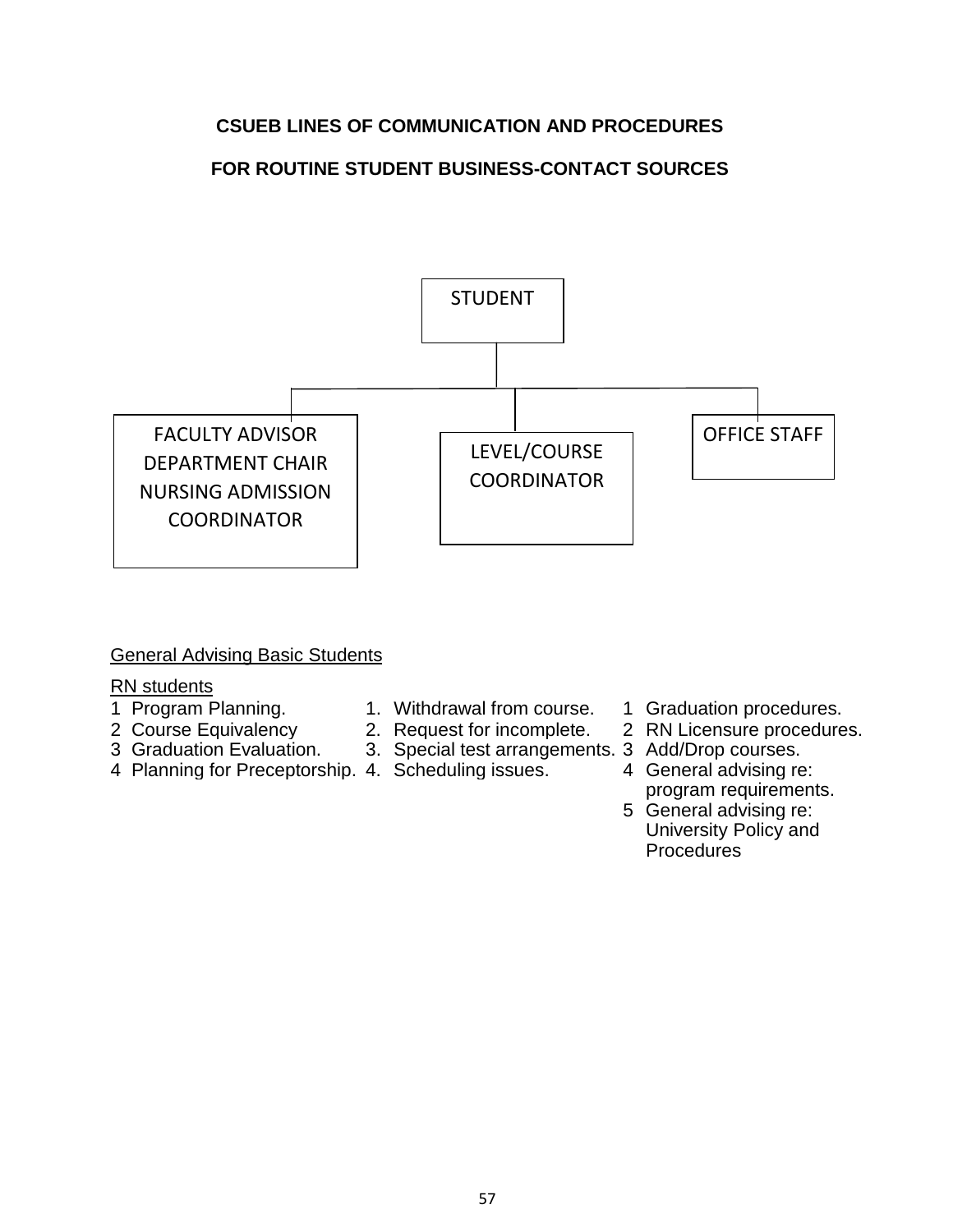#### **ADVISING**

All registered students in the nursing major are assigned a faculty advisor. Students are responsible for obtaining advisement from their assigned Faculty Advisors on a regular basis. Advising lists are posted on the Department bulletin board and Department website.

Students should contact their advisor to schedule a meeting time during their advisor's stated office hours. If the office hours are inconvenient, usually a mutually agreed upon time can be scheduled. If such a time cannot be worked out, the Department will allow the student to select an advisor whose office hours are compatible with the student's schedule.

The faculty recommend that students also seek general education information at Academic Advising and Career Education (AACE) on the Hayward Campus or Academic Services on the Concord campus. The Blackboard website is another resource for updates in University requirements. In this way students will keep abreast of University requirements.

Reviewed 7/14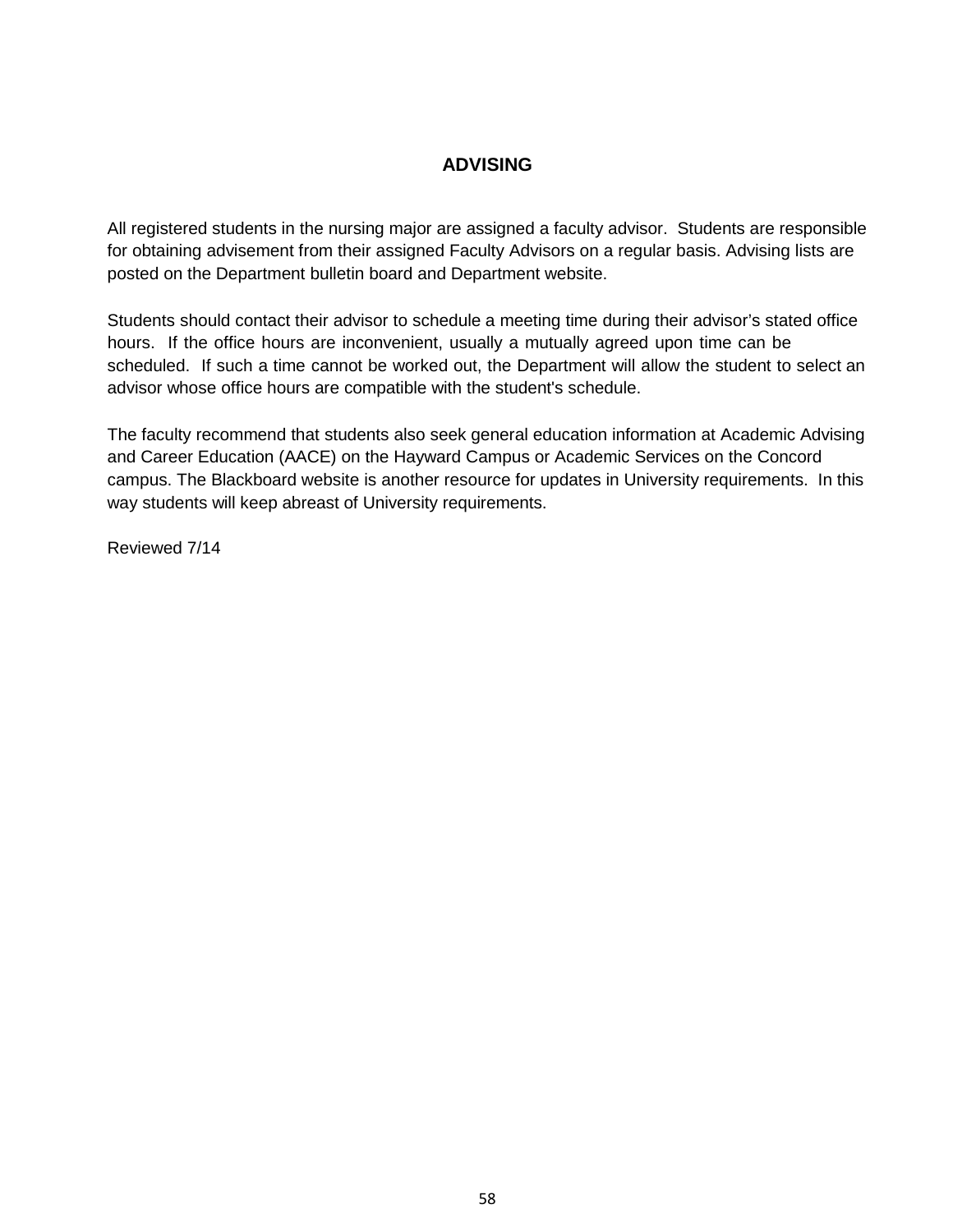#### **STUDENT RETENTION PROGRAM**

- *BACKGROUND:* The faculty have developed a program to identify students at risk of failing nursing theory courses. The program provides guidance to assist students in identifying the nature of their academic problem(s). The students and their advisor then develop an appropriate plan for correction of these identified problems.
- *STUDENTS AT RISK FOR FAILURE:* The majority of student attrition results from failure in nursing theory courses. Those students identified as being at risk of failing are as follows:
	- 1. Students who have failed a previous nursing course.
	- 2. Students who have received a 70% or lower on their first examination in a nursing theory course.
	- 3. Students who fail Clinical Pathophysiology.

#### *RETENTION ADVISING*: Nursing Program Faculty provide advising for the student at risk.

Faculty from each level serve as Retention Advisor for their respective courses. The purpose of retention advising is to:

- 1. Identify and contact students at risk of failing.
- 2. Help students to identify the problems hindering their success in the nursing major.
- 3. Encourage and develop student responsibility for problem solving.
- 4. Help students to develop a plan to correct the identified learning needs.
- 5. Provide assistance and guidance as needed to carry out the remedial plan.
- 6. Monitor subsequent behavior and academic success, as needed.
- *ADVISING ASSISTANCE*: While it is the advisor who guides the analysis of the students at risk's academic problems, the student is expected to take significant responsibility for the identification of the problems and planning for their amelioration. Steps in the advising process are as follows:
	- A. Problem identification begins with test analysis. During this process, students

review their exams with the advisor and each incorrect item is identified by them. The student is asked to categorize in writing each incorrect item according to the cause of the error using the following categories:

- 1. Insufficient knowledge due to lack of thorough preparation.
- 2. Lack of understanding of the content.
- 3. Inability to apply knowledge to a clinical vignette.
- 4. Failed to understand the question by virtue of language problems.
- 5. Misread the question.
- 6. Marked unintended answer.
- 7. Unknown.
- 8. Other (as specified by the student).
- B. Secondary Analysis: The student then tabulates his/her errors and looks for content areas and types of questions which constitute specific or consistent problems for him/her. Possible causes for each problem must then be identified by the student. For example, if most items are missed because of insufficient study then the student, with the help of the advisor, will explore this area for the reason(s) or cause(s) for the student's insufficient study.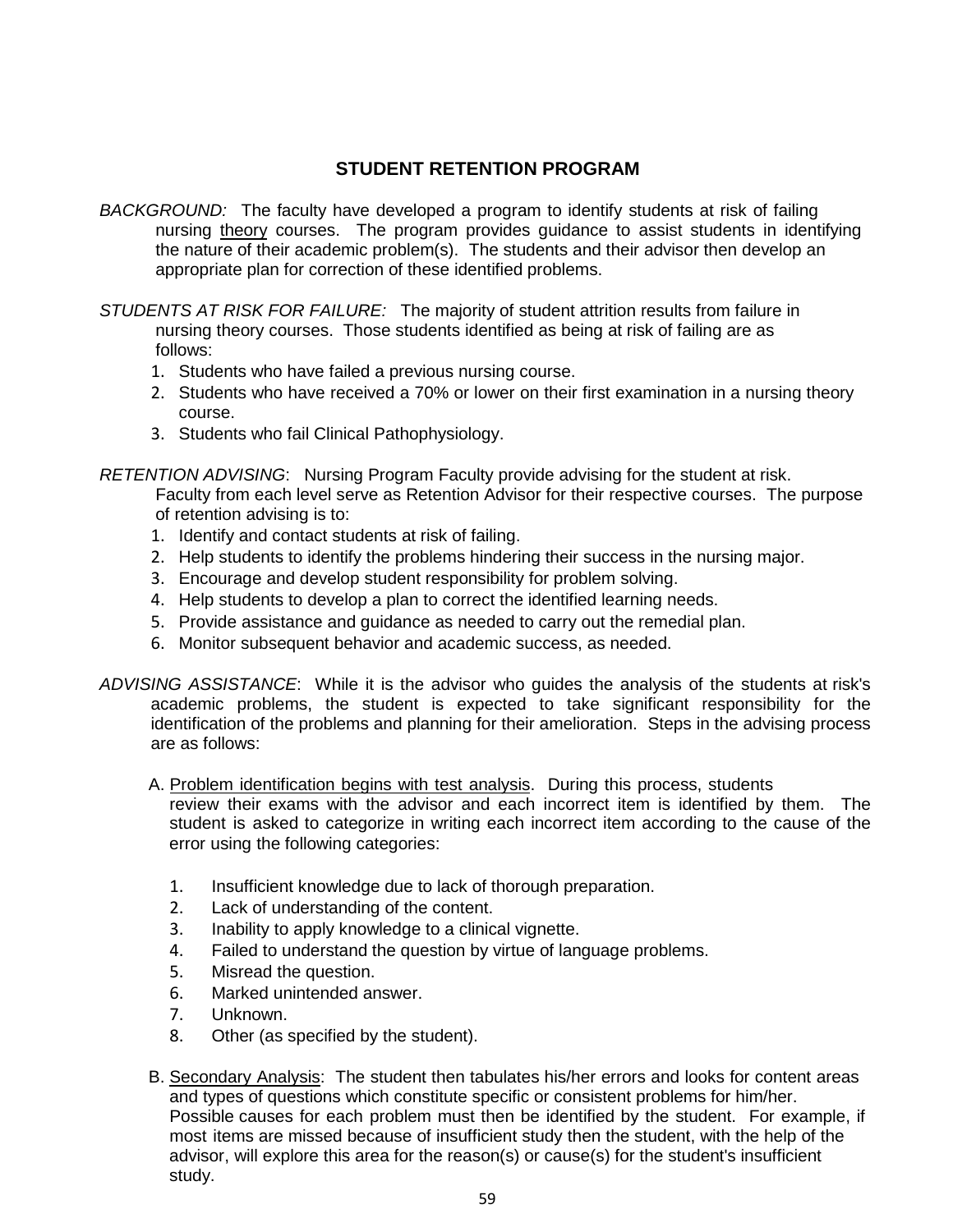- C. Amelioration Plan: Each student's corrective plan will vary according to student need. Here are some common problems presented by students:
	- 1. Some students report that they are easily distracted.
	- 2. Other students may seek advising because they need more time to complete an exam.
	- 3. The student may be studying in an inappropriate setting. For example, the student may benefit from studying on campus rather than at home.
	- 4. A student may be primarily an auditory learner and might benefit from taping lectures or taping readings and then re-hearing them.
	- 5. Some students report trouble retaining the implications of information. In some cases, recording potential examination questions while studying allows review before an upcoming exam.
- D. Non-academic stressors often impede achievement and must also be assessed. A grade of "Incomplete" may be considered if a student needs more time to successfully complete a theory course in which successful passage has been jeopardized due to temporary, nonacademic stressors.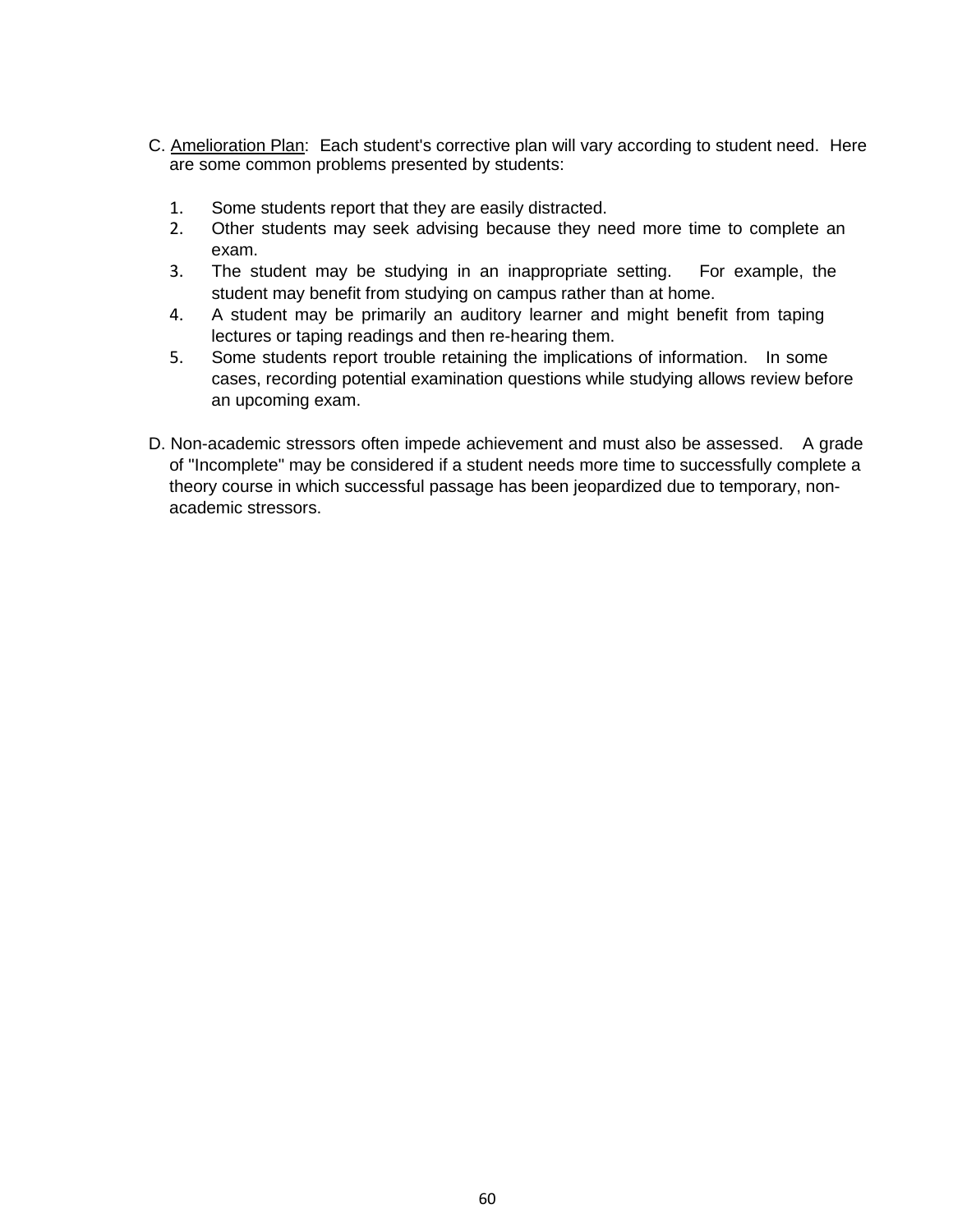#### **RESPONSE TO SUBSTANDARD CLINICAL BEHAVIOR PROTOCOL**

The following are instructor and student responsibilities, and constitute a protocol for response to substandard behavior in the clinical area.

- A. At the time of the clinical evaluation, a written evaluation will be shared with the student. An evaluation with less than satisfactory performance will be copied for the student.
- B. A student's signature on the evaluation form signifies only that the student has read the document, not necessarily agreement. If the student disagrees with the evaluation, he/she may submit a statement outlining the differences clearly which will be attached to the evaluation. Students should retain a copy for their records.
- C. All student evaluations and records shall be available to the student in the nursing office upon request. Students may examine these records in the office and may request copies to be made by office staff.
- D. The following are critical clinical behaviors that are as egregious as to constitute grounds for possible disciplinary action. These critical behaviors, if proven, may immediately result in failure of the course.
	- 1. Purposeful falsification of a client record. Blatant disregard of client confidentiality.
	- 2. Denying responsibility for one's own deviation from standard practice. Act or threat of intimidation, harassment, or physical aggression.
	- 3. Actions, which places the client or others in physical or emotional jeopardy. Abusive behavior toward clients.
	- 4. Failure to disclose actions, which places the client or others in physical or emotional jeopardy.
	- 5. Ignoring the need for essential information before intervening.
- E. When a student's clinical performance represents a potential hazard to patient/client safety, the student can be dismissed from the clinical setting with no prior notice. Unsafe behavior can be defined as unprofessional\*, unethical, cognitive, affective or psychomotor behaviors that are likely to or have produced harm or threat of harm to client, agency or self. As soon as possible, faculty will provide written confirmation of the incident and arrange a time to counsel the student.
- F. When student performance is deficient, but not hazardous to patient safety, the student will be permitted to continue in the clinical laboratory. In this case the instructor will present the student with a written report clearly stating:
	- 1. that the student's clinical enrollment is in jeopardy; and,
	- 2. the specific behavior(s) jeopardizing clinical enrollment.

The instructor and the student will meet as soon as possible to review and sign the written warning. If the student refuses to sign, the instructor will document that the student has read the warning but has refused to sign. At that time, a plan to correct substandard performance will be discussed.

When student performance is deemed hazardous to patient safety, the student will not be permitted to continue in the clinical laboratory. In this case the instructor will discuss the situation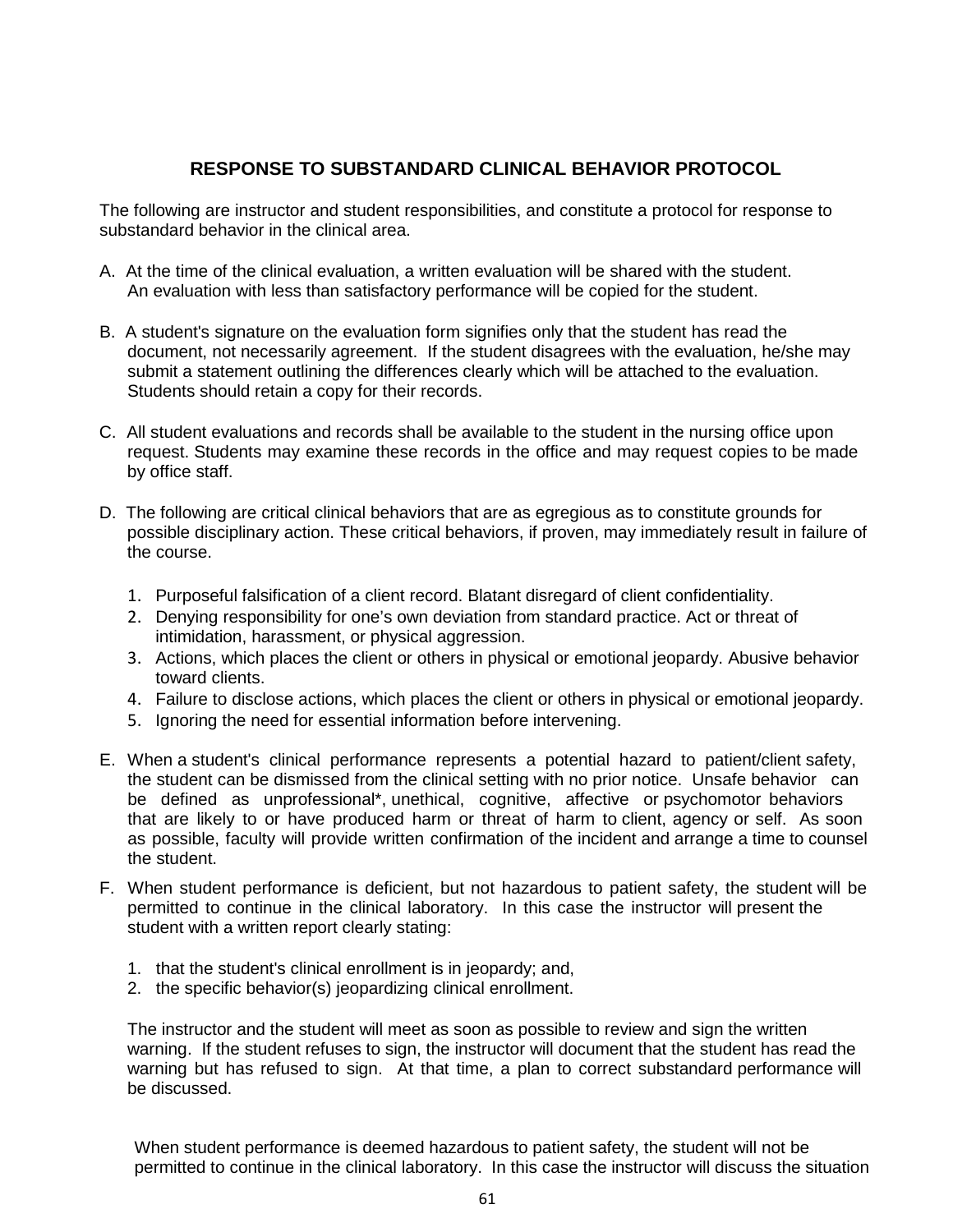with the Level Team and Level Coordinator to develop a remediation plan. If the "unsafe" behavior(s) are severe enough to warrant a possible dismissal from the program, the matter will be referred to the "Executive" Committee.

- G. A student may submit a written response to the instructor's written report. Copies of this response will be available to any faculty member. As identified in the Student Handbook, the Level Coordinator is available to the student for guidance if needed.
- H. Student substandard performance will be reviewed by appropriate faculty. Any situation requiring a written report will be reviewed. Results of consultation with faculty will be reflected in the evaluation and/or a letter of dismissal.
- I. At any time the student thinks the protocol is not being applied, he/she is obliged to speak first with the instructor, then the Level Coordinator, and the Department Chair, if necessary. These discussions should occur at the time of the difficulty.
- J. Revision of the above protocol will include student input.

\*Professional behavior benchmark is that behavior described in the ANA Standards of Professional Performance (American Nurses Association, 2004)

Reviewed 6/11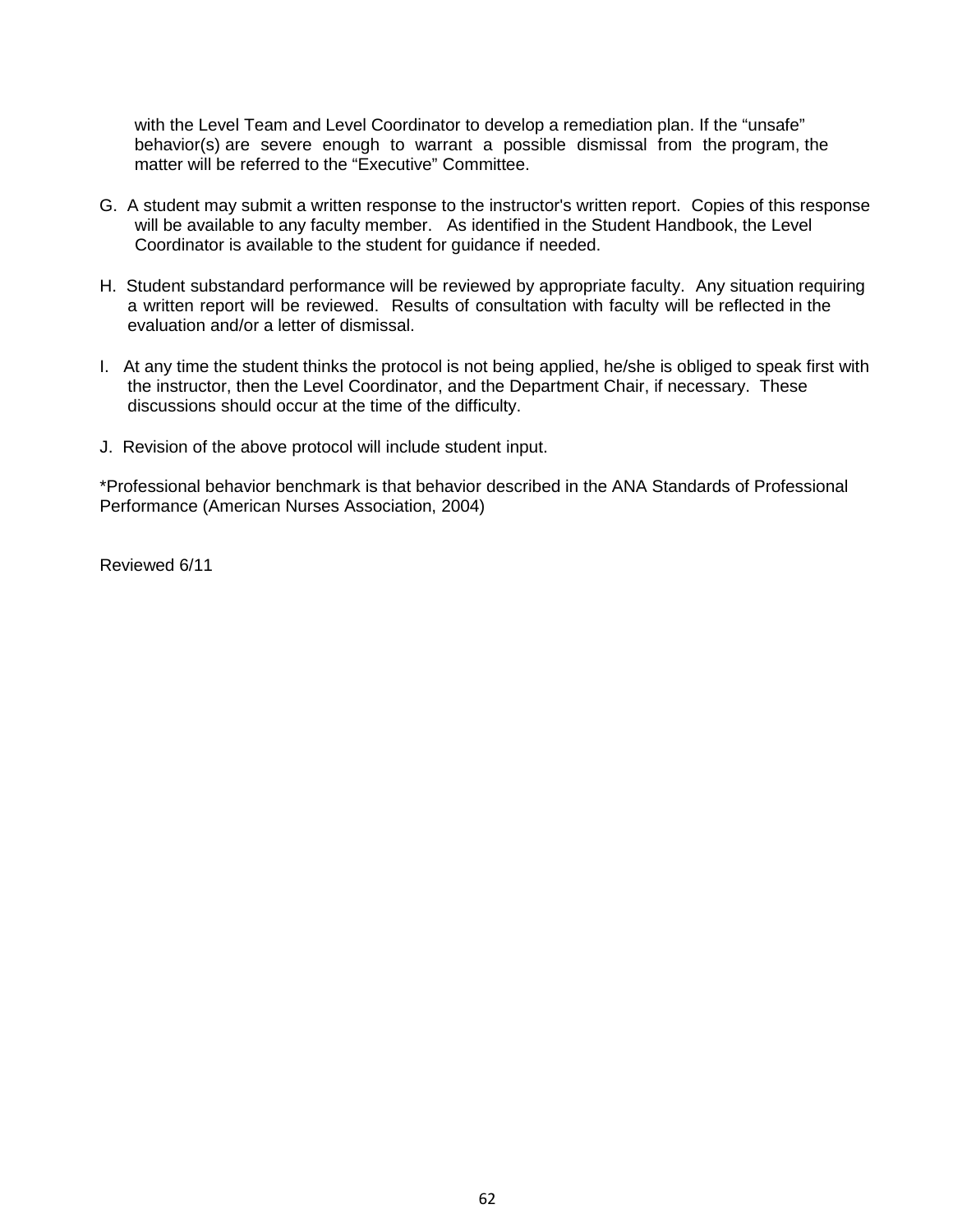#### **STUDENTS IMPAIRED BY SUBSTANCE ABUSE AND/OR EMOTIONAL ILLNESS**

- A In the matter of nursing students under the influence of or impaired by the use of alcohol or drugs while at school and/or impaired by emotional illness while at school, the CSUEB Nursing Program recognizes that:
	- 1. these are illnesses and should be treated as such;
	- 2. that these illnesses can affect academic and clinical performance and that nursing
	- 3. students impaired by such illnesses while at school gravely endanger the health and safety of themselves and the patients in their care.
	- 4. that nursing students who have or develop these illnesses can be helped to recover;
	- 5. that it is the responsibility of the nursing student to voluntarily seek diagnosis and treatment for any suspected illness;
	- 6. that confidential handling by the faculty of the diagnosis and treatment of these illnesses is essential.
- B Instructors are responsible for and have the authority to take immediate action with regard to an impaired student's conduct and performance in the clinical setting, as set forth below. At CSUEB, Counseling and Psychological Services offer assistance with alcohol and substance abuse problems (885-3690). The faculty emphasizes the importance of seeking voluntary aid for conditions that could, if left untreated, lead to disciplinary action and might prevent the person from being licensed to practice nursing in the State of California.

#### Procedure:

- 1. The instructor submits a written report to the Chair as soon as a student is suspected of current substance abuse at school or that impairs performance while at school or is suspected of a mental illness, which is impairing performance.
- 2. The Department Chair notifies the student that she/he is suspended from all clinical nursing classes pending investigation to protect the health and safety of the student in question and the patients in that student's care.
- 3. The Chair notifies both the Executive Director of Judicial Affairs and the Director of Equal Employment Opportunity of the problem.
- 4. The allegations of impairing substance abuse/mental illness and any conduct or performance problems are promptly investigated.
- 5. The student is required to cooperate and participate in the investigation. If the investigation reveals that the impairing substance abuse/mental illness allegations are unfounded, appropriate corrective action will take place for performance or conduct issues, if any, and the student will be reinstated assuming any substantiated conduct or performance issues do not warrant expulsion.
- 6. If the investigation reveals that the impairing substance abuse/mental illness allegations are true, appropriate corrective action will take place for performance or conduct issues, if any, and the student will be reinstated assuming any substantiated conduct or performance issues do not warrant expulsion, and the student provides a written certification to the Department Chair from an official of a rehabilitation program or licensed specialist in mental health verifying that the student is/was treated and is now not a danger to herself or patients.
- 7. The final decision concerning reinstatement rests with the Executive Committee of the Department.

Reviewed 5/08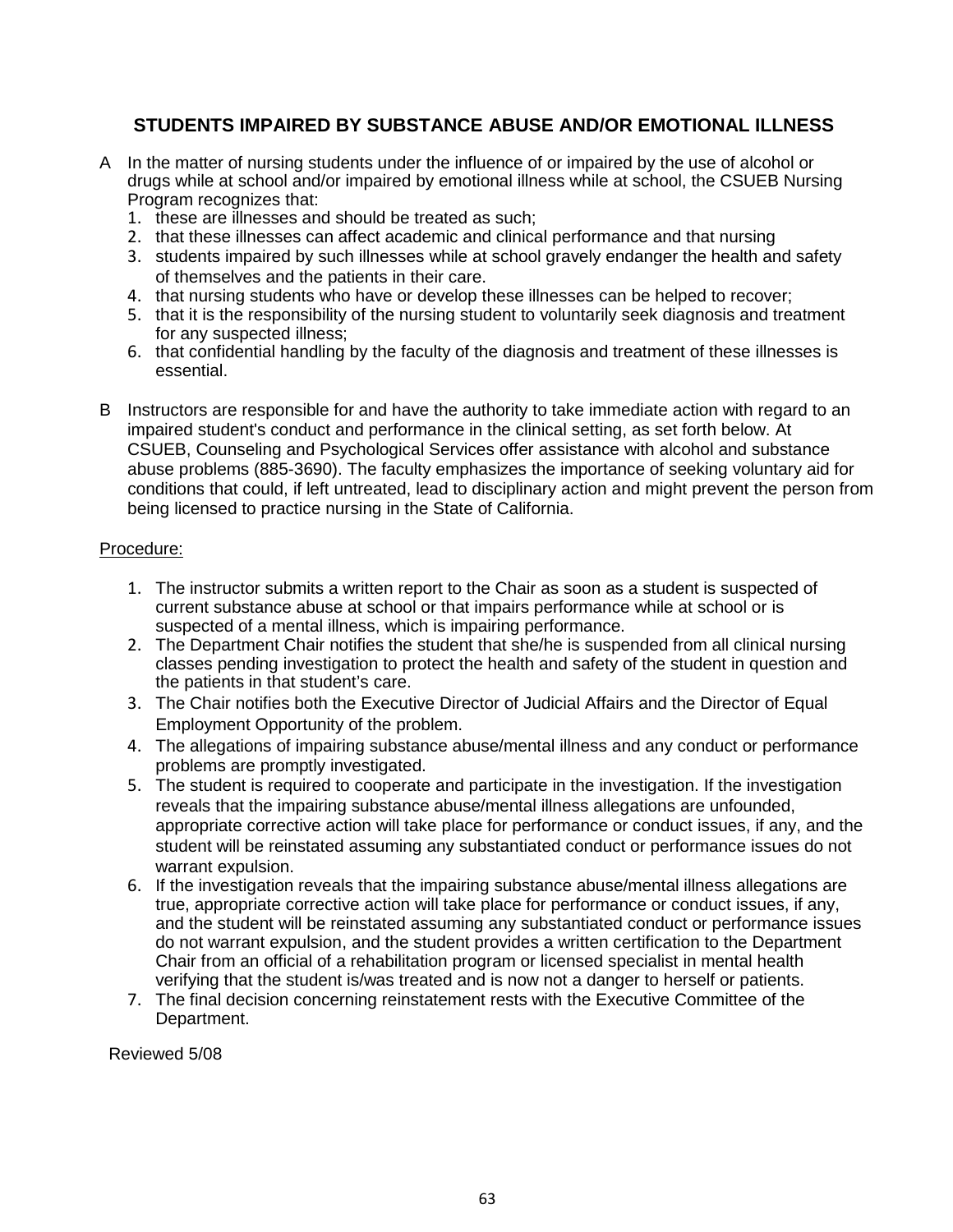#### **PROFESSIONAL APPEARANCE GUIDELINES**

The purpose of these guidelines is to establish standards for CSUEB nursing students. The dress requirements are standardized to meet requirements of the institutions we use and to establish the presence of our students. Students are expected to dress in a manner that is professional in style and appropriate to a work rather than a social setting whenever they are in a clinical setting. Additionally, any agency specific guideline may supersede the CSUEB Professional Appearance Guidelines.

A. Clothing:

Standard CSUEB uniform: Students will wear a white tunic and dark grey scrub pants or skirt tailored conventional style. A long- or short-sleeved white tee-shirt may be worn under the tunic. Only skin colored undergarments should be worn. No brightly colored undergarments that are visible thru the white tunic are allowed.

Uniforms may be purchased at any store or site that offers the approved colors. As a guideline the most commonly purchased scrub brands and color code for the appropriate shade of grey is provided below. If students are not sure, they should check with clinical faculty before the purchase. If an incorrect shade of grey pants is purchased without prior approval, students will be asked to purchase the correct shade.

| Uniform Brand | Color Code   |
|---------------|--------------|
| Cherokee      | PWTW, PWTB   |
| Barco         | <b>STEEL</b> |

Clothing must be clean, pressed, mended and professionally appropriate. Students may not wear suggestive attire, jean style pants, capris, shorts, leg warmers or athletic clothing. Sweaters, jackets, vests or hooded sweatshirts should not be worn while in contact with patients.

- B. Exceptions to the standard CSUEB uniform policy outlined in section A.:
	- 1. Pediatric rotation: Appropriate print scrub tops may be worn.
	- 2. Psychiatric rotation: Colored scrub tops or business casual clothing may be worn. Denim jeans, T-shirts, shorts, sporty clothes, dressy or formal attire are not permitted.
	- 3. Community Health rotation: Business casual clothing may be worn. Denim jeans, T-shirts, shorts, sporty clothes, dressy or formal attire are not permitted.
	- 4. Preceptorship rotation: Scrub attire in accordance with agency dress code guidelines may be worn.
- C. Footwear:

When in the CSUEB Standard Uniform shoes must be white, or black, or dark grey, and be clean, and polished if appropriate. They must provide safe and secure footing, offer protection against hazards, and be quiet for the comfort of patients (i.e., flat, closed toe and heel). Hosiery should be in accordance with agency policy.

For psychiatric and community health rotations, footwear must be flat, closed toe and heel shoes. Sandals or heels are not permitted.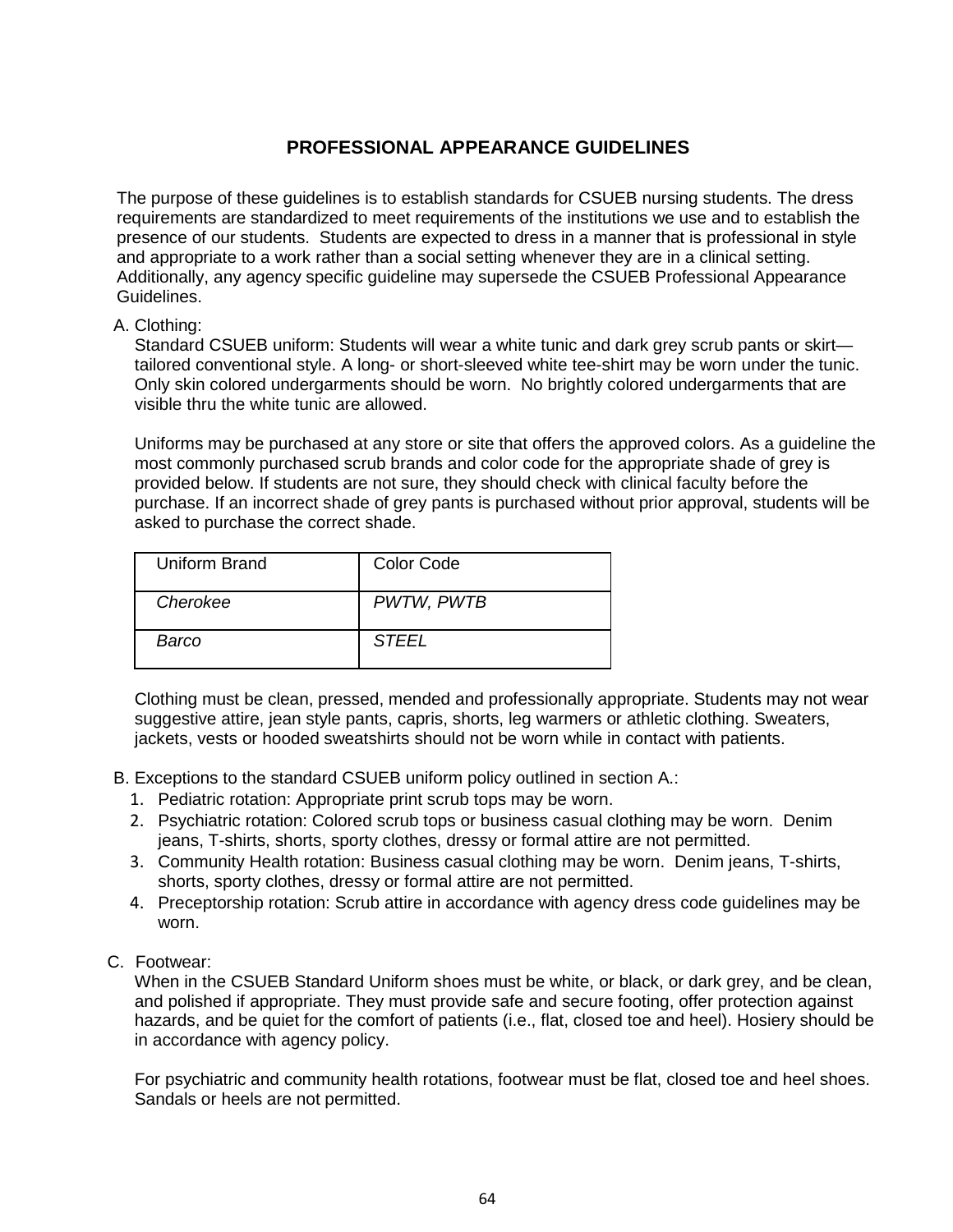#### D. Hygiene and Grooming:

Cleanliness is more than a matter of appearance; it is also a matter of health and safety. Students must be clean and free of offensive body odor, including the odor of tobacco.

- 1. Hands must be washed regularly.
- 2. Nails should be well groomed and less than ¼" from the tip of the finger. Artificial nails or nail polish are not permitted.
- 3. No strong scents may be worn to clinical (i.e., lotions, hair products, fragrance, perfume, aftershave, deodorant).

#### E. Hair:

Hair must be clean, neat and be kept in a conservative style. Bright, artificial hair color is not permitted. For safety and hygiene, hair that is shoulder length or longer must be tied back/up. Side burns, mustaches, beards and other facial hair must be neatly trimmed, shaped and clean.

F. Jewelry/Adornment:

All jewelry worn while on duty must be safe, unobtrusive and inoffensive to patients, family, visitors, colleagues and faculty. This includes items worn in body piercings and earrings. Tattoos may need to be concealed.

G. Name Pins, IDs, and Emblem Patches:

Students are required to wear the CSUEB Nursing name pins and carry their CSUEB photo ID during all clinical rotations. When a white tunic is the required top, an arm emblem patch is also required. The emblem patch is to be sewn on the left upper sleeve of the tunic, approximately two finger widths from the top seam.

H. No chewing gum while at the clinical agency.

Ordering CSUEB Name Pins and Emblem Patches: The CSUEB Nursing name pins and emblem patches are available for purchase from the Pioneer Bookstore (University Bookstore).

I. Equipment:

Students will be required to have the following equipment with them during clinical rotations: Wristwatch that counts seconds Stethoscope with a diaphragm and a bell Black ball point pen

Recommended equipment may include: **Clipboard** Fanny pack Bandage scissors or hemostat

Revised 05/14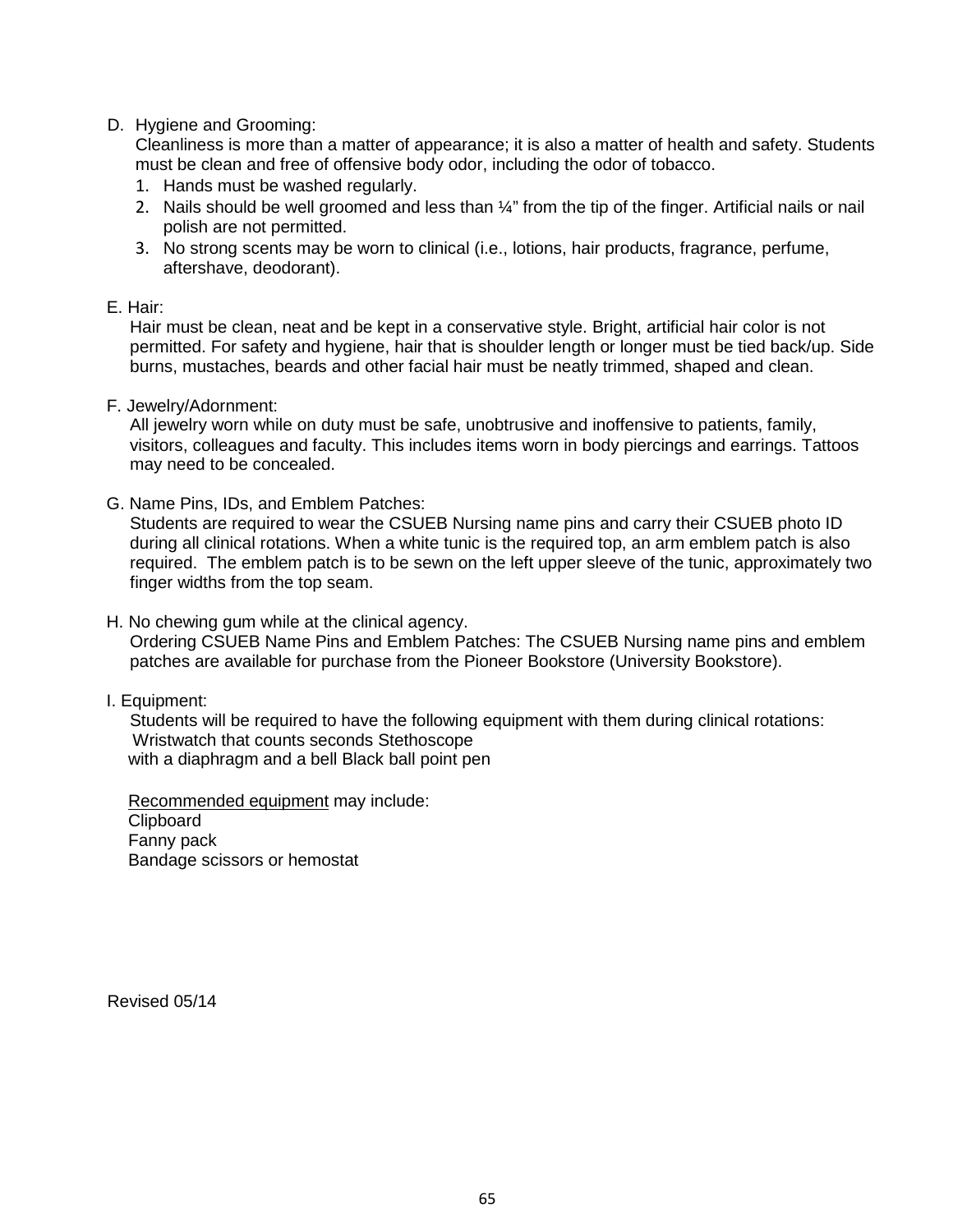#### **COMMUNICABLE DISEASE POLICY**

In order to make appropriate student clinical assignments, the following are required: varicella titer, rubella immunization or positive titer, rubeola immunization or positive titer, positive mumps titer, Hepatitis B titer showing immunity and PPD or chest x-ray

Student/faculty who are Hepatitis B carriers may not be restricted from clinical experiences by the university. They will be counseled by the Department Chair regarding precautions.

There is a risk of occupational acquisition or transmission of infectious diseases by students/ faculty infected with HIV and/or who are otherwise immunosuppressed.

If there is a problem of a communicable disease nature in a clinical assignment, the clinical instructor, in consultation with Coordinator and the Department Chairperson will determine, on an individual basis, whether the student can adequately and safely perform patient care duties, and will suggest changes in work assignments, if and when indicated.

Standard Precautions will be used in the Nursing Skills Lab and in all clinical agencies. A more stringent policy of a clinical agency will supersede this policy.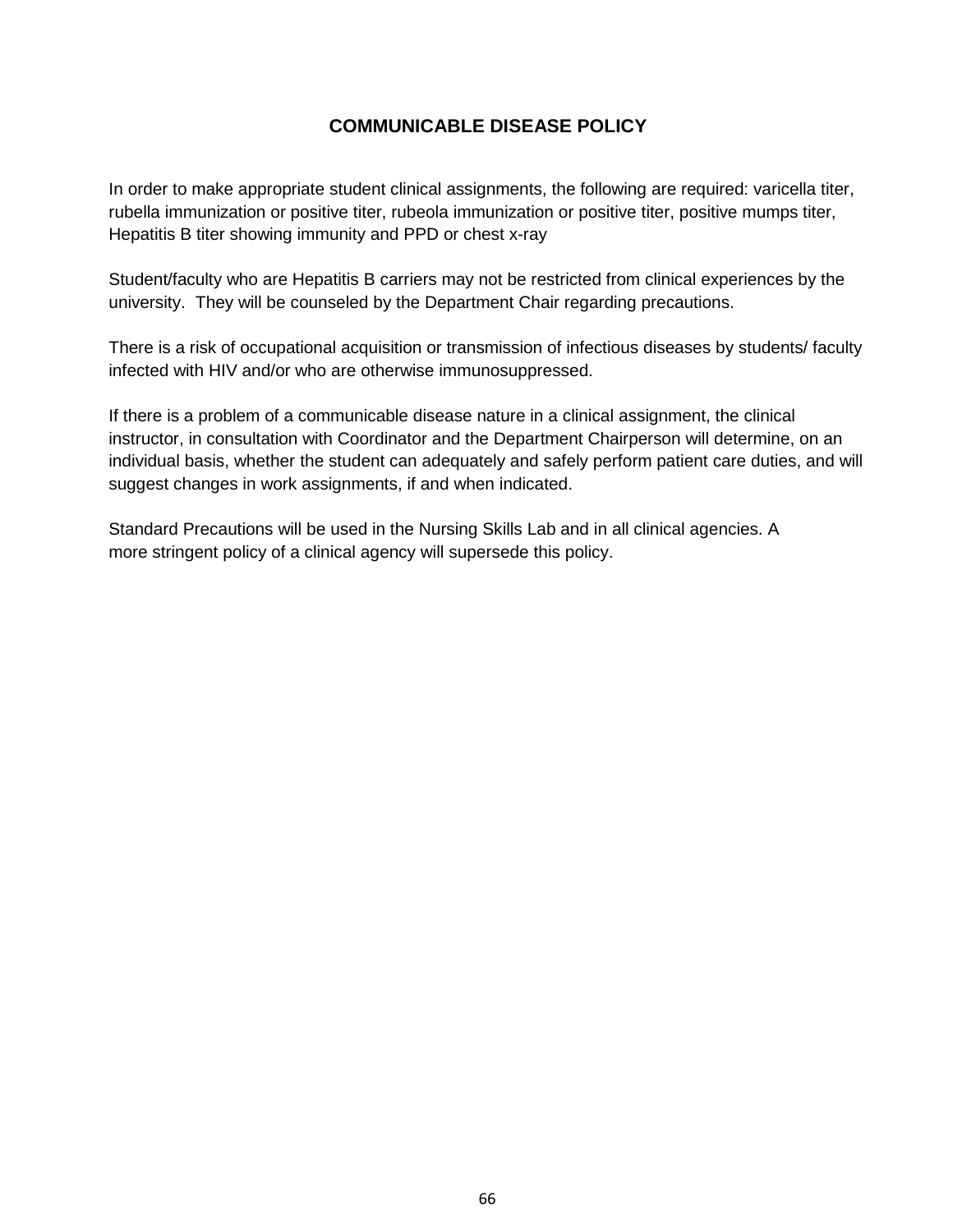#### **CLINICAL ATTENDANCE DURING UNION STRIKES POLICY**

No CSUEB student is permitted to be on site at a clinical agency during a nurse union strike. During a nurse union strike, clinical faculty will arrange alternate assignments.

During union strike activity, other than a nurse strike, students may or may not participate at clinical site(s) on a case by case basis after consultation with clinical placement coordinator, hospital educator, and at the discretion of the clinical instructor.

The intent of this policy is to:

- 1. Protect students from exposure to a physically unsafe environment associated with strike activities.
- 2. Protect students from a compromised learning environment in which changes in the number and type of staff may jeopardize patient safety.

Revised 07/15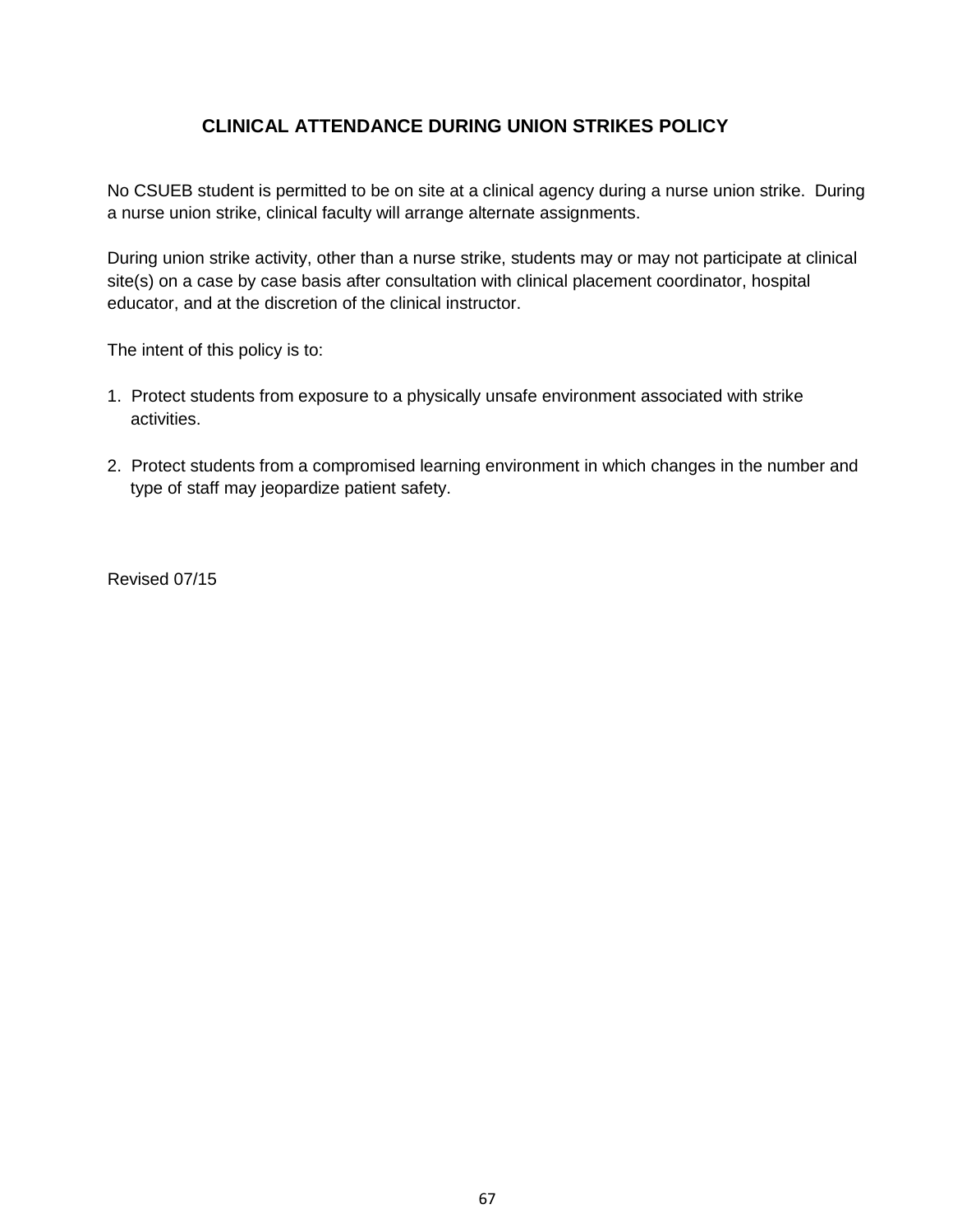#### **CRIMINAL BACKGROUND CHECK/SANCTION SEARCH POLICY**

A The Joint Commission on Accreditation of Healthcare Organizations (JCAHO) Accreditation Manual for Hospitals 2004 introduced a new standard (Human Resource Standard HR 1.20) requiring employees, students, and volunteers to undergo a criminal background check before providing health care services.

In addition, a search of the Department of Health & Human Services (DHHS) Office of the Inspector General exclusions database (sanction search) must be performed as part of the background check process to identify students excluded from participation in Federal Healthcare Programs. Exclusion is based on any of the following: convictions for program-related fraud, patient abuse, state licensing board actions, or default on Health Education Assistance loans.

- B Students applying to the RN-BSN Program must have an unencumbered, unrestricted RN license, as determined by the Board of Registered Nursing.
- C All Nursing students must complete a criminal background check and 10 panel drug screening as a prerequisite for enrollment in the CSUEB Nursing Program.

The background check includes the following categories:

- 1. 7 year county criminal search with maiden/alias names (unlimited counties and names)
- 2. Nationwide healthcare fraud and abuse scan
- 3. Nationwide criminal record indicator with sex offender index and alias names
- 4. Nationwide patriot act
- 5. Social security alert
- 6. Resident history trace
- D. Students receive information about the background check process after receiving their conditional admit letter. Background checks are performed by an agent designated by the Department of Nursing. Backgrounds checks performed by this agent ONLY will be accepted. Students must register with and pay fees to the designated background check agent.
- E. Results of the background check and drug screening are electronically reported directly to the Department of Nursing. If a student is not "clear" and "negative," the files are reviewed by the Nursing Admissions Coordinator and Chairperson of the Department to determine eligibility for admission and/or enrollment in the Nursing Program.

Reviewed 07/14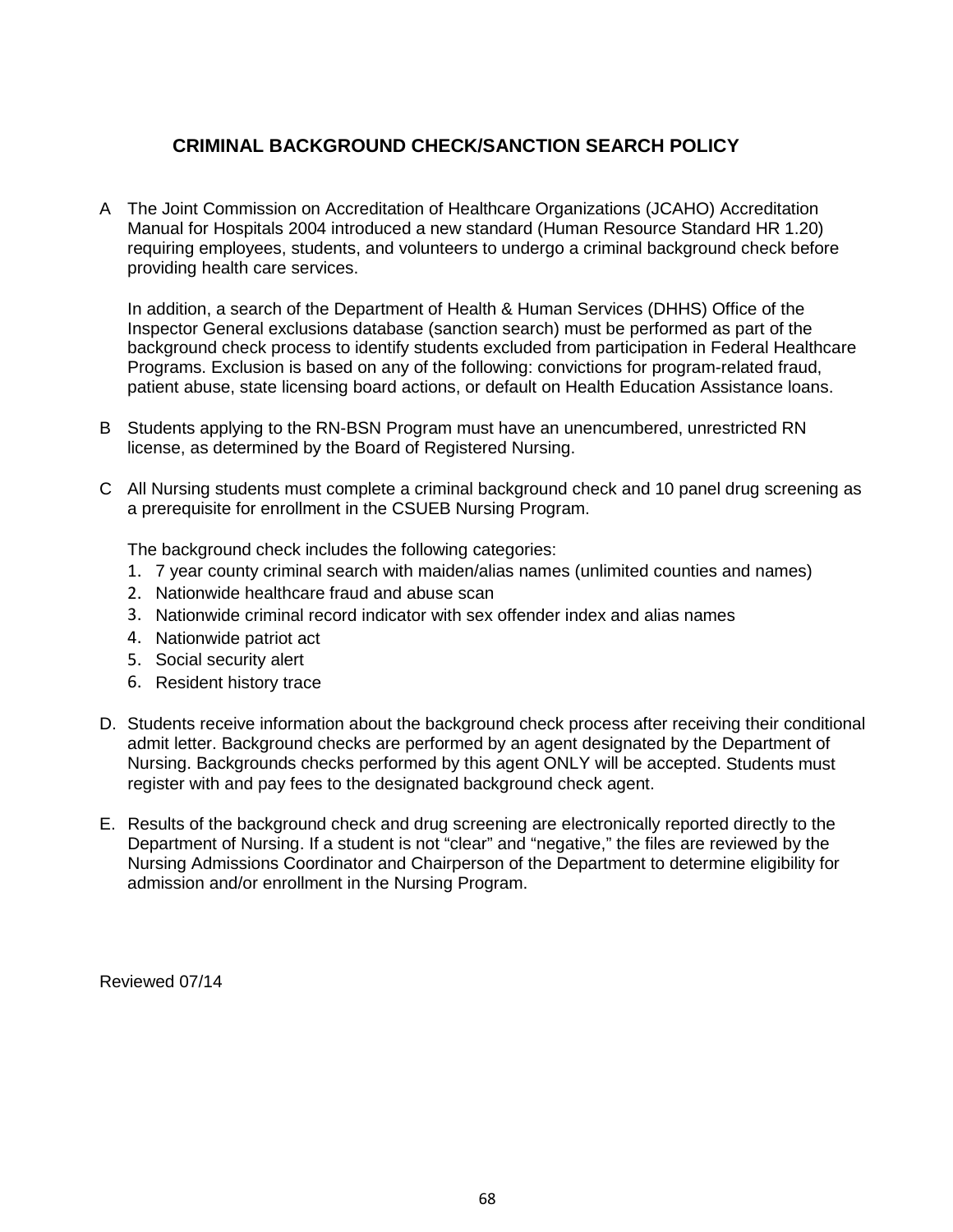#### **REPORTING EMERGENCIES**

#### General Information

- DIAL 911. Notify Public Safety that assistance is needed.
- Be calm. Identify yourself, location of the incident, your location and telephone number. Describe the incident to the dispatcher with as much specific detail as possible.
- Remain on the line until the dispatcher has obtained all necessary information from you, and has given you instructions. Let the dispatcher hang up first.

#### Assembly Area

- Each building at Cal State East Bay has its own designated assembly area:
- Look to the Building Safety Assistants (BSA's wear yellow hard hats and orange vests) for guidance to the assembly area.
- For emergencies that affect more than one building, the University Assembly area is the Amphitheater located between the Arts/Education Building and Robinson Hall.

#### **EARTHQUAKE PROCEDURES**

- If you are INSIDE a building at the onset of an earthquake: Duck under a sturdy object, if possible, and hold onto it.
- Protect your neck and head with your arms, if no other protection is available. Avoid windows and other heavy objects that can shatter or fall.
- Stay under cover until the shaking stops.
- When leaving the building use stairs only, never use elevators. If you are OUTSIDE a building at the onset of an earthquake:
- Move well away from trees, signs, buildings, electric poles and wires.
- Protect your neck and head with your arms from falling bricks, glass, plaster, and other debris as necessary.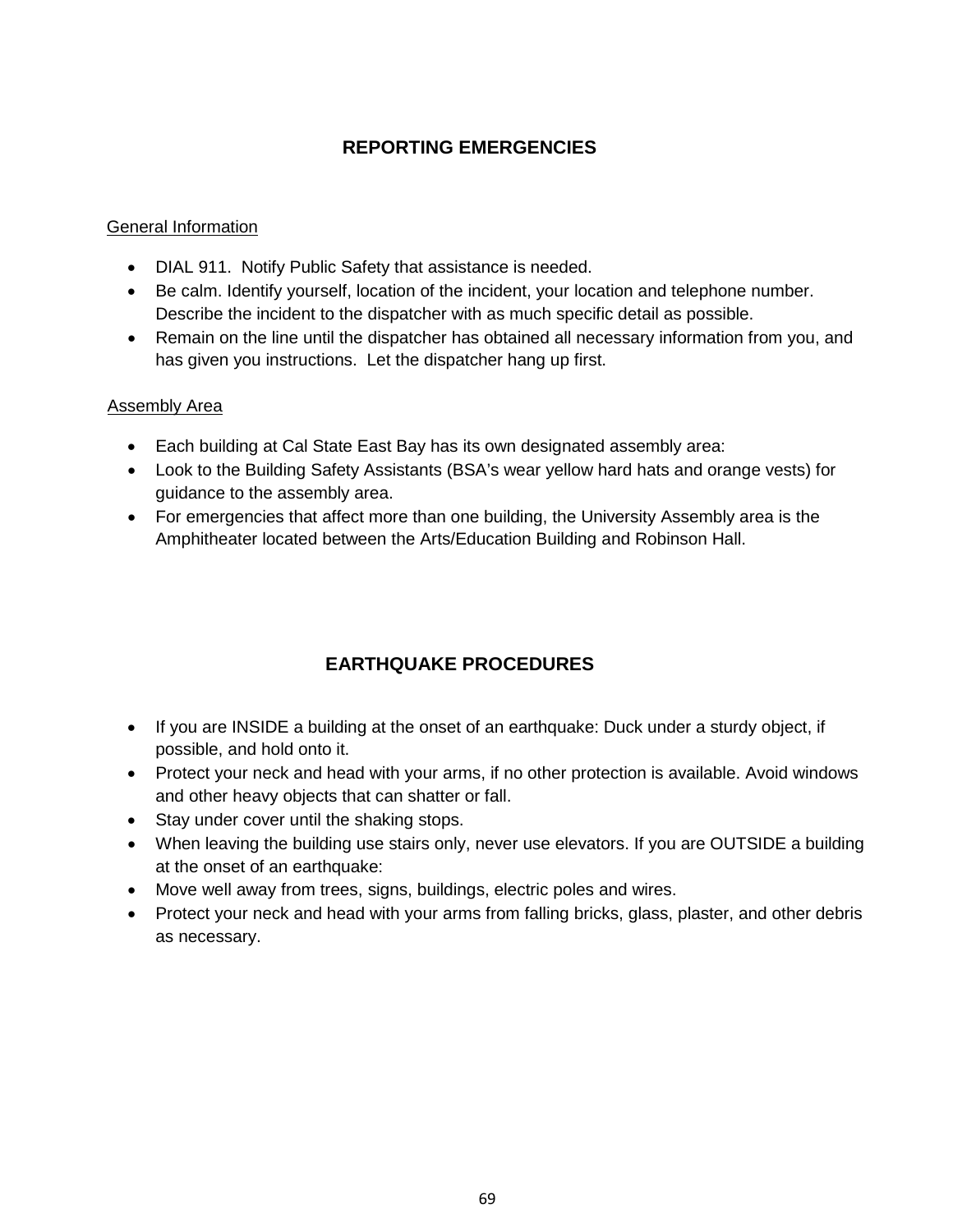#### **CREDIT FOR COMMUNITY SERVICE**

The purpose of this policy is to outline the procedure for nursing students wishing to receive academic credit for community service outside the scope of their regular studies.

- A Credit will be awarded on a basis consistent with the CSU standard of 1 unit of credit per 30 hours of time on task (including direct preparation time). In the case of credit for community service; preparation to contact time should not be greater than 10 hours preparation time to each 20 hours of contact time in the actual service.
- B Credit may be accumulated over a time period greater than 1 quarter but not longer than 3. In the case of long term accumulation of hours towards Community Service credit(s) the student must arrange the scope of the service to be completed with the faculty of record at the beginning of the undertaking and prior to the quarter chosen for actual receipt of the credit(s).
- C It is the student's responsibility to select/contact a Nursing faculty person willing to oversee their Independent Study in Community Service and set up a timeline for completion at the outset of the project. The student will submit to the faculty of record a written plan outlining the "Who, What, Where, When and How" of their Community Service Project including specific "behavioral objectives" to be completed. The plan outline will also include a schedule for student/faculty meetings as appropriate to the project, but not less than twice a quarter.
- D Community Service credit will be considered for any structured time volunteered for the benefit of others inside or outside the school for which the student did not otherwise receive school credit or monetary compensation.
- E Examples of community service include (but are not limited to) clinics, hospitals, churches, health fairs, community "runs" or "bike rides" and service in organizations such as EBSNA, CSU Associated Students or Nu Xi Chapter of Sigma Theta Tau.
- F Any "unusual" areas of service that cannot be clearly discerned as community service in scope will be presented by the faculty of record to the CSUEB Nursing Faculty for consideration.

Reviewed 5/00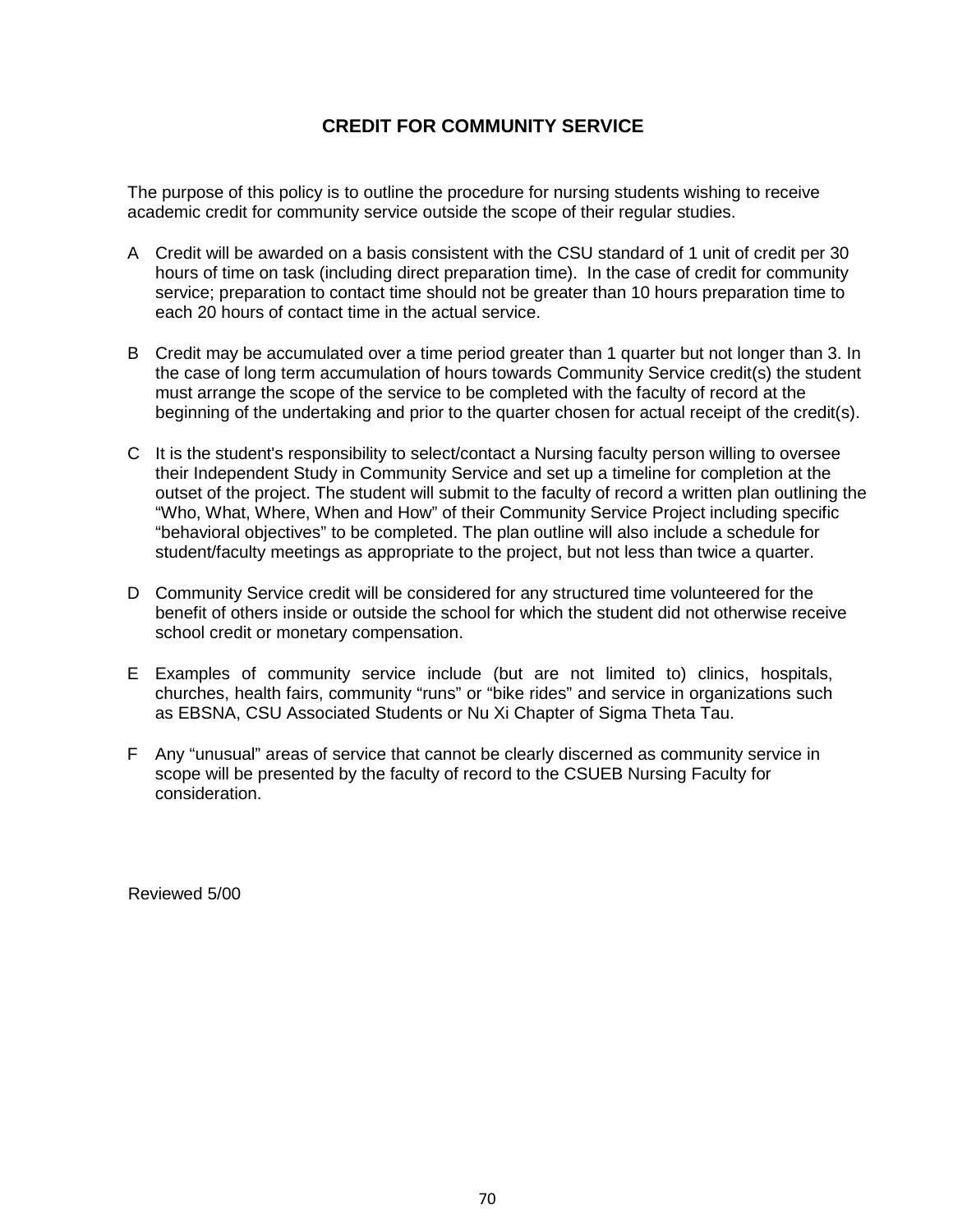#### **CSUEB SOCIAL MEDIA POLICY**

- A Any statements and/or photos placed on a social media site should reflect positively on oneself, fellow classmates, the University and clinical sites. Prior written consent\* is required before taking or posting student photographs, faculty photographs, or College events on social media sites and the CSUEB Website. The Department of Nursing and Health Sciences adheres to the American Nurses Association (ANA) Social Media Policy. Review the following ANA Fact Sheet.
- B Use of personal cellular phones and other electronic devices may or may not be permitted by clinical agencies. Students are expected to adhere to clinical agency policies regarding the use of personal electronic devices. Clinical agencies may require students to sign an attestation form in support of their policies on use of electronic devices and/or social media.
- C The following example is how the Social Media Policy might be applied: During a pediatrics rotation, a nursing student treated a young boy with diabetes. As the boy was getting ready to leave the hospital, the student nurse used their cell phone to take his picture and then posted it on their Facebook page, along with comments about the bravery he displayed while receiving insulin injections. A few days later, the student nurse was expelled from her nursing program for violating federal privacy laws.
- D. Refer to ANA Information on Navigating the World of Social Media in the following page.
- E. CSUEB Photographic Release Form can be found in Appendices.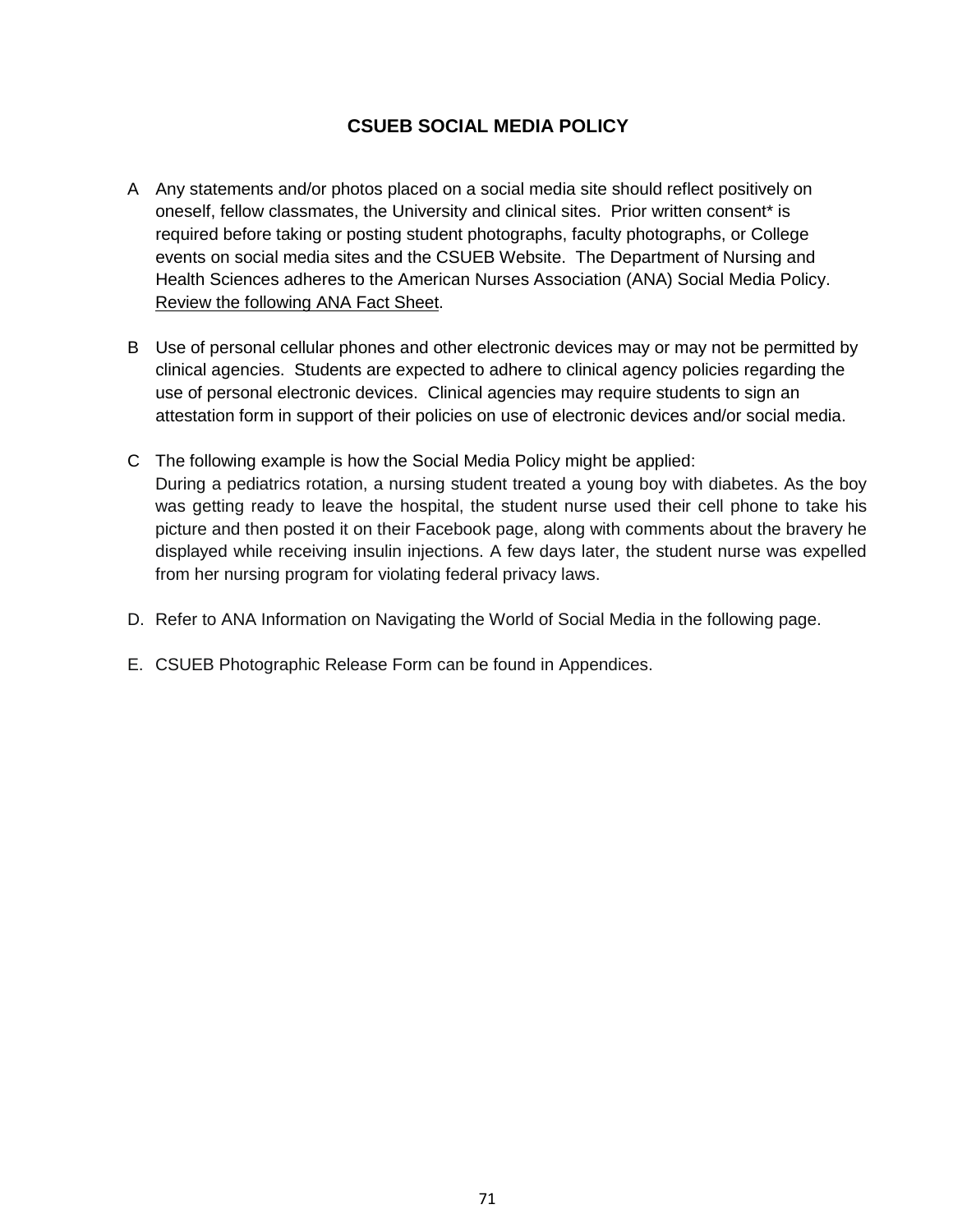# AMERICAN NURSES ASSOCIATION

www.NursineWorld.org

# Navigating the World of Social Media

 $\prod_{p}^{h}$ he number of individuals using social networkingsites such as Facebook,Twitter, Linkin,and YouTube is growing at an astounding rate. Facebook reports that over 10'1 of the world's population has a Facebook presence while Twitter manages more than140 million Tweets daily. Nurses are making connections using social media. Recently, the College of Nurses of Ontario reported that 60'1.of Ontario's nurses engage in social networking (2010).

Social networks are defined as web-based services that allow individuals to 1). construct a public or semi-public profile within a bounded system 2). articulate a list of other users with whom they share a connection, and 3). view and traverse their lists of connections and those made by others within the system (Boyd and Ellison, 2007).

These online networks offer opportunities for rapid knowledge exchange and dissemination among many people, although this exchange does not come without risk. Nurses and nursing students have an obligation to under- stand the nature, benefits, and consequences of participating in social networking of all types. Online content and behavior has the potential to either enhance or undermine not only the individual nurse's career, but also the nursing profession.

#### **Benefits**

- Networking and nurturing relationships
- Exchange of knowledge and forum for collegial interchange
- Dissemination and discussion of nursing and health related education, research, best practices
- Educating the public on nursing and health related matters Risks
- Information can take on a life of its own where inaccuracies become "fact
- Patient privacy can be breached
- The public's trust of nurses can be compromised
- Individual nursing careers can be undermined

#### ANA's Principles for Social Networking

- 1. Nurses must not transmit or place online individually identifiable patient information.
- 2. Nurses must observe ethically prescribed professional patient-nurse boundaries.
- 3. Nurses should understand that patients,colleagues, institutions and employers may view postings.
- 4. Nurses should take advantage of privacy settings and seek to separate personal and professional information online.
- 5. Nurses should bring contentthat could harm a patient's privacy, rights, or welfare tothe attention of appropriate authorities.
- 6. Nurses should participate in developing institutional policies governingonline conduct.

#### References:

Anderson., J & Puckrin, K.(2011). Social network use: A test of self-regulation. Journal of Nursing Regulation, 2111, 36-41. Boyd, S. & Ellison, NB.(2007). Social network sites: Definition and scholarship. Journal of Computer Mediated Communication, 13(1L21Q-230.

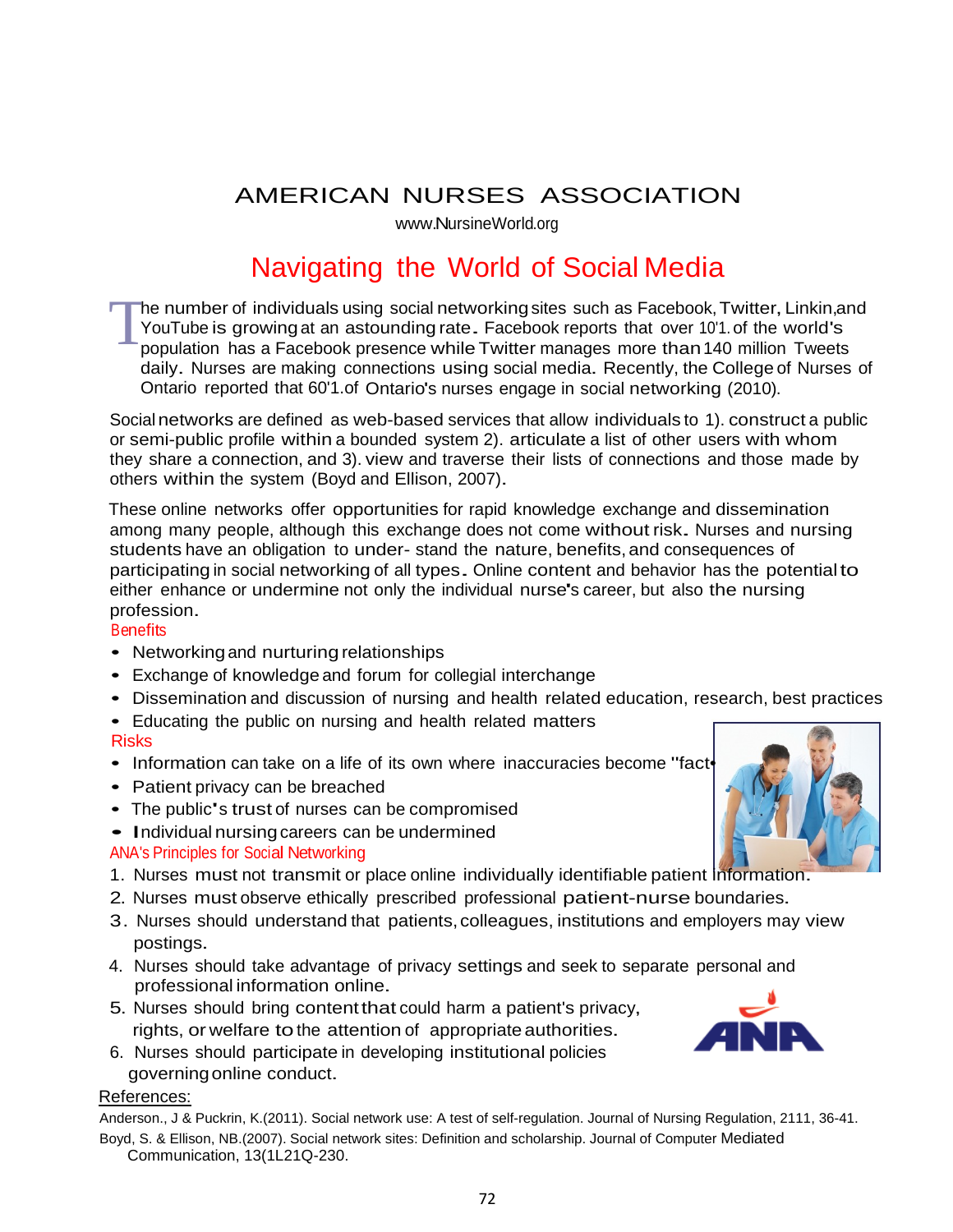## **CSUEB STUDENT E-MAIL POLICY**

#### *A University use of e-mail*

E-mail is considered an official method for communication at Cal State East Bay because it delivers information in a convenient, timely, cost effective, and environmentally aware manner. For the majority of the student population, this Student E-mail Policy does not represent a change from current practice. However, the policy does ensure that all students have access to this important form of communication. Furthermore, it ensures that students can be accessed through a standardized channel by faculty and other staff of the University as needed.

#### *B Assignment of student e-mail accounts*

Official University e-mail accounts are available for all applicants and will be automatically assigned to all enrolled students. The addresses are all of the form [Name]@horizon.csueastbay.edu. These accounts must be activated before the University can correspond with its students using the official e-mail accounts. The website horizon.csuhayward.edu has been designed for this purpose. The official e-mail address will be maintained in SAIL (the university's student information system). Official e-mail addresses will be directory information unless the students request otherwise (see the University catalog for more information).

#### *C Redirecting e-mail*

Students may elect to redirect (auto forward) messages sent to their Horizon official student email address. Students who redirect e-mail from their official address to another address (such as AOL, Yahoo, Hotmail) do so at their own risk. Having e-mail lost as a result of redirection does not absolve a student from the responsibilities associated with communication sent to his or her official e-mail address. The University is not responsible for the handling of e-mail by outside vendors or unofficial servers. Privacy of confidential information may be compromised by redirecting the Horizon account (see sections below on Authentication for confidential information and Privacy).

#### *D Expectations about student use of e-mail*

The University will send communications to students via their official Horizon e-mail account. Students are responsible for the consequences of not reading in a timely fashion University- related communications sent to their official Horizon student e-mail account. Students are expected to check their e-mail on a frequent and consistent basis in order to stay current with University-related communications. Students have the responsibility to recognize that certain communications may be time-critical. "I didn't check my e-mail" or email returned to the University with "Mailbox Full" or "User Unknown" are not acceptable excuses for missing official University communications delivered via e-mail. The University recommends checking Horizon e-mail daily, but at a minimum of twice per week. Note: Accessibility Services is available to provide email access accommodations on an as needed basis for students with disabilities.

#### *E Horizon mass e-mail*

The Horizon mass e-mail feature is reserved for emergencies, and for other communications that have a legitimate educational need for direct communication, and without such direct communication would put students at a disadvantage, and/or hinder their academic success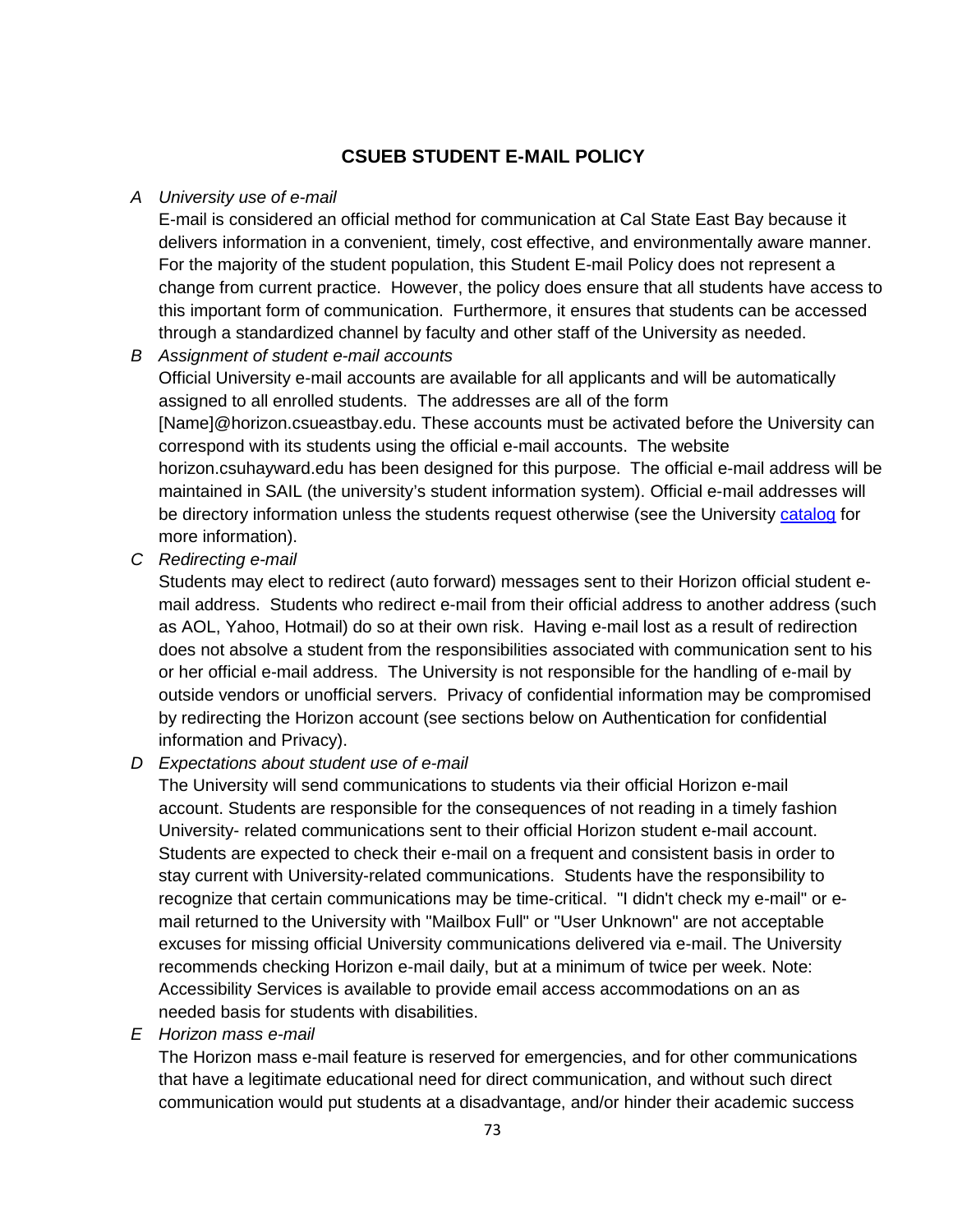and progress. Requests for Horizon mass e-mail to students should be directed to the Executive Director of Enrollment Services for approval. When necessary, the Assistant Vice President of Enrollment Services can convene an ad hoc appeals committee to resolve a dispute over appropriate use of Horizon mass e-mail. An appeals committee will typically include one student member of University Information Technology (UIT) Advisory Committee, one dean, one Student Affairs representative, and the Associate Vice President of Information Technology.

*F Authentication for confidential information*

The University does not send, or request, confidential information via e-mail. Confidential information is made available only through MYCSUEB which is password protected. In these cases, students will receive e-mail directing them to MYCSUEB, where they can access the confidential information only by logging in as required. The confidential information will not be included within the e-mail message itself. Mail sent to the Horizon e-mail addresses may include notification of University-related actions, including disciplinary actions. However, e-mail shall not be the sole method for notification of legal actions.

*G Privacy*

Users should exercise extreme caution in using e-mail to communicate confidential or sensitive matters, and should not assume that e-mail is private and confidential. It is especially important that users are careful to send messages only to the intended recipient(s). Particular care should be taken when using the "reply all" command during e-mail correspondence. All use of e-mail will be consistent with other University policies, and local, state, and federal law, including the Family Educational Rights and Privacy Act of 1974 (FERPA). E-mail addresses are directory information as defined by the University's unless a request is made to withhold it [\(http://www.calstate.edu/EO/EO-1027.html](http://www.calstate.edu/EO/EO-1027.html) )

*H Educational uses of e-mail*

Faculty will determine how electronic forms of communication (e.g., e-mail) will be used in their classes, and will specify their requirements in the course syllabus. This Student E-mail Policy will ensure that all students will be able to comply with e-mail-based course requirements specified by faculty. Faculty can therefore make the assumption that students' official@horizon.csuhayward.edu accounts are being accessed, and faculty can use e-mail for their classes accordingly. This type of e-mail service allows the student to conduct collaborative work efforts and share information with students, professors, and other individuals regardless of time and/or geographic boundaries. Because of this open freedom, and the possibility of conversing with individuals that the student may have never met, students should conduct themselves in an appropriate manner during their communications.

- I Students should remember that every e-mail message sent from their Horizon accounts carries Cal State East Bay's name, and all communications should reflect that.
- J The following Web sites contain more information about University policy: Non-discrimination/ Harassment Policies and Procedures <http://www20.csueastbay.edu/ecat/appendices/appendix.html#nondiscrimination> Acceptable Computer Use Policy<http://www20.csueastbay.edu/ecat/appendices/appendix.html#title5>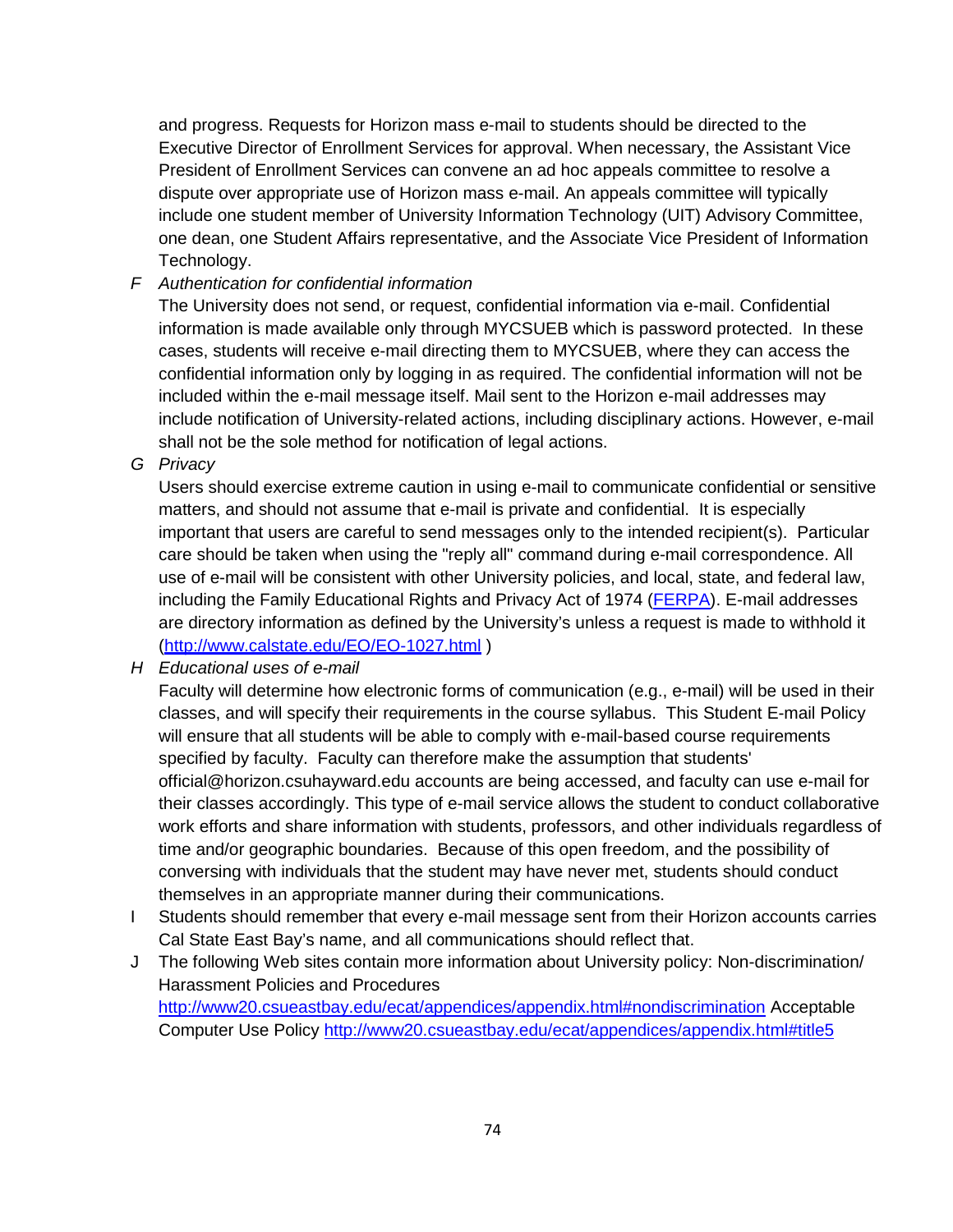#### **STANDARD PRECAUTIONS**

The following information is from the CDC website from 2007-2013. All data are current guidelines, regulations or policies of the CDC [\(www.cdc.gov\)](http://www.cdc.gov/).



Centers for Disease Control and Prevention CDC 24/7: Saving Lives, Protecting People™

Standard Precautions are the minimum infection prevention practices that apply to all patient care, regardless of suspected or confirmed infection status of the patient, in any setting where healthcare is delivered. These practices are designed to both protect health-care providers (HCP) and prevent HCP from spreading infections among patients. Standard Precautions include: 1) hand hygiene, 2) use of personal protective equipment (e.g., gloves, gowns, masks), 3) safe injection practices, 4) safe handling of potentially contaminated equipment or surfaces in the patient environment, and 5) respiratory hygiene/cough etiquette. Each of these elements of Standard Precautions are described in the sections that follow.

#### **A. Hand Hygiene**

Hand hygiene procedures include the use of alcohol-based hand rubs (containing 60-95% alcohol) and handwashing with soap and water. Use of alcohol-based hand rub as the primary mode of hand hygiene in healthcare settings is recommended by the CDC and the World Health Organization (WHO) because of its activity against a broad spectrum of epidemiologically important pathogens. Alcohol-based hand rub is the preferred method for decontaminating hands, except when hands are visibly soiled (e.g., dirt, blood, body fluids), or after caring for patients with known or suspected infectious diarrhea (e.g., *Clostridium difficile*, norovirus), in which case soap and water should be used. Hand hygiene stations should be strategically placed to ensure easy access.

#### **1. Sample Procedures for Performing Hand Hygiene**

#### **Using Alcohol-based Hand Rub (follow manufacturer's directions):**

- Dispense the recommended volume of product
- Apply product to the palm of one hand
- Rub hands together, covering all surfaces of hands and fingers until they are dry (no rinsing is required)

#### **Handwashing with Soap and Water:**

- Wet hands first with water (avoid using hot water)
- Apply soap to hands
- Rub hands vigorously for at least 15 seconds, covering all surfaces of hands and fingers
- Rinse hands with water and dry thoroughly with paper towel
- Use paper towel to turn off water faucet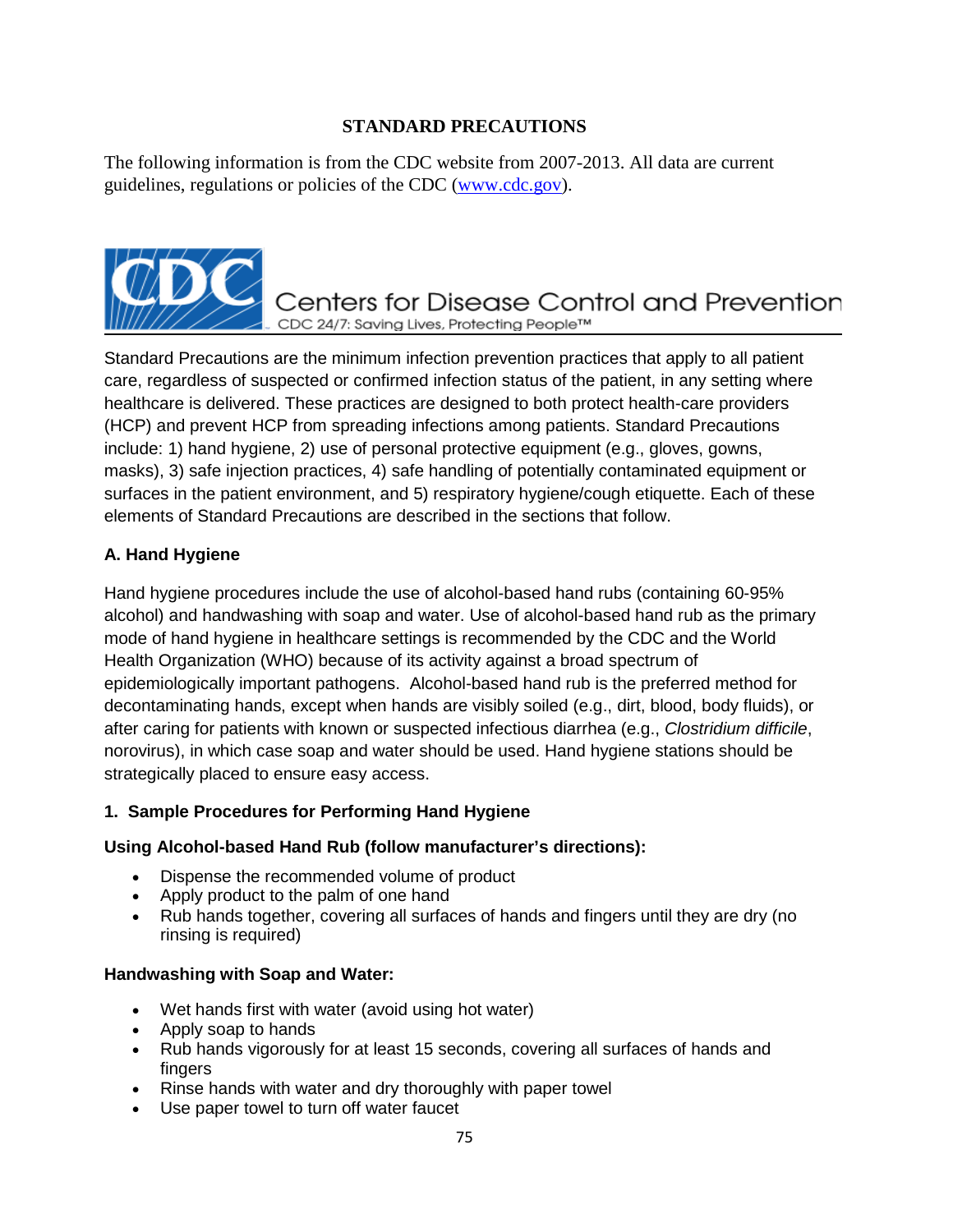## **2. Indications for Hand Hygiene**

Always perform hand hygiene in the following situations:

- Before touching a patient, even if gloves will be worn
- Before exiting the patient's care area after touching the patient or the patient's immediate environment
- After contact with blood, body fluids or excretions, or wound dressings
- Prior to performing an aseptic task (e.g., accessing a port, preparing an injection)
- If hands will be moving from a contaminated-body site to a clean-body site during patient care
- After glove removal

## **B. Personal Protective Equipment**

Personal Protective Equipment (PPE) refers to wearable equipment that is intended to protect HCP from exposure to or contact with infectious agents. Examples include gloves, gowns, face masks, respirators, goggles and face shields. The selection of PPE is based on the nature of the patient interaction and potential for exposure to blood, body fluids or infectious agents.

## **1. Use of PPE**

## **Gloves**

Wear gloves when there is potential contact with blood (e.g., during phlebotomy), body fluids, mucous membranes, non-intact skin or contaminated equipment.

- Wear gloves that fit appropriately (select gloves according to hand size)
- Do not wear the same pair of gloves for the care of more than one patient
- Do not wash gloves for the purpose of reuse
- Perform hand hygiene before and immediately after removing gloves

#### **Gowns**

Wear a gown to protect skin and clothing during procedures or activities where contact with blood or body fluids is anticipated.

- Do not wear the same gown for the care of more than one patient
- Remove gown and perform hand hygiene before leaving the patient's environment (e.g., exam room)

# **Facemasks (Procedure or Surgical Masks)**

Wear a facemask:

- When there is potential contact with respiratory secretions and sprays of blood or body fluids (as defined in Standard Precautions and/or Droplet Precautions)
	- o May be used in combination with goggles or face shield to protect the mouth, nose and eyes
- When placing a catheter or injecting material into the spinal canal or subdural space (to protect patients from exposure to infectious agents carried in the mouth or nose of healthcare personnel)
	- o Wear a facemask to perform intrathecal chemotherapy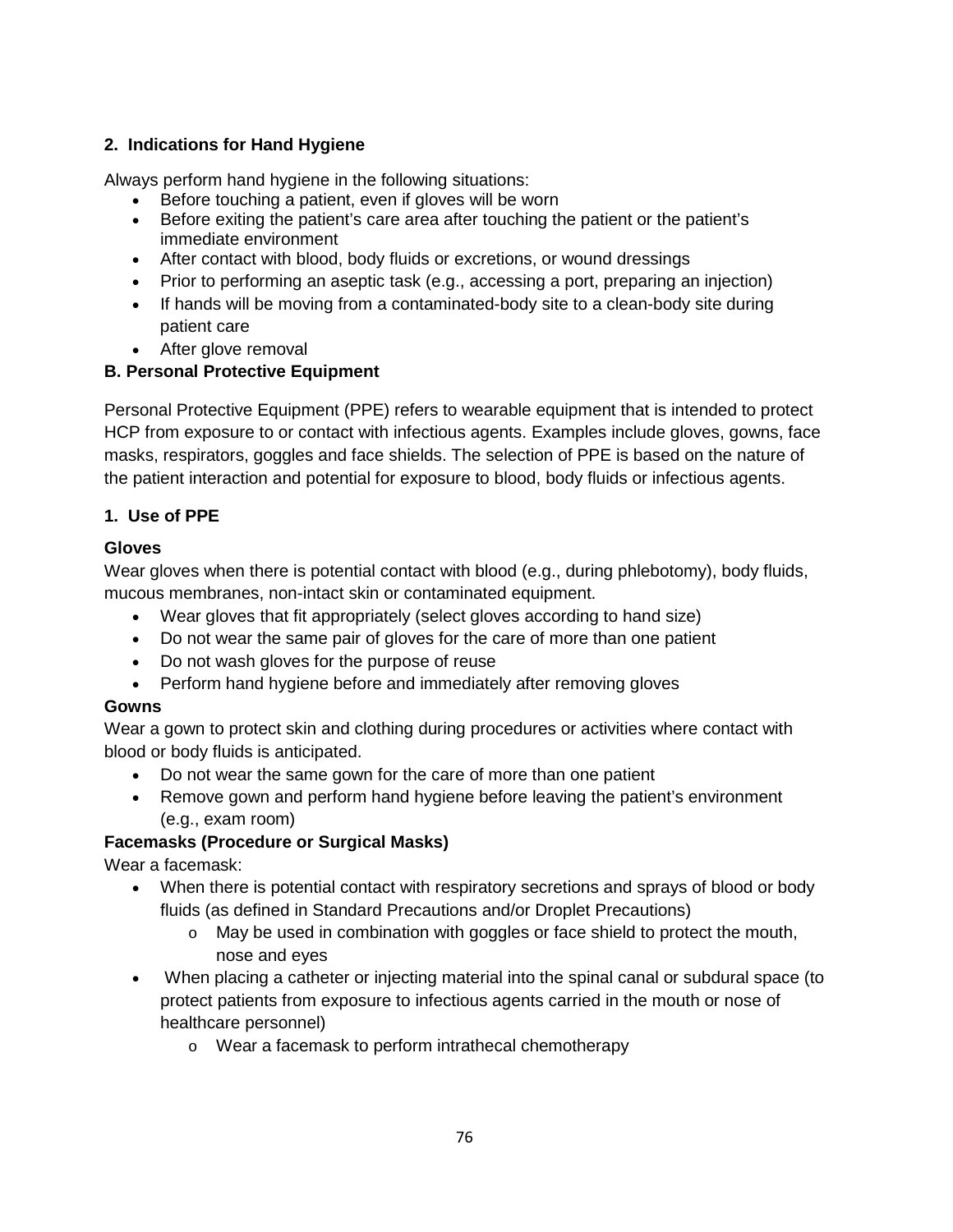## **Goggles, Face Shields**

Wear eye protection for potential splash or spray of blood, respiratory secretions, or other body fluids.

- Personal eyeglasses and contact lenses are *not* considered adequate eye protection
- May use goggles with facemasks, or face shield alone, to protect the mouth, nose and eyes

#### **Respirators**

If available, wear N95-or higher respirators for potential exposure to infectious agents transmitted via the airborne route (e.g., tuberculosis).

• All healthcare personnel that use N95-or higher respirator are fit tested at least annually and according to OSHA requirements

#### **2. Recommendations for Donning PPE**

- Always perform hand hygiene before donning PPE
- If wearing a gown, don the gown first and fasten in back accordingly
- If wearing a facemask or respirator:
	- o Secure ties or elastic band at the back of the head and/or neck
	- o Fit flexible band to nose bridge
	- o Fit snug to face and below chin
- If wearing goggles or face shield, put it on face and adjust to fit
- If wearing gloves in combination with other PPE, don gloves last

## **3. Recommendations for Removing PPE**

- Remove PPE before leaving the exam room or patient environment (except respirators which should be removed after exiting the room)
- Removal of gloves:
	- o Grasp outside of glove with opposite gloved hand; peel off
	- o Hold removed glove in glove hand
	- $\circ$  Slide ungloved fingers under the remaining glove at the wrist; peel off and discard
- Removal of gowns: Remove in such a way to prevent contamination of clothing or skin
	- o Turn contaminated outside surface toward the inside
	- o Roll or fold into a bundle and discard
- Removal of facemask or respirator
	- o Avoid touching the front of the mask or respirator
	- o Grasp the bottom and the ties/elastic to remove and discard
- Removal of goggles or face shield
	- o Avoid touching the front of the goggles or face shield
	- o Remove by handling the head band or ear pieces and discard
- Always perform hand hygiene immediately after removing PPE

# **C. Respiratory Hygiene and Cough Etiquette**

To prevent the transmission of respiratory infections in the facility, the following infection prevention measures are implemented for all potentially infected persons at the point of entry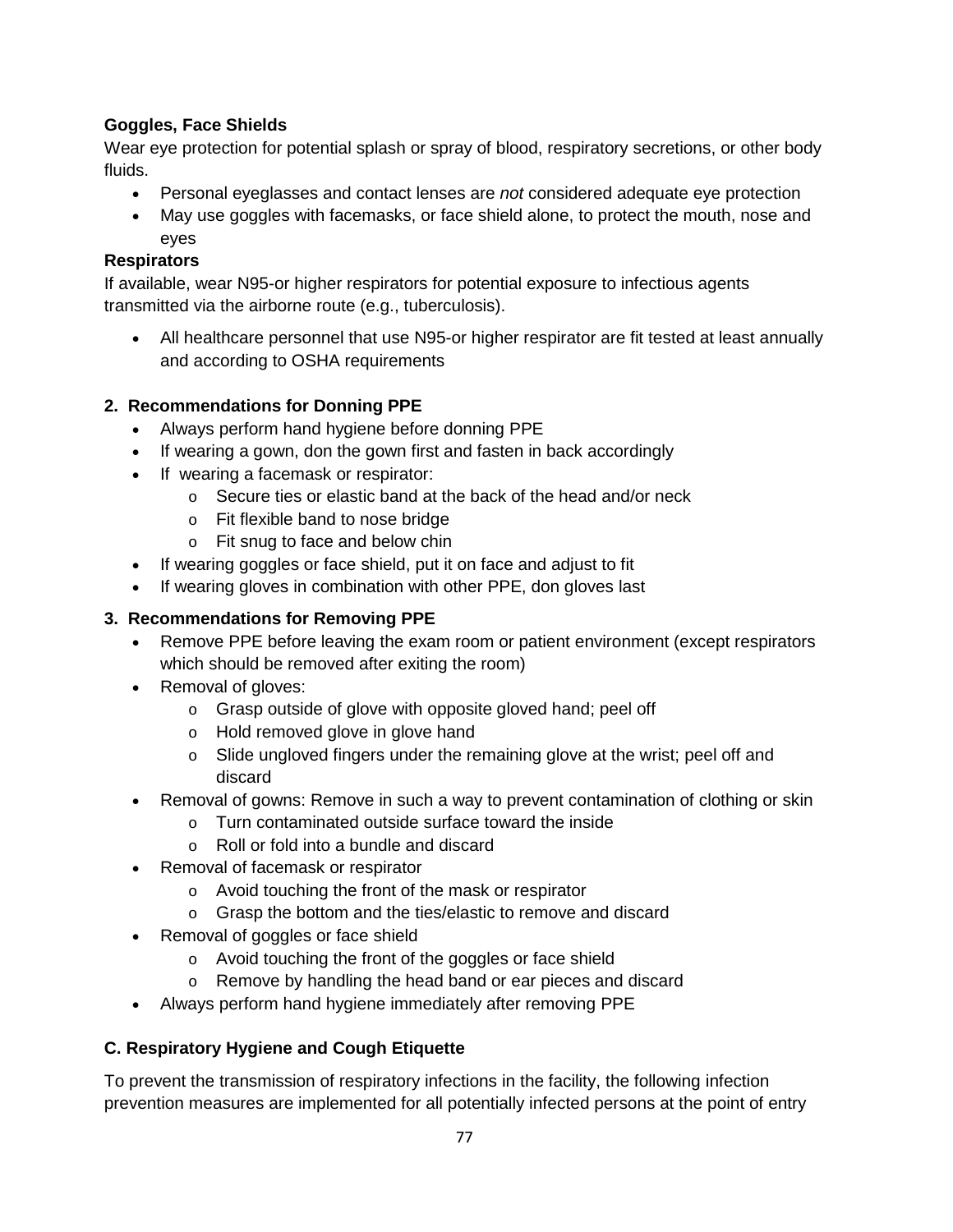and continuing throughout the duration of the visit. This applies to any person (e.g., patients and accompanying family members, caregivers, and visitors) with signs and symptoms of respiratory illness, including cough, congestion, rhinorrhea, or increased production of respiratory secretions.

## **1. Identifying Persons with Potential Respiratory Infection**

- Facility staff remain alert for any persons arriving with symptoms of a respiratory infection
- Signs are posted at the reception area instructing patients and accompanying persons to:
	- o Self-report symptoms of a respiratory infection during registration
	- o Practice respiratory hygiene and cough etiquette (technique described below) and wear facemask as needed

## **2. Availability of Supplies**

The following supplies are provided in the reception area and other common waiting areas:

- Facemasks, tissues, and no-touch waste receptacles for disposing of used tissues
- Dispensers of alcohol-based hand rub

# **3. Respiratory Hygiene and Cough Etiquette**

All persons with signs and symptoms of a respiratory infection (including facility staff) are instructed to:

- Cover the mouth and nose with a tissue when coughing or sneezing;
- Dispose of the used tissue in the nearest waste receptacle
- Perform hand hygiene after contact with respiratory secretions and contaminated objects/materials

# **4. Masking and Separation of Persons with Respiratory Symptoms**

- If patient calls ahead:
	- $\circ$  Have patients with symptoms of a respiratory infection come at a time when the facility is less crowded or through a separate entrance, if available
	- $\circ$  If the purpose of the visit is non-urgent, patients are encouraged to reschedule the appointment until symptoms have resolved
	- o Upon entry to the facility, patients are to be instructed to don a facemask (e.g., procedure or surgical mask)
	- $\circ$  Alert registration staff ahead of time to place the patient in an exam room with a closed door upon arrival
- If identified after arrival:
- Provide facemasks to all persons (including persons accompanying patients) who are coughing and have symptoms of a respiratory infection
- Place the coughing patient in an exam room with a closed door as soon as possible (if suspicious for airborne transmission, refer to Airborne Precautions); if an exam room is not available, the patient should sit as far from other patients as possible in the waiting room
- Accompanying persons who have symptoms of a respiratory infection should not enter patient-care areas and are encouraged to wait outside the facility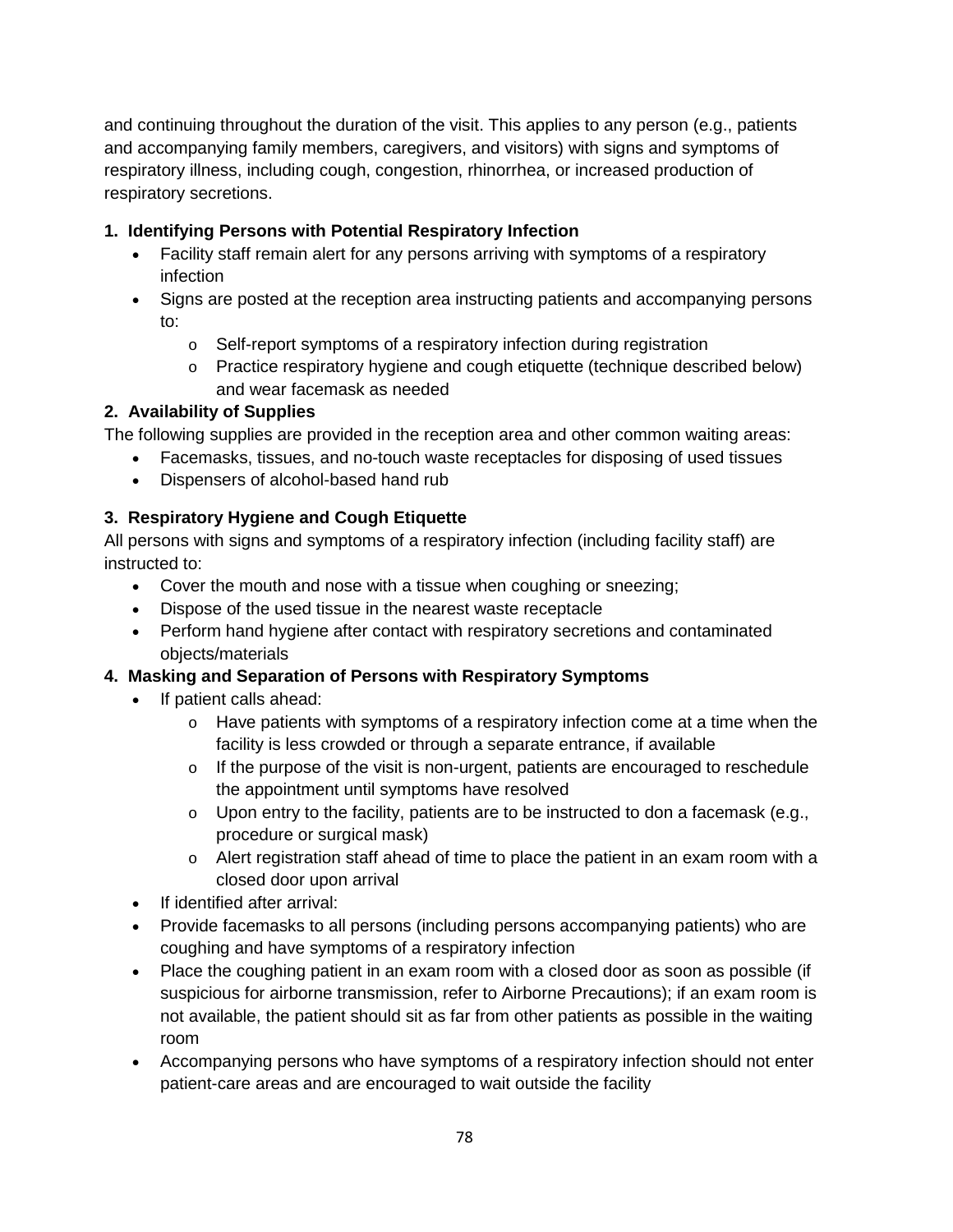#### **5. Healthcare Personnel Responsibilities**

- Healthcare personnel observe Droplet Precautions, in addition to Standard Precautions, when examining and caring for patients with signs and symptoms of a respiratory infection (if suspicious for an infectious agent spread by airborne route, refer to Airborne Precautions).
- These precautions are maintained until it is determined that the cause of the symptoms is not an infectious agent that requires Droplet or Airborne Precautions
- All healthcare personnel are aware of facility sick leave policies, including staff who are not directly employed by the facility but provide essential daily services
- Healthcare personnel with a respiratory infection avoid direct patient contact; if this is not possible, then a facemask should be worn while providing patient care and frequent hand hygiene should be reinforced
- Healthcare personnel are up-to-date with all recommended vaccinations, including annual influenza vaccine

# **TRANSMISSION-BASED PRECAUTIONS**

In addition to consistent use of Standard Precautions, additional precautions may be warranted in certain situations as described below.

#### **A. Identifying Potentially Infectious Patients**

- Facility staff remain alert for any patient arriving with symptoms of an active infection (e.g., diarrhea, rash, respiratory symptoms, draining wounds or skin lesions)
- If patient calls ahead:
	- o Have patients with symptoms of active infection come at a time when the facility is less crowded, if possible
	- $\circ$  Alert registration staff ahead of time to place the patient in a private exam room upon arrival if available and follow the procedures pertinent to the route of transmission as specified below
	- $\circ$  If the purpose of the visit is non-urgent, patients are encouraged to reschedule the appointment until symptoms have resolved

#### **B. Contact Precautions**

- Apply to patients with any of the following conditions and/or disease:
	- o Presence of stool incontinence (may include patients with norovirus, rotavirus, or *Clostridium difficile*), patients with known or suspected MRSA, draining wounds, uncontrolled secretions, pressure ulcers, or presence of ostomy tubes and/or bags draining body fluids
	- o Presence of generalized rash or exanthems
- Prioritize placement of patients in single-patient rooms. Give highest priority to those patients who have conditions that may facilitate transmission, e.g., uncontained secretions or excretions. When single-patient rooms are not available, cohort patients with the same MRSA in the same room or patient-care area.
- Perform hand hygiene before touching patient and prior to wearing gloves
- PPE use: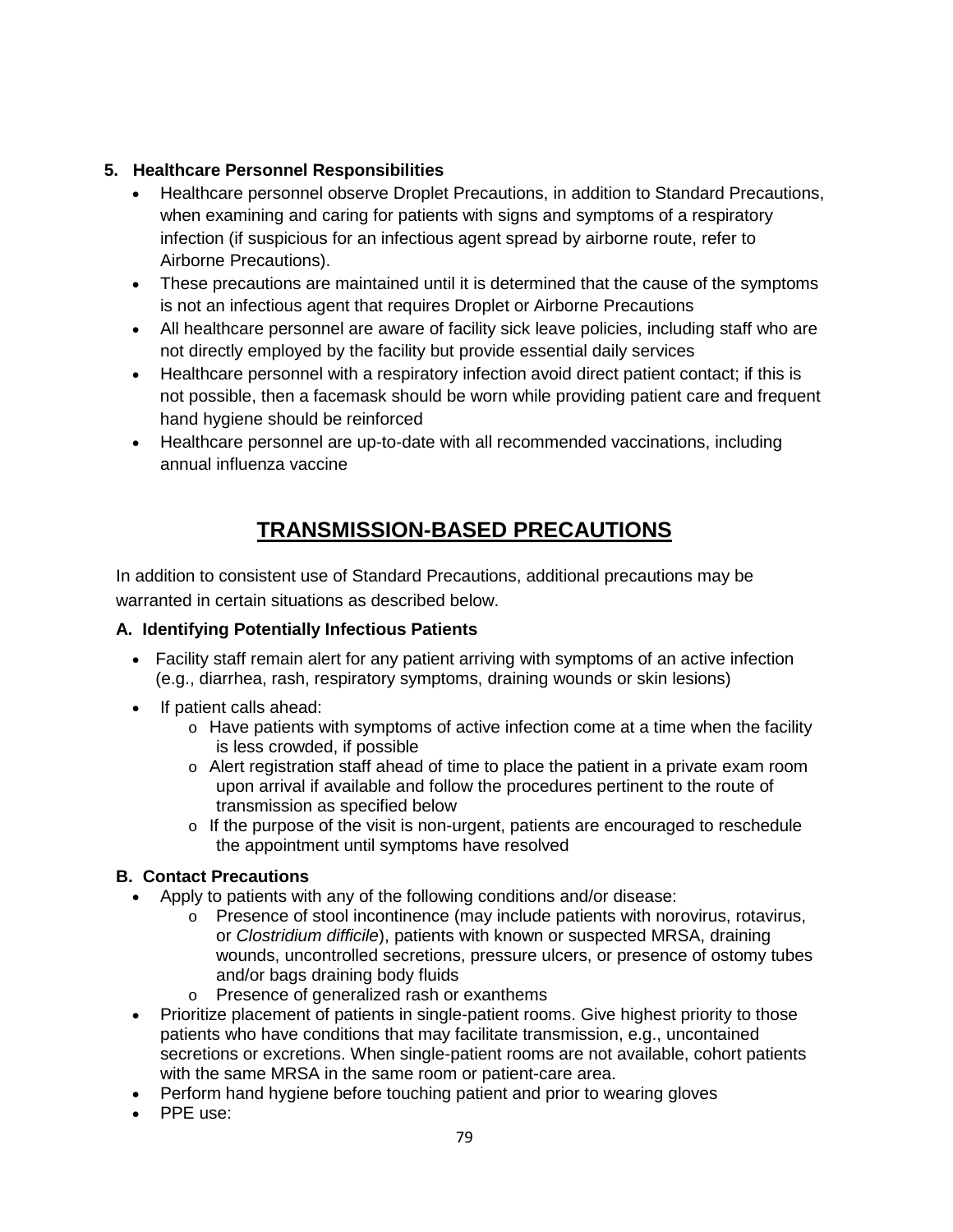- $\circ$  Wear gloves when touching the patient and the patient's immediate environment or belongings
- $\circ$  Wear a gown if substantial contact with the patient or their environment is anticipated
- Perform hand hygiene after removal of PPE; *note:* use soap and water when hands are visibly soiled (e.g., blood, body fluids), or after caring for patients with known or suspected infectious diarrhea (e.g., *Clostridium difficile*, norovirus)
- Handle used patient-care equipment soiled with blood, body fluids, secretions, and excretions in a manner that prevents skin and mucous membrane exposures, contamination of clothing, and transfer of microorganisms to other patients and environments. Ensure that reusable equipment is not used for the care of another patient until it has been appropriately cleaned and reprocessed and that single-use items are properly discarded. Clean and disinfect surfaces that are likely to be contaminated with pathogens, including those that are in close proximity to the patient (e.g., bed rails, over bed tables) and frequently-touched surfaces in the patient care environment (e.g., door knobs, surfaces in and surrounding toilets in patients' rooms) on a more frequent schedule compared to that for other surfaces (e.g., horizontal surfaces in waiting rooms)
- Instruct patients with known or suspected infectious diarrhea to use a separate bathroom, if available; clean/disinfect the bathroom before it can be used again (refer to Section IV.F.5. for bathroom cleaning/disinfection)

#### **C. Droplet Precautions**

- Apply to patients known or suspected to be infected with a pathogen that can be transmitted by droplet route; these include, but are not limited to:
	- o Respiratory viruses (e.g., influenza, parainfluenza virus, adenovirus, espiratory Syncytial virus, human metapneumovirus)
	- $\circ$  Bordetella pertussis<br> $\circ$  For first 24 hours of the
	- For first 24 hours of therapy: *Neisseria meningitides*, group A streptococcus
- Place the patient in an exam room with a closed door as soon as possible (prioritize patients who have excessive cough and sputum production); if an exam room is not available, the patient is provided a facemask and placed in a separate area as far from other patients as possible while awaiting care.
- PPE use:

o Wear a facemask, such as a procedure or surgical mask, for close contact with

 the patient; the facemask should be donned upon entering the exam room

 $\circ$  If substantial spraying of respiratory fluids is anticipated, gloves and gown as well as

goggles (or face shield in place of goggles) should be worn

- Perform hand hygiene before and after touching the patient and after contact with respiratory secretions and contaminated objects/materials; *note:* use soap and water when hands are visibly soiled (e.g., blood, body fluids)
- Instruct patient to wear a facemask when exiting the exam room, avoid coming into close contact with other patients, and practice respiratory hygiene and cough etiquette
- Clean and disinfect the exam room accordingly.

#### **D. Airborne Precautions**

• Apply to patients known or suspected to be infected with a pathogen that can be transmitted by airborne route; these include, but are not limited to: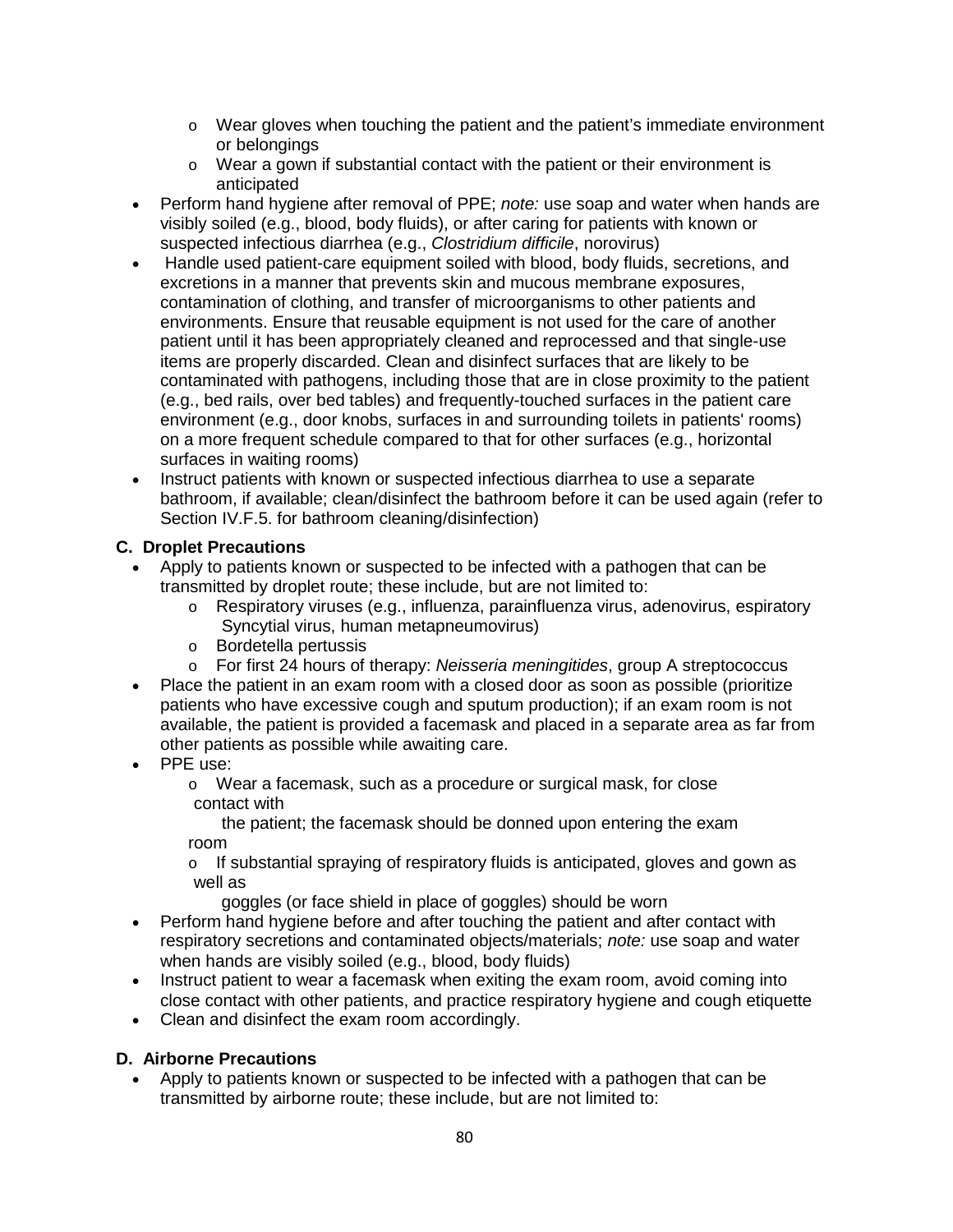- o Tuberculosis
- o Measles
- o Chickenpox (until lesions are crusted over)
- o Localized (in immunocompromised patient) or disseminated herpes zoster (until lesions are crusted over)
- Have patient enter through a separate entrance to the facility (e.g., dedicated isolation entrance), if available, to avoid the reception and registration area
- Place the patient immediately in an airborne infection isolation room (AIIR)
- If an AIIR is not available:
- Provide a facemask (e.g., procedure or surgical mask) to the patient and place the patient immediately in an exam room with a closed door
- Instruct the patient to keep the facemask on while in the exam room, if possible, and to change the mask if it becomes wet
- Initiate protocol to transfer patient to a healthcare facility that has the recommended infection-control capacity to properly manage the patient
- PPE use:

 $\circ$  Wear a fit-tested N-95 or higher level disposable respirator, if available, when caring for the patient; the respirator should be donned prior to room entry and removed after exiting room

- $\circ$  If substantial spraying of respiratory fluids is anticipated, gloves and gown as well as goggles or face shield should be worn
- Perform hand hygiene before and after touching the patient and after contact with respiratory secretions and/or body fluids and contaminated objects/materials; *note:* use soap and water when hands are visibly soiled (e.g., blood, body fluids)
- Instruct patient to wear a facemask when exiting the exam room, avoid coming into close contact with other patients , and practice respiratory hygiene and cough etiquette
	- o Once the patient leaves, the exam room should remain vacant for generally one hour before anyone enters; however, adequate wait time may vary depending on the ventilation rate of the room and should be determined accordingly\*
- If staff must enter the room during the wait time, they are required to use respiratory protection.

# **E. Injection Safety**

Injection safety includes practices intended to prevent transmission of infectious diseases between one patient and another, or between a patient and healthcare provider during preparation and administration of parenteral medications. Implementation of the OSHA Bloodborne Pathogens Standard has helped increase the protection of HCP from blood exposure and sharps injuries, but there is room for improvement.

- Key recommendations for safe injection practices in ambulatory care settings:
	- o Use aseptic technique when preparing and administering medications
	- $\circ$  Cleanse the access diaphragms of medication vials with 70% alcohol before inserting a device into the vial
	- o Never administer medications from the same syringe to multiple patients, even if the needle is changed or the injection is administered through an intervening length of intravenous tubing
	- o Do not reuse a syringe to enter a medication vial or solution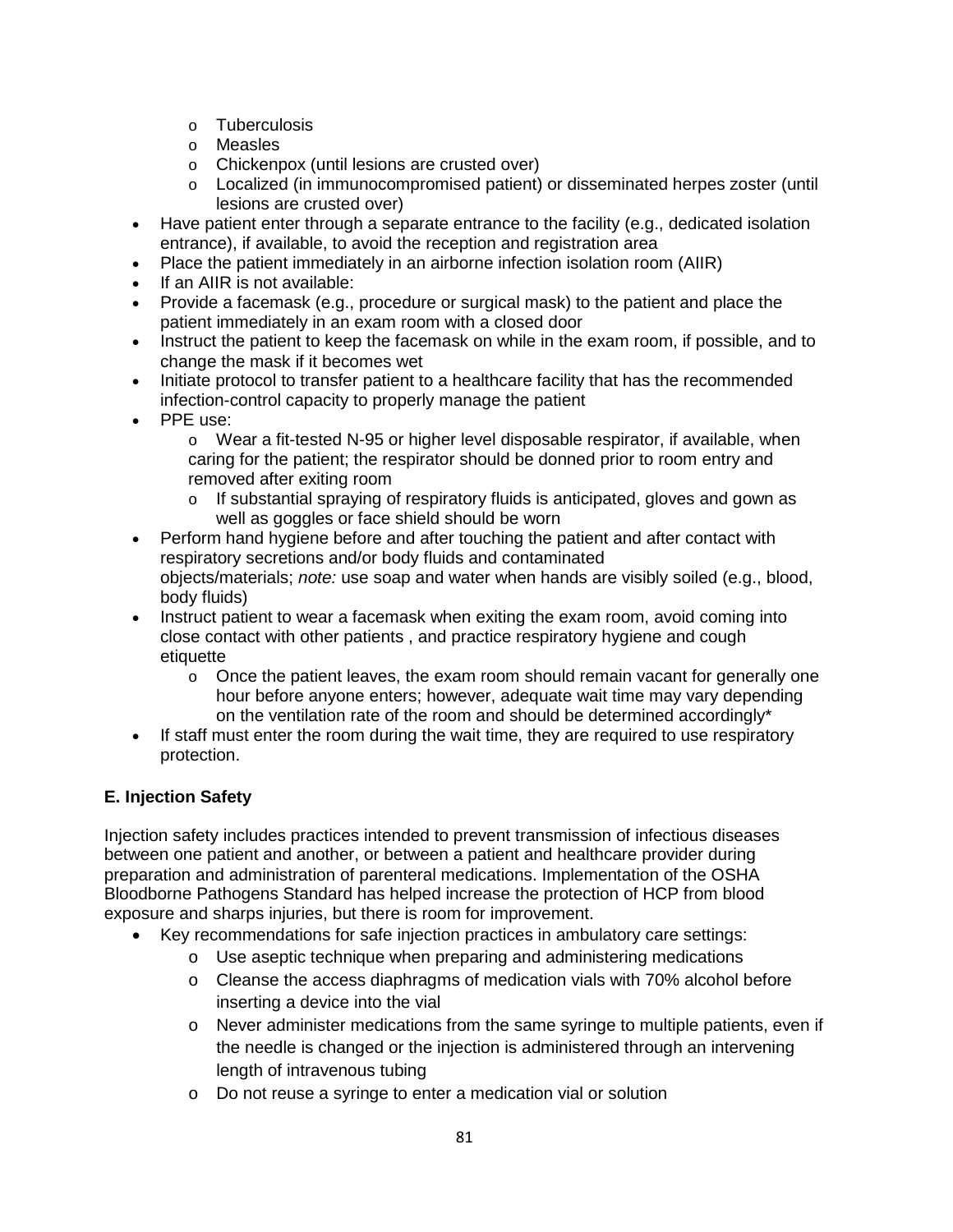- o Do not administer medications from single-dose or single-use vials, ampoules, or bags or bottles of intravenous solution to more than one patient
- o Do not use fluid infusion or administration sets (e.g., intravenous tubing) for more than one patient
- o Dedicate multidose vials to a single patient whenever possible. If multidose vials will be used for more than one patient, they should be restricted to a centralized medication area and should not enter the immediate patient treatment area (e.g., operating room, patient room/cubicle)
- o Dispose of used syringes and needles at the point of use in a sharps container that is closable, puncture-resistant, and leak-proof.
- o Adhere to federal and state requirements for protection of HCP from exposure to bloodborne pathogens.

#### **F. Environmental Cleaning**

Ambulatory care facilities should establish policies and procedures for routine cleaning and disinfection of environmental surfaces as part of their infection prevention plan. Cleaning refers to the removal of visible soil and organic contamination from a device or environmental surface using the physical action of scrubbing with a surfactant or detergent and water, or an energybased process (e.g., ultrasonic cleaners) with appropriate chemical agents. This process removes large numbers of microorganisms from surfaces and must always precede disinfection. Disinfection is generally a less lethal process of microbial inactivation (compared to sterilization) that eliminates virtually all recognized pathogenic microorganisms but not necessarily all microbial forms (e.g., bacterial spores).

- Key recommendations for cleaning and disinfection of environmental surfaces in ambulatory care settings:
	- o Establish policies and procedures for routine cleaning and disinfection of environmental
		- surfaces in ambulatory care settings
	- $\circ$  Focus on those surfaces in proximity to the patient and those that are frequently touched
	- o Select EPA-registered disinfectants or detergents/disinfectants with label claims for use in healthcare
	- o Follow manufacturer's recommendations for use of cleaners and EPA-registered disinfectants (e.g., amount, dilution, contact time, safe use, and disposal)

#### **G. Medical Equipment**

Medical equipment is labeled by the manufacturer as either reusable or single-use. All reusable medical equipment must be cleaned and maintained according to the manufacturer's instructions to prevent patient-to-patient transmission of infectious agents. The Spaulding Classification is a traditional approach that has been used to determine the level of disinfection or sterilization required for reusable medical devices, based upon the degree of risk for transmitting infections if the device is contaminated at the time of use. Cleaning to remove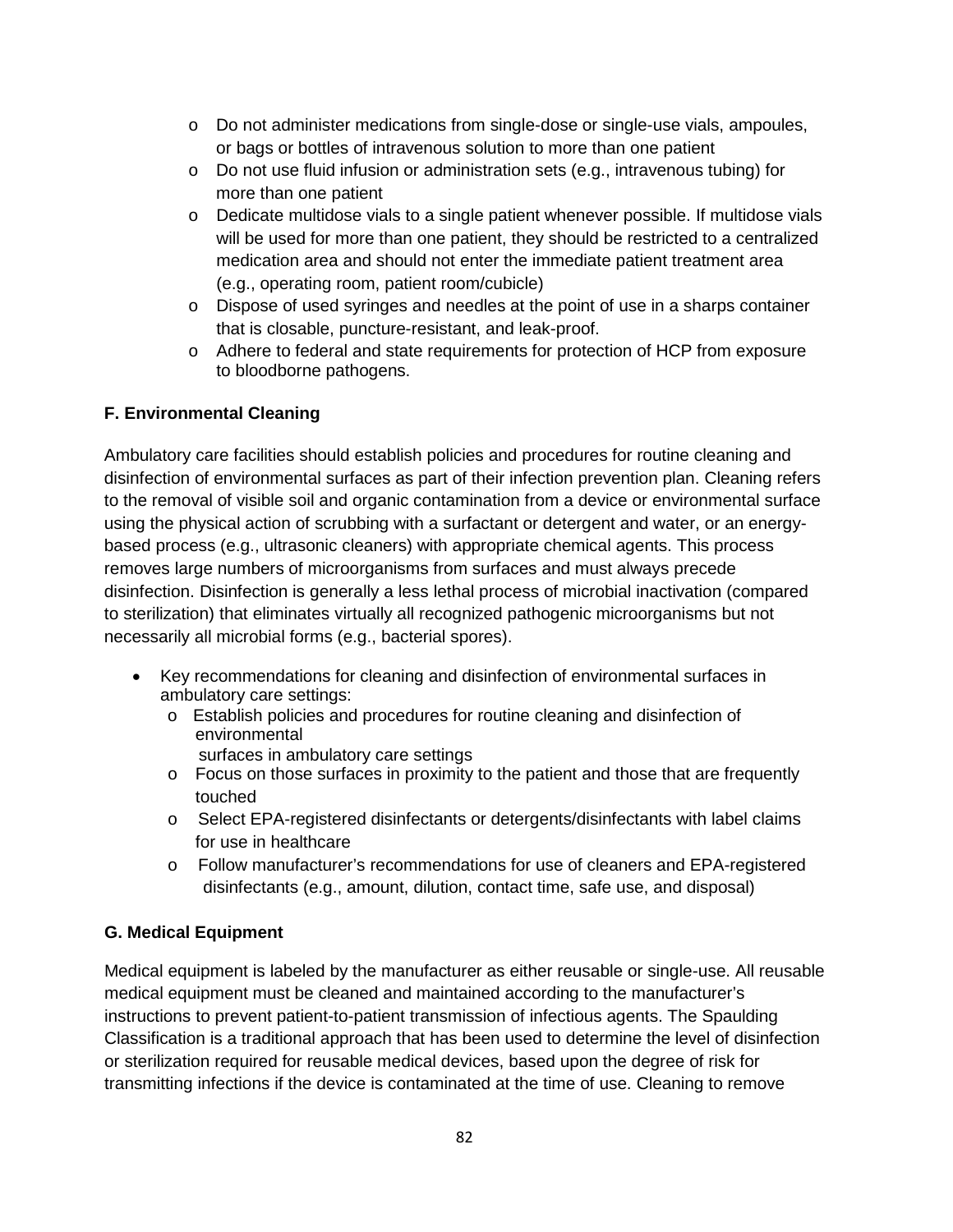organic material must always precede disinfection or sterilization because residual debris reduces the effectiveness of the disinfection and sterilization processes.

- Key recommendations for cleaning, disinfection, and/or sterilization of medical equipment in ambulatory care settings:
- o Facilities should ensure that reusable medical equipment (e.g., blood glucose meters and other point-of-care devices, surgical instruments, endoscopes) is cleaned and reprocessed appropriately prior to use on another patient
- o Reusable medical equipment must be cleaned and reprocessed (disinfection or sterilization) and maintained according to the manufacturer's instructions. If the manufacturer does not provide such instructions, the device may not be suitable for multipatient use
- o Assign responsibilities for reprocessing of medical equipment to HCP with appropriate training
- o Maintain copies of the manufacturer's instructions for reprocessing of equipment in use at the facility; post instructions at locations where reprocessing is performed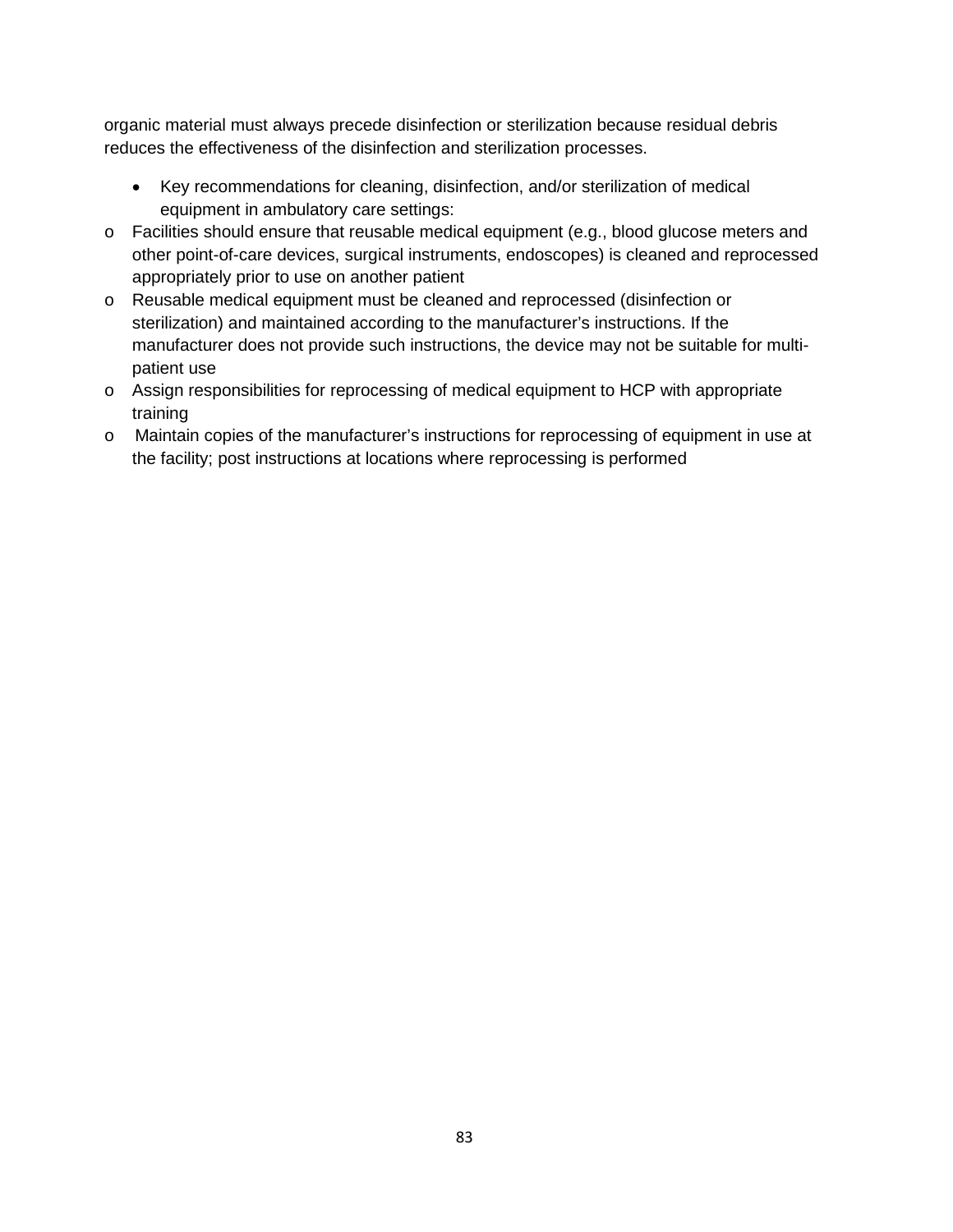# **STEPS TO FOLLOW AFTER EXPOSURE TO BLOODBORNE PATHOGENS**

#### For laceration or puncture, encourage bleeding

- 1. Wash the exposed area immediately!
- 2. For eyes, nose, and mouth: flush with saline for 5 10 minutes.
- 3. Report the incident immediately to faculty appropriate personnel within the agency, and consult a doctor.
- 4. Complete an injury report for agency and CSUEB.
- 5. Seek appropriate evaluation and follow-up. This includes the following:
	- a. Identification and documentation of the source individual when feasible and legal
	- b. Testing of the source individual's blood when feasible and consent is given.
	- c. Making results of the test available to the person(s) health care provider.
	- d. Collection and testing of blood of exposed health care provider (with consent).
	- e. Post-exposure prophylaxis, if medically indicated (e.g., hepatitis B vaccine for HBV, or zidovudine--or recommended--for HIV)
	- f. Medical counseling regarding personal risk of infection or risk of infecting others.

Adapted from Berman & Snyder (2012). Fundamentals of Nursing: Concepts, process, and practice. 9th ed.

Reviewed 5/14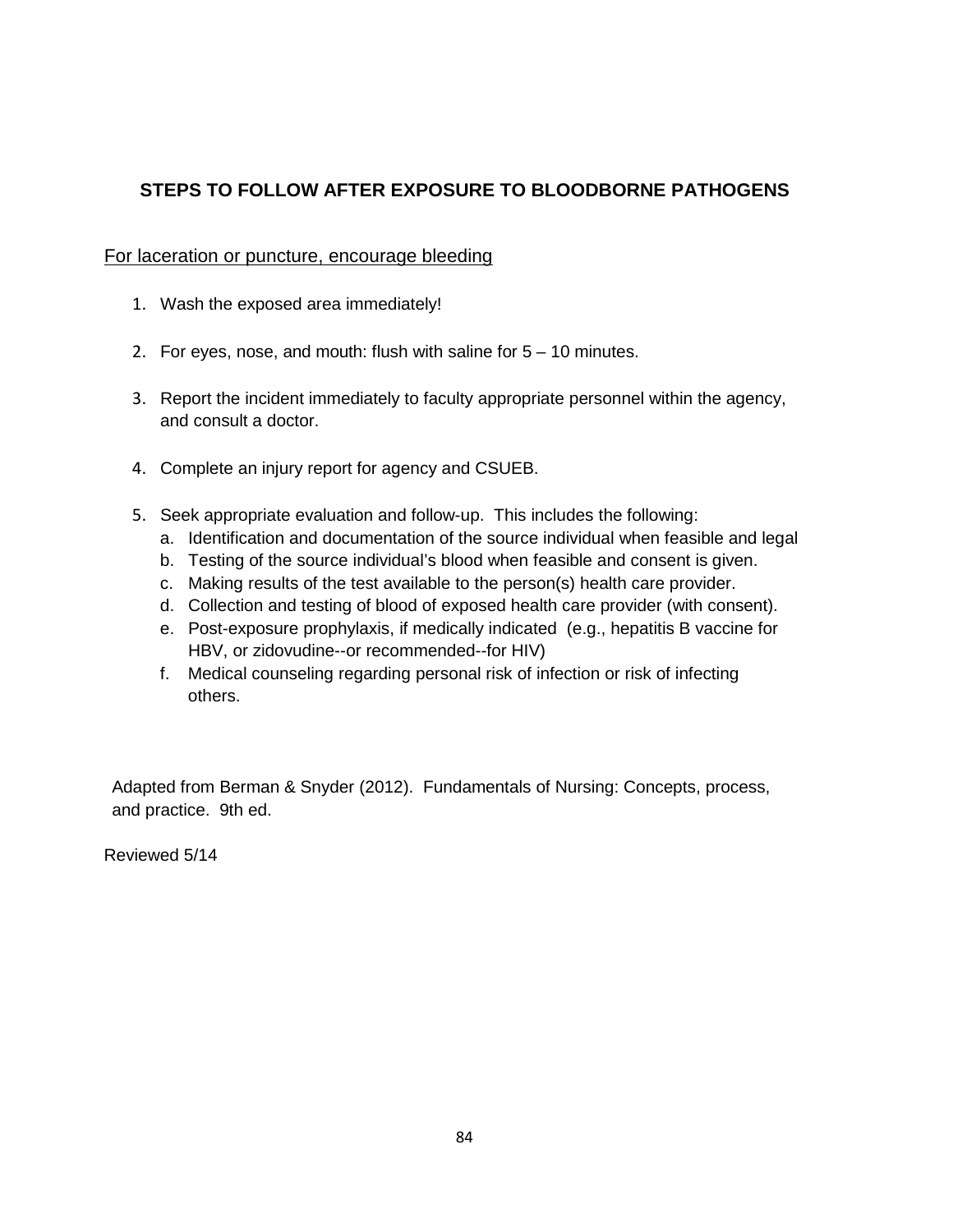# **STUDENT INJURY POLICY**

- A If a student is injured in the clinical setting and needs medical attention, the student must have medical insurance to cover the cost or pay cash.
- B A Student Non-Employee Accident/Injury Report Form (next page) must be completed by the student and the clinical faculty person.
- C Report the accident/Injury to your Dept. Chair within 8 (eight) hours.
- D Copies of the Accident/Injury Report should be distributed to Dept. office and Risk
- E Management (SA RM4700) within 24 hours of date of Accident/Injury. This form is placed in the student's department file.
- F The student is not covered by Workman's Compensation because she/he is not an employee.
- G DO NOT FILE WORKMAN'S COMPENSATION FORMS
- H Student injury form can be found in Appendices.

Reviewed 6/11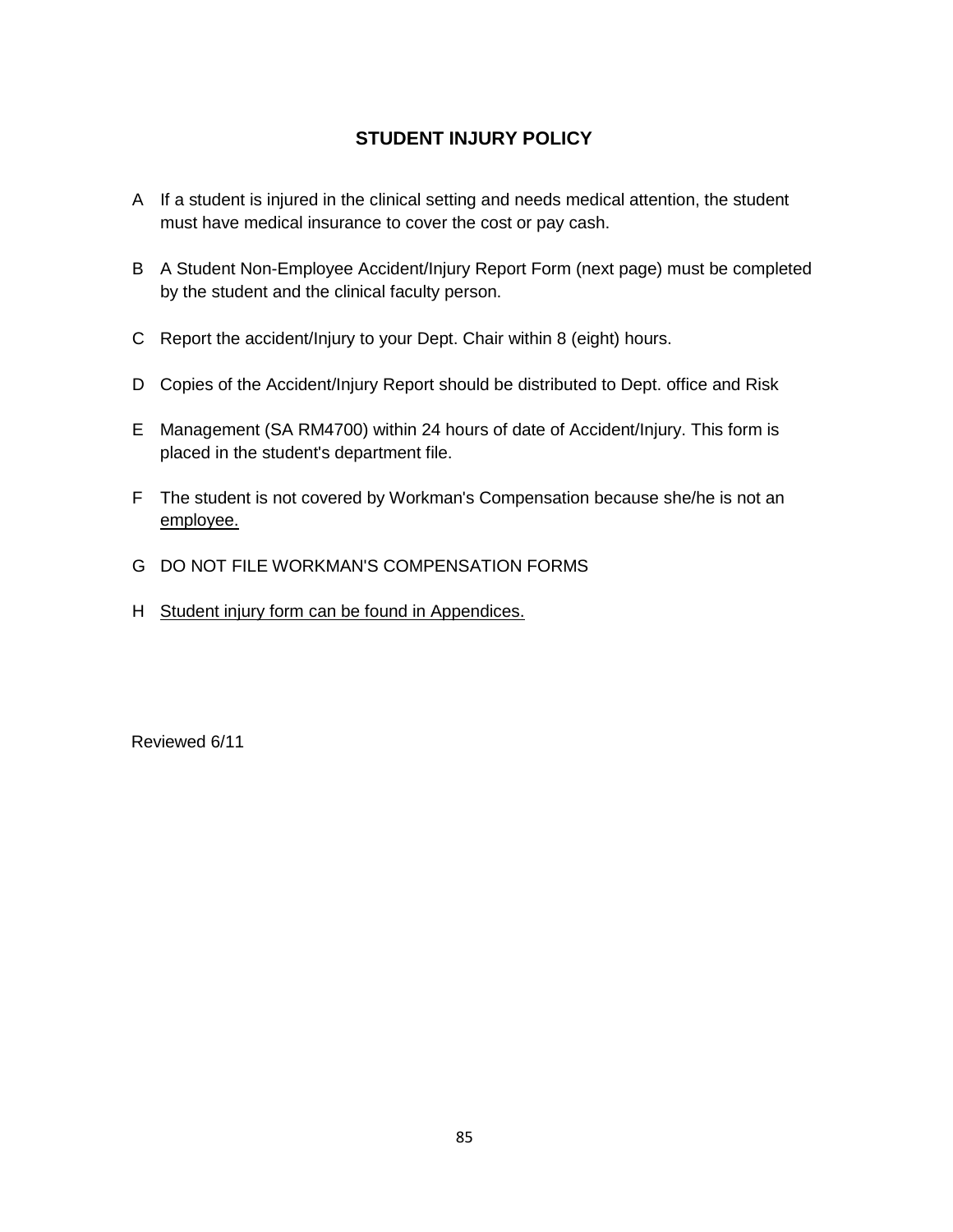# **CSUEB STUDENT RESOURCES AND SERVICES**

# **STUDENT AFFAIRS**

- A The East Bay Student Nurses Association (EBSNA) contributes to the student's professional identity and professional involvement. Goals of the organization are to:
	- a. establish a professional network among students, faculty, and alumni.
	- b. reduce fragmentation and provide consistency for student concerns.
	- c. integrate the theories and processes of professional nursing into extracurricular activities.

EBSNA is part of the California Nursing Students' Association (CNSA). Students will be oriented to CNSA and invited to participate during orientation to the clinical nursing program. There are two EBSNA Chapters, one active on each campus: Hayward & Concord. They each have their own set of officers and run their own campuses club.

- B Career Education: This is available through the AACE office in Hayward. In addition to providing service for preparation of resumes and helping students prepare a professional file, jobs are listed for professional nursing students. Further information can be obtained at SA 3200, 510-885-3621.
- C Associated Students, Inc. (ASI): Associated Students Incorporated serves the students and CSUEB community through the operation and sponsorship of programs and services established to meet the needs of students, in conjunction and cooperation with other agencies and operations on campus; through expression of on-campus interests, and expression of student political opinion regarding actions and positions taken on the campus, local, state, federal and international levels that affect students. ASI provides an opportunity for students to develop leadership and career skills through involvement in campus affairs that develop the university community; and by supporting the strengthening of cultural, social, academic and recreational opportunities on campus, and by encouraging healthy civic and campus involvement.
- D Speech, Language and Hearing Clinic: The speech, language, and hearing clinic offers a group for students who wish to soften or remove a foreign accent or an American dialect. The clinic provides this community service to anyone who is interested, whether a CSUEB student or not. For information, contact Dr. Simrin at 510-885-4762.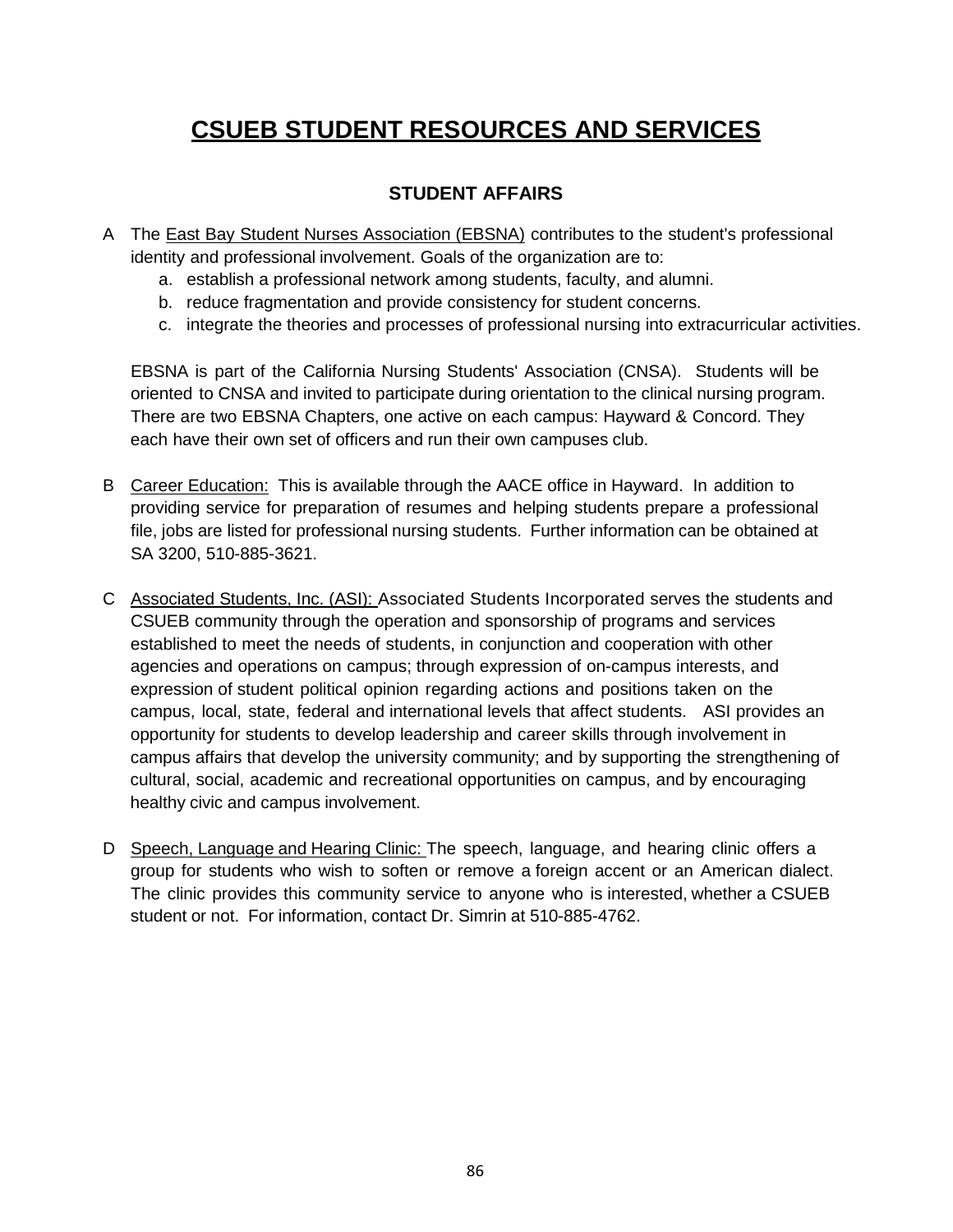# **STUDENT CENTER FOR ACADEMIC ACHIEVEMENT (SCAA)**

#### **Tel: (510) 885-3674 email[:scaa@csueastbay.edu](mailto:scaa@csueastbay.edu)**

The goal of the SCAA is to help students develop their academic skills by providing a wide variety of free services, e.g., peer tutoring in English, writing and learning skills, and workshops in test taking and time management. See below for specific information.

#### **SCAA HOURS AND LOCATION**

#### **VISIT THE SCAA - UM University Library near the Diversity Mural [\(map\)](http://www20.csueastbay.edu/library/scaa/files/images/library%20map.jpg)**

- REMINDER: STUDENTS MAY SIGN UP FOR LONG STANDING APPOINTMENTS DURING THE FIRST TWO WEEKS OF EACH TERM. During that time, you may reserve an hour long session with the same tutor every week. Note that the time slots available fill up quickly, so the sooner you sign up, the better your chances are of getting a tutor at a time that is convenient for you.
- To schedule a weekly one hour appointment with the same tutor every week, drop by the SCAA Monday - Friday, 10am - 3 pm or call (510) 885-3674.
- Regular Math & Writing appointments are available.
- Drop-In Tutoring is available
- One time Appointments can be made a week in advance.
- ONLINE TUTORING SERVICES
	- $\circ$  [eTutoring](https://www.etutoring.org/login.cfm?institutionid=293&returnPage=) get help from online tutors with math, writing, statistics, and many other courses.
	- $\circ$  [SCAA OWL](http://www20.csueastbay.edu/library/scaa/ONLINE%20TUTORING%20SERVICES/submit%20your%20paper.html) get help from SCAA OWL tutors with writing essays (papers cannot exceed 6 double spaced pages).

#### **ACCESSIBILITY SERVICES**

Accessibility Services offers academic accommodations to qualified individuals with temporary or permanent disabilities. Nursing students most often consult with Accessibility Services because of a learning disability which requires academic support services and/or alternative test-taking arrangements.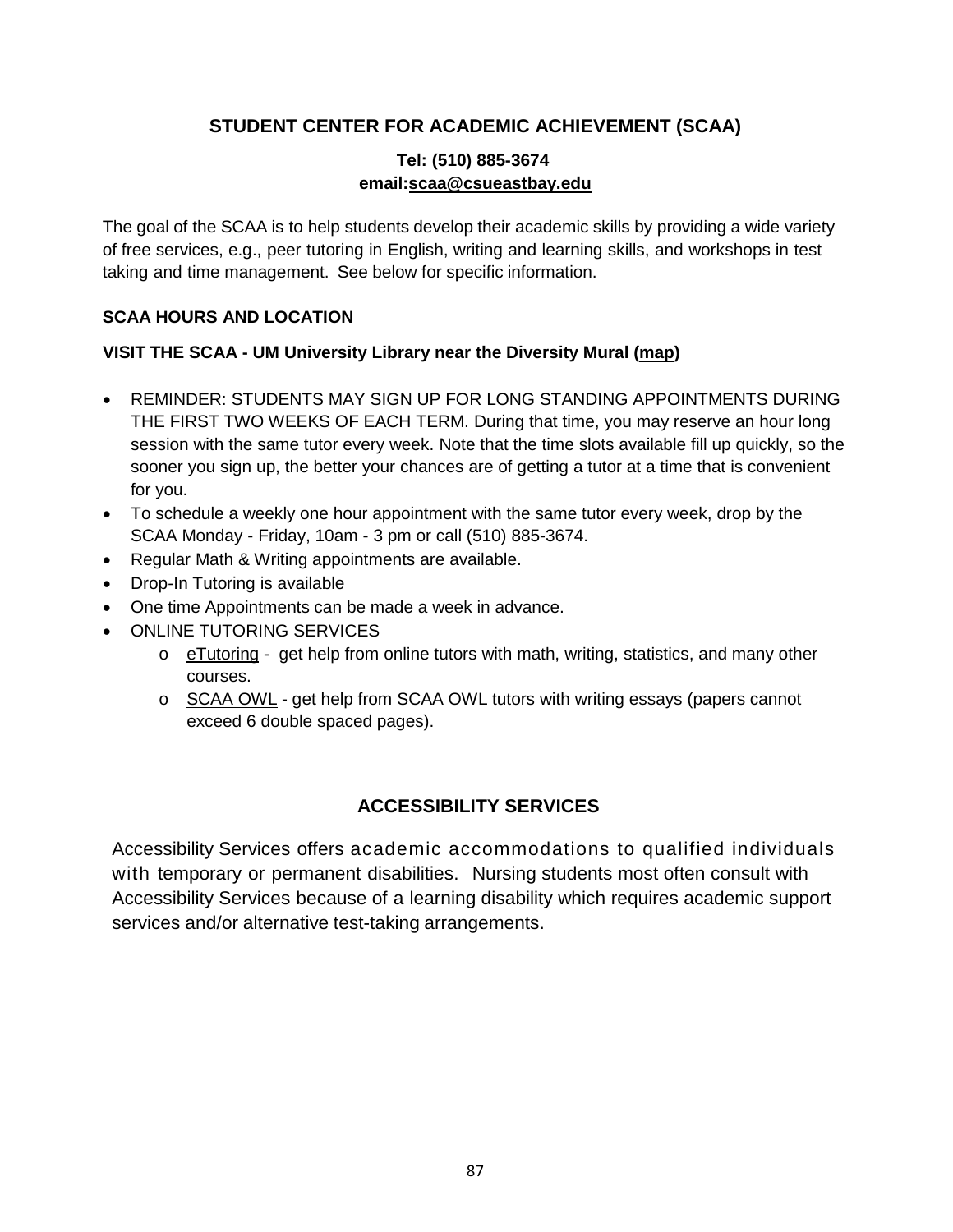# **COST AND FINANCIAL AID**

California State University, East Bay offers a strong academic course of study and a real-world curriculum that prepares you for a lifetime of personal achievement and career success – all at a price so affordable it may surprise you. In fact, Cal State East Bay tops the index for value and affordability with among the lowest tuition and fees in the nation for comparable institutions, and is widely regarded as a best value in public university education

# **Tuition and Fees**

Tuition and fees are based on residency status, class level (undergraduate, graduate, doctorate or credential) and the number of course units taken.

#### **Tuition and fees are Subject to Change**

The CSU make every effort to keep student costs to a minimum. Tuition and fees listed in published schedules or student accounts may need to be increased when public funding is inadequate. Therefore, CSU must reserve the right, even after initial fee payments are made, to increase or modify any listed fees, without notice, until the date when instruction for a particular semester or quarter has begun. All CSU listed tuition and fees should be regarded as **estimates** that are subject to change upon approval by the Board of Trustees.

#### **Estimated Tuition and Fees for Full-time Students**

The following table illustrates the tuition and fees for full-time undergraduate, graduate, teacher credential and doctorate students for three quarter terms:

|                           | <b>Estimated Undergraduate Tuition and Fees</b> |  |  |
|---------------------------|-------------------------------------------------|--|--|
| <b>Status</b>             | <b>Tuition Fee</b>                              |  |  |
| <b>Resident</b>           | \$6,564                                         |  |  |
| WUE Program <sup>1</sup>  | \$9,300                                         |  |  |
| Non-resident <sup>2</sup> | \$15,492                                        |  |  |

<sup>1</sup> Undergraduate residents of 14 participating states in the Western Undergraduate Exchange (WUE) may qualify for a discounted non-resident tuition and fee rate. For details see the [WUE Program](http://www20.csueastbay.edu/prospective/cost-and-financial-aid/discount-programs/wue-program.html) <sup>2</sup> Includes international students

Tuition and fees shown for undergraduate and graduate programs are for 3 quarter terms, attending fulltime (12 units of more for undergraduates, and 6.1 units or more for graduate students) at the Hayward Campus. Non-resident and International student fee totals are calculated as CA resident fees plus \$248 per unit. For more details, visit [Fee Information.](http://www20.csueastbay.edu/students/financing-your-education/paying-fees/index.html)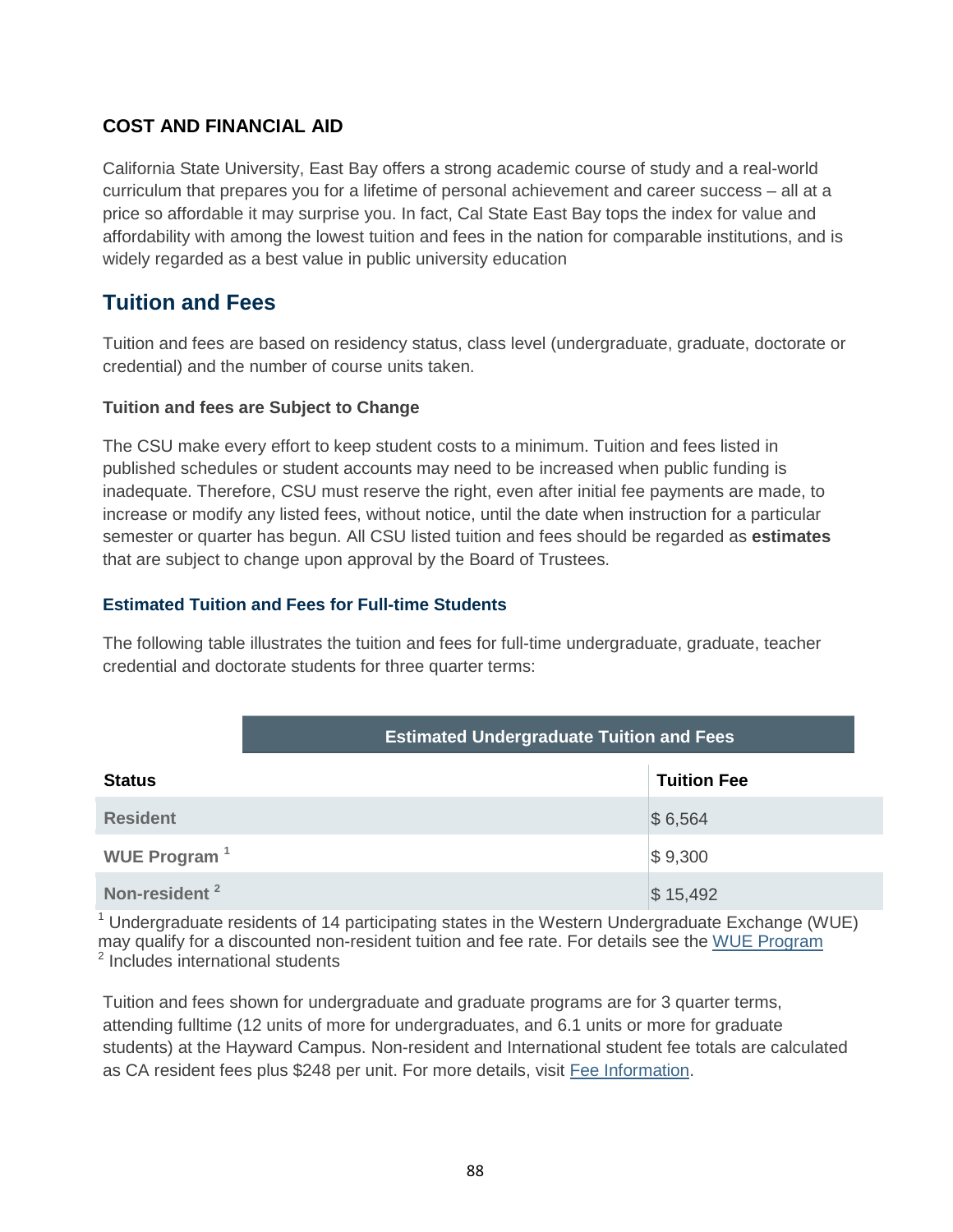1) Includes International students

2) Tuition and fees shown for Doctoral students are for fulltime attendance of 12 units. Nonresident tuition fee includes International students.

Additional costs may include housing, books, supplies, lab and course fees, transportation, meals, and miscellaneous personal expenses. Additional graduate professional fees may be applied to certain business degree courses. Tuition and fees are subject to change by the Trustees of the California State University without advance notice.

For total estimated costs for student budgeting and financial aid purposes, please see [Cost of](http://www20.csueastbay.edu/prospective/cost-and-financial-aid/cost-of-attendance/index.html)  [Attendance.](http://www20.csueastbay.edu/prospective/cost-and-financial-aid/cost-of-attendance/index.html)

# **Financial Aid**

The only way to know whether you are eligible to receive financial aid is to submit a financial aid application. Financial aid is offered in a variety of forms, including Grants and Scholarships ("free" aid), Federal Work Study (work for pay) and also Loans (money to be repaid with interest added).

To apply for financial aid, first submit the [Free Application for Federal Student Aid \(FAFSA\)](http://www.fafsa.ed.gov/) online as soon as possible after January 1 of the year you plan to enroll. File by March 1 for priority consideration.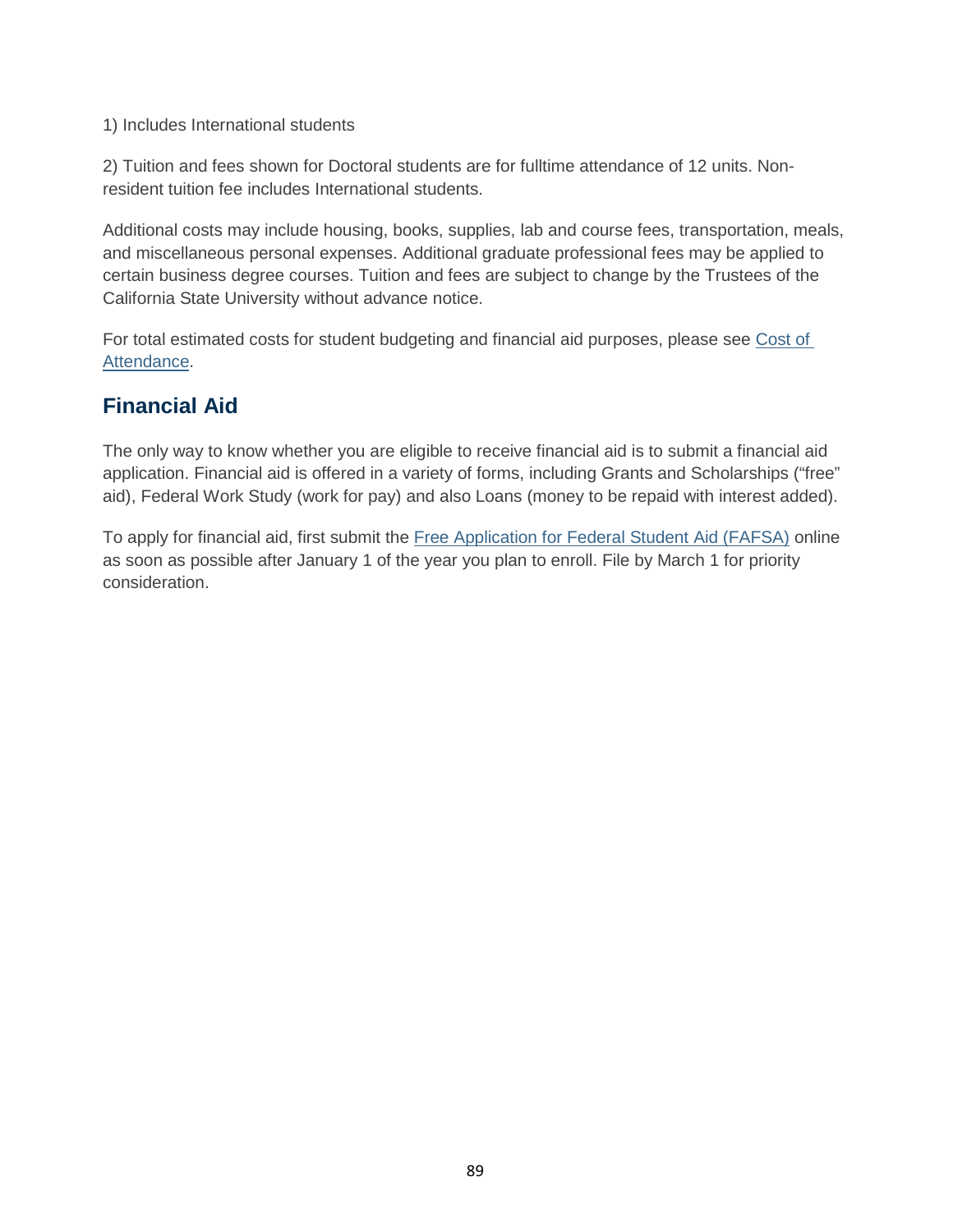# **SIGMA THETA TAU INTERNATIONAL HONOR SOCIETY FOR NURSING**

# **NU XI CHAPTER AT-LARGE**

Sigma Theta Tau founded in 1922 is the International Honor Society for nursing. The society represents excellence in nursing which is reflected in the achievements of individual members, but it is also evidenced by the organization as a whole. As a collective of nurse leaders, Sigma Theta Tau actively promoted scholarship, inquiry, leadership, and quality in nursing's future through the influence it exerts on professional nursing throughout the world.

The purposes of Sigma Theta Tau are:

- Recognize superior achievement
- Recognize the development of leadership qualities
- Foster high professional standards
- Encourage creative work
- Strengthen commitment to the ideals and purposes of the profession

Nu Xi Chapter At-Large was established in Fall, 1992. Nursing programs from California State University, East Bay, Samuel Merritt University and Holy Names University worked collaboratively to establish an official chapter to serve the East Bay Nursing Community. As a result of its membership, Nu Xi Chapter At-Large is able to support the purposes of Sigma Theta Tau by engaging in activities, which are of an educational or scientific nature, and is able to promote the purpose chapters and the Governing Council.

To be considered for membership in the society, individuals must:

- Demonstrate superior academic achievement, academic integrity, professional leadership
- potential and/or marked achievement in the field of nursing.
- Be enrolled in a baccalaureate or graduate program which is accredited by a nationally recognized accrediting body for professional nursing.
- Have completed 1/2 of a baccalaureate nursing curriculum or 1/4 of a graduate curriculum.
- Have demonstrated ability in nursing at the *baccalaureate* level by:
	- o Ranking in the upper 35% of one's class.
	- o Having a GPA of 3.0 or above in the nursing program.
- Have demonstrated ability in nursing at the *master's* level by:
	- o Ranking in the upper 35% of one's class.
	- o Having a GPA of 3.5 or above in the nursing program.

Students are notified by the Department Eligibility Counselor as to their eligibility for membership in Society.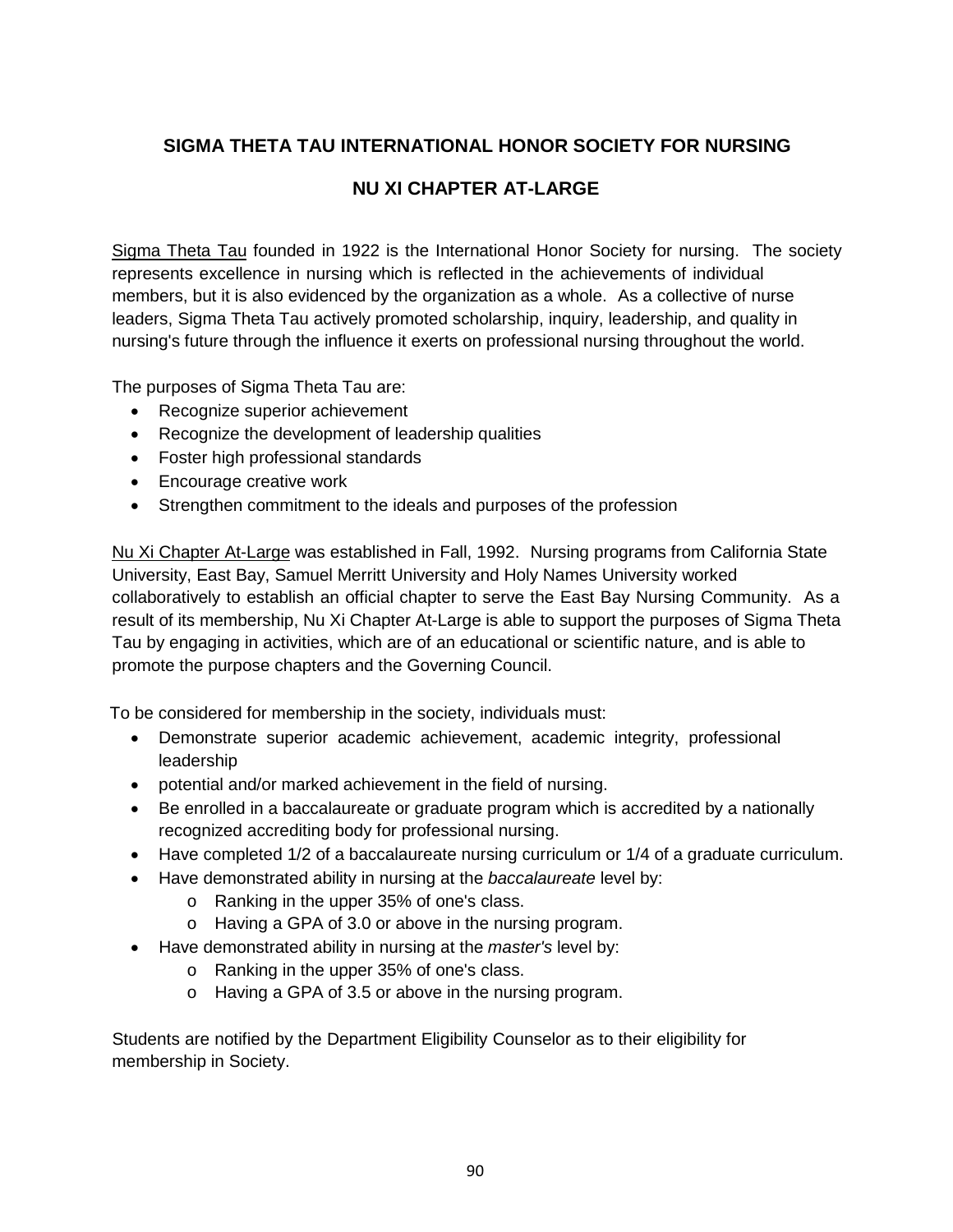# **INFORMATION FOR STUDENTS SERVING AS REPRESENTATIVES TO NURSING FACULTY MEETINGS**

The Nursing Program Faculty invites student representation at regular meetings. Although you do not have voting privileges, your input can significantly affect the decision making process.

Your role as a student representative is to contribute your unique perspective to the discussions at hand, as well as serving as a spokesperson for your peers. In order to facilitate the gathering and reporting of information from and to your peers, a limited amount of class time is available for you to present committee issues. If the gathering or reporting of information consumes more time than allotted, you will have to continue this process outside of class time.

Meetings are scheduled once a month and typically are held on the first Thursday of each month. However, the schedule for meetings is subject to change from term to term as may be required by unforeseen events.

If circumstances preclude you from attending, it would be helpful if you could arrange for an alternate student to represent you. Please feel free to request that any student item of concern be placed on the agenda with a short statement of purpose. A lead-time of three days for doing this is appreciated, but it is acceptable for items to be added to the agenda at the time of the meeting.

You will be excused from those portions of the meeting which may be confidential in nature.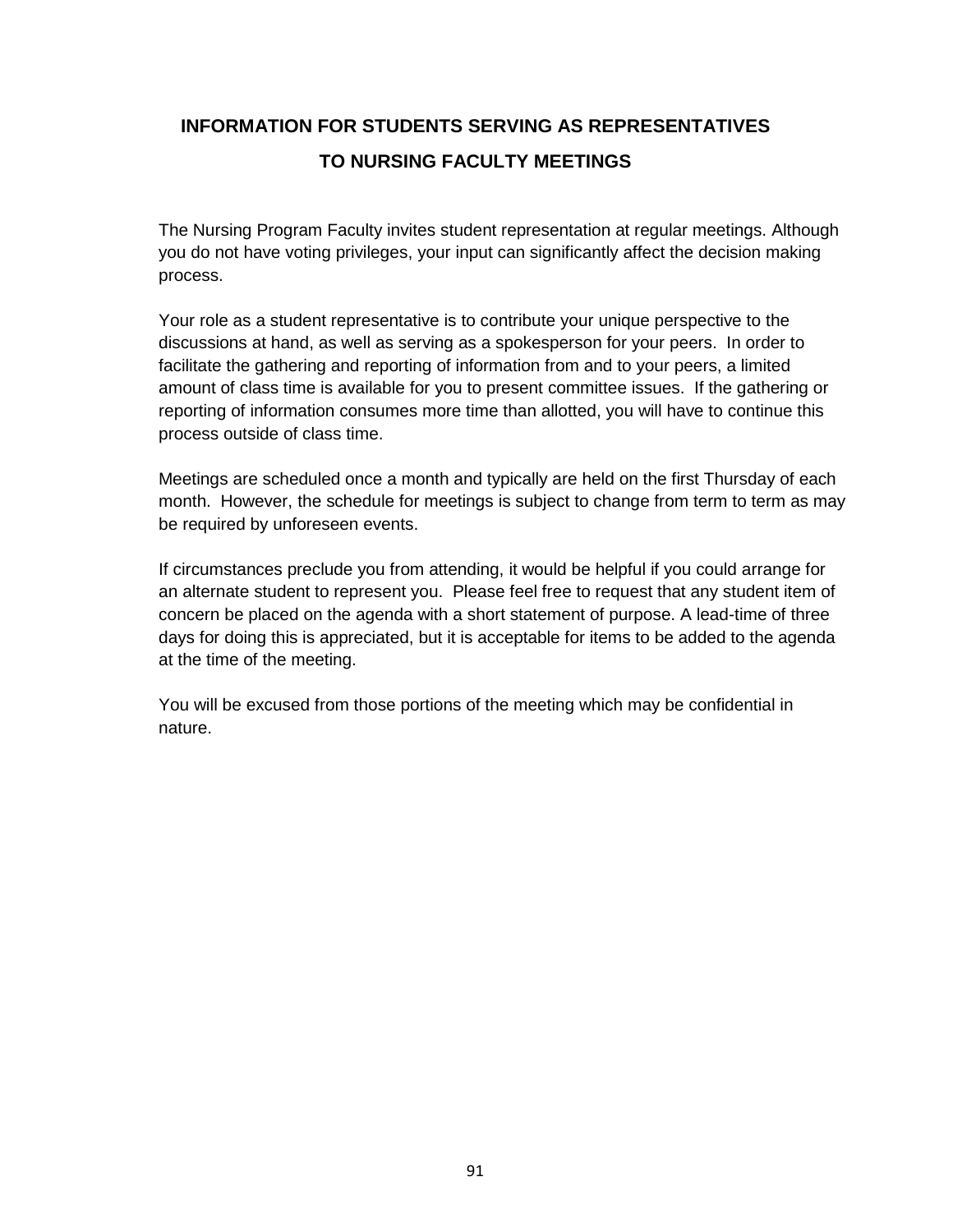#### **MALPRACTICE INSURANCE**

- A In California, no student nurse is "under" his or her nursing instructor's license. Every student nurse is directly liable for his or her acts or omissions that cause harm or injury. This means that a patient or the patient's legal representative can file a Civil Medical Malpractice lawsuit against CSU and student nurses who were in the vicinity of the incident or at the time of the incident. Even if you don't have patient care responsibility, you could be included as a party in a lawsuit as a result of your role on the health care team. The court will decide who is liable.
- **B** Students enrolled in Nursing, Allied Health, Social Work, or Education credentialing programs of the CSU who also perform community service or volunteer work for academic credit are covered by the Student Professional Liability Insurance Program (SPLIP). This is a "claimsmade" policy. Coverage is only provided for claims arising from Professional Services which are rendered or Incidents which occurred during the Policy Period. The National Student Nurses Association (NSNA) recommends that students obtain an occurrence liability policy for incidents that occurred during the policy period, but the claim may be filed after the student nurse has graduated. For further information, go to [http://www.nso.com/professional-liability](http://www.nso.com/professional-liability-insurance-student-covereage.jsp)[insurance-student-covereage.jsp](http://www.nso.com/professional-liability-insurance-student-covereage.jsp)

Revised 06/15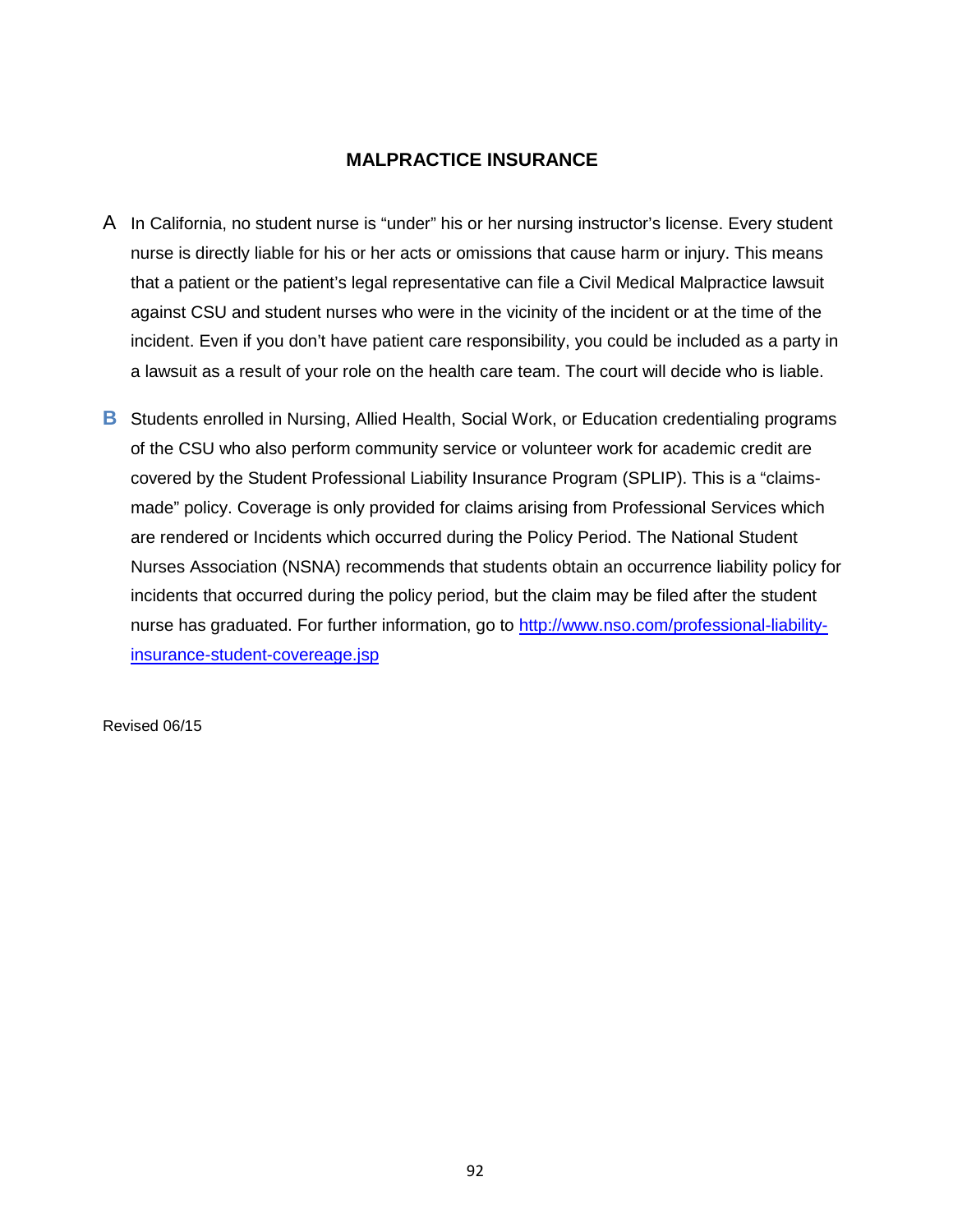# APPENDICES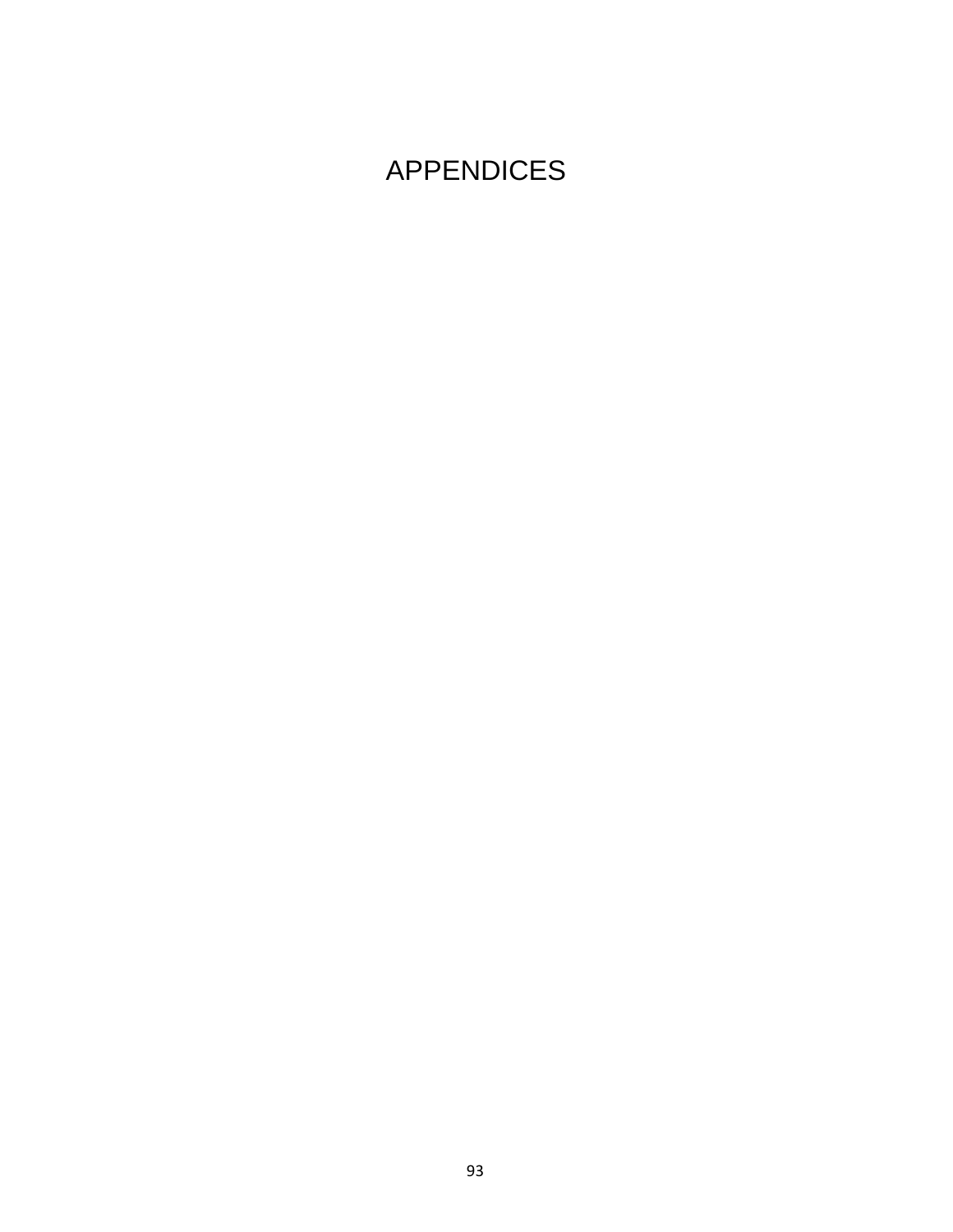# **Sample Physician's Statement Form**

The following statement can be printed for use by your physician to document your ability to return to clinical:

Dear Physician:

There are minimum entry level qualifications required for professional nursing practice for students in the nursing program at California State University, East Bay (CSUEB).

is a student in the CSUEB Undergraduate Nursing program and should provide you with a copy of the Essential Functions for Nursing Practice. Please complete the following:

To the Chair of the Nursing Department:

(student name) has been under my care for a Medical

Condition on \_\_\_\_\_\_\_(date) I have reviewed the Essential Functions for Nursing Practice and

certify that:

- 1. He/She is capable of performing Cardiopulmonary Resuscitation without limitations.
	- a. Yes/No (circle one)
	- b. Comments:
- 2. He/She may return to clinical practice with no limitations.
	- a. Yes/No (circle one)
	- b. Comments:

Physician's Name **Physician's Signature** Date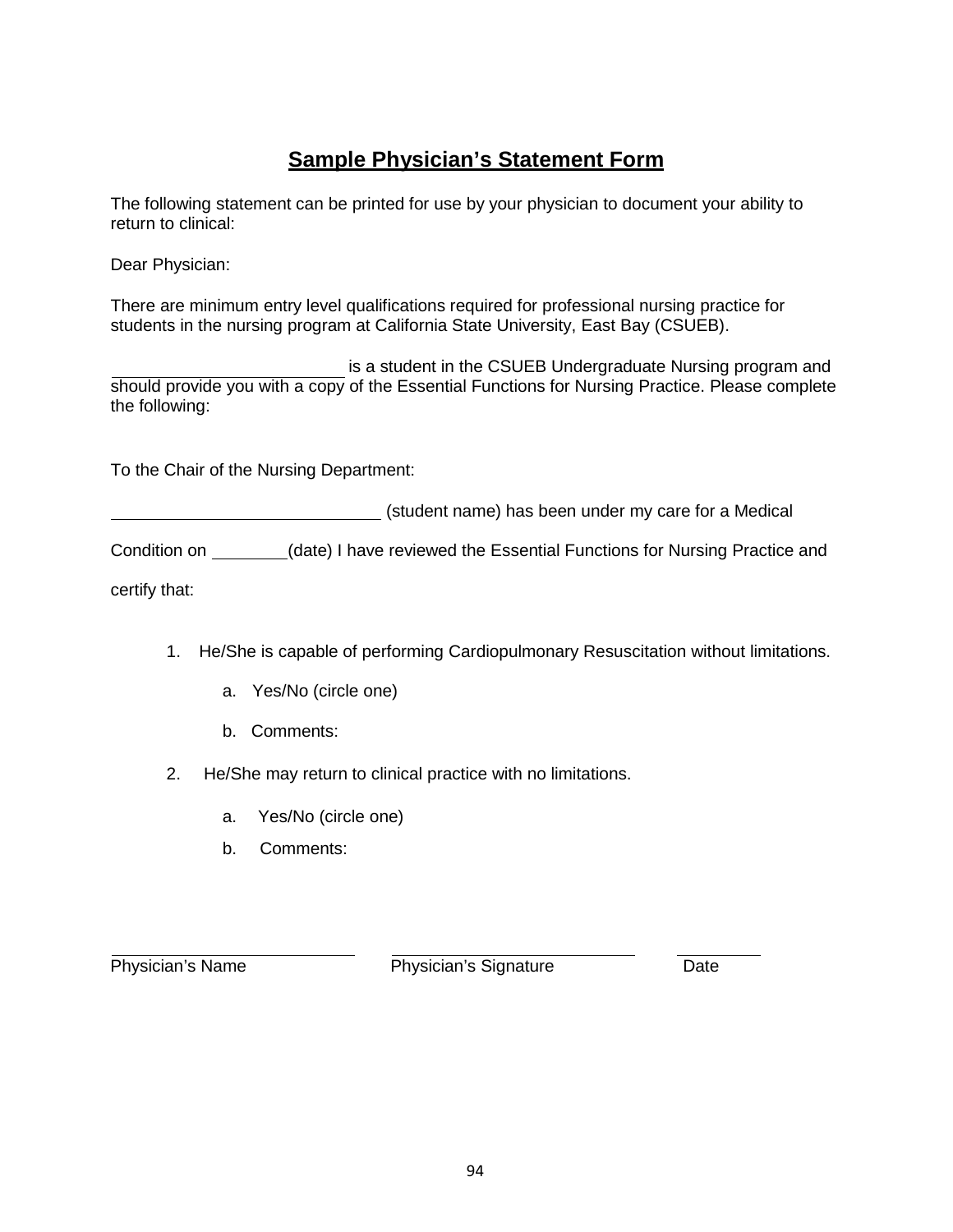# **California State University East Bay**

# **Photographic Release Form**

Please initial in the spaces below what uses of photographs of you are consented to, and sign at the end of the release form. Photos will only be used in the ways you consent to. Your name will not be identified in these photos

- 1. \_\_\_\_Photographs can be reviewed by the designated individual or individuals.
- 2. \_\_\_\_Photographs can be used for project illustration (i.e., yearbook, DVD).
- 3. \_\_\_\_Photographs can be used for promotional materials, such as brochures or fliers.
- 4. \_\_\_\_Photographs can be used for classroom presentations.
- 5. \_\_\_\_Photographs can be used for academic conference presentations.
- 6. \_\_\_\_Photographs can be used for fundraising presentations/proposals.
- 7. \_\_\_\_Photographs can be used for newspaper or magazine publication.
- 8. Photographs can be posted on a web site for promotional purpose

NAME\_\_\_\_\_\_\_\_\_\_\_\_\_\_\_\_\_\_\_\_\_\_\_\_\_\_\_\_\_\_\_\_\_\_\_

| <b>SIGNATURE</b> |
|------------------|
|------------------|

DATE \_\_\_\_\_\_\_\_\_\_\_\_\_\_\_\_\_\_\_\_\_\_\_\_\_\_\_\_\_\_\_\_\_\_\_

(\*This form can be individualized to the occurrence.)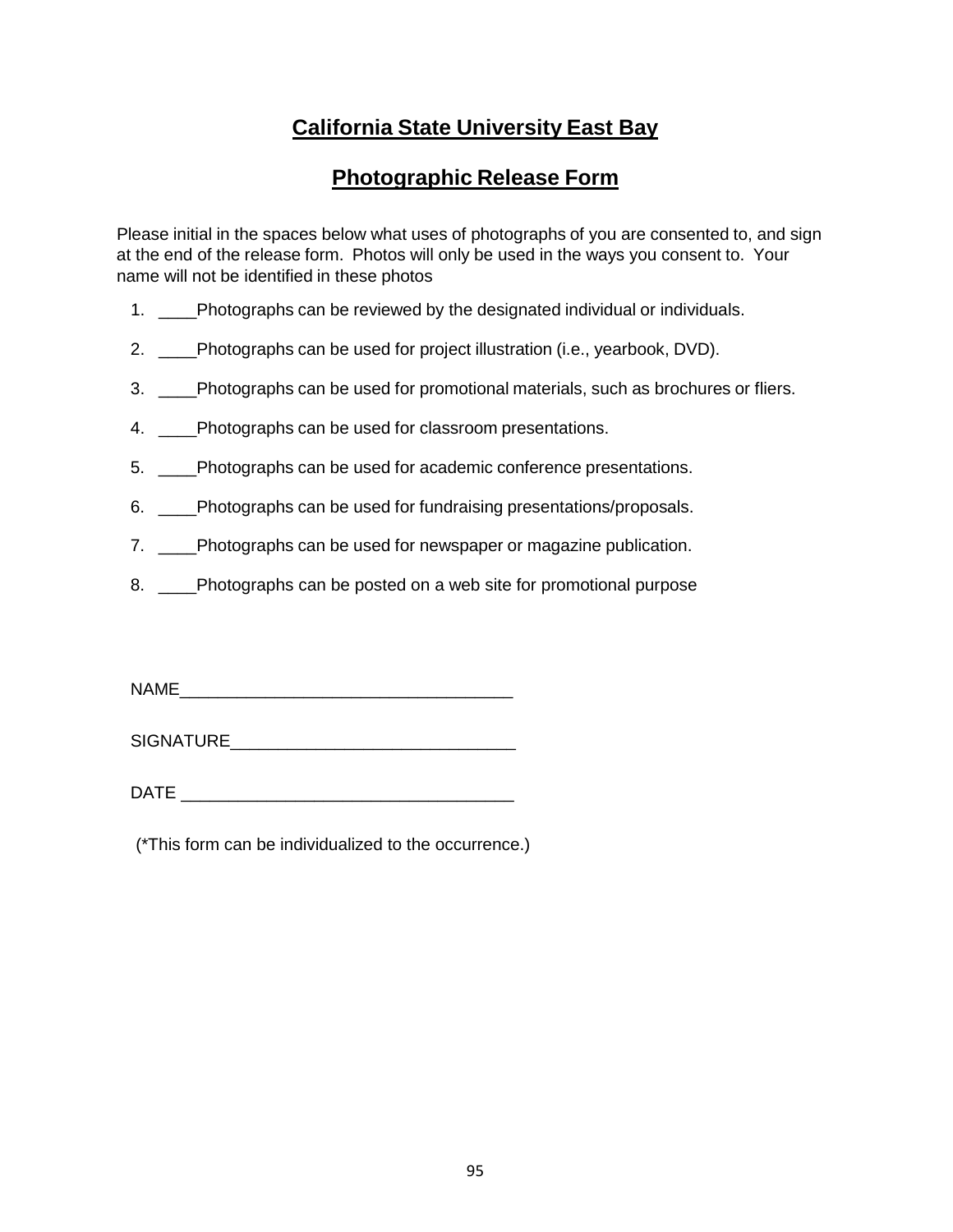UDED SI UDENI I NUN-EIVIPLU YEE AUUIDENI/INJUK Y KEPUKI<br>INSTRUCTIONS: Report your accident/Injury to your Dept. Chair within 8 (eight) hours. Copies of the Accident/hjury Report should be<br>distrbuted to Dept. office and Ris

#### **I. STUDENT ACCIDENT/I NJURY**

| Name: Name: Name: Name: Name: Name: Name: Name: Name: Name: Name: Name: Name: Name: Name: Name: Name: Name: Name: Name: Name: Name: Name: Name: Name: Name: Name: Name: Name: Name: Name: Name: Name: Name: Name: Name: Name: |            | Student ID #: |                                                                                                               |  |     |
|-------------------------------------------------------------------------------------------------------------------------------------------------------------------------------------------------------------------------------|------------|---------------|---------------------------------------------------------------------------------------------------------------|--|-----|
| HomeAddress: North Science of the Science of the Science of the Science of the Science of the Science of the Science of the Science of the Science of the Science of the Science of the Science of the Science of the Science |            |               |                                                                                                               |  |     |
| Number & Street                                                                                                                                                                                                               |            | City          | State                                                                                                         |  | Zip |
|                                                                                                                                                                                                                               |            |               |                                                                                                               |  |     |
| Instructors' Name:-------------------------------<br>(f applicable)                                                                                                                                                           |            |               | Phone: 2008 - 2009 - 2009 - 2010 - 2010 - 2010 - 2010 - 2010 - 2010 - 2010 - 2010 - 2010 - 2010 - 2010 - 2010 |  |     |
| Yes<br>Date and Time of Injury / Ilhess: -----------------Did injury/illness result in medical treatment?<br><b>No</b>                                                                                                        |            |               |                                                                                                               |  |     |
| Phone:------------------------<br>Initial treatment location:                                                                                                                                                                 |            |               |                                                                                                               |  |     |
| Were you working as a student intern?                                                                                                                                                                                         | No.<br>Yes |               | If yes complete section II                                                                                    |  |     |

# II.STUDENT INTERN ACCIDENT/INJURY-Onl Jete this section if ou are <sup>a</sup> student intern

| Workste contact person? | Phone: |
|-------------------------|--------|

## III. FACTS RELATED TO ACCIDENT/INJURY

|                                                                                          |                                                                                                                                                                                                                                | Accident/hjury reported to --------------------Date & Time Accident Reported: ------------------------------                                                                                                                         |
|------------------------------------------------------------------------------------------|--------------------------------------------------------------------------------------------------------------------------------------------------------------------------------------------------------------------------------|--------------------------------------------------------------------------------------------------------------------------------------------------------------------------------------------------------------------------------------|
|                                                                                          |                                                                                                                                                                                                                                |                                                                                                                                                                                                                                      |
|                                                                                          |                                                                                                                                                                                                                                |                                                                                                                                                                                                                                      |
|                                                                                          | Nature of Injury/illnes and the control of the control of the control of the control of the control of the control of the control of the control of the control of the control of the control of the control of the control of |                                                                                                                                                                                                                                      |
|                                                                                          |                                                                                                                                                                                                                                |                                                                                                                                                                                                                                      |
|                                                                                          |                                                                                                                                                                                                                                |                                                                                                                                                                                                                                      |
|                                                                                          |                                                                                                                                                                                                                                | Name of Witness: <u>2000 Contract Communications and Communications and Communications and Communications and Communications and Communications and Communications and Communications and Communications and Communications and </u> |
| Describe how the accident/injury occurred (If more space is needed please attach paper)  |                                                                                                                                                                                                                                |                                                                                                                                                                                                                                      |
|                                                                                          |                                                                                                                                                                                                                                |                                                                                                                                                                                                                                      |
|                                                                                          |                                                                                                                                                                                                                                |                                                                                                                                                                                                                                      |
|                                                                                          |                                                                                                                                                                                                                                |                                                                                                                                                                                                                                      |
|                                                                                          |                                                                                                                                                                                                                                |                                                                                                                                                                                                                                      |
| What action was taken? (i.e., contacted Dept. Office, college Office, called 911, etc.): |                                                                                                                                                                                                                                |                                                                                                                                                                                                                                      |
|                                                                                          |                                                                                                                                                                                                                                |                                                                                                                                                                                                                                      |
|                                                                                          |                                                                                                                                                                                                                                |                                                                                                                                                                                                                                      |
|                                                                                          |                                                                                                                                                                                                                                |                                                                                                                                                                                                                                      |
|                                                                                          |                                                                                                                                                                                                                                |                                                                                                                                                                                                                                      |

Instructor Signature---------------------------------------- (fIapplicable) Date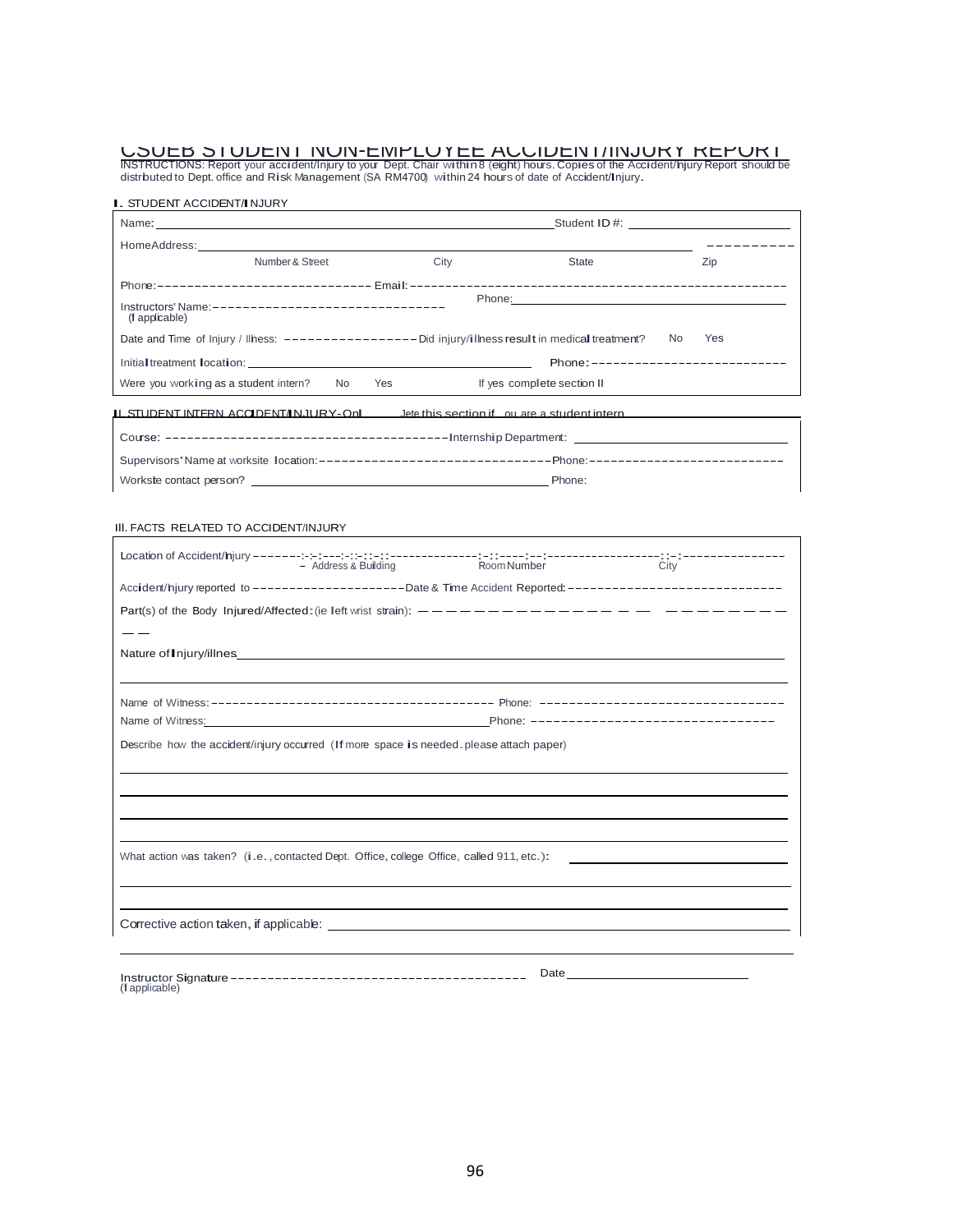#### CSU EAST BAY

#### **Procedures for awarding of Credit for Previous Education or Other Acquired Knowledge, Including Military Education and Experience**

Students who are seeking credit for previous education or other acquired knowledge should follow the following procedure. This policy applies to all students, including those who have served or are serving in the United States Armed Forces.

Procedure:

- 1. \_\_\_\_Matriculated student notifies Nursing Program Director or designee **within 4 weeks** of acceptance into the pre-licensure program of his/her request to seek course credit for previous education or other acquired knowledge, including military education and experience and specifies course(s).
- 2. \_\_\_\_\_Student provides materials, documents, and evidence for consideration for a specified course(s) **within 6 weeks** of acceptance into the program
- 3. \_\_\_\_Student meets with undergraduate nursing advisor or designee as requested.
- 4. \_\_\_\_The appropriate faculty or faculty members designated by the undergraduate advisor or designee reviews the materials, documents and evidence and **within 4 weeks** of receipt of materials to the department and makes the determination of credit or no credit to be awarded.
- 5. \_\_\_\_Student is notified by the undergraduate advisor or designee of the decision within **6 weeks** of receipt of materials, documents or evidence. If a "cannot award credit" decision is made, the letter of notification will indicate the rationale behind the decision. The student will be told that he/she can request a challenge course by exam and follow that CSU policy.

Decision:

\_\_\_ Award course credit (Attach documentation to this form and place in student file)

\_\_\_ Cannot award course credit based on lack of appropriate or adequate documentation (Comment below with rationale for denial of the request) Comments:

Student notified Date

| Fa<br><b>Facult</b> |  |
|---------------------|--|
|---------------------|--|